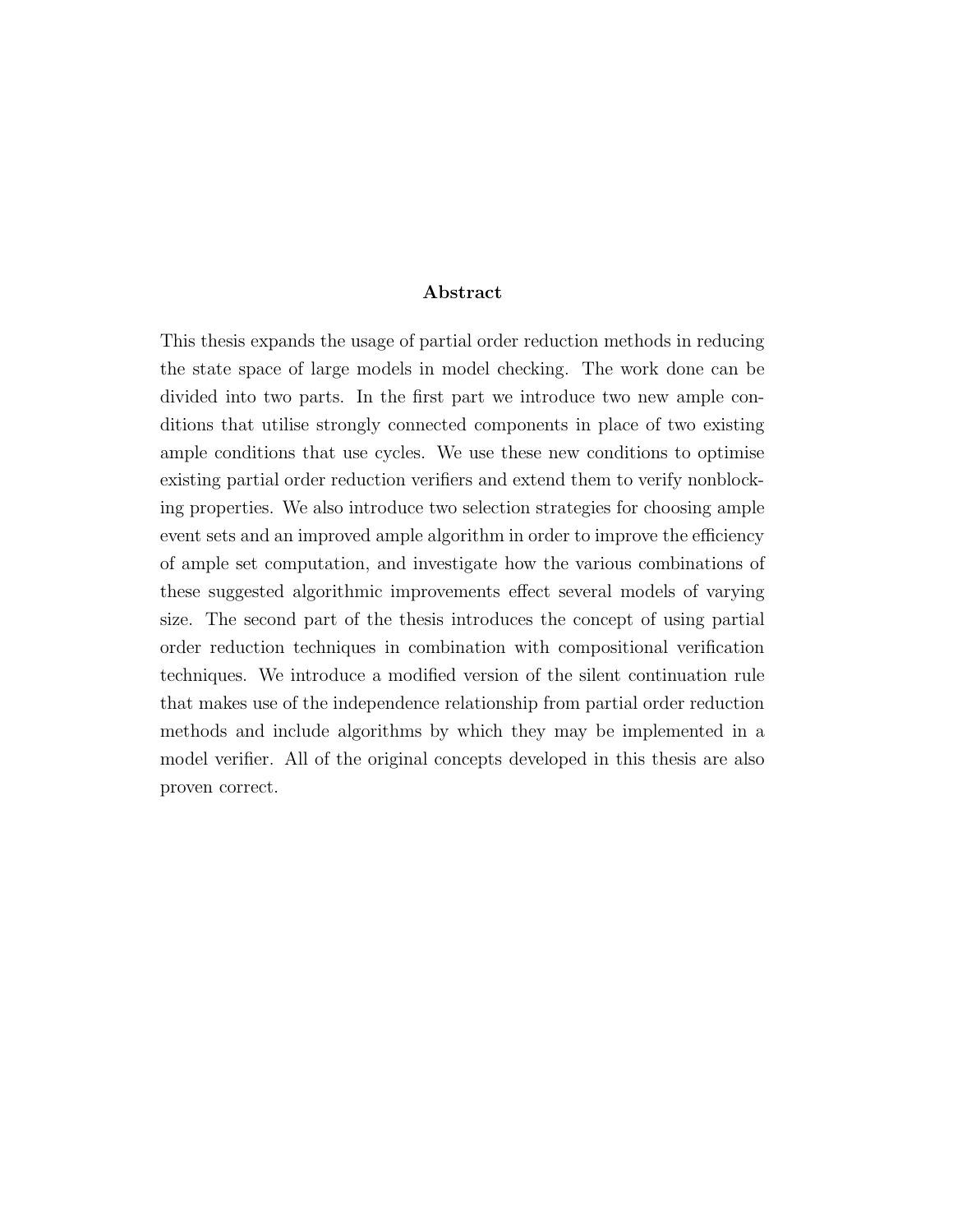# **Contents**

| $\mathbf{1}$           |                                                 | Introduction<br>$\overline{2}$                                                     |  |
|------------------------|-------------------------------------------------|------------------------------------------------------------------------------------|--|
| $\bf{2}$               |                                                 | Preliminaries<br>$\overline{\mathbf{4}}$                                           |  |
|                        | 2.1                                             | $\overline{4}$<br>Automata                                                         |  |
|                        | 2.2                                             | 8                                                                                  |  |
|                        | 2.3                                             | 13                                                                                 |  |
|                        | 2.4                                             | 16                                                                                 |  |
|                        | 2.5                                             | 19                                                                                 |  |
|                        | 2.6                                             | 25                                                                                 |  |
| 3                      | Partial Order Reduction With Tarjan's Algorithm |                                                                                    |  |
|                        | 3.1                                             | 38                                                                                 |  |
|                        | 3.2                                             | 62                                                                                 |  |
|                        | 3.3                                             | 75                                                                                 |  |
|                        | 3.4                                             | 88                                                                                 |  |
| $\boldsymbol{\Lambda}$ |                                                 | Partial Order Reduction in Compositional Verification<br>92                        |  |
|                        | 4.1                                             |                                                                                    |  |
|                        | 4.2                                             | Proof of Correctness $\ldots \ldots \ldots \ldots \ldots \ldots \ldots \ldots 113$ |  |
|                        | 4.3                                             |                                                                                    |  |
| 5                      | Conclusions<br>125                              |                                                                                    |  |
| 6                      | <b>Bibliography</b><br>127                      |                                                                                    |  |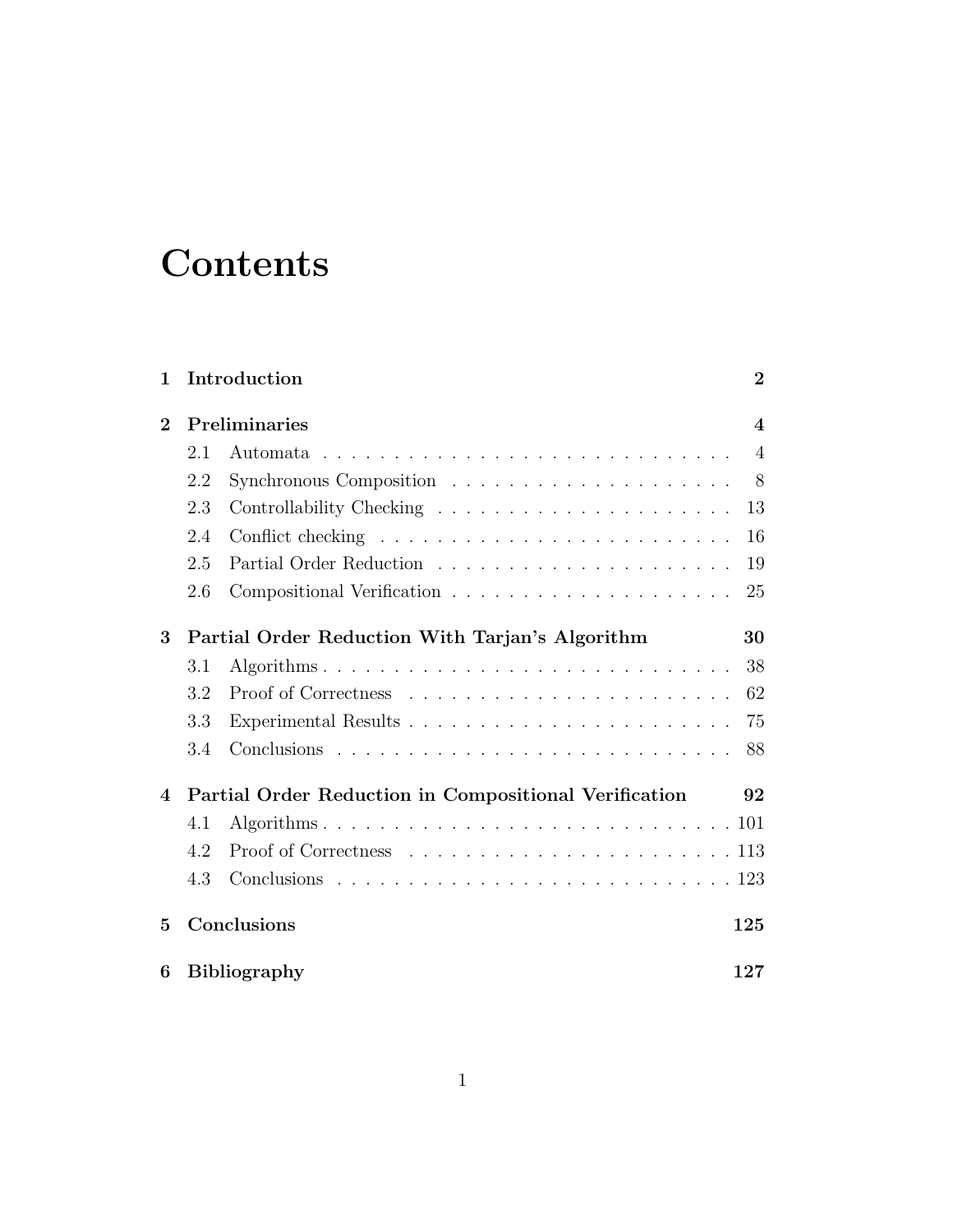# Chapter 1 Introduction

Model verification of discrete event systems [5] typically involves determining certain properties of different models. In order to do this, the various states that a system may be in are examined. Since a system is often represented by several indivudual components, each with its own set of states that it may be in, to determine a state of the whole system we construct a synchronous composition [11,16] out of all of the seperate components. This synchronous composition represent every possible combination of states that the different components may be in. For large systems with many different components or with many states in each component, the number of states in this synchronous composition grows exponentially, resulting in what is called a state-space explosion. Since we may wish to determine propeties in various large systems like this, it is helpful to use methods by with the state-space explosion problem may be mitigated.

Once such method is partial order reduction. This method aims to exploit certain structures that are present in a synchronous composition in order the identify and eliminate redundant states. To do this we use use a relationship between the events in the system known as independence. If we notice that two event are independent, then we know that the order in which these events occur if they are ever both able to be performed in the same state, does not matter. This gives rise to some states that do not add unique behaviour in the system and thus may be removed.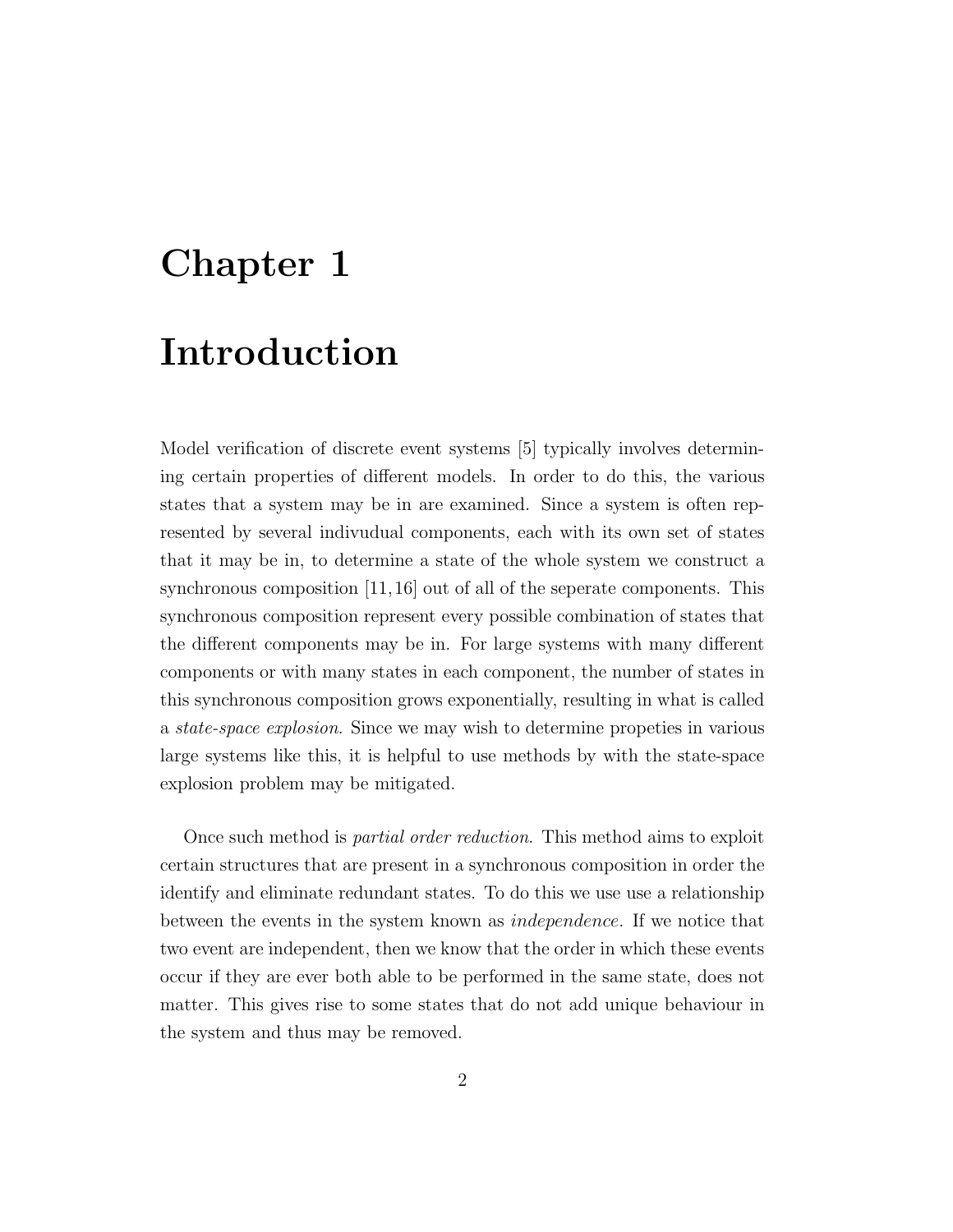Another method is *compositional verification* [22]. This approach is based around making abstraction of the components using several different rules that identify states that are able to be merged together. The merging of the states yields state space reduction in the component automata, which when composed together two at a time, may have the process repeated on the resulting composition. Continuing to reduce the components and synchronise until the system is small enough to verify is the goal of this process.

This thesis will develop methods for both partial order reduction and compositional verification. In particular a partial order reduction implementation will be introduced to verify both nonblocking and controllability properties. We will also offer several optimisations to the partial order reduction controllability verifier offered in [17] along with some new conditions and proofs for the correctness of the process. A new abstraction rule for use in compositional verification which utilises concepts from partial order reduction is also offered, along with the necessary algorithms for development and proofs of correctness.

The report is organised as follows. Chapter 2 introduces definitions and terminology used throughout the report and offers background information to set give context so that the later discussions can be readily interpreted. Chapter 3 explains the research done in implementing partial order reduction model verifiers for nonblocking and controllability. It includes subsections for detailing the algorithms that were developed, proofs of the various conditions introduced, experimental results and conclusions. Chapter 4 explains the research done in developing a new abstraction rule for compositional verification with ideas from partial order reduction. It includes subsections for detailing the algorithms that were developed, proofs of the various conditions introduced and conclusions. A functional implementation of the research given in Chapter 4 has not yet been realised so the experimental results are excluded from that chapter. Chapter 5 then concludes the thesis.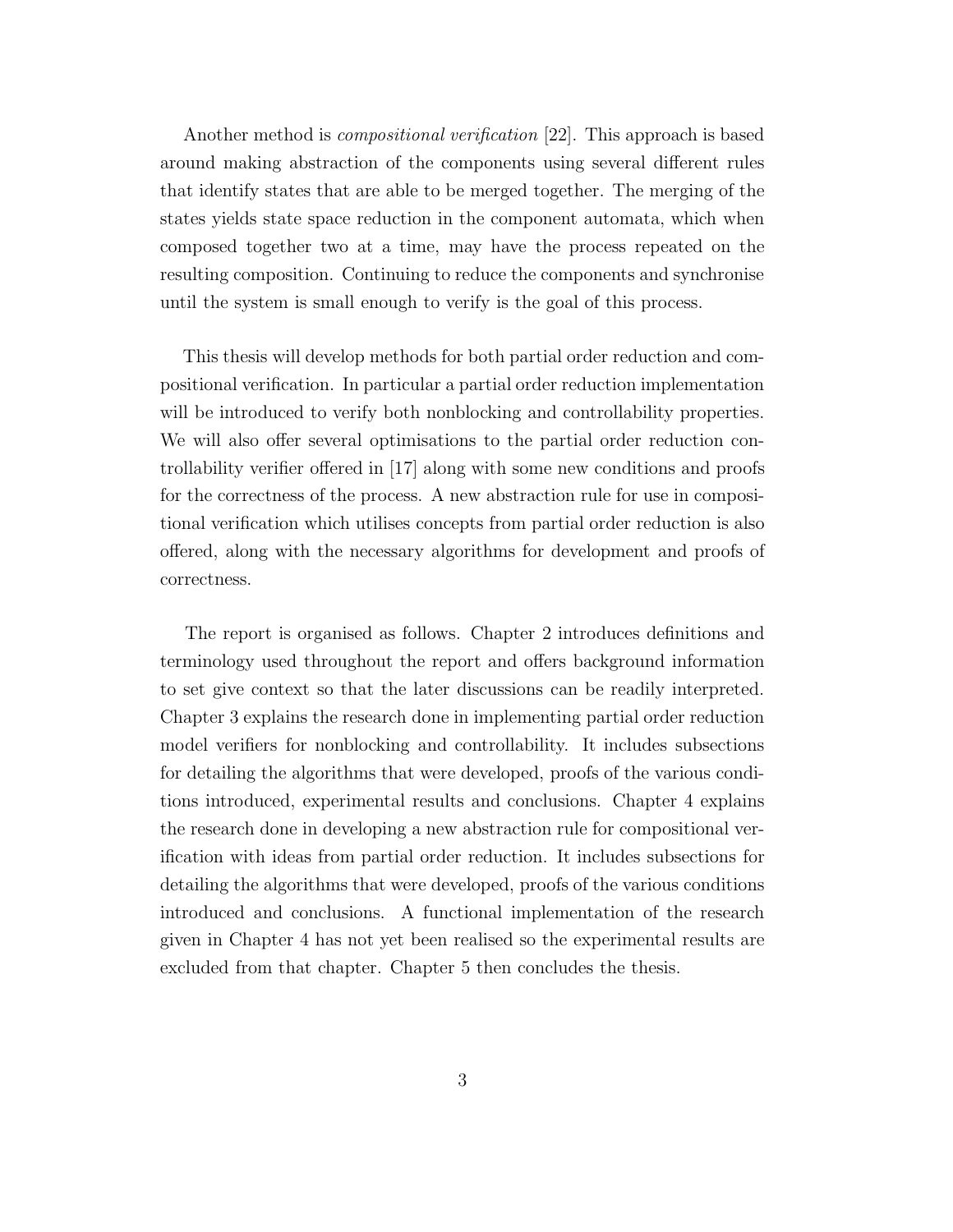# Chapter 2 Preliminaries

This chapter introduces the concepts and mathematical notation used throughout this thesis. Any additional notation or concepts specific to particular areas will be introduced as required in later chapters.

## 2.1 Automata

An automaton [6] (singular form of automata), also known as a finite state machine (FSM), is a collection of states and the transitions between those states using events. The states represent a certain configuration that the system being modelled can be in. As events are performed, a transition occurs changing the current state of the automaton, thus changing the configuration.

**Definition 2.1.** An *automaton A* is defined as the tuple  $\langle \Sigma, S, S^\circ, \to, Q \rangle$ where:

- $\Sigma$  is the complete set of events of the automaton, also referred to as the alphabet
- $S$  is the complete set of states of the automaton
- $S^{\circ} \subseteq S$  is the set of *initial states* of the automaton. These are the states that the automaton can be in before any transitions have occurred.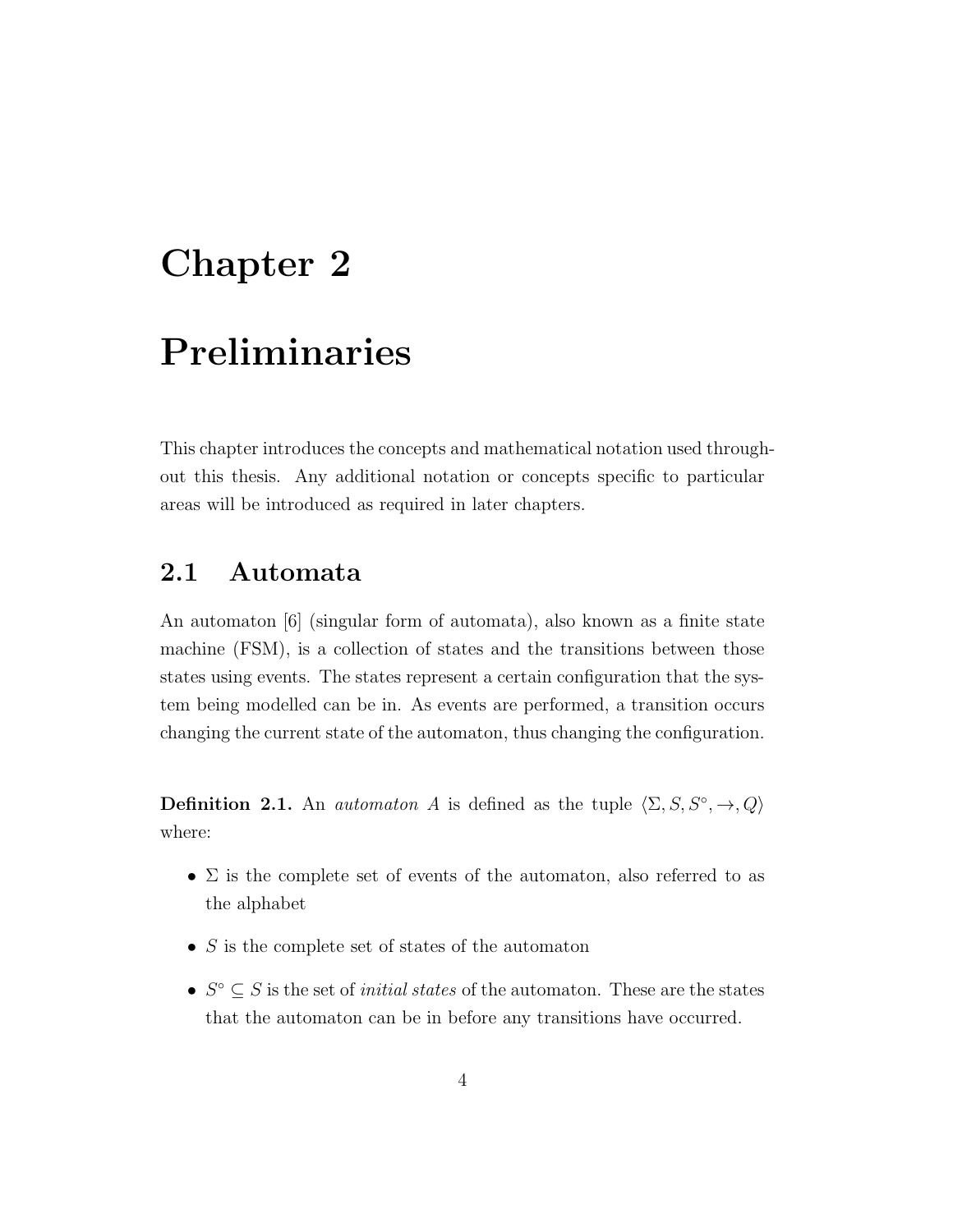

Figure 2.1: An example automaton.

- $\bullet \to \subseteq S \times \Sigma \times S$  is the transition relation of the automaton.
- $Q \subseteq S$  is the set of marked states.

An example automaton is given in figure 2.1. In this automaton we have  $\Sigma = {\alpha, \beta, \gamma}, S = {s_0, s_1, s_2, s_3}, S^{\circ} = {s_0} \text{ and } Q = {s_1, s_3}.$  We can also see that  $(s_0, \alpha, s_2) \in \rightarrow$ . This may also be expressed as  $s_0 \stackrel{\alpha}{\rightarrow} s_2$ . This represents the transition from state  $s_0$  to state  $s_1$  using event  $\alpha$ .

**Definition 2.2.** Let  $A = \langle \Sigma, S, S^\circ, \to \rangle$  be an automaton. An event  $\alpha \in \Sigma$  is defined to be *enabled* in a state  $s \in S$  if there exists a another state  $s' \in S$ and a transition  $s \stackrel{\alpha}{\to} s'$ . This may also be represented as  $s \stackrel{\alpha}{\to}$  if the target state of the transition is not identified. The set of events  $enabled_A(s) \subseteq \Sigma$  is the set of all events that are enabled in s. If event  $\beta$  is not enabled from a state s, this is expressed as  $s \notin \mathcal{A}$ .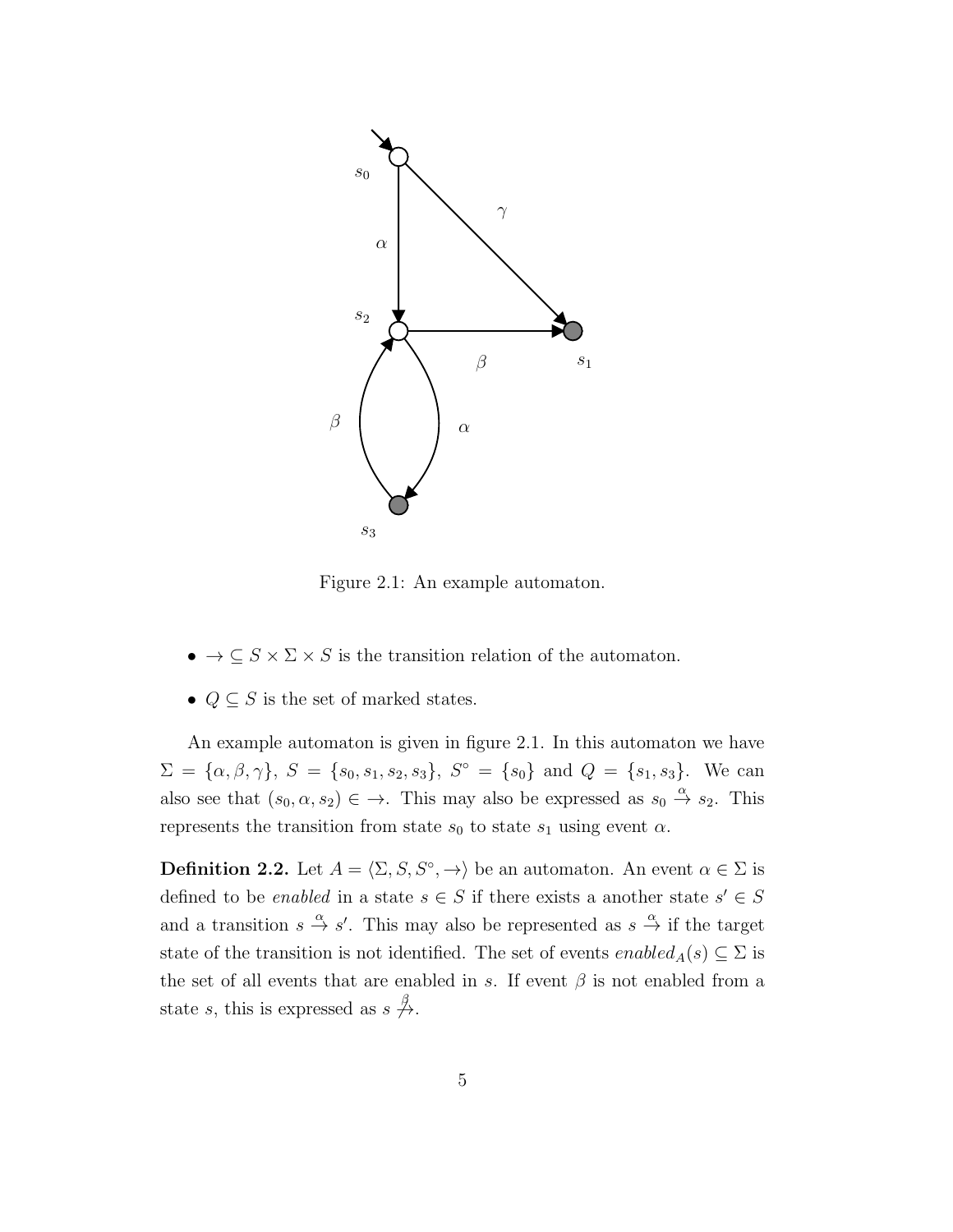In the automaton given in Figure 2.1 we can see that  $\alpha, \beta \in enabled(s_2)$ , and  $\gamma \notin enabled(s_2)$ . The following expressions then are all true:  $s_2 \stackrel{\alpha}{\rightarrow}$ ,  $s_2 \xrightarrow{\beta} s_2 \xrightarrow{\gamma} s_2 \xrightarrow{\beta} s_1, s_2 \xrightarrow{\alpha} s_3.$ 

Definition 2.3. A path is defined to be a sequence of transitions taken in an automaton. The length of a path  $\pi$  is expressed as  $|\pi|$ . The initial state of a path is the state from which the first transition occurs, and the end state of a path is the target state of the final transition in the path. Two paths may be composed together if the end state of the first path is the initial state of the second path. For two such paths  $\pi_0$  and  $\pi_1$ , this is expressed as  $\pi_0 \circ \pi_1$ .

In the automaton given in Figure 2.1 a valid path would be

$$
s_0 \xrightarrow{\alpha} s_2 \xrightarrow{\alpha} s_1 \xrightarrow{\beta} s_2 \xrightarrow{\beta} s_3 \xrightarrow{\gamma} s_0
$$

in which the initial state and the end state are both  $s_0$ . This may also be expressed as the composition of two paths such as

$$
s_0 \xrightarrow{\alpha} s_2 \xrightarrow{\alpha} s_1 \circ s_1 \xrightarrow{\beta} s_2 \xrightarrow{\beta} s_3 \xrightarrow{\gamma} s_0
$$

**Definition 2.4.** A *string* is a sequence of events from  $\Sigma$  written in succession such as  $\sigma_1 \sigma_2 \ldots \sigma_n$ . The events of a path may be expressed as a string, for example the path  $s \stackrel{\sigma_1}{\rightarrow} t \stackrel{\sigma_2}{\rightarrow} u$  would have the string  $\sigma_1 \sigma_2$ . Strings may also be used in transitions to omit intermediate states, for example  $s \xrightarrow{\sigma_1 \sigma_2} u$ . The set of all finite strings of events in  $\Sigma$ , including the empty string, is represented as  $\Sigma^*$ .

**Definition 2.5.** Let  $A = \langle \Sigma, S, S^\circ, \to, Q \rangle$  be an automaton and  $s, t \in S$ . States can be considered reachable with respect to other states represented as  $s \to t$ , or with respect to automata represented as  $A \to t$ . In the latter case this means that state t is reachable from the initial state  $S^{\circ}$ . In both instances there is an implied existence of a string  $p \in \Sigma^*$  where  $s \stackrel{p}{\to} t$ , meaning that state  $t$  is reachable from state  $s$  using only the events from string p.

Definition 2.6. A *strongly connected component* is a maximal set of states  $C \subseteq S$  with the property that for all states  $s_i, s_j \in C$  we have  $s_i \to s_j$ .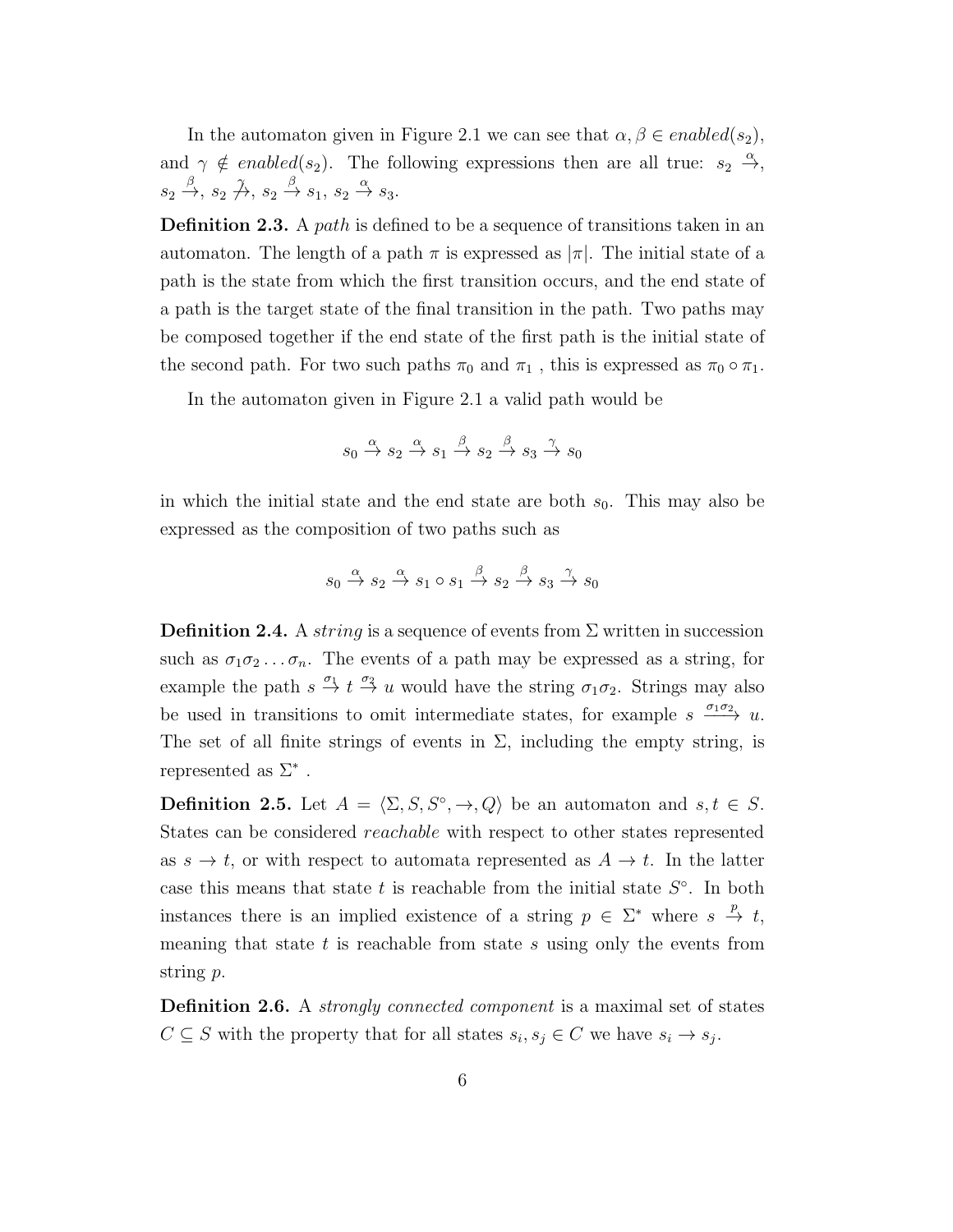

Figure 2.2: An automaton with one strongly connected component.

This means that every state in a strongly connected component is able to reach every other state in the strongly connected component. Figure 2.2 gives an example of an automaton with one strongly connected component. It can be seen that every state in this automaton is able to reach every other state. Figure 2.3 shows the same automaton as in Figure 2.2 but the transition from state  $s_5$  to  $s_3$  has been removed. As a result the automaton now has two strongly connected components  $C_1 = \{s_0, s_1, s_2, s_3\}$  and  $C_2 = \{s_4, s_5, s_6\}.$ 

Definition 2.7. An automaton is defined to be *deterministic* if it meets the following criteria:

Let  $s_1, s_2, s_3 \in S$ ,  $\alpha \in \Sigma$ , then

$$
s_1 \stackrel{\alpha}{\to} s_2 \wedge s_1 \stackrel{\alpha}{\to} s_3 \implies s_2 = s_3
$$

and

$$
s_1 \in S^\circ \land s_2 \in S^\circ \implies s_1 = s_2
$$

Or more simply there cannot exist two transitions from a single state on the same event if those transitions would result in different states, also there maybe be only one initial state. Any automaton that is not deterministic is defined to be non-deterministic. An example of a non-deterministic automa-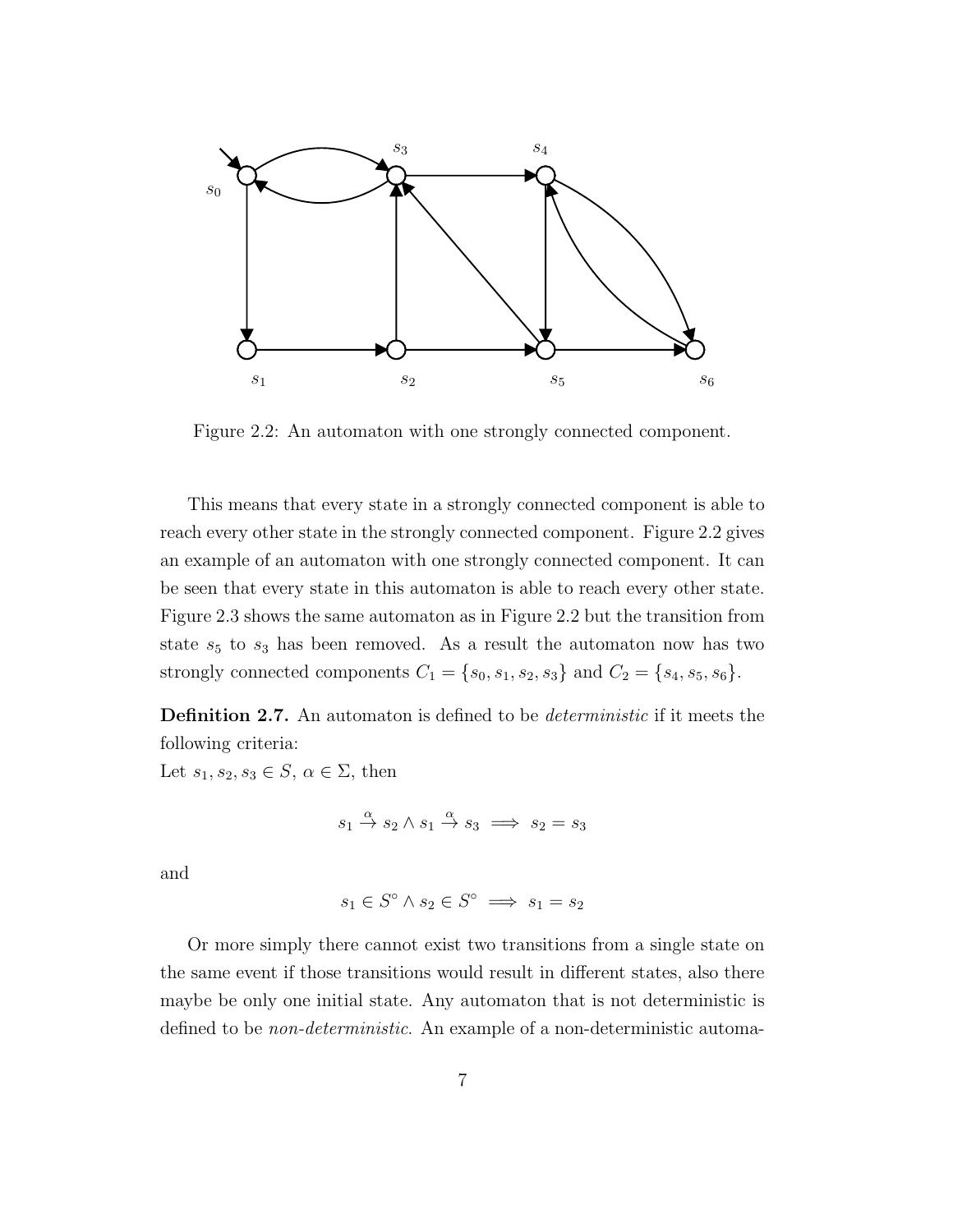

Figure 2.3: An automaton with two strongly connected components after removing a transition.

ton is given in Figure 2.4. This example automaton is non-deterministic due to the fact that there are two transitions from state  $s_0$  using event  $\alpha$ .

#### 2.2 Synchronous Composition

A synchronous composition or synchronous product of several automata is achieved by taking several automata and synchronising them on their events. The result of this is a single large automaton that models the system as if each of the automata involved in the synchronous composition were executing their transition operations in parallel. This allows a large complicated system to be constructed by creating smaller, simpler component automata, each responsible for a part of the whole system and then constructing the synchronous composition from the components.

The idea behind this is that there will be a set of common events across the alphabets of each automaton and that the automata all run concurrently. An event  $\alpha$  is only enabled in a state in the synchronous composition if every component automaton containing  $\alpha$  in its alphabet has  $\alpha$  enabled in its current state. When  $\alpha$  is executed, each of these automata performs the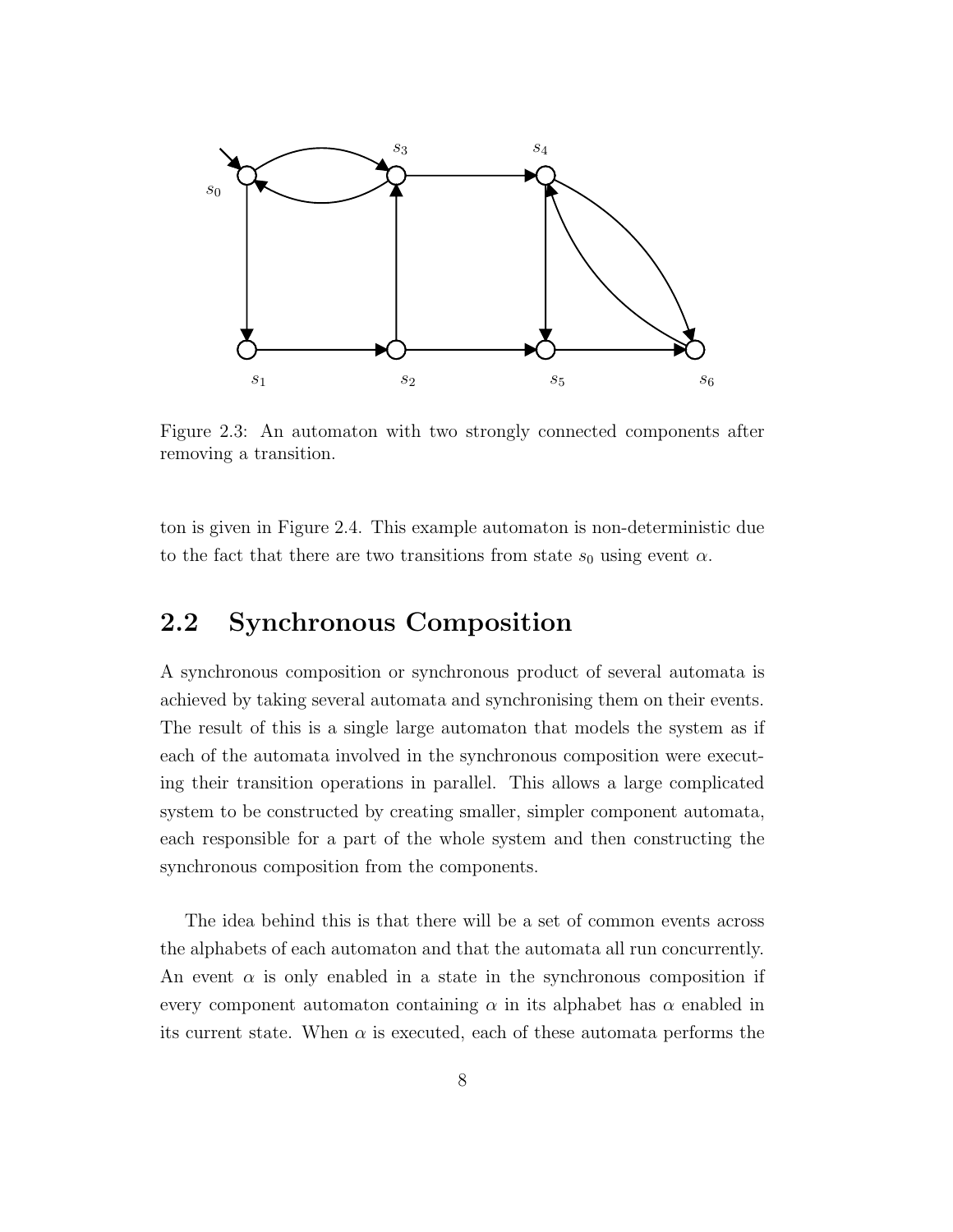

Figure 2.4: An example of a non-deterministic automaton.

appropriate transition and changes state, while all of the other automata remain unchanged. This is only possible however if each automaton that contains  $\alpha$  in its alphabet has  $\alpha$  enabled in its current state, otherwise  $\alpha$  is disabled for the entire system. This effectively means that in an automaton that does not include  $\alpha$  in its alphabet, a transition occurs on  $\alpha$  in every state where the target state is the same as the current state for that automaton. This type of transition is referred to as a *selfloop*.

The synchronous composition then has states that each represent the combination of single states from each of the automata. The current state of the synchronous composition then translates into a current state in each of the automata, i.e., if the current state of the synchronous composition is its initial state, then the current state of every automaton involved in the synchronous composition will be the initial state also. When an event is executed from the current state of the synchronous composition this is analagous to each of the automata executing that event from its current state and the combination of all of the resulting states across all of the automata will be the target state of that transition in the synchronous composition. This process is called lock-step synchronisation or handshaking. Composing each of the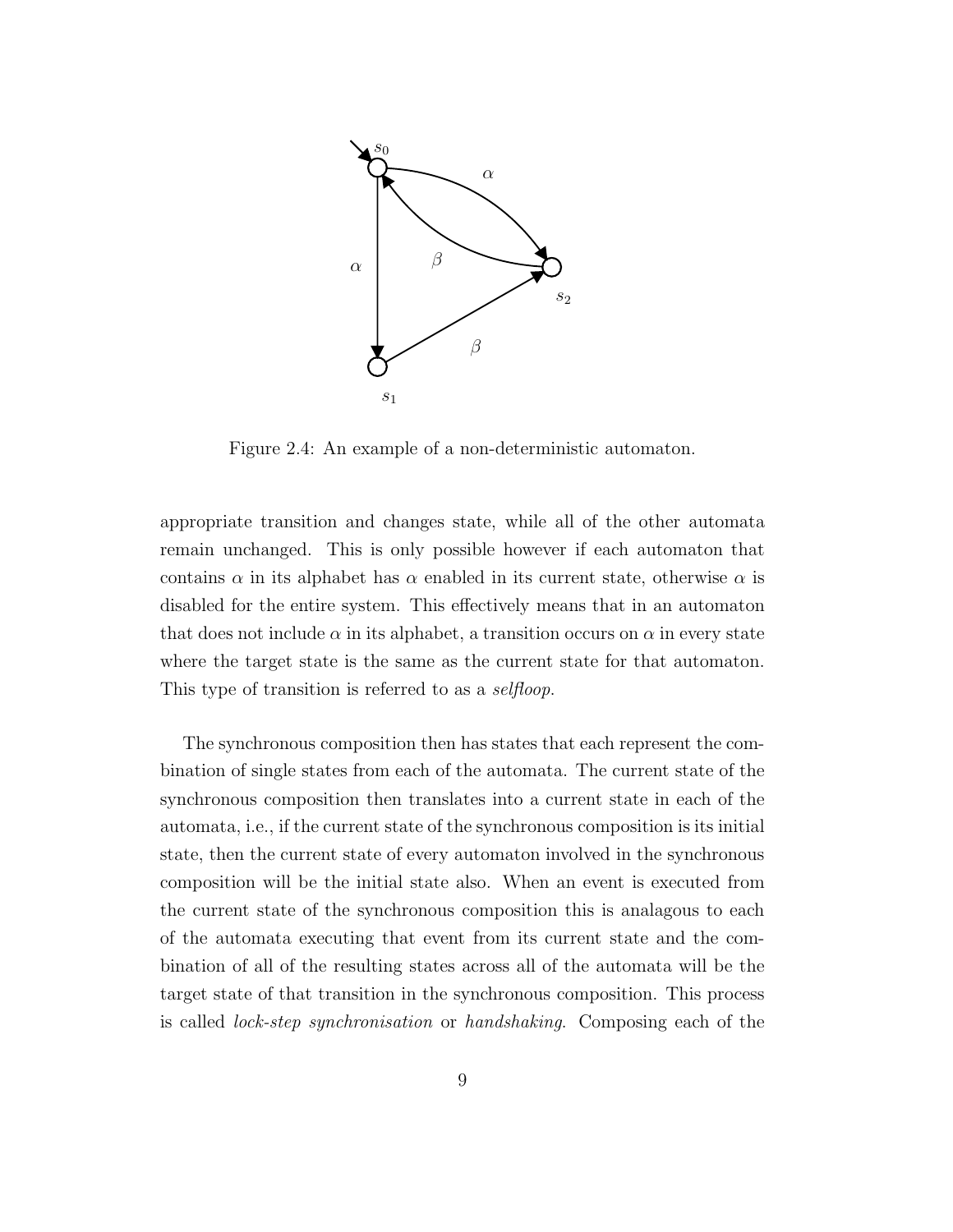automata can be approached algorithmically and is defined mathematically as follows  $[4, 11]$ :

**Definition 2.8.** Let  $M_1 = \langle \Sigma_1, S_1, S_1^{\circ}, \rightarrow_1 \rangle$  and  $M_2 = \langle \Sigma_2, S_2, S_2^{\circ}, \rightarrow_2 \rangle$  be two automata. The *synchronous composition* of  $M_1$  and  $M_2$  is

- $M_1||M_2 = \langle \Sigma_1 \cup \Sigma_2, S_1 \times S_2, S_1^{\circ} \times S_2^{\circ}$  $\binom{10}{2}$ ,  $\rightarrow$  where
- $(x, y) \stackrel{\alpha}{\rightarrow} (x', y')$  if  $\alpha \in \Sigma_1 \cap \Sigma_2$ ,  $x \stackrel{\alpha}{\rightarrow}_1 x'$  and  $y \stackrel{\alpha}{\rightarrow}_2 y'$ ;
- $(x, y) \stackrel{\alpha}{\rightarrow} (x', y)$  if  $\alpha \in \Sigma_1 \setminus \Sigma_2$  and  $x \stackrel{\alpha}{\rightarrow}_1 x'$ ;
- $(x, y) \stackrel{\alpha}{\rightarrow} (x, y')$  if  $\alpha \in \Sigma_2 \setminus \Sigma_1$  and  $y \stackrel{\alpha}{\rightarrow}_2 y'$ .

An example [16] of a small factory comprised of two machines and a buffer modelled using automata is given in Figure 2.5. The way that this system operates is that the two machines can either be idle, working, or broken; as respresented by the states  $I, W$  and  $B$  respectively. The subscript on each state represents the specific machine number ie.  $I_1$  represents the initial state of machine 1. The buffer may either be empty or full; represented by states  $E$  and  $F$  respectively. Machine 1 works on one item at a time. Whenever machine 1 finishes working on an item then the item is placed in the buffer, causing the buffer to become full. Machine 2 may then start working by removing the item from the buffer, causing the buffer to become empty. When either machine is working it is possible for the machine to break, at which point any work that it was currently doing is lost and the machine must be repaired before it may start working again.

To model this behaviour, the two machines begin in the idle state and the buffer starts in the empty state. Since these automata are synchronised on their common events, only the  $s_1$  event corresponding to machine 1 starting work is possible. This is because even though machine 2 would allow event  $s_2$ , the fact that the buffer has a transition involving  $s_2$  but does not allow  $s_2$ in state E means that the system is unable to perform event  $s_2$ , so machine 2 cannot start work.  $s_1$  is allowed because even though machine 2 does have a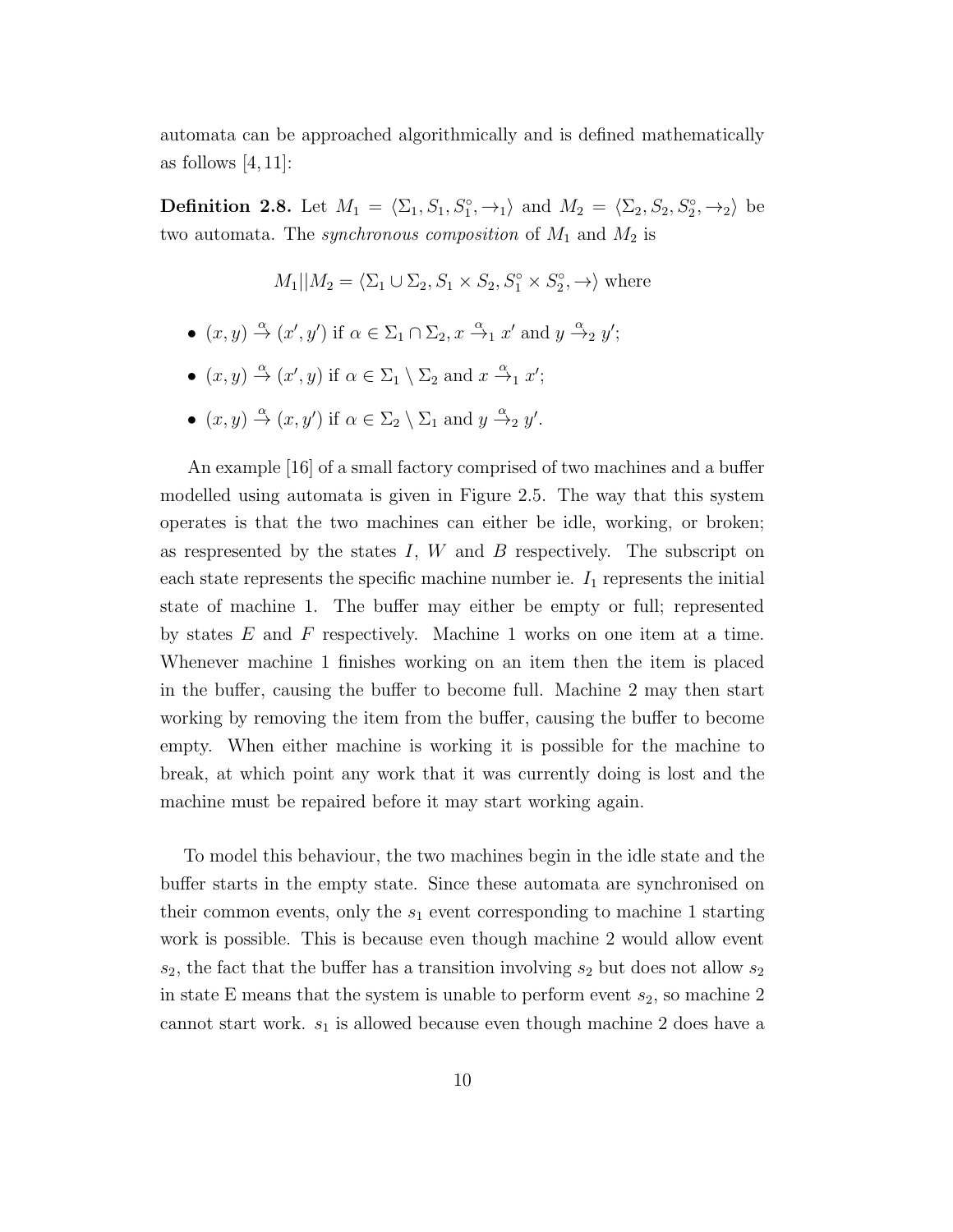transition involving  $s_1$  from its idle state,  $s_1$  does not appear in the alphabet of machine 2, so there are implicit selfloops on every state in machine 2 using event  $s_1$ . In fact this is the case for every event from machine 1, so machine 2 will never prevent an event from machine 1 happening, and will always remain in the same state on execution of such an event. The reverse is also true so no events from machine 2 will affect the state of machine 1. After performing event  $s_1$ , machine 1 transitions to state W signifying that it is now working, whereas the buffer and machine 2 remain in states E and I respectively. From here events  $b_1$  or  $f_1$  are possible, representing machine 1 breaking down or finishing work. If event  $b_1$  is taken then machine 1 tranistions to state  $B_1$  and must receive an  $r_1$  event before going back to state  $I_1$ , at which point the process can begin again. If event  $f_1$  is taken then machine 1 returns to state  $I_1$  and the buffer transitions to state  $F_1$ , signifying that machine 1 has placed an item into the buffer. From here event  $s_2$  is now permitted as the buffer is no longer disabling it. Performing event  $s_2$  takes the buffer back to state E while machine 2 transitions to state  $W_2$ . Now either  $f_2$  or  $b_2$  are available, representing machine 2 finishing work or breaking down as was the case with machine 1. Taking event  $b_2$  works in the same way as  $b_1$  did with machine 1, and taking event  $f_2$  causes machine 2 to transition back to state  $I_2$ . Once this has happened the system is back in its initial state and these processes can begin again.

Figure 2.6 is the synchronous composition of the three component automata shown in Figure 2.5. Each of the states that exist in this diagram are given labels corresponding to the states that each of the component automata are in. For example the initial state is labelled  $E.I.I$ , which represents the states of the buffer, machine 1 and machine 2 in turn. This means that initially the buffer is in state  $E$  (empty), machine 1 is in state  $I$  (idle), and machine 2 is also in state I (idle). The subscripts are omitted here as the ordering can be used to determine which state belongs to which automaton. This example shows that even when considering a relatively small system where only a very small amount of possible operations can be performed, a fairly large and complicated synchronous composition is produced as it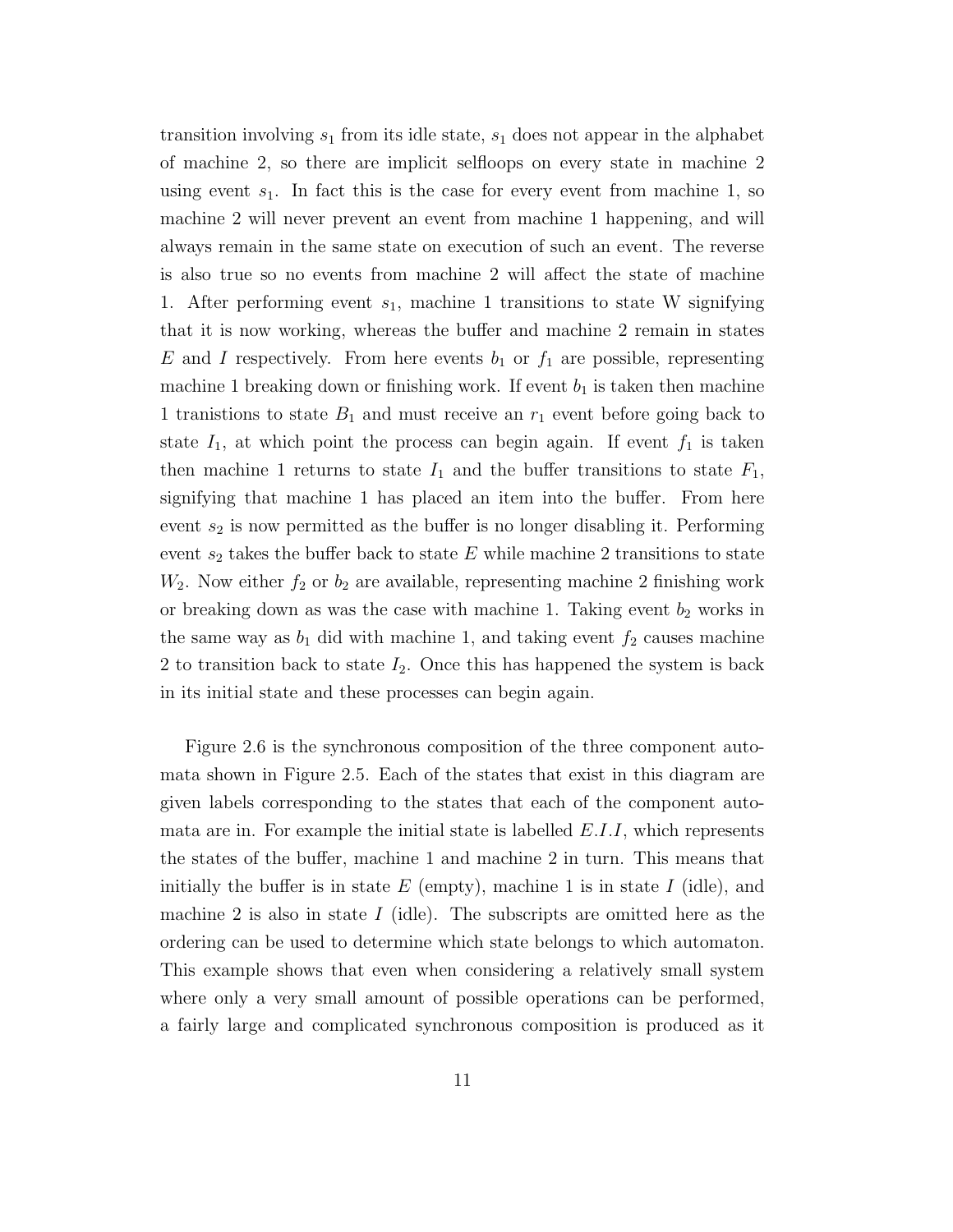

Figure 2.5: Small factory model.

mimics all of the possible interactions with the system.

Since there is this notion of local and global states in single automata and the synchronous composition respectively, notation is needed to define the relationship between them.

**Definition 2.9.** Let  $M = M_0||M_1|| \dots ||M_n$  be represented by the tuple  $\langle \Sigma, S, S^\circ, \rightarrow \rangle$ . A global state is then any state in S.

**Definition 2.10.** Let  $s = (s_0, s_1, \ldots, s_n) \in S$  be a global state, where each  $s_i$ represents a local state of automaton  $M_i$ .  $enabled_i(s) = enabled_{M_i}(s_i)$  represents the set of events that are enabled in the local state of  $M_i$  corresponding to global state s.

An issue does arise however when constructing the synchronous compositions. As the number of component automata grow along with the number of states and events in the component automata, what is seen is the number of states, or state space, of the synchronous composition increases exponentially in size. This phenomena is known as state space explosion. Eventually the state spaces of large models become too large for memory and so it is advantageous to apply techniques whereby the state space can be reduced in size while preserving the properties of interest of the model.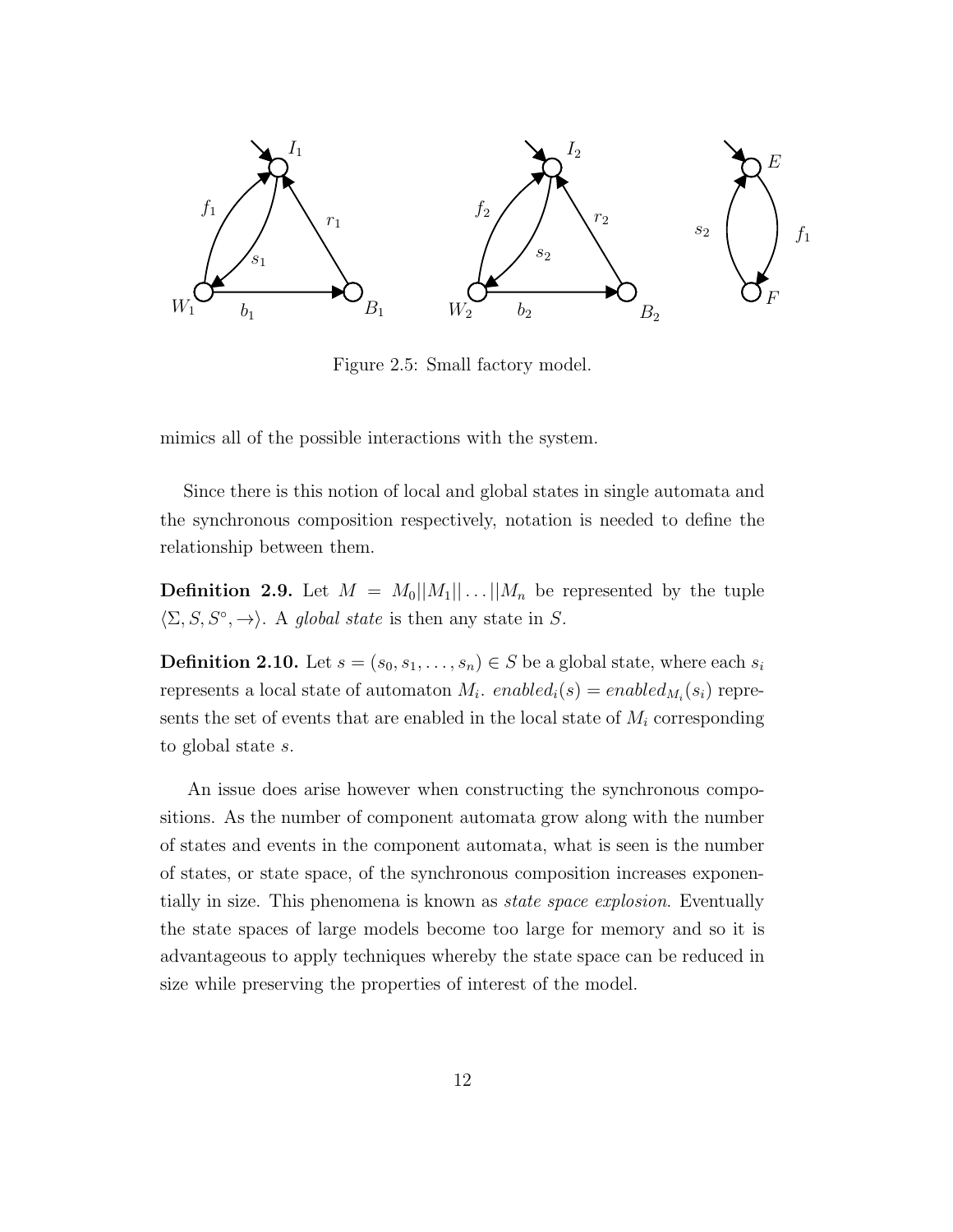

Figure 2.6: Synchronous composition of the small factory model.

## 2.3 Controllability Checking

The concept of controllability introduces the notion that there may exist bad states within a system. We call these bad states uncontrollable states. These states represent behaviour of the system that is undesirable, such as the doors to an elevator cabin being opened while the cabin is moving between floors for example. A system is said to be controllable if there are no states that are uncontrollable, otherwise the system is defined to be uncontrollable. These concepts are introduced in [16]. To determine the controllability of states several factors must first be observed.

- Events may be classified as either *controllable* or *uncontrollable*.
- Automata may be classified as either *specifications* or *plants*.

A plant automaton is an automaton that describes the behaviour of the physical system that is being modelled. A specification automaton is an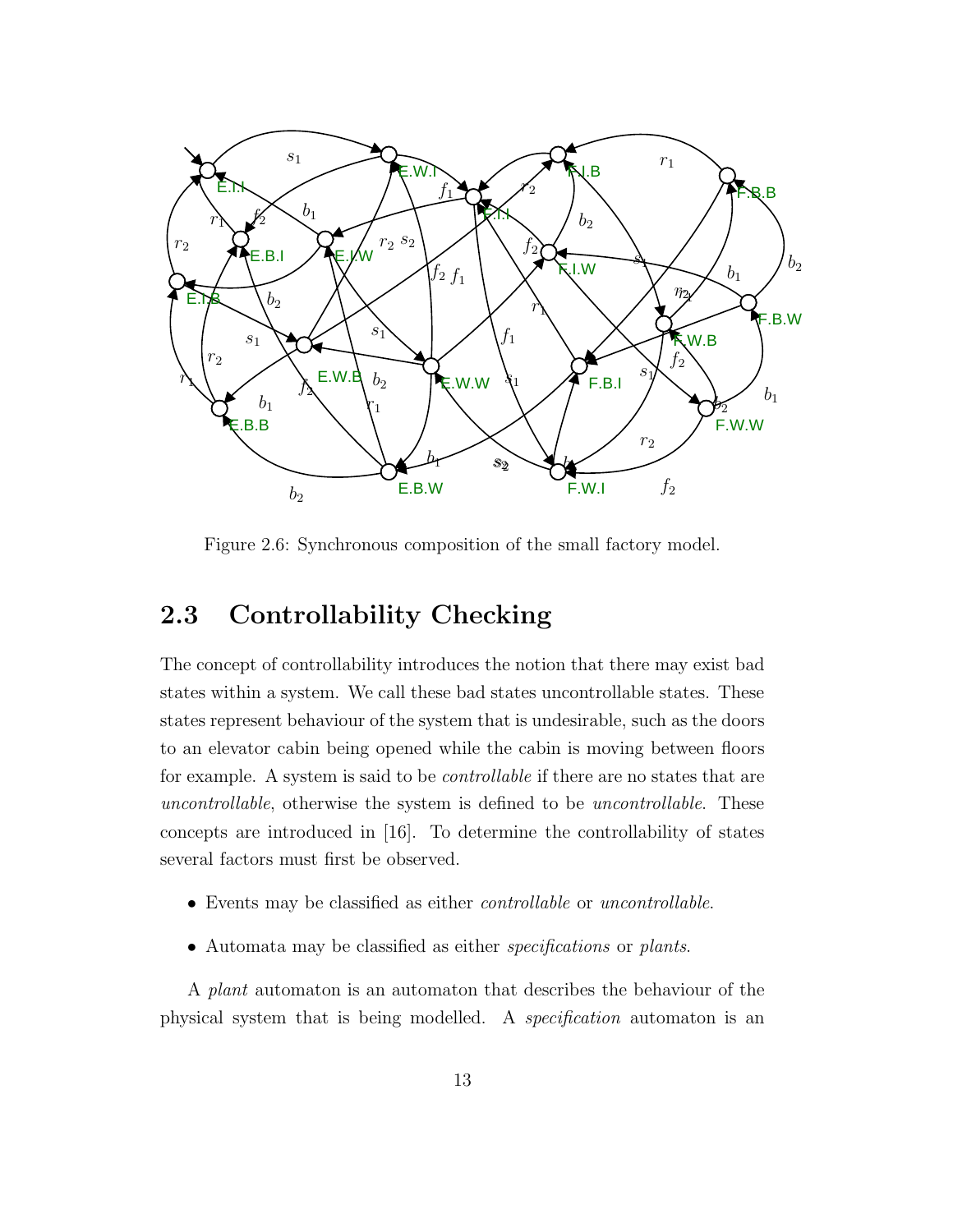automaton that describes a controller for the physical system. An uncontrollable event is an event that will occur in the system outside of the control of the system itself or any user of the system. Events such as a car arriving at traffic lights or an incoming call would be examples of uncontrollable events in a systems modelling traffic lights and a system modelling a telecommunications centre respectively. A controllable event is an event that the system can perform in response to some other event, be it controllable or uncontrollable. In the same two example systems controllable events might be changing the lights from red to green or connecting an incoming call to an operator. Uncontrollable states occur whenever a specification automaton prevents the system from performing an uncontrollable event that the plants would otherwise allow. The reasoning behind this is that uncontrollable events can not be prevented from happening so any controllers must handle those events when they occur.

This can be described as follows:

**Definition 2.11.** Let G be a plant automaton and K be a specification automaton. K is controllable with respect to G if for every global state  $(s_G, s_K)$  that is reachable in  $G||K$  and every uncontrollable event  $\mu$ 

$$
\mu \in enabled_G(s_G) \implies \mu \in enabled_K(s_K)
$$

Any global state for which this does not hold is an uncontrollable state. Any model in which all specification automata are controllable with respect to all plant automata is said to be a controllable model, otherwise the model is said to be uncontrollable. This is equivalent to saying the any model whose synchronous composition has no reachable uncontrollable states is controllable, otherwise it is uncontrollable.

Consider the synchronous composition given in Figure 2.7. This is the same model as Figure 2.6 except now we are considering the ideas of controllability covered above. In this model machine 1 and machine 2 are plants and the buffer is a specification. The controllable events are  $s_1$ ,  $s_2$ ,  $r_1$  and  $r_2$ , and the uncontrollable events are  $b_1$ ,  $b_2$ ,  $f_1$  and  $f_2$ . This makes sense as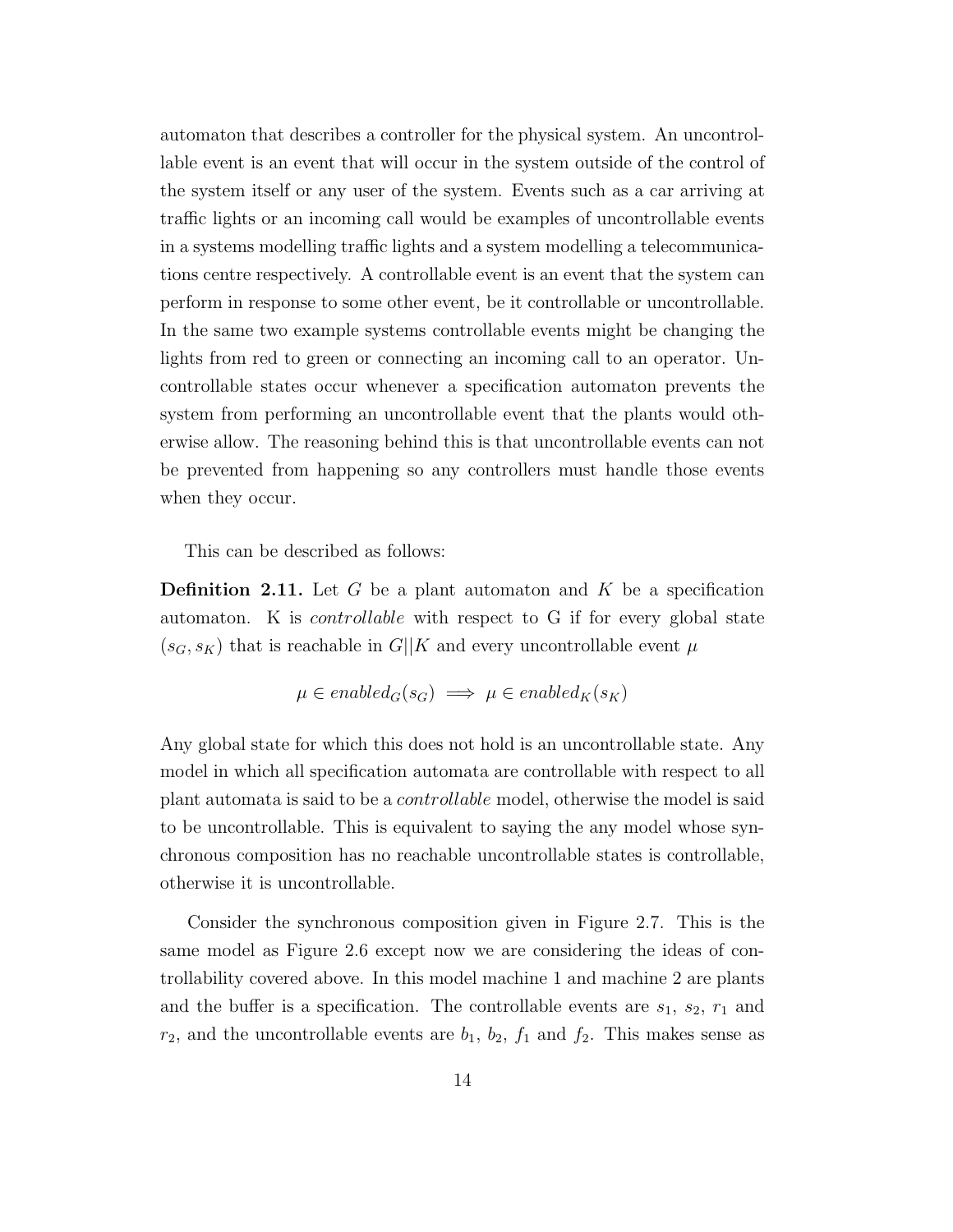a machine breaking or finishing the work it was doing are not events that can be controlled. What we see as a result of this are three uncontrollable states,  $F.W.I$ ,  $F.W.W$ , and  $F.W.B$ , signified by the red crosses on each of them. Let us examine one of these states to determine why it is uncontrollable. The first of these states,  $F.W.I$ , has the buffer in state  $F$ , machine 1 in state  $W_1$ , and machine 2 in state  $I_2$ . If we refer to Figure 2.5 we can see that the enabled events in each of the component automata are  $s_2$  in the buffer and machine 2, and  $f_1$  in machine 1. The  $f_1$  event has been declared uncontrollable however and is enabled in the plant automaton machine 1, so following the conditions for controllability above it must also be the case that each specification automaton enables  $f_1$ . This is not the case however, since the buffer disables  $f_1$  in state F, leading to this state F.W.I being an uncontrollable state. Since the buffer is uncontrollable with respect to machine 1 in this case, this means that this model is uncontrollable.

Definition 2.12. A *controllability counterexample* is a path taken from the initial state to an uncontrollable state in the synchronous composition.

For the uncontrollable state that was used in the previous example, a counterexample can be constructed by examining the diagram in Figure 2.7

$$
E.I.I \stackrel{s_1}{\rightarrow} E.W.I \stackrel{f_1}{\rightarrow} F.I.I \stackrel{s_1}{\rightarrow} F.W.I
$$

This counterexample represents a problem with the system, wherein the buffer which can only hold one item at a time has been put in a situation where it must accept a new item when it is already storing an item. This is known as buffer overflow. To address this problem, the buffer specification must be modified so that buffer overflow can not occur.

It is possible and is also useful to consider controllability of automata in another way. By replacing specification automata with plant automata that have transitions to states marked as a bad states every time a controllability problem is encountered, it can be shown that all controllability problems can be translated into reachability problems with respect to these new states. The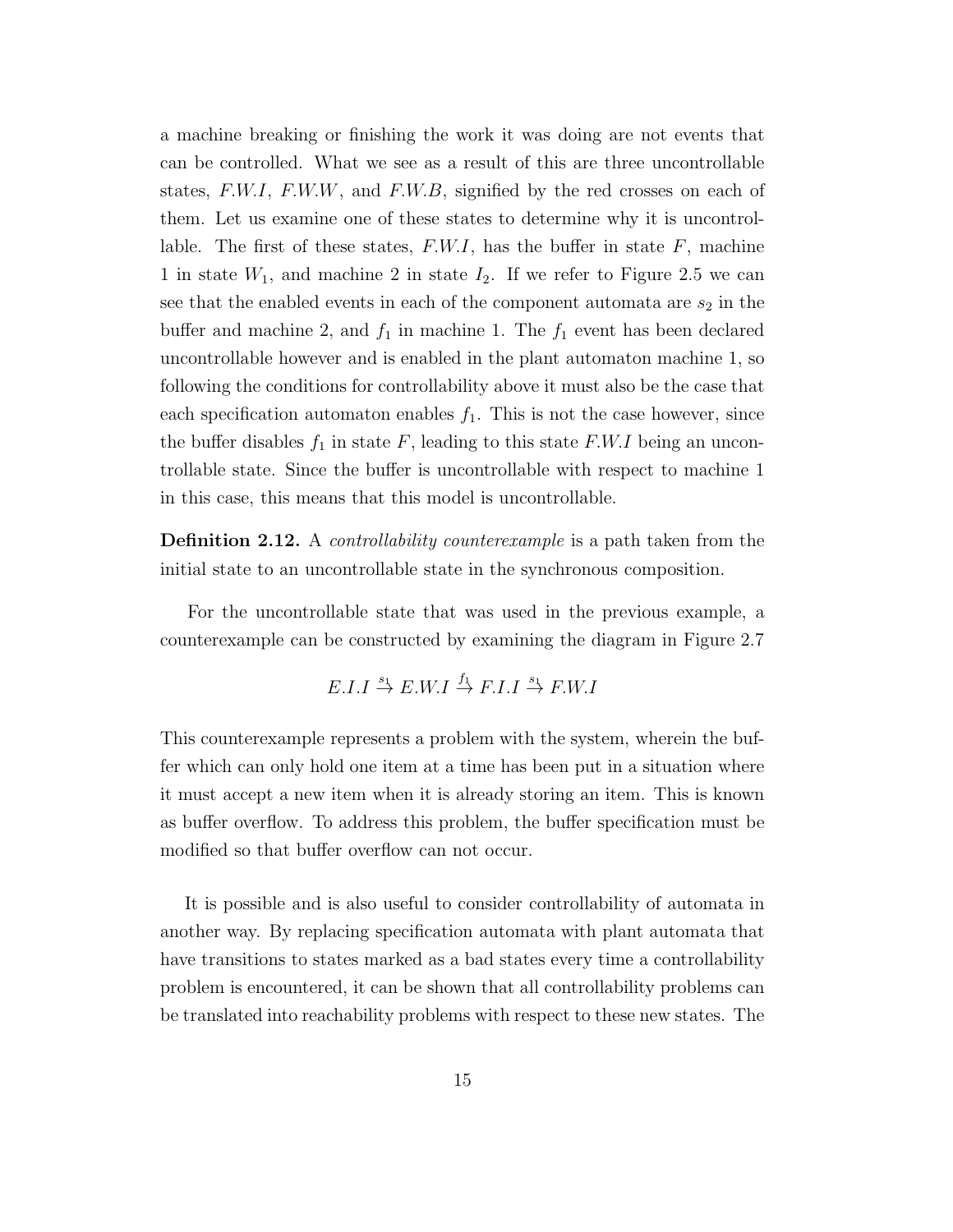process for constructing these plant automata out of specification automata is as follows [8]:

**Definition 2.13.** Let  $K = \langle \Sigma, S, \to, S^{\circ}, Q \rangle$  be a specification automaton and  $\Sigma_u \subseteq \Sigma$  be the set of all uncontrollable events of K. The complete plant automaton  $K^{\perp}$  for K is

$$
K^{\perp} = \langle \Sigma, S \cup \{\perp\}, \rightarrow^{\perp}, S^{\circ}, Q \rangle
$$

where  $\bot \notin S$  is a new state and

$$
\rightarrow^{\perp} = \rightarrow \cup \{ \langle s, \alpha, \perp \rangle \mid s \in S, \alpha \in (\Sigma_u \cap \Sigma), s \stackrel{\alpha}{\rightarrow} \}
$$

$$
\cup \{ \langle \perp, \beta, \perp \rangle \mid \beta \in \Sigma \}
$$

Using this translation the following is then true:  $K$  is controllable with respect to G if and only if there is no state  $(x, \perp)$  with  $x \in S_G$ , reachable in  $G||K^{\perp}$ . In a synchronous composition involving more than one specification, the model is uncontrollable if there exists a reachable global state where at least one of the local states is  $\perp$ .

This interpretation in known as *plantification* and is useful in later chapters when proving the correctness of the partial order reduction method.

### 2.4 Conflict checking

Another property of systems that is often of interest is that of *conflict* or blocking. This idea deals with reachability within a system with regard to a set of states which are marked. These marked states often represent states in which the system may come to rest or terminate safely and as such an inability to reach these states from any given state can be undesirable. In diagrams, states that are shaded grey are the marked states. A system is said to be nonblocking if for all reachable states a path exists to a marked state, otherwise it is considered blocking. When several automata are involved then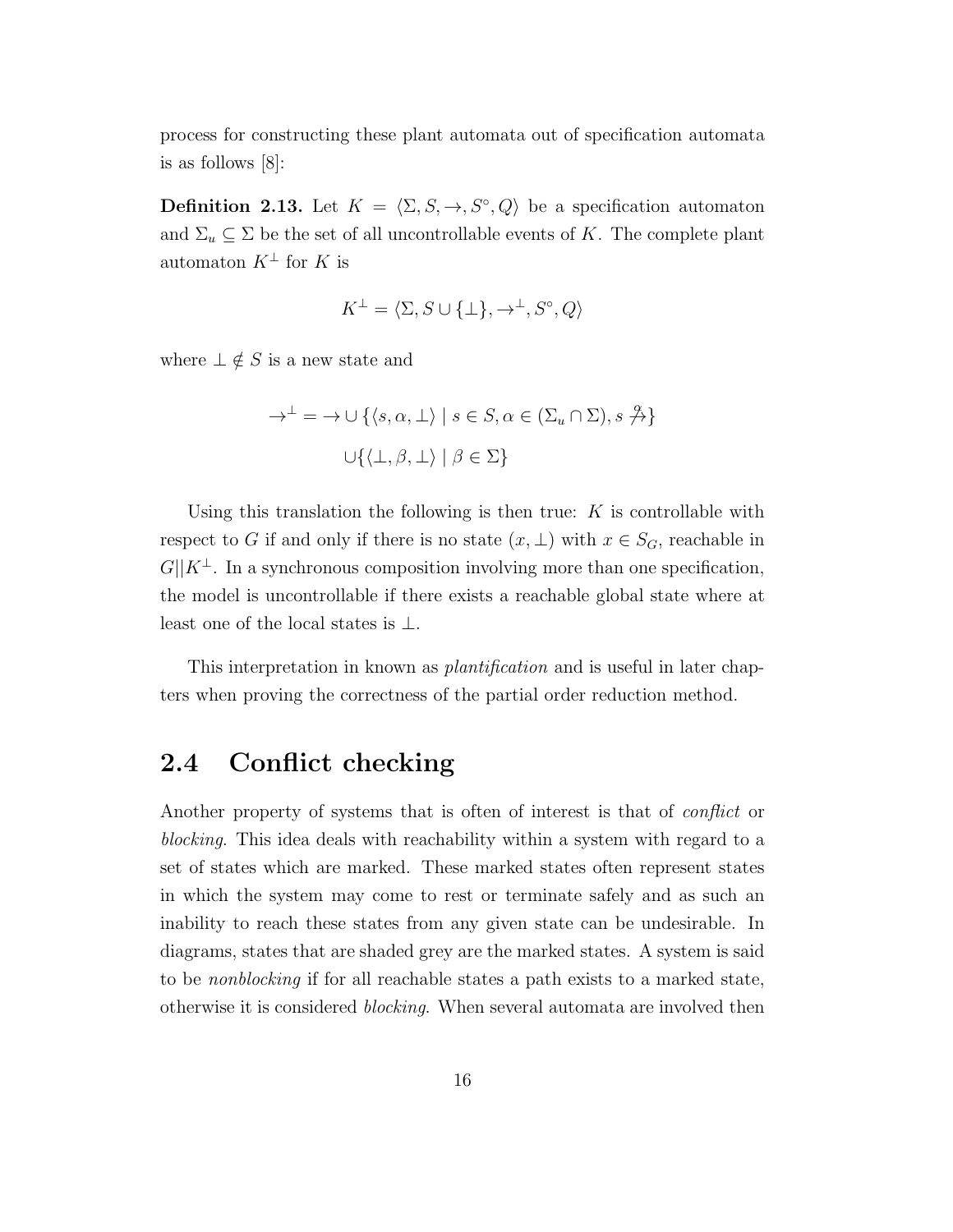

Figure 2.7: Synchronous composition of the small factory model with uncontrollable states.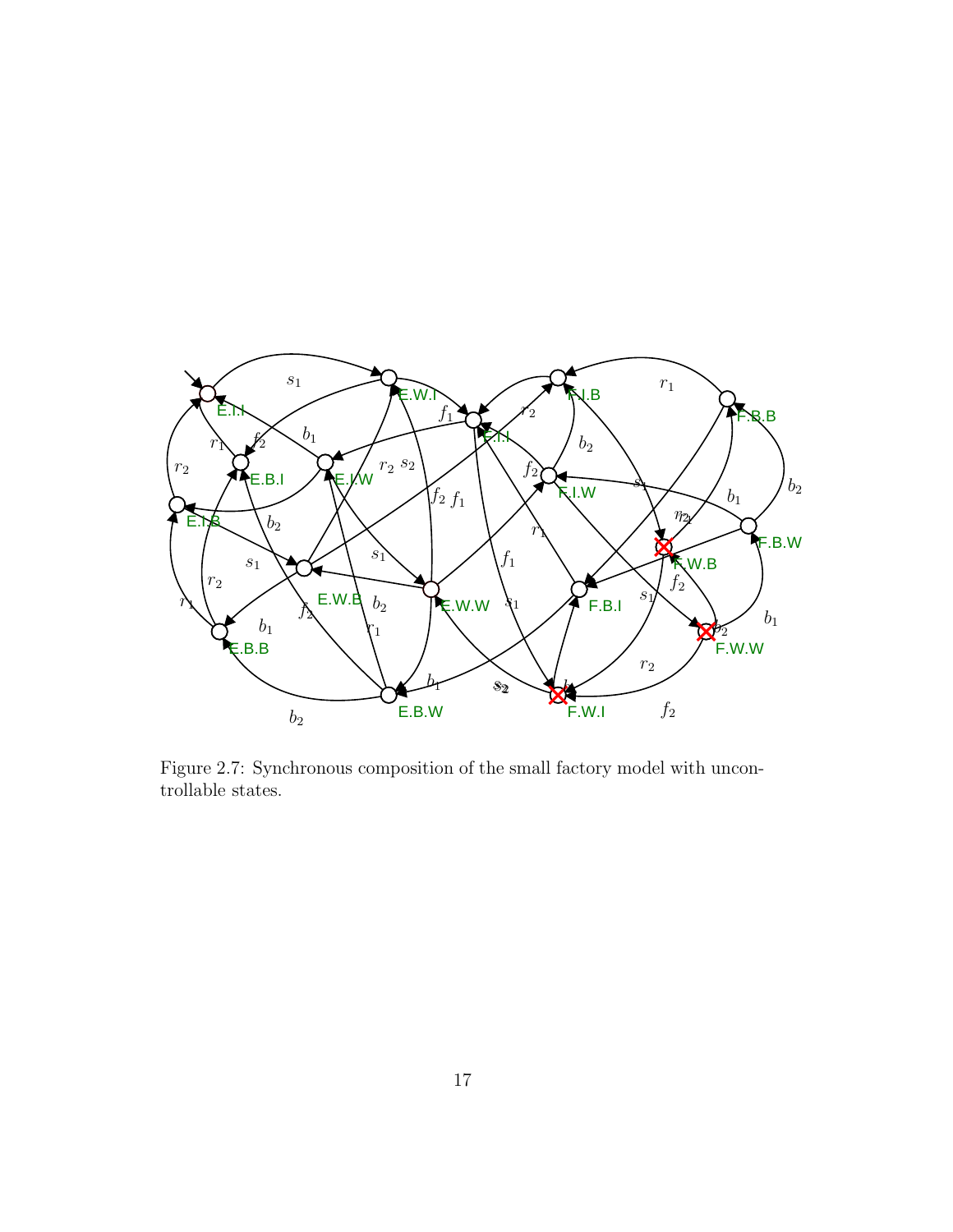

Figure 2.8: An automaton with blocking states.

the problem of blocking and nonblocking in the synchronous composition is often referred to as conflicting or nonconflicting.

**Definition 2.14.** An automaton  $M = \langle \Sigma, S, S^\circ, \to, Q \rangle$  is nonblocking if for every state  $s \in S$  where  $M \to s$ , we have  $s \to t$  where  $t \in Q$ . Two automata  $M_1$  and  $M_2$  are nonconflicting if  $M_1||M_2$  is nonblocking.

There are two practical ways in which an automaton may be determined to be blocking. Either an unmarked state can have no outgoing transitions in which case clearly no marked states can be reached, or the only states reachable from an unmarked state are all unmarked and in turn cannot reach a marked state. In the former case this is referred to as deadlock and in the latter case this is referred to as livelock. Any states found to be in either deadlock or livelock are blocking states.

Consider the automaton in Figure 2.8. This automaton can be observed as being blocking. The only marked state is state  $s_2$ , and the only states that can reach it are the states  $s_4$  and  $s_5$ . This means that states  $s_0, s_1$  and  $s_3$  are blocking states. It can be seen that each of the states  $s_0$  and  $s_3$  are in livelock as they each have outgoing transitions, yet no sequence of transitions from any of these states will ever reach  $s_2$ . State  $s_1$  is in deadlock as it has no outgoing transitions and is itself unmarked. Adding a transition from  $s_1$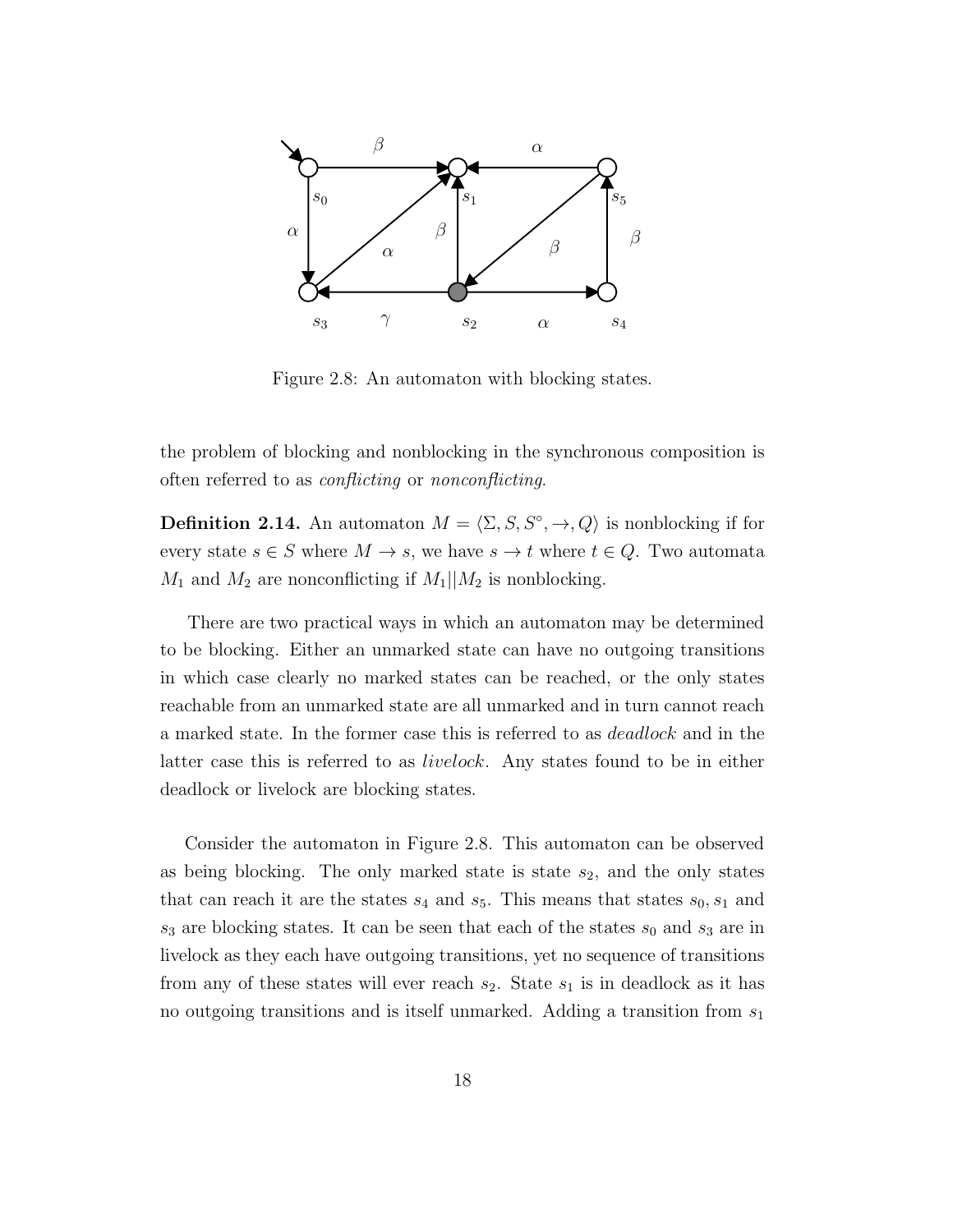

Figure 2.9: Automaton with blocking states resolved.

to either  $s_2, s_4$  or  $s_5$  would resolve the issue of blocking in this automaton, as pictured in Figure 2.9.

It will prove useful when constructing proofs that involve conflict verification to use an abstracted automaton model. For this abstraction we introduce a *termination event*  $\omega$  and for each marked state, add a transition with  $\omega$  to a special *dump state*  $\bot$ . The abstraction is defined as follows.

**Definition 2.15.** Let  $M = \langle \Sigma, S, S^\circ, \to, Q \rangle$ . The abstraction for M is then  $M^{\omega} = \langle \Sigma, S \cup \{\bot\}, S^{\circ}, \rightarrow^{\omega} \rangle$  where  $\bot \notin S$  is a new state and

$$
\rightarrow^{\omega} = \rightarrow \cup \{ \langle s, \omega, \bot \rangle, \langle \bot, \alpha, \bot \rangle \mid s \in Q, \alpha \in \Sigma \}
$$

 $M^{\omega}$  is then nonblocking for every state s where  $M^{\omega} \to s$  we have  $s \stackrel{p\omega}{\to}$  for some string  $p \in \Sigma^*$ 

### 2.5 Partial Order Reduction

The ideas discussed in this section introduce concepts that are fundamental to the partial order reduction process outlined in this thesis. The two main concepts introduced are independence and ample sets. Independence is a relation between events and is used to identify structure in the state space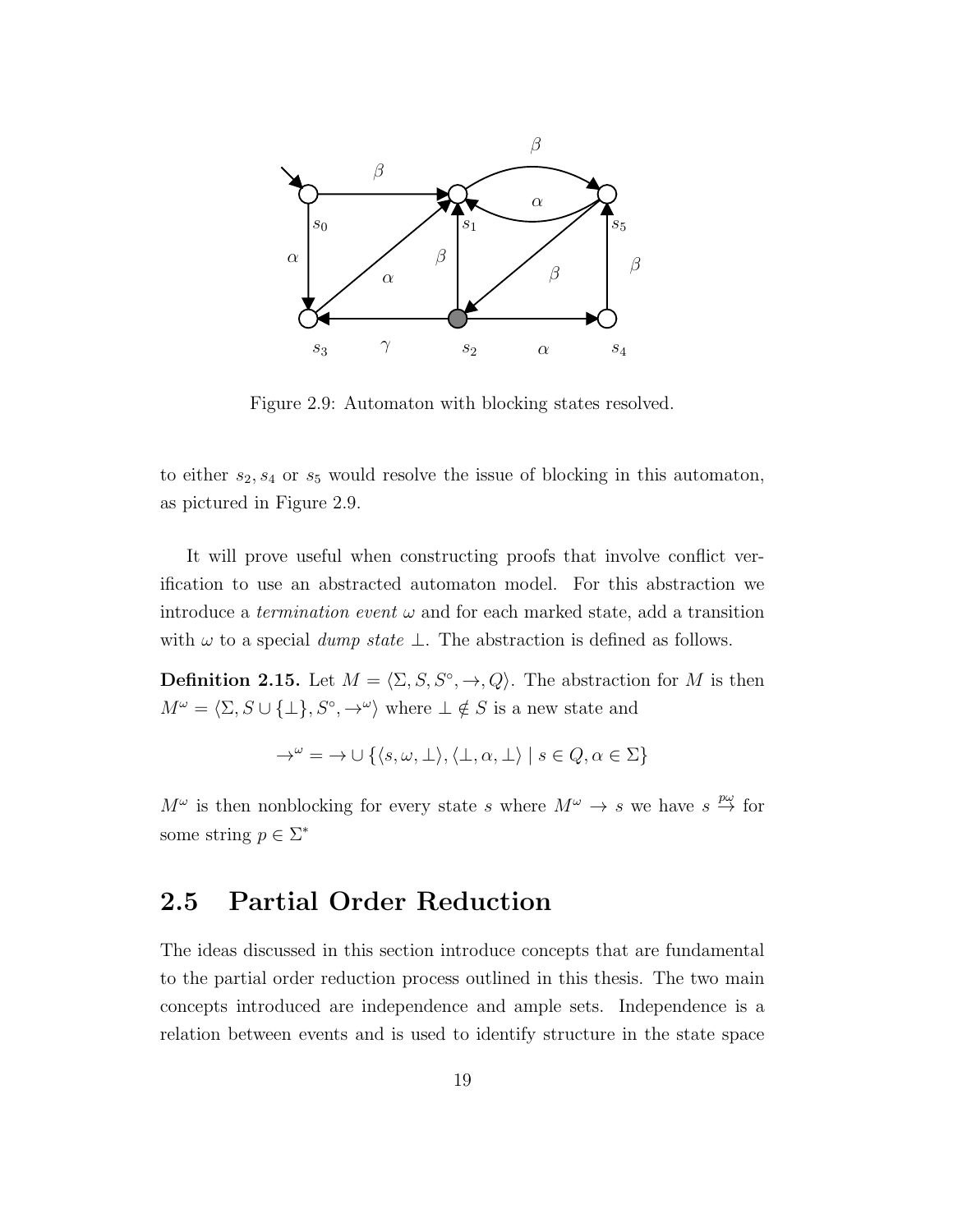where there may be redundant states. The section on page 20 will describe the criteria by which events are considered to be independent and what this means in terms of an automaton. Ample sets are the result of the process by which reduction of the state space of an automaton is achieved. The ample set of a state s, denoted  $ample(s)$ , is a subset of enabled(s). The section on page 21 will describe the criteria by which  $ample(s)$  is able to be selected and shows how to apply those criteria with a small example.

#### 2.5.1 Independence

The notion of *independence* [3] [6] [10] is an important one when considering how to reduce the state space of a synchronous composition. Since the reduction is made possible by eliminating redundancies in the full state space it is necessary to identify relationships between events that would give rise to such redundancies. This relationship is known as independence.

**Definition 2.16.** In an automaton  $A = \langle \Sigma, S, S^\circ, \to \rangle$ , two events  $\alpha, \beta \in \Sigma$ are defined to be *independent* if in every state  $s \in S$  where  $\alpha, \beta \in enabled_A(s)$ they satisfy the following condition:

$$
s \stackrel{\alpha}{\to} t_1
$$
 and  $s \stackrel{\beta}{\to} t_2 \implies$  there exists  $v \in S$  where  $t_1 \stackrel{\beta}{\to} v$  and  $t_2 \stackrel{\alpha}{\to} v$ 

Firstly this ensures that once  $\alpha$  is performed from state s then the resulting state still has  $\beta$  enabled, and vice versa. This is equivalent to saying that it ensures that  $\alpha$  does not *disable*  $\beta$ . Events that are not independent are defined to be dependent.

**Definition 2.17.** Let  $A = \langle \Sigma, S, S^\circ, \to \rangle$  be an automaton and let  $\alpha, \beta \in$  $\Sigma, s_1, s_2 \in S$ .  $\alpha$  disables  $\beta$  in state  $s_1$  if

$$
\alpha, \beta \in enabled(s_1), s_1 \stackrel{\alpha}{\rightarrow} s_2 \text{ and } s_2 \stackrel{\beta}{\nrightarrow}
$$

Definition 2.16 also ensures that the order in which  $\alpha$  and  $\beta$  are executed has no effect on the final resulting state. Another way to say this is to say that  $\alpha$  and  $\beta$  commute. Figure 2.10 gives an example of an automaton where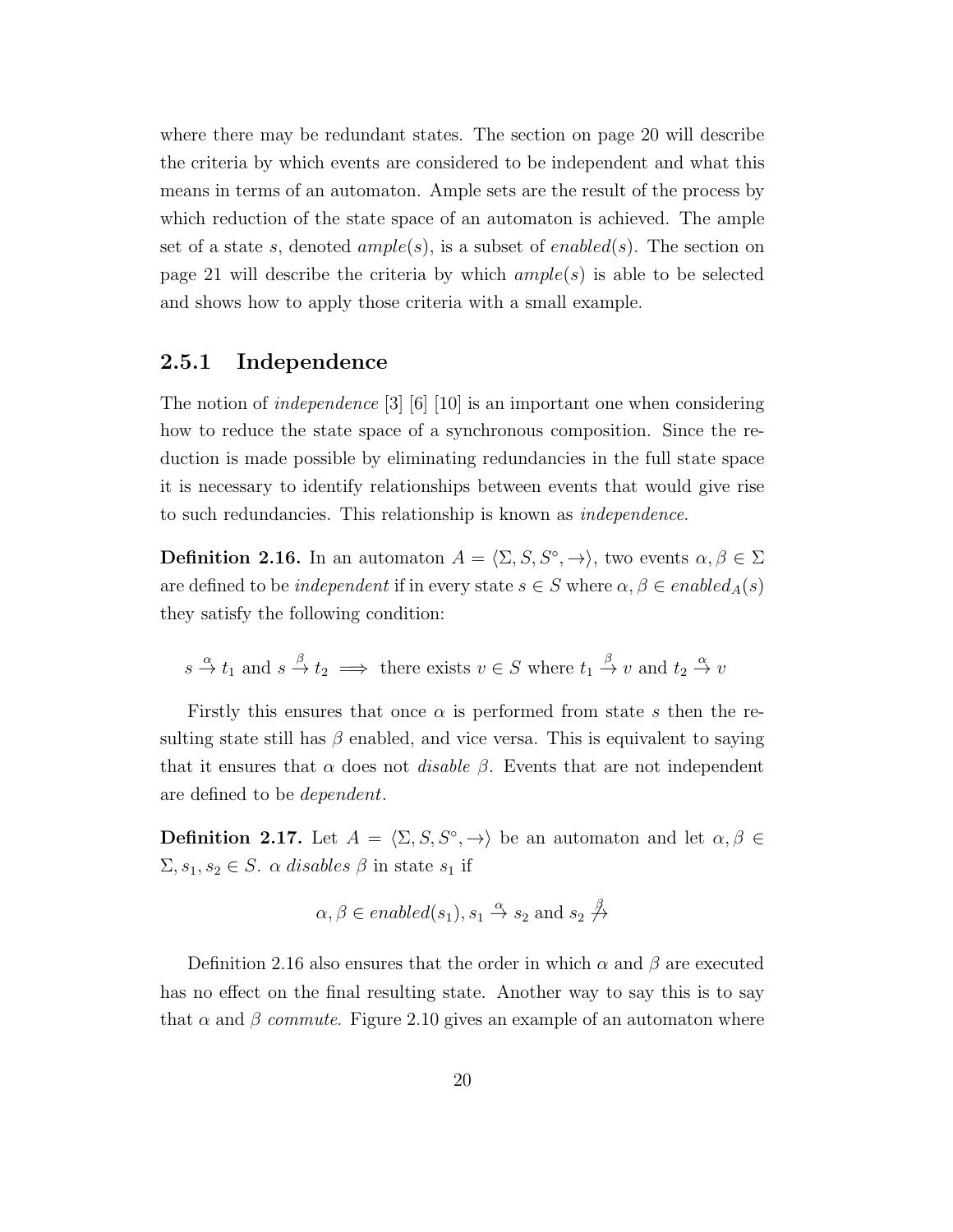

Figure 2.10: Automaton demonstrating independence of events  $\alpha$  and  $\beta$ .

two events  $\alpha$  and  $\beta$  are independent. It can be seen in this example that enabled(s<sub>0</sub>) = { $\alpha$ ,  $\beta$ }. The target states of the transitions involving each of the events leave the other enabled, meaning that  $s_0 \stackrel{\alpha}{\to} s_2$ ,  $s_2 \stackrel{\beta}{\to}$  and  $s_0 \stackrel{\beta}{\to} s_3$ ,  $s_3 \stackrel{\alpha}{\rightarrow}$ . It can also be seen that the targets of those transitions result in the same state, seen by observing the transitions  $s_2 \stackrel{\beta}{\rightarrow} s_1$  and  $s_3 \stackrel{\alpha}{\rightarrow} s_1$ .

If both of these conditions hold for all states of an automaton  $A$  in which α and β are both enabled then  $\alpha$  and β are said to be independent in A, otherwise they are defined to be dependent, both of which will be a key relationship when determining how to calculate ample sets.

#### 2.5.2 Ample sets

The partial order reduction technique achieves reduction by identifying a subset of enabled(s) for some state s which will be called  $ample(s)$  [3,6]. Only the successor states of the events of  $ample(s)$  are then used to construct the synchronous composition. If the number of events in  $ample(s)$  is less than the number of events in  $enabled(s)$  then what results is fewer states being added to the state space of the synchronous composition.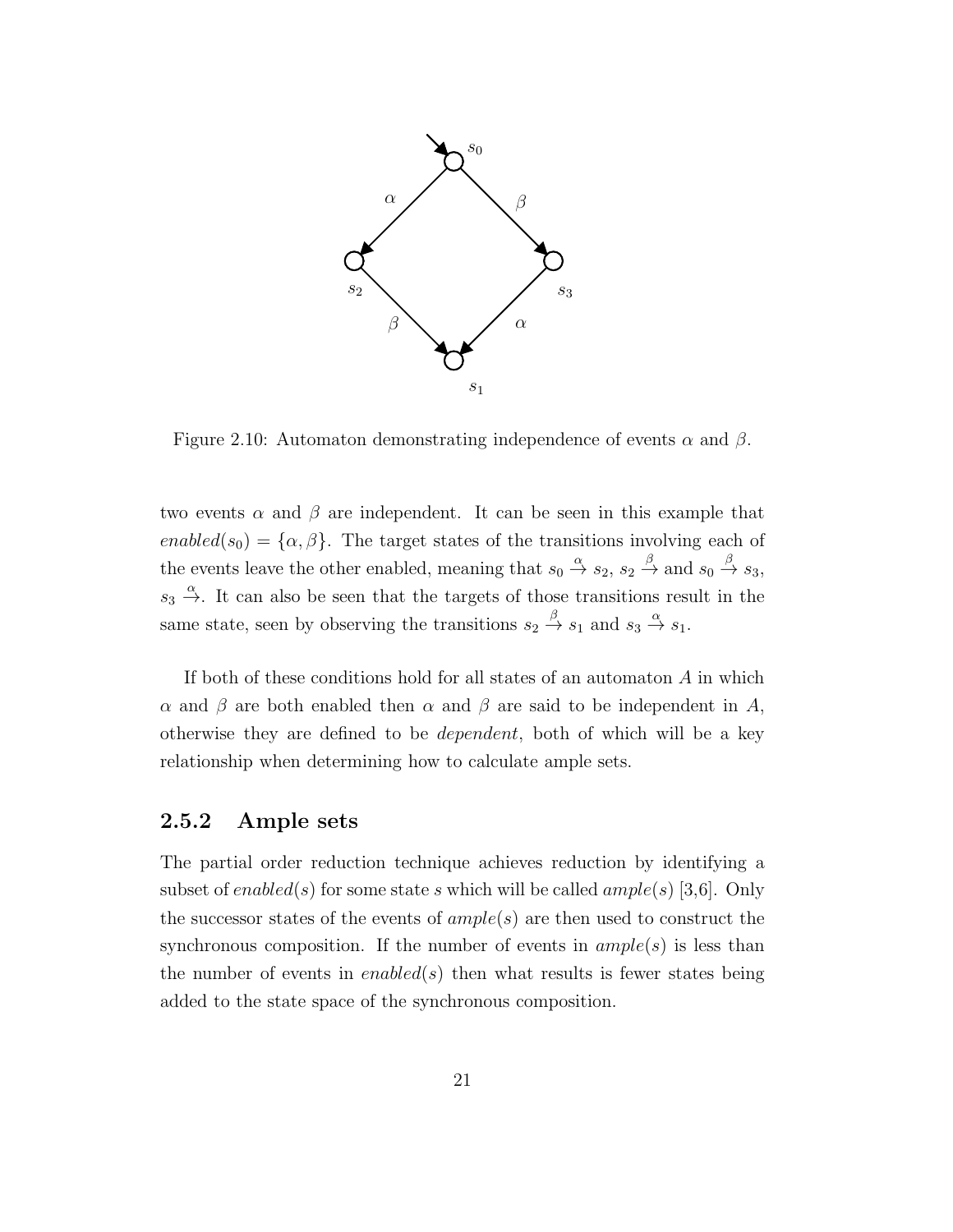Following are a set of conditions known as the *ample conditions* that are taken from existing texts [3, 6], with one notable exception where we have replaced one of the conditions with a weaker version. These conditions are the criteria by which  $ample(s)$  is selected. To show that the model produced by selecting a reduced number of states in this way preserves the properties of controllability and nonblocking of the full synchronous composition based on lock-step synchronisation as considered in this thesis, an original proof is offered in Section 3.2, proving that adhering to the ample conditions is sufficient when attempting to construct a reduced model that preserves properties of controllability and blocking.

For the following definitions let  $A = \langle \Sigma, S, S^\circ, \to \rangle$  be an automaton and let  $s \in S$ 

Definition 2.18. Condition C1 is the non-emptiness condition. If enabled(s)  $\neq \emptyset$  then ample(s)  $\neq \emptyset$ 

This first and simplest condition ensures that as long as there is at least one event enabled in state s, then there must be at least one event included in  $ample(s)$ .

#### Definition 2.19. Condition C2 is the *dependency condition*.

For every transition sequence from  $s$  in automaton  $A$ , an event that is dependent on any event chosen for  $ample(s)$  may not occur before an event from  $ample(s).$ 

Definition 2.20. Condition C3 is the cycle condition.

A cycle consisting of states  $S' = \{s_0, s_1, \ldots, s_n\}$  may only exist if  $\forall \alpha \in enabled(s_0) \cup enabled(s_1) \cup \ldots \cup enabled(s_n) : \alpha \in ample(s_i)$  for some  $0 \leq i \leq n$ 

That is to say that a cycle may only exist in a reduced model if the combined set of all enabled events for the states on that cycle are at some point included in the ample sets of states on the same cycle.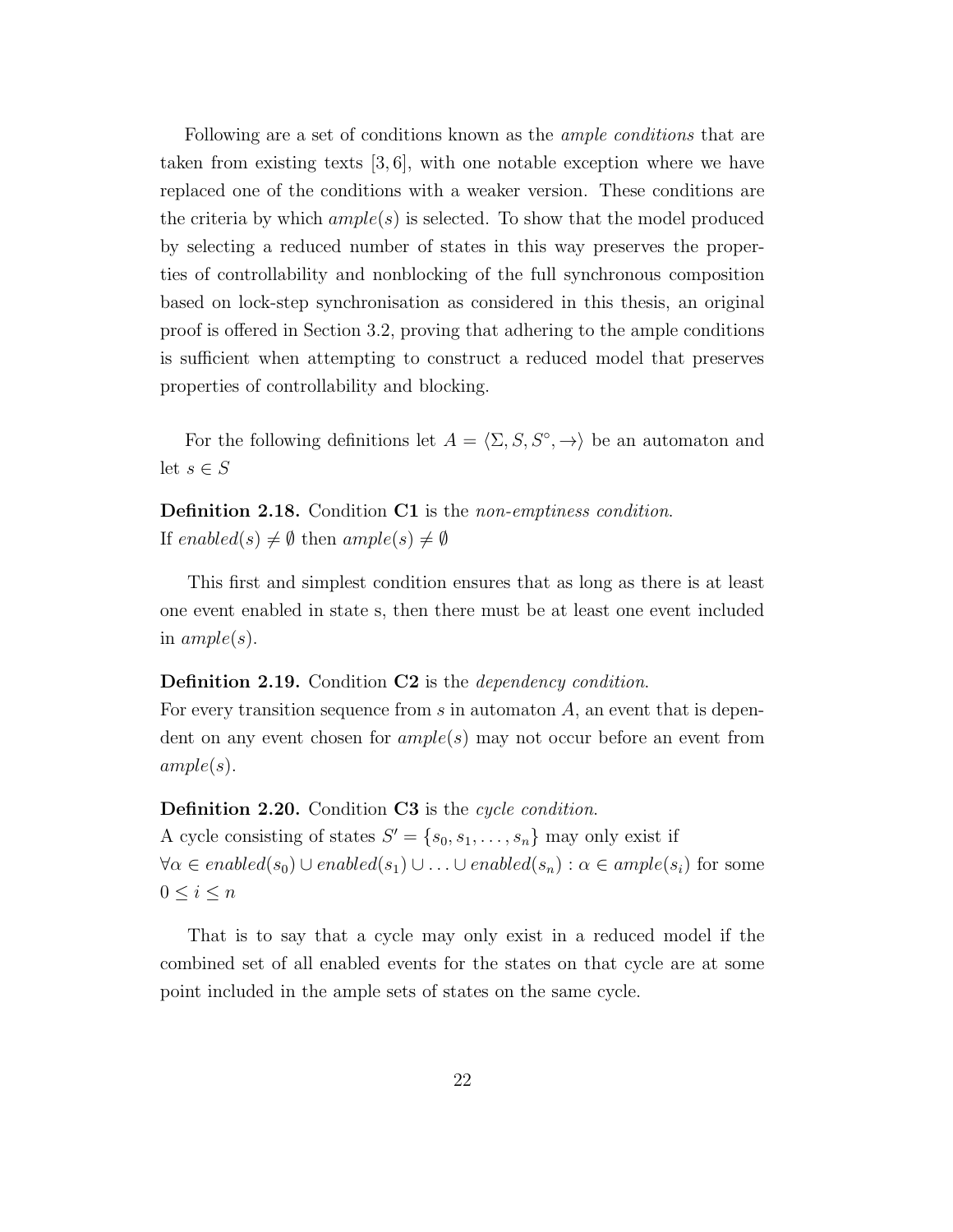Ensuring condition C3 can prove to be challenging when constructing the algorithm, so a stronger condition  $C3'$  that ensures  $C3$  may be used instead. This stronger condition introduces the concept of a state being fully expanded.

**Definition 2.21.** A state s is defined to be fully expanded if ample(s) = enabled(s).

Definition 2.22. Condition C3' is the strong cycle condition.

Let  $S' = \{s_0, s_1, \ldots, s_n\}$  be a cycle, then there exists some state  $s_i \in S'$ where  $s_i$  is fully expanded.

It has been shown in [17] that the conditions C1, C2 and C3′ are proven to preserve controllability. In this thesis we will replace C3 and C3′ with conditions C4 and C4', which are given in Chapter 3 which are subsequently proven in Section 3.2. If the ample conditions are satisfied when selecting events for each state then the resulting reduced model is guaranteed to preserve the properties of controllability and blocking of the full synchronous composition. This means that if  $M$  is uncontrollable or blocking then the reduced model  $M_R$ , generated by adhering to the ample conditions, will also be uncontrollable or blocking respectively. Likewise if M is controllable or non-blocking then so too will  $M_R$  be. A proof of this will also be given in Section 3.2.

Figure 2.11 gives an example of an automaton prior to reduction. We can try to reduce the state space in this example by applying the ample conditions when selecting  $ample(s)$  for each successive state. First consider state  $s_0$ . It can be observed that  $enabled(s_0) = {\alpha, \beta, \sigma}$ . Determining the independence of these events gives us that  $\alpha$  and  $\beta$  are independent and so are  $\beta$  and  $\sigma$ , while  $\alpha$  and  $\sigma$  are dependent. Since  $\beta$  has the most independencies consider β first for ample(s<sub>0</sub>). C1 is satisfied right away, C2 is satisfied since β is independent of every other event, meaning no event dependent on  $\beta$  could be taken on any path before  $\beta$  itself is taken, and C3 is satisfied since no cycles have been created yet. Since all ample conditions are satisfied, set  $ample(s_0) = {\beta}$  and add transition  $s_0 \stackrel{\beta}{\rightarrow} s_1$  to the reduced model. Now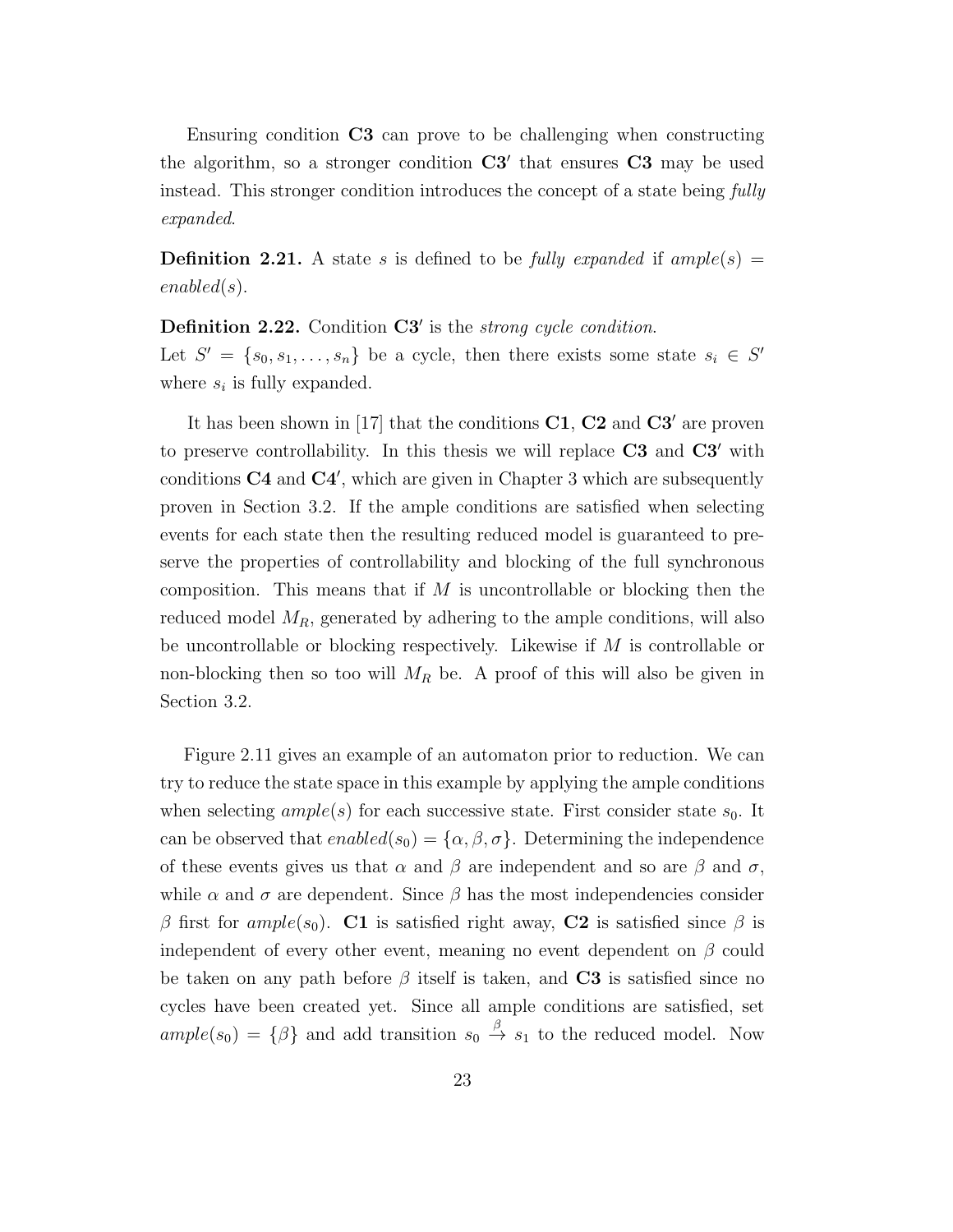

Figure 2.11: Automaton before reduction.

consider state  $s_1$ . It can be observed that  $enabled(s_1) = \{\alpha, \sigma\}$  and we already know that those two events are dependent, so arbitrarily consider  $\alpha$ first for  $ample(s_1)$ . C2 is violated now since the path  $s_1 \stackrel{\sigma}{\rightarrow} s_1$  exists from state  $s_1$  which yields an event dependent on  $\alpha$  occuring before  $\alpha$ , so we cannot choose  $ample(s_1) = {\alpha}$ . Next consider  $ample(s_1) = {\sigma}$ . This violates C3 as a cycle has been formed and  $\alpha \in enabled(s_1)$  was not included in the ample set for any states on the cycle. This leads to the only remaining case where  $ample(s_1) = {\alpha, \sigma}$  = enabled(s<sub>1</sub>). Set  $ample(s_1) = enabled(s_1)$  and add transitions  $s_1 \stackrel{\sigma}{\rightarrow} s_1$  and  $s_1 \stackrel{\alpha}{\rightarrow} s_2$  to the reduced model. Now consider state  $s_2$ . It can be seen that  $enabled(s_2) = {\gamma}$ , so condition C1 gives us enabled(s<sub>2</sub>) = { $\gamma$ } = enabled(s<sub>2</sub>) immediately. Set ample(s<sub>2</sub>) = enabled(s<sub>2</sub>) and add transition  $s_2 \stackrel{\gamma}{\rightarrow} s_1$  to the reduced model. Since no more states were added with this transition the reduced model is complete. Figure 2.12 shows the reduced model.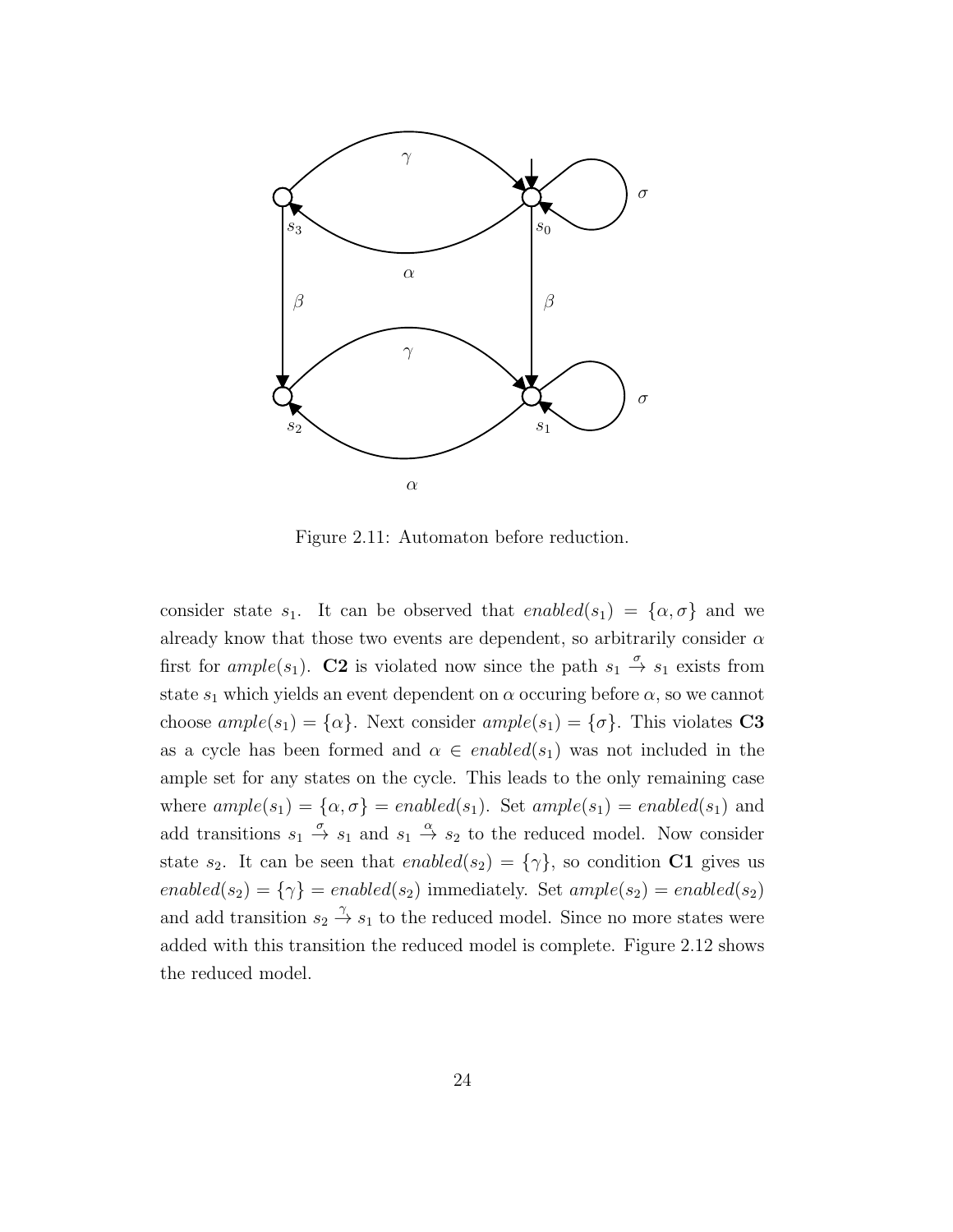

Figure 2.12: Automaton after reduction subject to ample conditions.

## 2.6 Compositional Verification

Compositional verificaton is another technique that is used to try and address the state space explosion problem. As the problem generally arises when dealing with the composition of several automata, a sensible approach would seem to be reducing the state space in the individual components before composition. Once we have established that this can be done, we can compose automata two at a time, and once again perform the simplification step on the result. These resulting simplified automata can then be subjected to the same process and be composed two at a time and again simplified. This can be done until the system has been simplified to a point that verification can be carried out in the conventional way.

Obviously key to this process are the methods by which the automata can be simplified. This needs to be done safely so that the resulting abstractions will still remain conflict equivalent to the original automata. As such there are several rules which can typically be applied, each of which attempt use a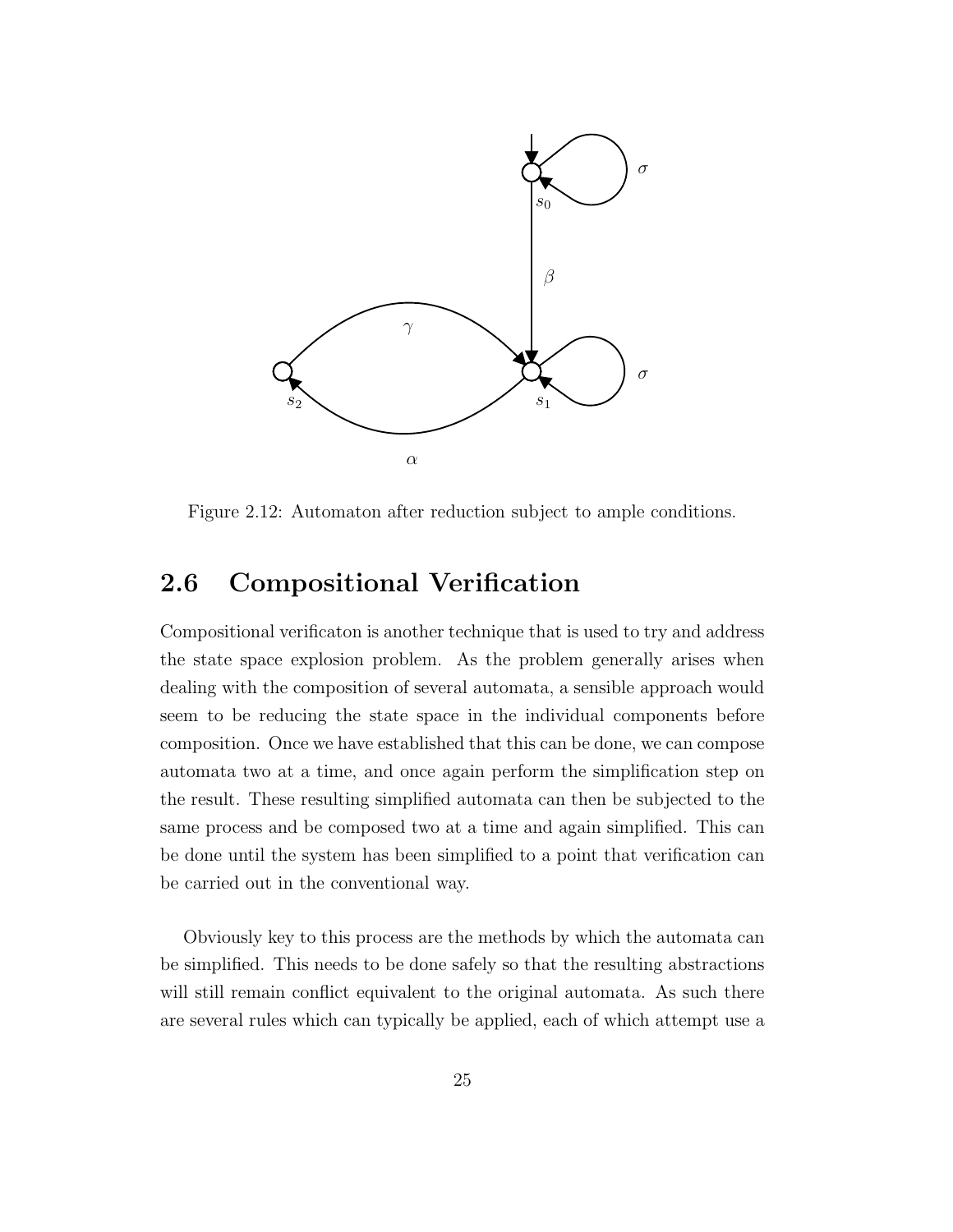different approach to reduce the state space by identifying different properties of the states. There is however no universally determined method to obtain the greatest reduction for an arbitrary automaton. Since this is the case it is not required for compositional verification to use any particular combination of reduction rules, rather that as much reduction as possible is achieved using whichever rules are appopriate while limiting the computational overhead of doing so.

These reduction rules operate fundamentally by exploiting the behaviour of the system when silent transitions occur.

**Definition 2.23.** The *silent event*  $\tau$  is a special event used in each of the rules. Typically  $\tau$  is not included in the event alphabet for an automaton, however when it is useful to do so the event set is referred to by  $\Sigma_{\tau}$ . A transition involving a silent event is known as a silent transition. Such transitions are identified as they can be performed in the automaton in which they appear without having any effect on the state of any other automaton.

**Definition 2.24.** In order to make use of this silent event  $\tau$ , abstractions of automata are created where certain events are removed from the alphabet and all transitions involving those events replaced by  $\tau$  transitions. This process is knows as hiding.

In order to achieve this effect of creating silent transitions, the events that are hidden by the hiding process are often the *local events* of an automaton, those being the events of an automaton that do not appear in any other automaton.

**Definition 2.25.** When considering  $\tau$  as part of a string it is often useful to be able to refer to that string with the  $\tau$  events removed. If  $p =$  $\tau^*\sigma_1\tau^*\sigma_2\tau^*\ldots\tau^*\sigma_n\tau^* \in \Sigma^*_\tau$ , then  $P_\tau(p)$  denotes the string  $q = \sigma_1\sigma_2\ldots\sigma_n$ , that is, the string p with the  $\tau$  events removed. Conversely  $s \stackrel{q}{\Rightarrow} t$  implies the existence of string p such that  $P_{\tau}(p) = q$  and  $s \stackrel{p}{\to} t$ , which is to say that  $\stackrel{p}{\to}$ denotes a path with exactly the events of q, whereas  $\stackrel{p}{\Rightarrow}$  denotes a path with an arbitrary number of  $\tau$  events inserted into the string p.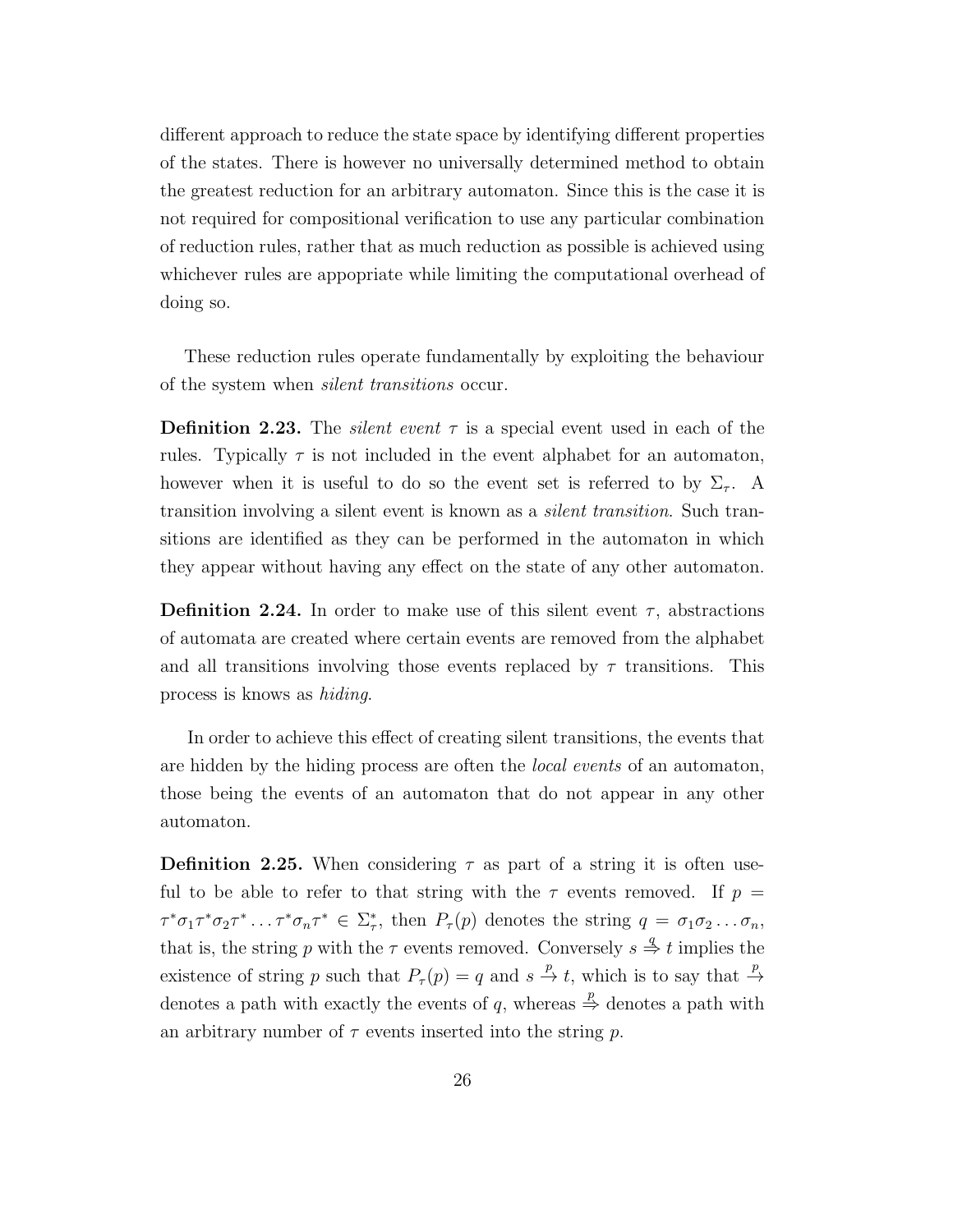In order to safely perform the reduction rules there must be some qualitative way to determine whether or not the abstracted automaton achieved post reduction is still equivalent to the original automaton. The compositional verification process can be used to reduce models for the purposes of controllability [20] or nonblocking verification. For the purposes of this thesis during compositional verification we concern ourselves with the property of nonblocking. We then introduce the concept of *conflict equivalence* [?]. Conflict equivalence is an equivalence relationship that determines whether two automata, which when composed with an arbitrary automaton, will yield the same result of blocking or nonblocking. The arbitrary automata used for the compositions are called tests and will often be referred to as an automaton T when conflict equivalence is being established.

**Definition 2.26.** Two automata  $G_1$  and  $G_2$  are considered conflict equivalent,  $G_1 \simeq_{conf} G_2$  if, for any test T,  $G_1||T$  is nonblocking if and only if  $G_2||T$ is nonblocking.

The application of the rules are at a state level in a single component automaton. This is to say that the states in a single component automata are examined in an attempt to identify states that exhibit certain properties with respect to the silent event. These states can then have the appropriate rules applied to them repeatedly. The criteria that the states must satisfy for the purposes of this thesis pertain to conflict equivalence. This means that any states selected for the rule application must not have any future behaviours that can be distinguished by conflict equivalence. Such states are known as conflict equivalent states and may be merged without affecting possible conflicts with other components.

While there are several rules that may be applied during compositional verification, this thesis attempts to introduce a variation of just one of those rules, the silent continuation rule [8]. To effectively describe silent continuation a some more notation must be introduced.

**Definition 2.27.** A *stable state* is a state without any outgoing  $\tau$  transitions.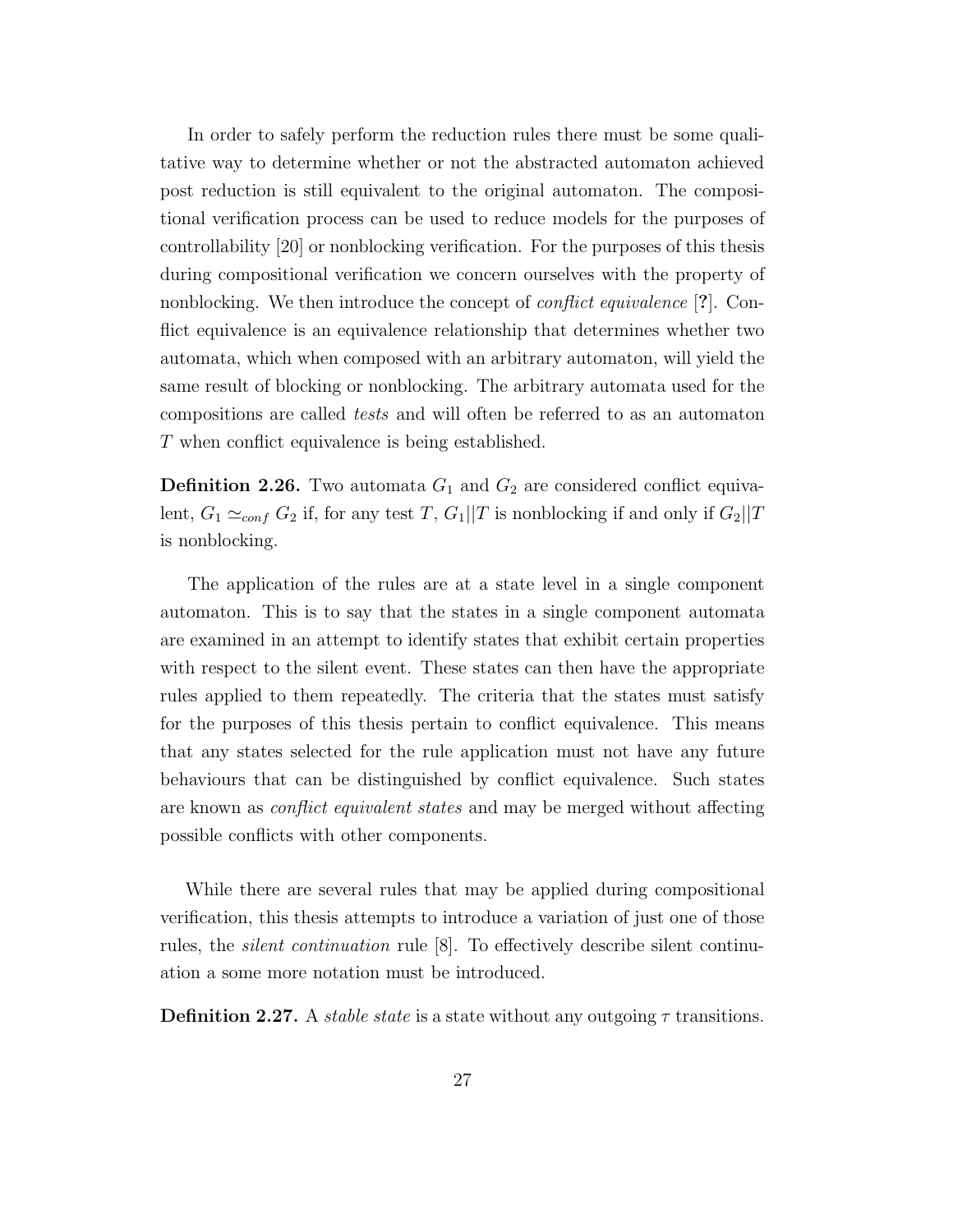

Figure 2.13: Automaton before application of the silent continuation rule.

**Definition 2.28.** Let  $G = \langle \Sigma, S, S^\circ, \to, Q \rangle$  be an automaton. The relation  $\simeq_{inc} S \times S$  is defined such that  $s \simeq_{inc} s'$  if

$$
S^{\circ} \stackrel{\varepsilon}{\Rightarrow} s \iff S^{\circ} \stackrel{\varepsilon}{\Rightarrow} s';\tag{2.1}
$$

$$
\forall t \in S, \forall \sigma \in \Sigma : t \stackrel{\sigma}{\Rightarrow} s \iff t \stackrel{\sigma}{\Rightarrow} s' \tag{2.2}
$$

If this holds  $s$  and  $s'$  are considered incoming equivalent.

The silent continuation rule states that if two states are incoming equivalent, and they can each reach one or more stable states using a nonempty sequence consisting entirely of silent transitions, then those two states are conflict equivalent. The idea here is that in essence, the silent transitions do not have any effect on any tests that could be introduced. As such the only transitions that matter are the non  $\tau$  transitions. Ensuring that the states can always be reached by the same sequence of non  $\tau$  events ensures that the same sequence will be able to reach the merged state. Similarly, since the silent transitions have no effect on the tests, only the outgoing events from the stable states are required in order to reach marked states. As such the  $\tau$  transitions may be collected together into the merged state as a single  $\tau$ transition to the stable states.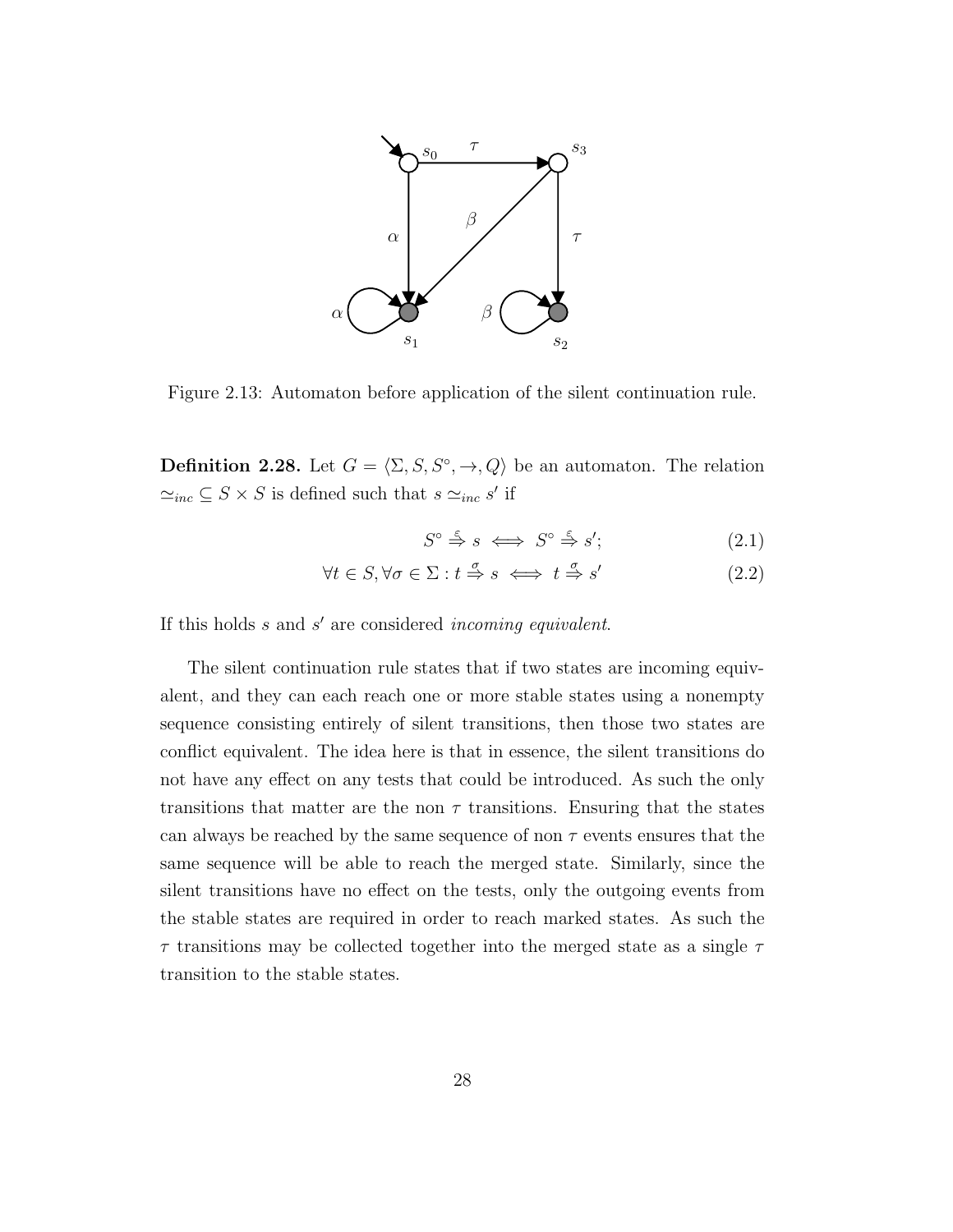

Figure 2.14: Automaton after application of the silent continuation rule.

Figures 2.13 and 2.14 give examples of an automaton before and after the application of the silent continuation rule respectively. On application of this rule states  $s_0$  and  $s_3$  have been merged. It can be seen in Figure 2.13 that states  $s_0$  and  $s_3$  can both be considered initial, since both can be reached with 0 or more silent transitions, satisfying the first condition for the application of the silent continuation rule. Also they can both reach state  $s_2$ using a nonempty sequence of  $\tau$  transitions. State  $s_2$  is observed as being a stable state, as its only outgoing transition is using event  $\beta$ . This satisfies the second condition for the application of the silent continuation rule. Since all of the silent continuation rule conditions are met by states  $s_0$  and  $s_3$  they can be merged into a single state, shown as state  $s_0$  in Figure 2.14.

This rule will serve as the basis for the developments in Chapter 4. Some of the requirements are altered slightly so a proof is offered in the same chapter.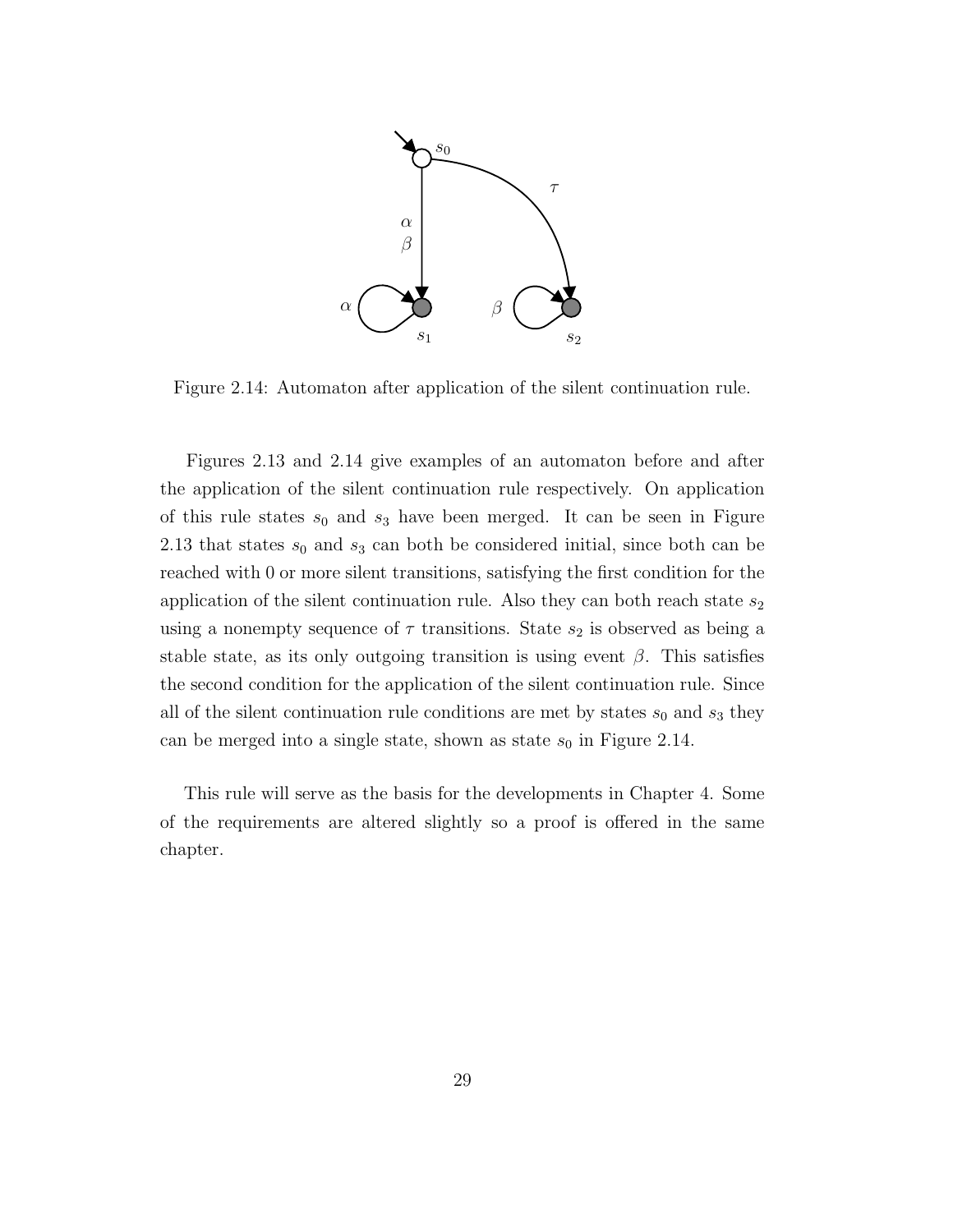## Chapter 3

# Partial Order Reduction With Tarjan's Algorithm

This chapter will introduce and discuss the work done in adapting the existing work of partial order reduction in discrete event systems for safety properties. Several areas of improvement have been explored and this has prompted the development of new algorithms and proofs.

Section 3.1 will detail the various algorithms that were created or improved upon to realise the research done in this area. This will include both a description of the algorithms along with the motivations for them and the areas in which they improve upon existing work wherever it exists. Section 3.2 will provide proofs for the various conditions, concepts, and algorithms developed in this chapter. The work done in [17] introduced an algorithm for partial order reduction in discrete event systems for controllability. We build on this research by extending the algorithm to also work for nonblocking. As such some of the proofs offered in this thesis will be altered versions of those offered in [17], while some will be original proofs, the distinction of these will be made clear in Section 3.2. Section 3.3 will provide the experimental results of the research in this area along with analysis. A discussion of expected results versus achieved results will also be included. Section 3.4 will summarise the research done, reflect on what was achieved and discuss the possibilities for further research in this area.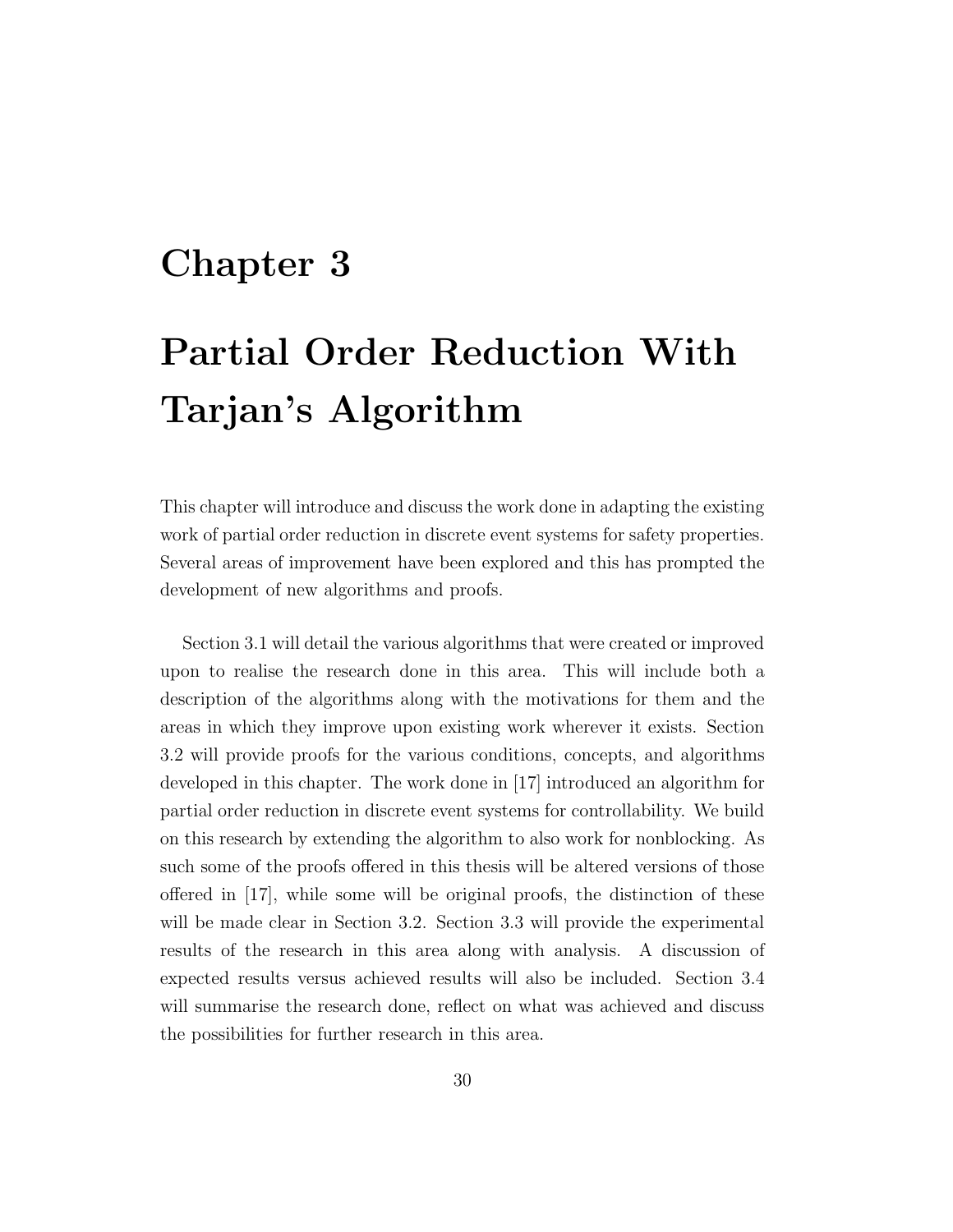Before beginning a discussion on the algorithms developed for this chapter it will be valuable to first discuss which various areas of improvement were discovered and to introduce any new concepts that resulted.

It was noticed that it was possible for a potentially fewer number of states to be fully expanded in order to comply with cycle condition  $C3'$ . The motivation behind this was the realisation that the logic used in the original proof of correctness for condition  $C3'$  satisfying  $C3$  could extend to strongly connected components instead of being limited to just cycles. This leads to the introduction of two new ample conditions particular to this section.

Definition 3.1. Condition C4 is the *component condition*.

A component consisting of states  $S' = \{s_0, s_1, \ldots, s_n\}$  may only exist if  $\forall \alpha \in enabled(s_0) \cup enabled(s_1) \cup \ldots \cup enabled(s_n) : \alpha \in ample(s_i)$  for some  $0 \leq i \leq n$ 

Definition 3.2. Condition C4' is the strong component condition. Let  $S' = \{s_0, s_1, \ldots, s_n\}$  be a component, then there exists some state  $s_i \in S'$ where  $s_i$  is fully expanded.

Conditions C4 and C4′ have been introduced to replace the cycle conditions  $C3$  and  $C3'$  respectively, which are offered by [3,6]. The component conditions are weaker versions of the cycle conditions, which we predict should be able to allow a greater number of reduced ample sets at the cost of the computational overhead of calculating strongly connected components. This reasoning for this is that each cycle belongs to a strongly connected component. If every cycle were to contain a fully expanded state, which is the requirement of condition C3', this could result in several fully expanded states on one component, in order to satisfy condition  $C3'$ . If we instead require only one fully expanded state per strongly connected component, this then allows for potentially less states to be fully expanded. This would be a more optimal result as it would result in fewer transitions being added to the reduced model, which in turn has the potential to result in fewer states being created.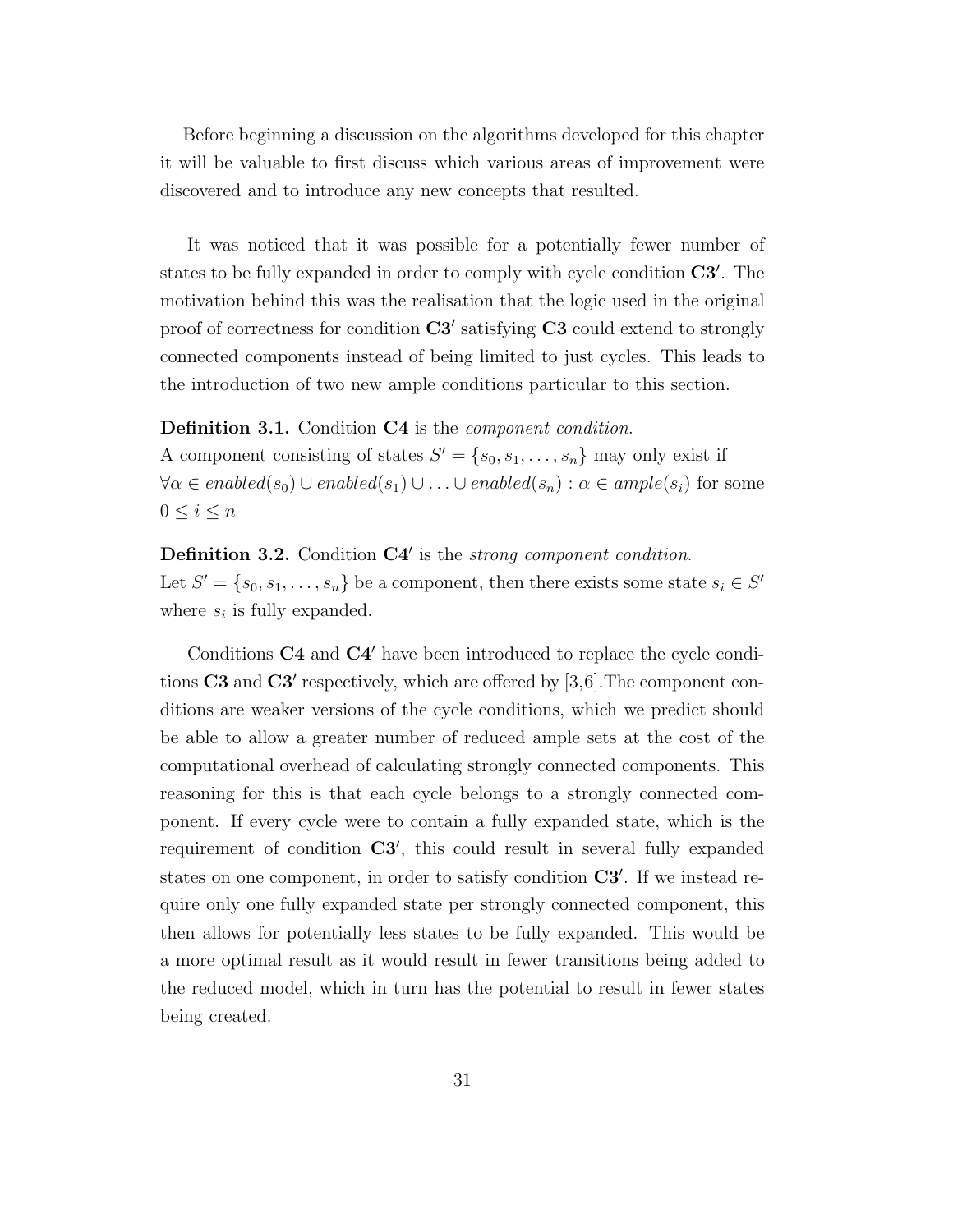

Figure 3.1: An example system to demonstrate the strict component condition.

An example is provided in Figures 3.1, 3.2 and 3.4. The system in Figure 3.1 depicts the system that will be reduced. The first automaton has just two states with a  $\gamma$  transition between them. Notice that state  $s_1$  is the only marked state in the system, so unless a  $\gamma$  transition occurs, the system cannot reach a marked state, and furthermore once a  $\gamma$  transition has occurred the system cannot leave a marked state. The other two automata are simple two state cycles, using  $\alpha$  and  $\beta$  transitions. Notice that all of the events in this system are independent, thus any choice of event for the ample sets when constructing the reduced model is guaranteed to satisfy the dependency condition C2. Figure 3.4 shows the complete synchronous product for this system. It can be seen that this synchronous composition has 18 distinct cycles and two strongly connected components. Let component  $C_1 = \{s_0, s_2, s_4, s_6\}$  and  $C_2 = \{s_1, s_3, s_5, s_7\}$ . Notice that the only way to get from  $C_1$  to  $C_2$  is by taking a  $\gamma$  transition. As this is the case, the resulting markedness of the components has all the states in  $C_2$  marked whereas the states of  $C_1$  are all unmarked. To illustrate the necessity of the component and cycle conditions C4 and C3 respectively, consider constructing the reduced synchronous product without using either condition.

From the initial state  $s_0$  there are three enabled events enabled( $s_0$ ) =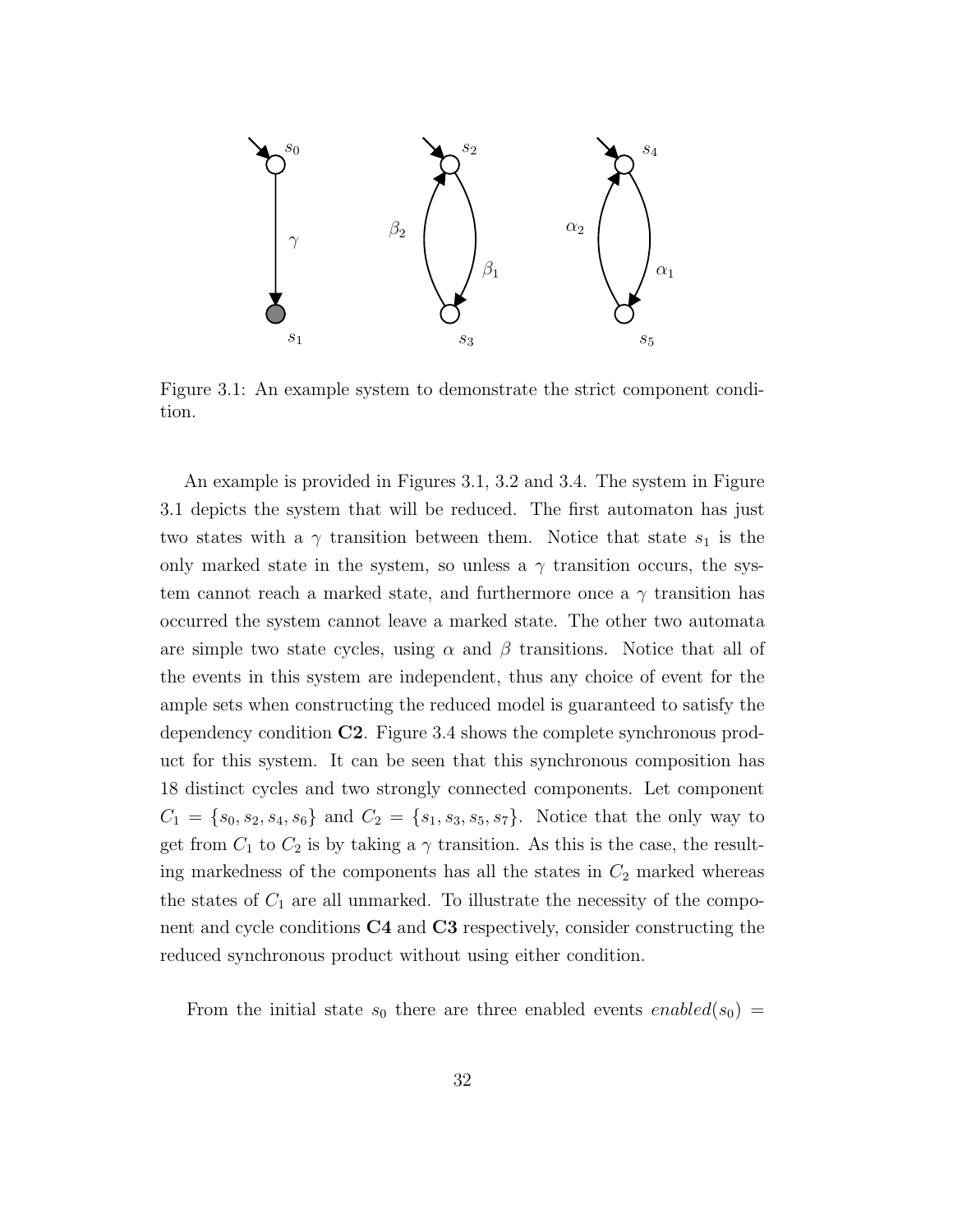

Figure 3.2: Synchronous composition of the automata given in Figure 3.1.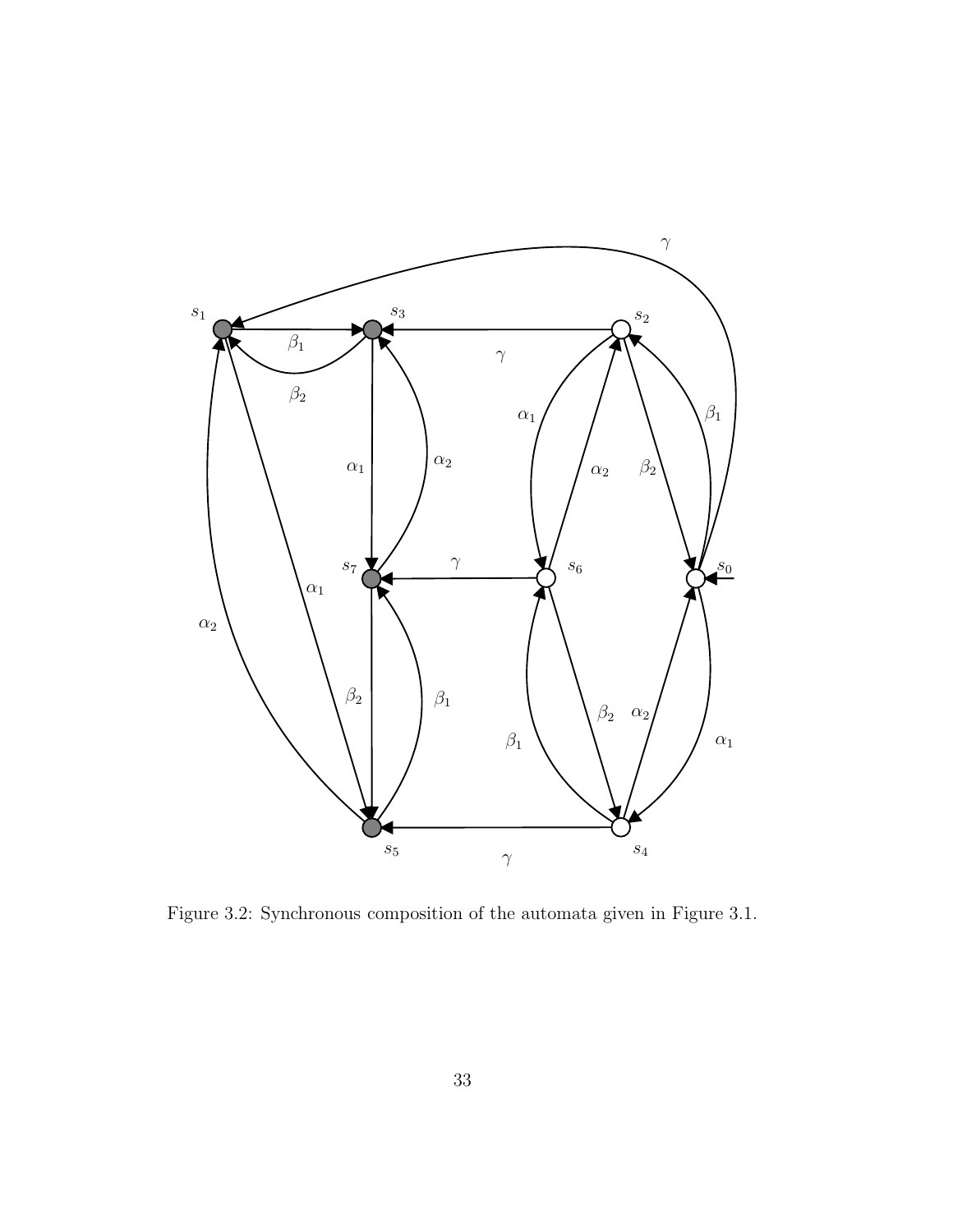

Figure 3.3: Synchronous composition without C3 or C4.

 $\{\gamma, \alpha_1, \beta_1\}$ . Since all events are independent, it is safe to choose any event for  $ample(s_0)$ . Let us choose  $ample(s_0) = {\alpha_1}$ . Following that transition we reach state  $s_4$ . Similarly as for state  $s_0$ , we can choose  $ample(s_4) = {\alpha_2}$ , which takes us back to  $s_0$ , completing the algorithm. Figure 3.3 shows the resulting reduced automaton when the component condition is not used. Clearly this does not retain the property on nonblocking of the full synchronous composition as there are no reachable marked states. The problem arises as since  $\gamma$  and  $\beta_1$  are independent of the choices for ample, the  $\gamma$  and  $\beta_1$  transitions are always deferred off to a later stage. This is a problem because, as we noticed, a cycle was closed before the  $\gamma$  and  $\beta_1$  transitions were added, which effectively meant they were ignored.

To remedy this we can impose the strict cycle condition C3′ . What will now be shown is that without careful selection of which states should be fully expanded, many more states than necessary can end up being added to the reduced synchronous composition. When using the cycle condition, the final step in the previous example is noticed to have closed the cycle  $\{s_0, s_4\}$ , so one of the states on the cycle must be fully expanded. Suppose we choose to fully expand the state  $s_0$ , this then adds states  $s_2$  and  $s_1$  to the reduced automaton. Let us consider for the moment constructing the ample set for s<sub>2</sub>. We have enabled(s<sub>6</sub>) = { $\gamma$ ,  $\alpha_1$ ,  $\beta_2$ }, for the same reasoning as above we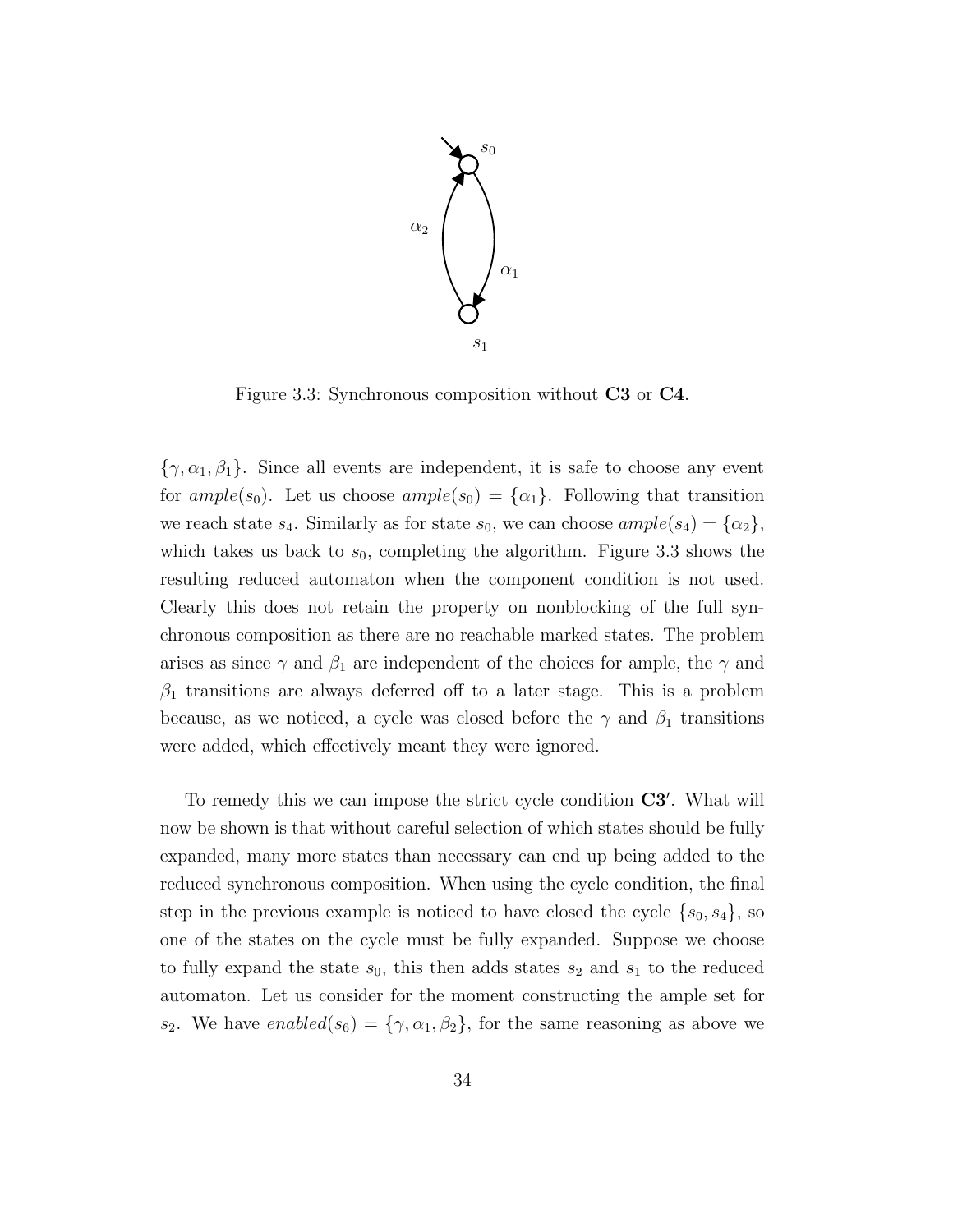

Figure 3.4: Automaton constructed using the strict component condition instead of the strict cycle condition.

can choose  $ample(s_6) = {\beta_2}$ . Once again we notice that a cycle has been created, namely  $\{s_2, s_0\}$ , and we must fully expand a state on this cycle. The problem that arises here is that every state in this graph is part of a cycle, so every time a state is fully expanded and new states are included, they too in turn may find themselves to be part of a cycle and fully expand, until the reduced synchronous product is no different than the full synchronous product shown in Figure 3.2.

Now let us construct the reduced automaton using the strict component condition  $C4'$  instead of the strict cycle condition  $C3'$ . Using the previous example to the point where the cycle  $\{s_2, s_0\}$  was created, we now can use the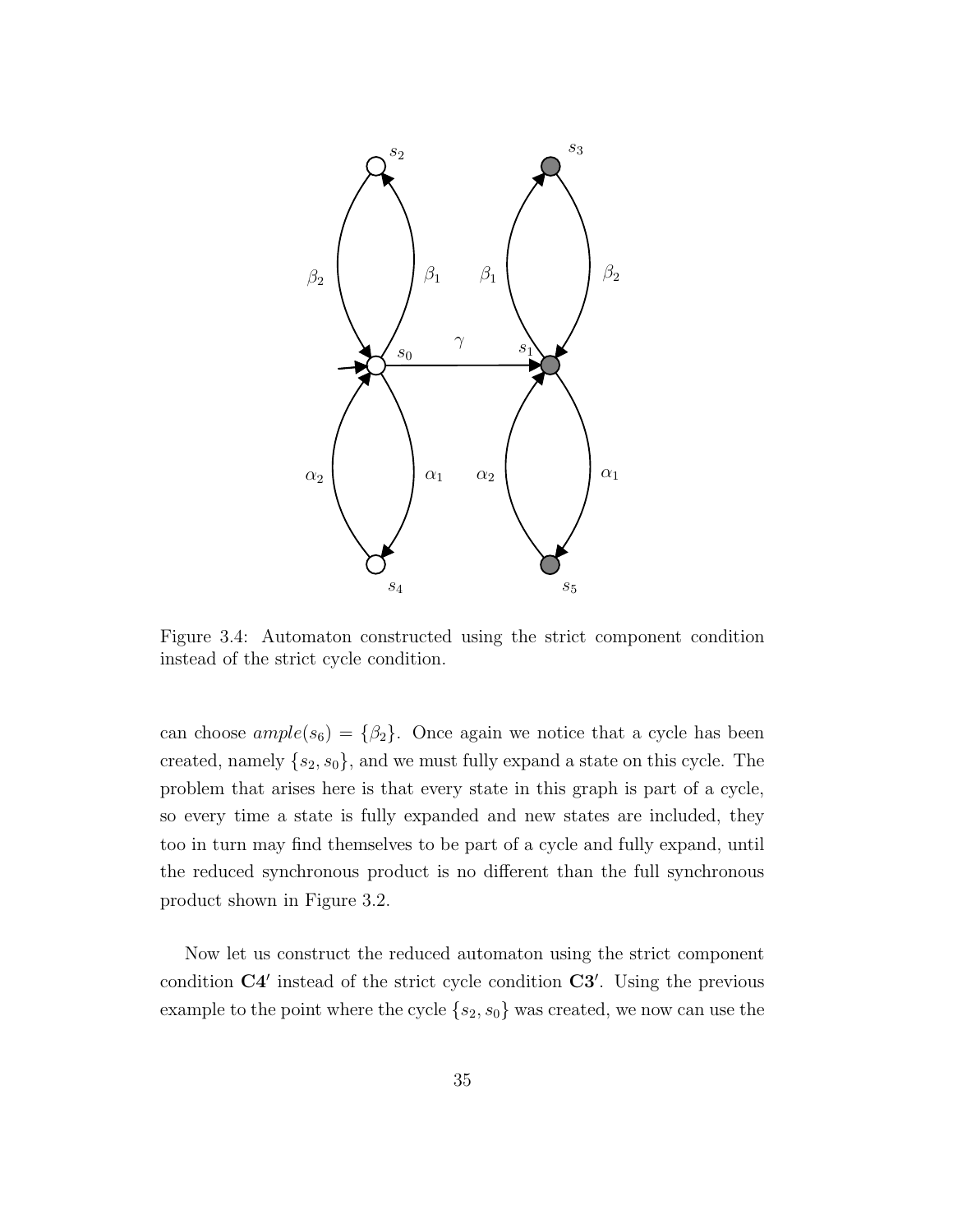fact that cycles  $\{s_2, s_0\}$  and  $\{s_4, s_0\}$  belong to the same strongly connected component  $C_1$ . Since this is the case, and the component rule demands that just one state per strongly connected component must be fully expanded, we are under no obligation to fully expand any more states. Since we have now finished exploring state  $s_0$ , all that remains is to explore state  $s_1$  that was reached on the addition of  $\gamma$  to ample(s<sub>0</sub>). We can notice here that if we ignore the  $\gamma$  transitions, states  $s_0$  and  $s_1$  share the same structure, each having a  $\alpha_1 + \alpha_2$  cycle with states  $s_4$  and  $s_5$  respectively; and a  $\beta_1 + \beta_2$  cycle with states  $s_2$  and  $s_3$  respectively. As such, continuing the creation on the reduced automaton ends up creating both of these cycles from  $s_1$ . Again however once the second cycle is created we notice that a state in component  $C_2$  has already been fully expanded, and thus the algorithm can terminate without adding any new states. The resulting reduced automaton is given in Figure 3.4.

What we can observe here is that while a careful selection of which states to fully expand could achieve the same result with the cycle condition as with the component condition, the component condition guarantees the result. As models typically contain a very large number of cycles and usually only one or two strongly connected components, the computational overhead involved in implementing the two methods is far larger in the case of the cycle condition. Where the component condition need only track how many components have been created and whether or not they contain a fully expanded state, which may often simply occur accidentally, the cycle condition must keep track of all fully expanded states throughout the entire process so that it may be checked whether or not a state in a current cycle has already been fully expanded. In very large systems this can often be a significant memory allocation, which would be counter to the goal of the overall process.

Another area in which the component condition yields improvements over the cycle condition lie in the algorithm used to detect each of them. The algorithm originally detailed was simply an approximation for cycle detection. That is that while every state that was part of a cycle was definitely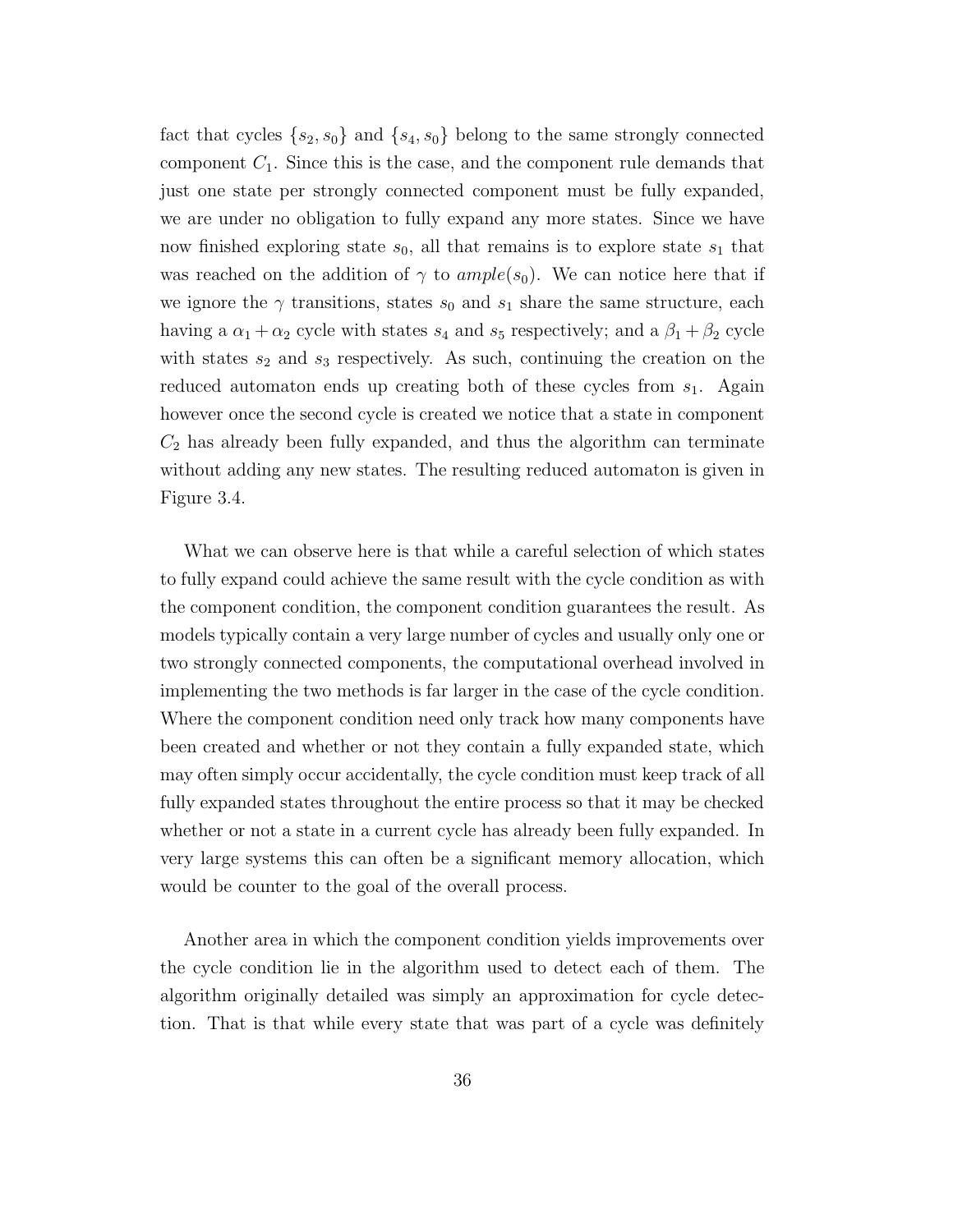detected as such, it was also the case that there could potentially be some states that were determined as being part of a cycle, despite that not being the case. Because of this there were improvements to be found by more accurately detecting these cases which is handled by the component condition. It will be shown in Section 3.1 that the algorithm developed to handle the component condition determines exactly all of the components in the reduced automaton, so no over-approximation of states is ever required.

All of this does of course hinge on the fact that these new conditions are in fact still correct, as the cycle conditions have been proven to be. As mentioned on page 30 the correctness of these conditions will be proven in Section 3.2.

It was also noticed that when selecting the events for the ample sets, using some criteria might help yield smaller ample sets in general, which again could result in greater reduction in the state space of the reduced model. The existing strategy for selecting events just used a greedy approach of events ordered the same way as they were originally passed in to the algorithm. It seemed quite likely that this was not optimal so several different selection strategies were attempted instead. One of these strategies was to order events according to the number of independencies that they shared with other events. By ordering events this way we predicted that it should be easier for the ample sets to satisfy the dependency condition C2, leading to generally smaller ample sets overall. The reasoning behind this was that by selecting an event with the maximum possible number of independencies, we are simultaneously selecting an event with the minimum number of dependencies. This should make it less likely to encounter an event that depends on one of the events chosen for ample on a path from the current state, before encountering one of those ample events on the same path, which is what condition C2 states.

Another selection strategy was to order events dynamically on a state by state basis depending on whether or not the events will take us to a state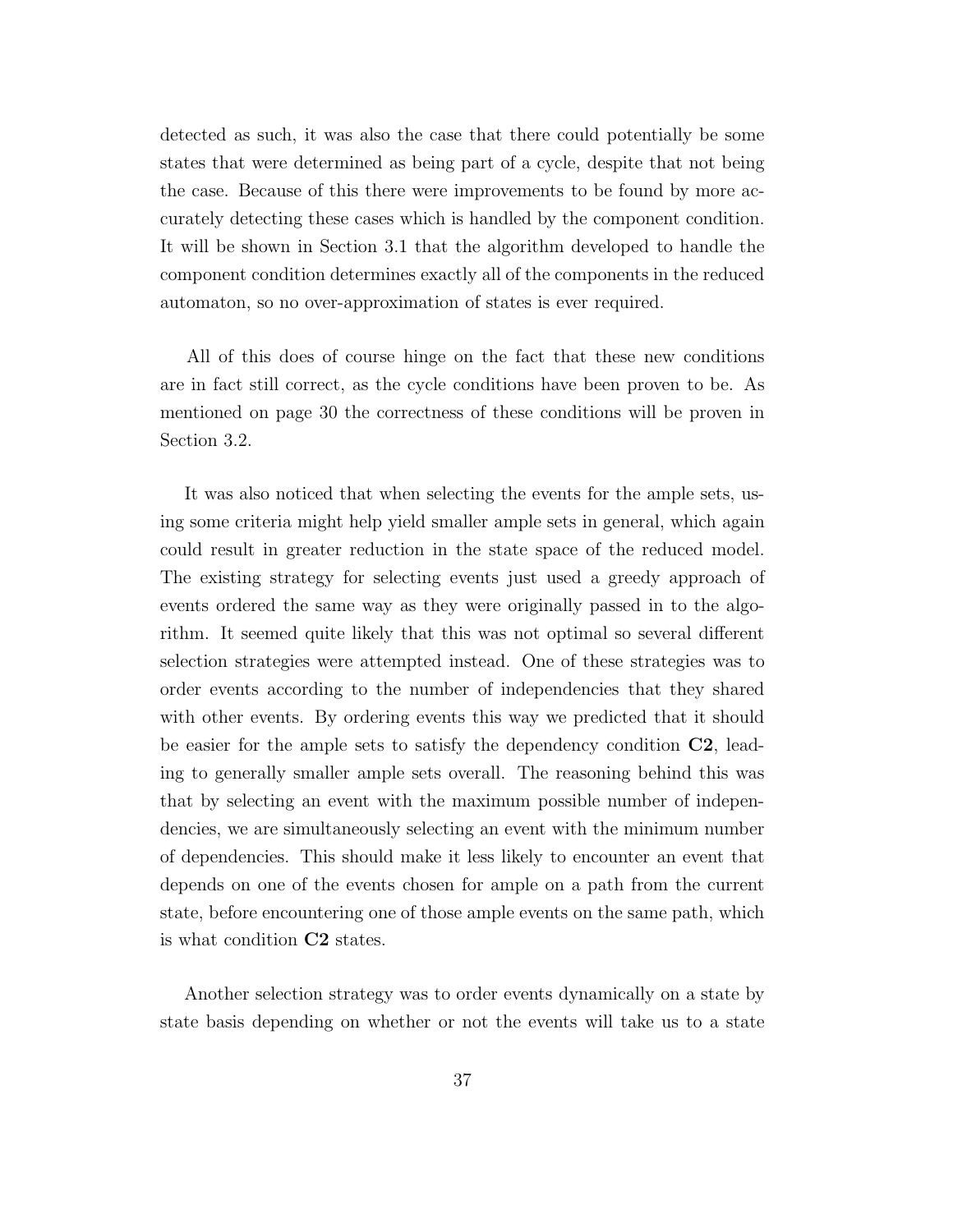that has already been visited. This ordering would need to be determined as a state was being explored due to the fact that the target state for an events depends upon the source state. The strategy would put events that take us to states that have previously been visited before events that would make us visit new states. The reasoning behind this was that if at all times we are attempting to make sure that we do not visit new states unless we have to, this should lead to a smaller state space in general. There is the possibility however that forcing this ordering could lead to suboptimal ample sets, which would then require adding additional events which could lead to the creation of new states. This suggests that some combination of the independence selection strategy and this one could be a better approach.

### 3.1 Algorithms

This section introduces the algorithms developed and improved upon in order to implement the partial order reduction model verifier described in this thesis. In particular a verifier for nonblocking is a new development in this research while the controllability verifier builds upon the work done in [17]. As this suggests, there will be two versions of this verifier implemented, a controllability verifier and a nonblocking verifier, that vary with regard to the property that they are verifying. Since these model verifiers will be used to verify the properties of controllability and nonblocking in the models that they attempt to solve, the algorithms have been designed in such a way that those properties of the original models are preserved in the models that are generated as a result of the partial order reduction process. Once a verifier has completed the verification process, a result of either true or false is returned signifying that the given model was nonblocking or not in the case of the nonblocking verifier, or if it was controllable or not in the case of the controllability verifier.

The work in [17] offered a depth first search implementation of the partial order reduction process to determine controllability. We have now generalised and improved upon this so that the partial order reduction process can also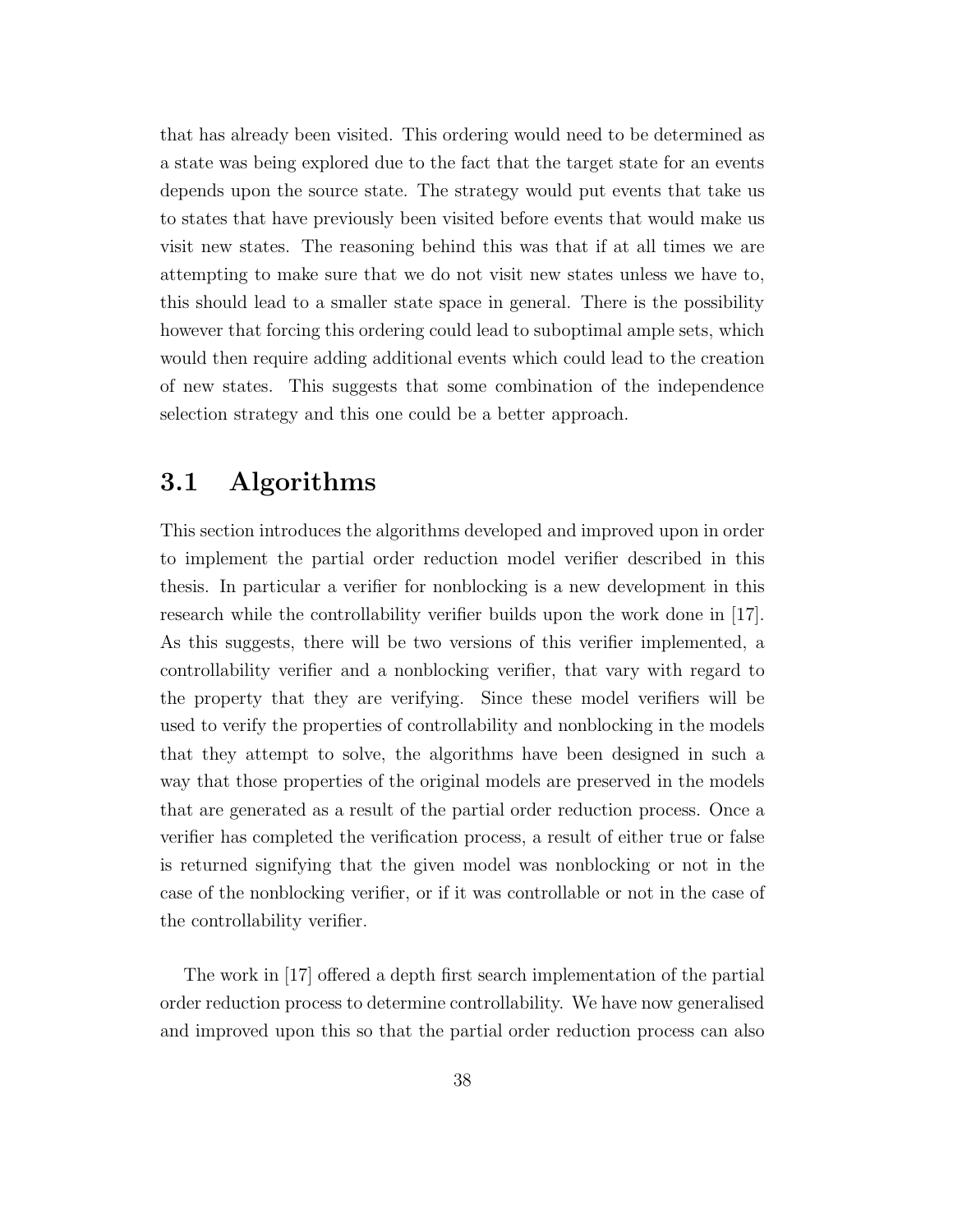answer questions pertaining to nonblocking, as well as utilising strongly connected components to satisfy the ample conditions. This means that now these algorithms no longer attempt to satisfy ample condition  $C3$  or  $C3'$ , but instead will satisfy the weaker conditions  $C4$  and  $C4'$ . Due to the difference in the properties of controllability and nonblocking, the verification of these properties must be handled quite differently. Since controllability is determined by whether or not a particular state enables certain uncontrollable events, it can be determined on a state by state basis if a model is controllable. This means that, as in the existing work, controllability is determined as each state is expanded just before selecting the ample set. Nonblocking however is a question of reachability and as such can not be determined on a state by state basis. Instead we must determine if all reachable states can reach a marked state, a question which typically requires the full state graph to answer. We can however introduce a new criterion for determining nonblocking using strongly connected components, which allows us to verify nonblocking during the depth first search.

**Definition 3.3.** Let  $G = \langle \Sigma, S, S^\circ, \to, Q \rangle$  be an automaton. G is nonblocking if and only if for all strongly connected components  $C \subseteq S \in G$ ,  $\exists s \in C, t \notin C : s \in Q \vee s \rightarrow t$ 

This means that if a component is created that does not contain a marked state, then then it must be able to reach another component, or the model is blocking. We introduce an iterative implementation of Tarjan's algorithm [19] in order to calculate the strongly connected components. Tarjan's algorithm offers a linear time solution to finding the strongly connected components in a graph. More specifically the complexity of the algorithm is  $O(s + t)$  where s is the number of states in the graph and t is the number of transitions in the graph. Tarjan's algorithm operates by making two interleaved traversals of the state space. First, a depth first traversal of the state space is performed. As this is happening, states are added to a stack and they are marked with a root index which represents to index of the component which they belong to. Initially this root index is equivalent to the depth first index of the state, the order in which the state was visited during the depth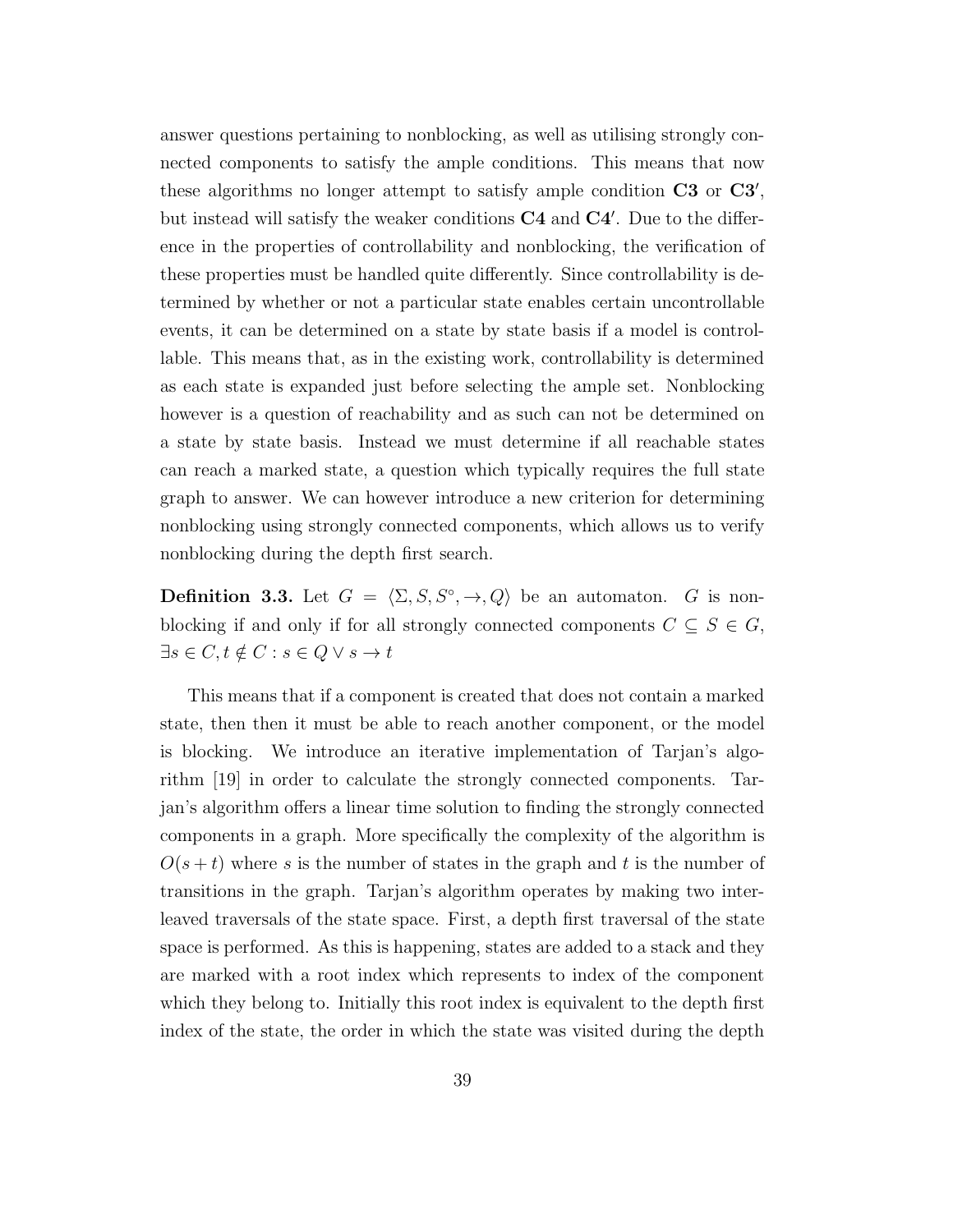first traversal, it is then updated to be the minimum index of any successor state that has already been visited and has not already been determined to be in a component. Once a component has been found, all states that belong to that component are marked as belonging to that component. This is accomplished by removing states from the stack until encountering a state whose component root index is equivalent to its depth first index. Those states then form the component indexed by that component root index.

### 3.1.1 Tarjan's Algorithm

In this section we will describe in more detail how Tarjan's algorithm operates in order to determine the strongly connected components of a system. Note that since Tarjan's algorithm applies generally to all graph theory and not just model checking, the terminology used differs somewhat to that which has been introduced in this thesis so far. As such for the remainder of this section, a node can be considered to be a state, and an edge can be considered to be a transition. Algorithm 1 gives the psuedocode for Tarjan's algorithm.

The algorithm is comprised of two functions, MAIN which is used to make sure every state is visited, and *VISIT* which is recursively called in order to perform the depth first traversal and calculate the strongly connected components. This algorithm uses to idea of a root node for each component. Each component is designated one node that is to serve as its root node. The root can be considered as the "starting point" for a component. There are a number of global variables used in order to keep track of various things during the traversal. Global variable stack stores the states that are being explored in the depth first traversal and is the main mechanism behind the depth first search. Global variable root. is an array of nodes, indexed by nodes. This is used in order to determine which node is the root of the strongly connected component that the node being used to index the array belongs to ie.  $node[v] = w$  indicates that the root of the strongly connected component to which node  $v$  belongs, is node  $w$ . Finally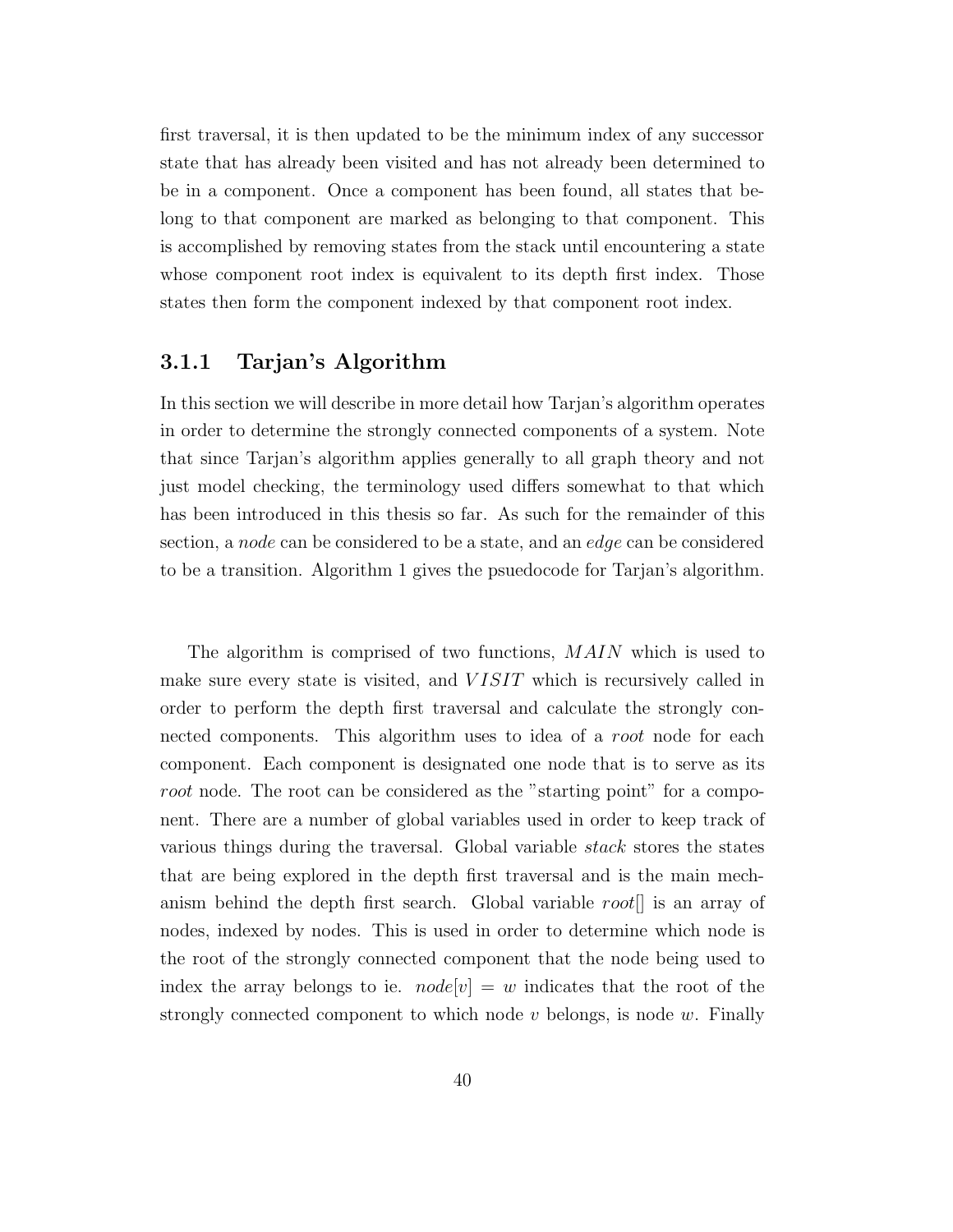Algorithm 1 Tarjan's algorithm

```
1: function VISIT(v)2: root[v] = v3: InComponent[v] = false4: PUSH(v, stack)5: for all nodes w where v \rightarrow w do
6: if w is not already visited then
7: VISIT(w)8: end if
9: if \neg InComponent[w] then
10: root[v] = MIN(root[v], root[w])11: end if
12: end for
13: if root[v] = v then
14: repeat
15: w = POP(state)16: InComponent[w] = true17: until w = v18: end if
19: end function
20: function MAIN
21: stack = \emptyset22: for all nodes v \in V do
23: if v is not already visited then
24: VISIT(v)25: end if
26: end for
27: end function
```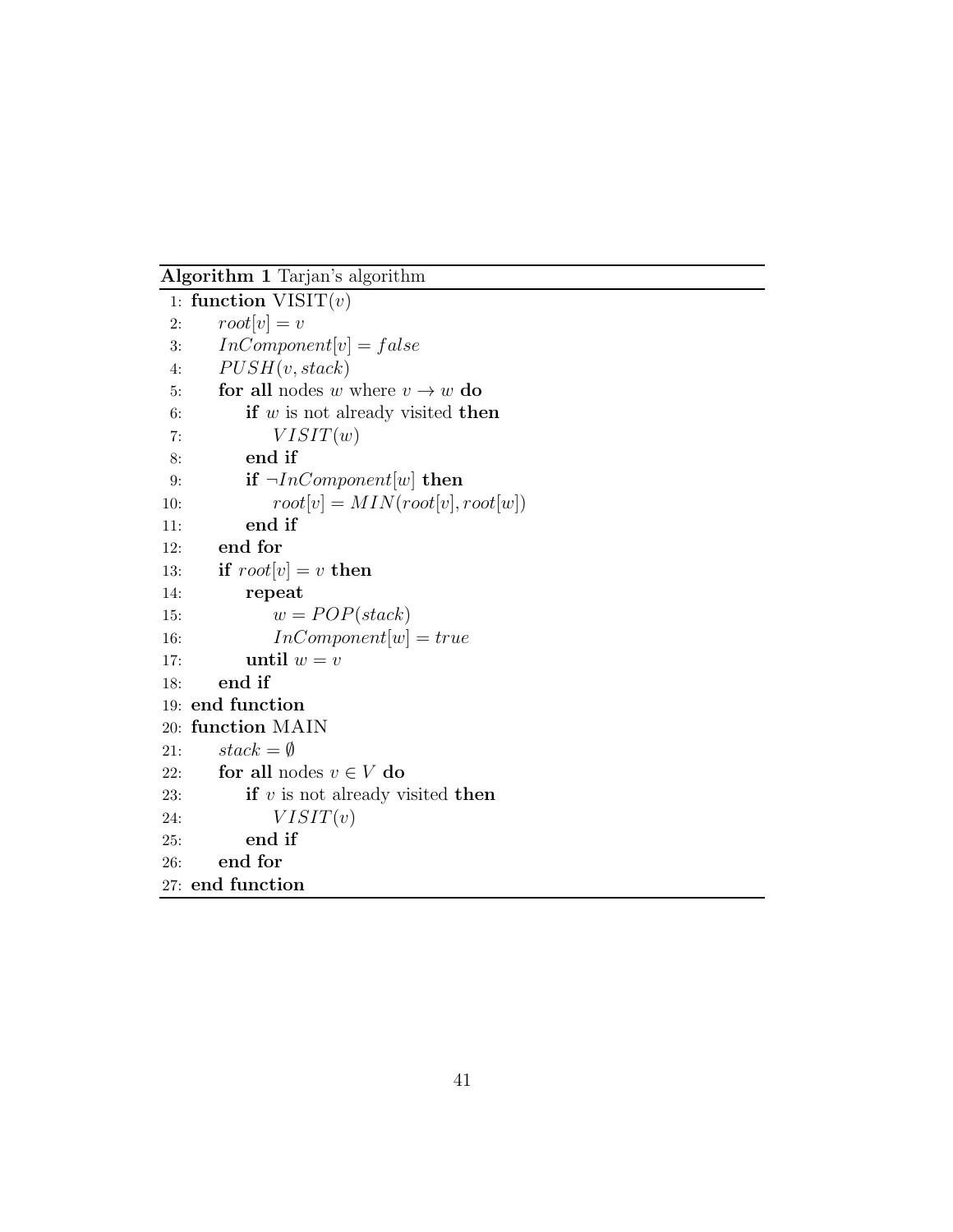global variable  $InComponent[]$  is a boolean array indexed by nodes used to determine whether or not a node has already been determined to be part of a component ie. InComponent  $[v] = true$  states that node v has been determined to be part of a component already. The goal of the algorithm is to determine the root of every component, and hence calculate all the components of the system.

The algorithm begins in MAIN by first initialising *stack* to store the states in the depth first traversal. There is then a call to the recursive method VISIT for every state that has not already been visited. This ensures that even the strongly connected components comprised of unreachable states are calculated, as otherwise the depth first search made by V ISIT would only visit states that are reachable from the initial state. The rest of the algorithm takes place in the *VISIT* method.

The  $VISTT(v)$  method operates as follows. Initially we set  $root[v] = v$  and  $InComponent[v] = false$ , meaning that the node being visited is initially considered to be the root of the component to which it belongs, and also not yet part of any found component. Node  $v$  is then pushed onto the stack. Next, every successor node  $w$  from the edges of node  $v$  is visited with the recursive call  $VIST(w)$ . This begins the depth first traversal, as this process is then repeated on node  $w$ , and each subsequent node from there. Once the  $VISIT$  routine completes on node  $w$ , we are ensured that all reachable nodes from node w have been visited. Some of these nodes may have been visited prior to node  $w$  in depth first order, as such this would indicate that node  $w$ , and hence node  $v$ , belongs to a component whose root is at least one of those earlier visited nodes. The next step sets the root of node  $v$  to be the result of  $MIN(root[v], root[w])$ , where  $MIN(x, y)$  returns x where x appears before y in depth first order, otherwise it returns y. This effectively finds the minimum node in terms of depth first order that is reachable from node  $w$ , if that state appears earlier than node  $v$ , then node  $v$  must belong to a component whose root is the minimal node that was found, since node  $v$  can reach node  $w$ . To see how this works, consider the example given in Figure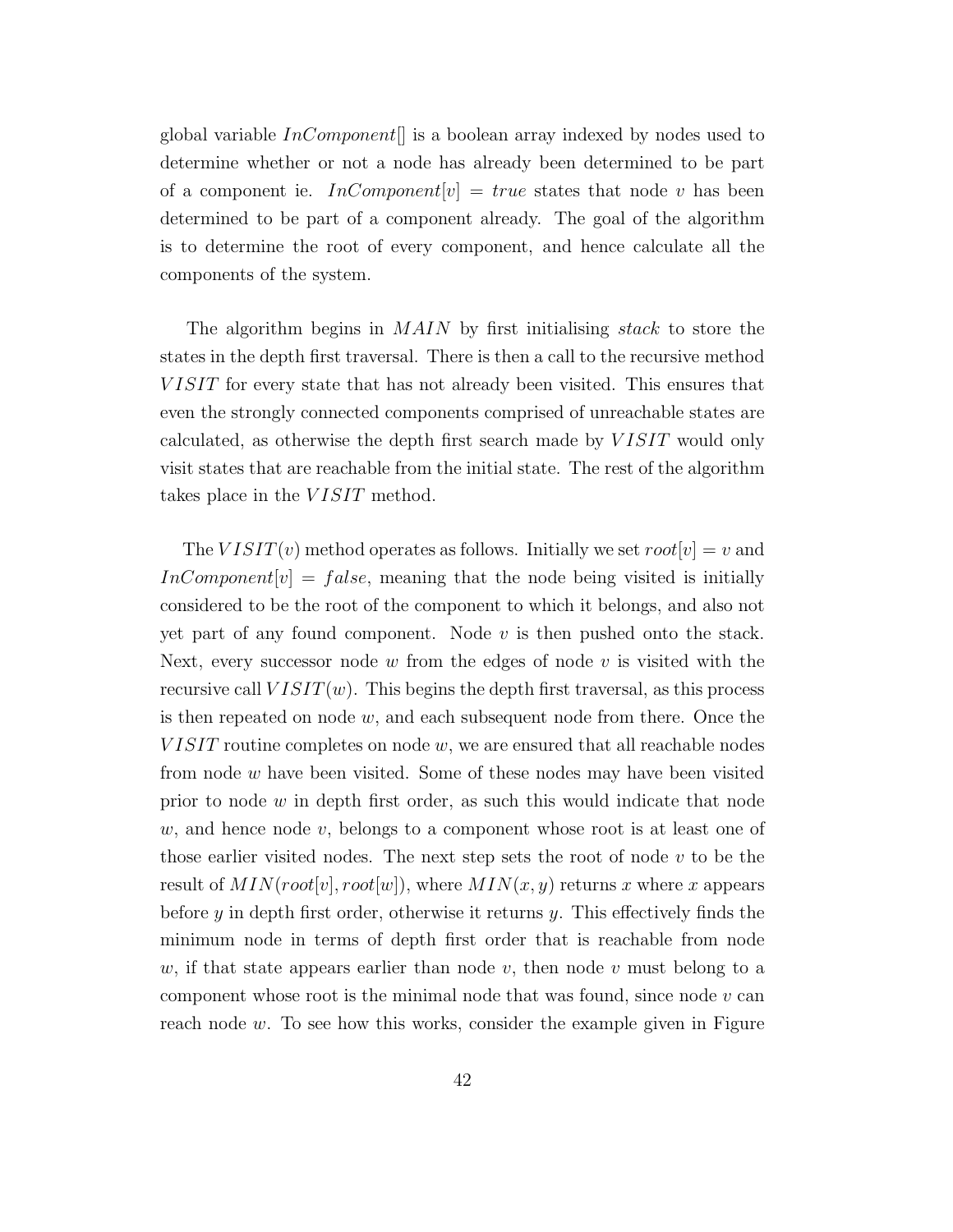

Figure 3.5: Example automaton to demonstrate Tarjan's algorithm.

3.5.

First observe that this automaton has two strongly connected components  $C_1 = \{s_0\}$  and  $C_2 = \{s_1, s_2, s_3\}$ . Initially we call  $VISIT(s_0)$  which sets  $root[s_0] = s_0$ . Then we recursively call  $VISIT$  on nodes  $s_1 \ldots s_3$  each of which set  $root[s_i] = s_i$ . In  $VISIT(s_3)$  we notice that the successor of  $s_3$ is  $s_1$ . Since  $s_1$  is already visited we do not make another recursive call, and now we have run out of successors so the recursion can start to return back. Before that happens however, we have to set  $root[s_3] = s_1$ , as  $s_1$ was a successor and  $MIN(s_3, s_1) = s_1$  since  $s_1$  appears before  $s_3$  in depth first order. We now return back to the  $VISIT(s_2)$  call, and set  $root[s_2]$  =  $root[s_3] = s_1$ . Returning back to  $VISIT(s_1)$  now we notice that  $root[s_2] = s_1$ , which is the node we are visiting. This indicates that all of the nodes reached from the edge that visited node  $s_2$  belong to the same component as node  $s_1$ . Since node  $s_1$  has no other outgoing edges, this means that we have found the component  $C_2$ . Returning back to the  $VISIT(s_0)$  call we have  $MIN(root[s_0], root[s_1]) = root[s_0] = s_0$ , which again is the node we are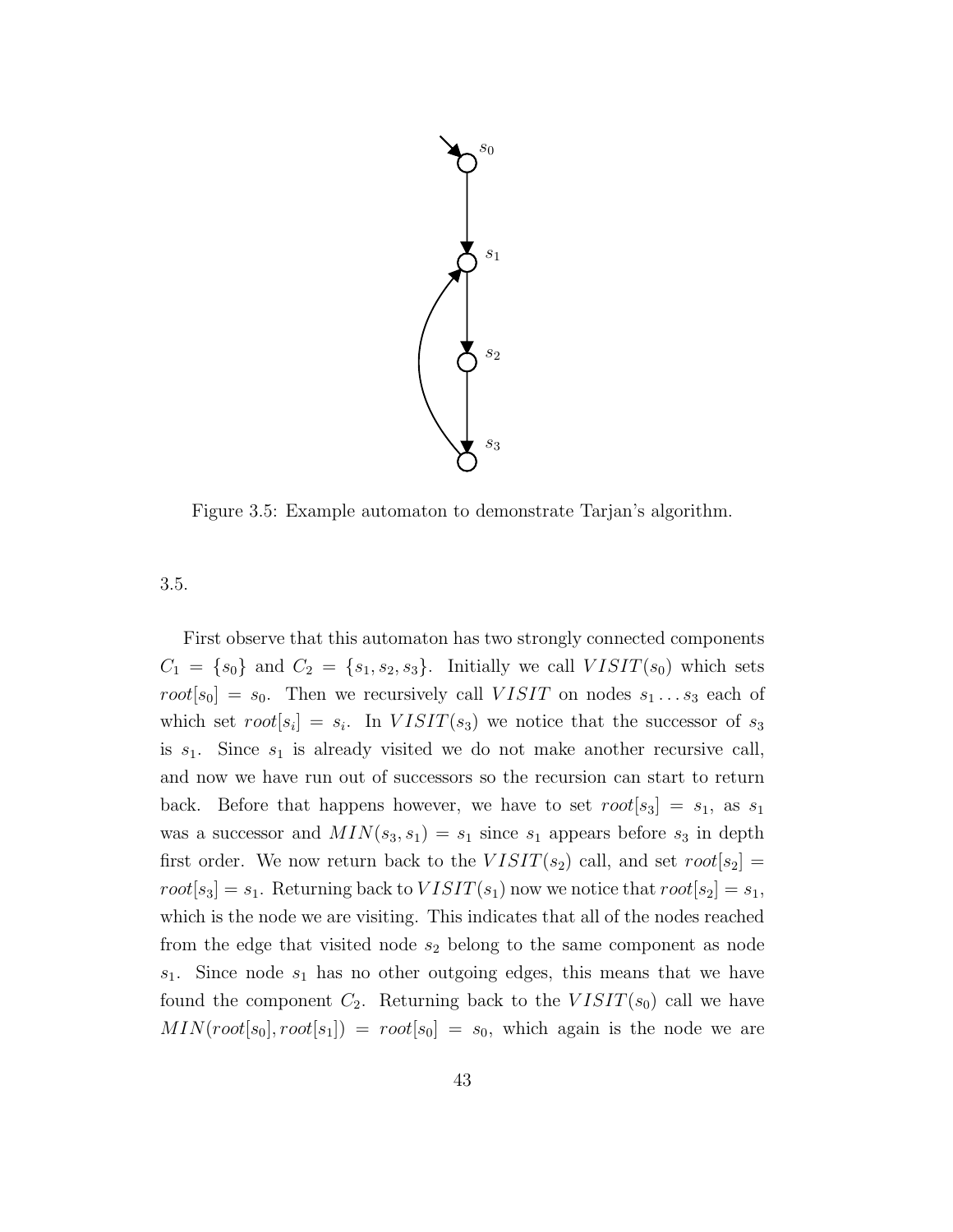visiting. Again since there are no more outgoing edges from node  $s_0$ , we have found the last component  $C_1$ .

We see from this example that once we have visited all of the successors of a node and the root for that node is still equivalent to that node, then we have found a strongly connected component. All that remains is to create the strongly connected component, which is done by setting  $InComponent[v] =$ true for every node  $v$  in the component. This is done after the loop visiting each of the successors. First we check if  $root[v] = v$ . As previously stated, if this condition is true then we have found a strongly connected component with its root of node  $v$ , so we can begin to create the component. We then pop nodes from the stack and set them in component, until we pop the root itself, at which point the strongly connected component has been created. As the nodes are being popped we are guaranteed that they all belong to the same strongly connected component. This is because the components are found in depth first order, so any nodes belonging to other components will have already been popped, or have not yet been visited by the algorithm and hence have not yet been added to the stack.

# 3.1.2 Depth First Search with an Iterative Tarjan's Algorithm

In this section we will introduce an iterative implementation of Tarjan's algorithm. This iterative implementation of takes the principles of Tarjan's algorithm, but removes the need for recursive calls. This was necessary as the heavily recursive nature of Tarjan's algorithm would have severe memory requirements in keeping track of the function frame stack when attempting to calculate the strongly connected components in large models. By translating the algorithm to an iterative approach we eliminate these resource requirements which then allows us to use strongly connected components during the partial order reduction process. Algorithm 2 gives the psuedocode for the iterative implementation of Tarjan's algorithm.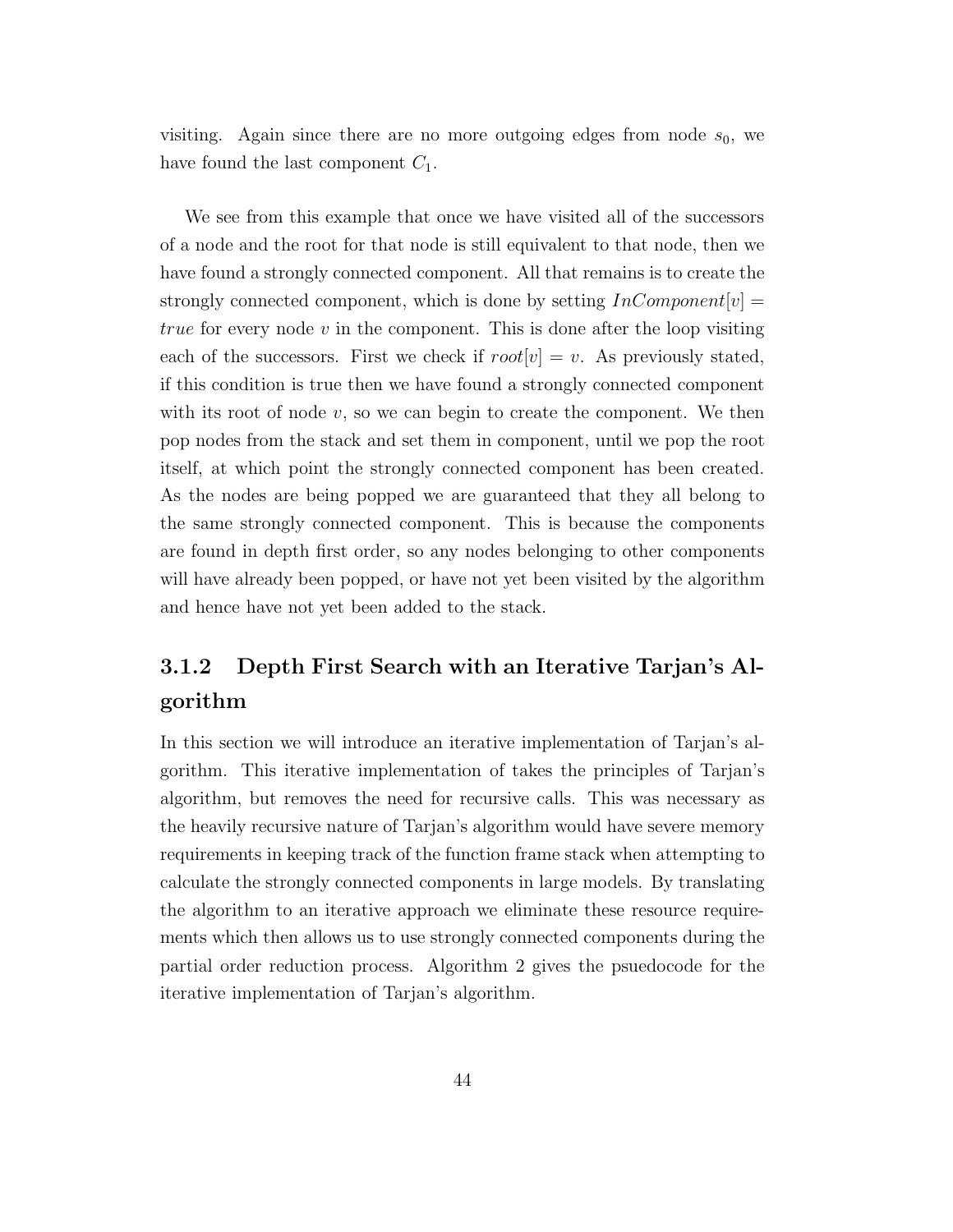We again use the idea of a component root in this algorithm, but this time we need another stack in order to keep track of which states in the depth first search has been fully explored and hence can be added to a strongly connected component. We still have the original component stack, so now we have two stacks called the *requestStack* and the *componentStack*. The items added to the request Stack are tuples of the form (request Type, prev, state), where request Type may be either CLOSE or VISIT, and prev and state are both states. These tuples represent a transition in the system and whether or not the successor state of that transition has been fully explored. If the request type is CLOSE then this indicates that the *state* variable for this transition has been fully explored, whereas  $VISIT$  indicates that this tuple is still part of the current forward search. The state variable represents the successor state of the transition whereas prev represents to source state of the transition. We keep all of this information in the tuples so that the roots of states found in the depth first traversal may be passed back down the same path that was taken. This request Stack mimics the recursion that is present in Tarjan's original algorithm.

The algorithm begins by pushing the tuple  $(VISIT, null, init)$  to the requestStack, where init is the initial state of the model. We then begin the loop that performs depth first traversal which will add tuples to the requestStack, so that once the requestStack is empty we should have computed all of the strongly connected components. During the loop we always have access to the variables *prev* and *state* which have been detailed above. We also have the req variable which stores the request Type of the current tuple being considered. The first part of this loop is the conditional on line 5 which checks whether or not  $req = VISIT \wedge state$  not visited. If this is true, then the current tuple represents a forward transition in the depth first search to a state that has not yet been visited, as such the state must be explored. To explore the state, first we set  $state.visited(true)$ . This ensures that any subsequent transitions to *state* will not result n *state* being explored again, as the above condition would be violated. We also set  $root[state] = state$ meaning that initially every state is considered to be the root of the strongly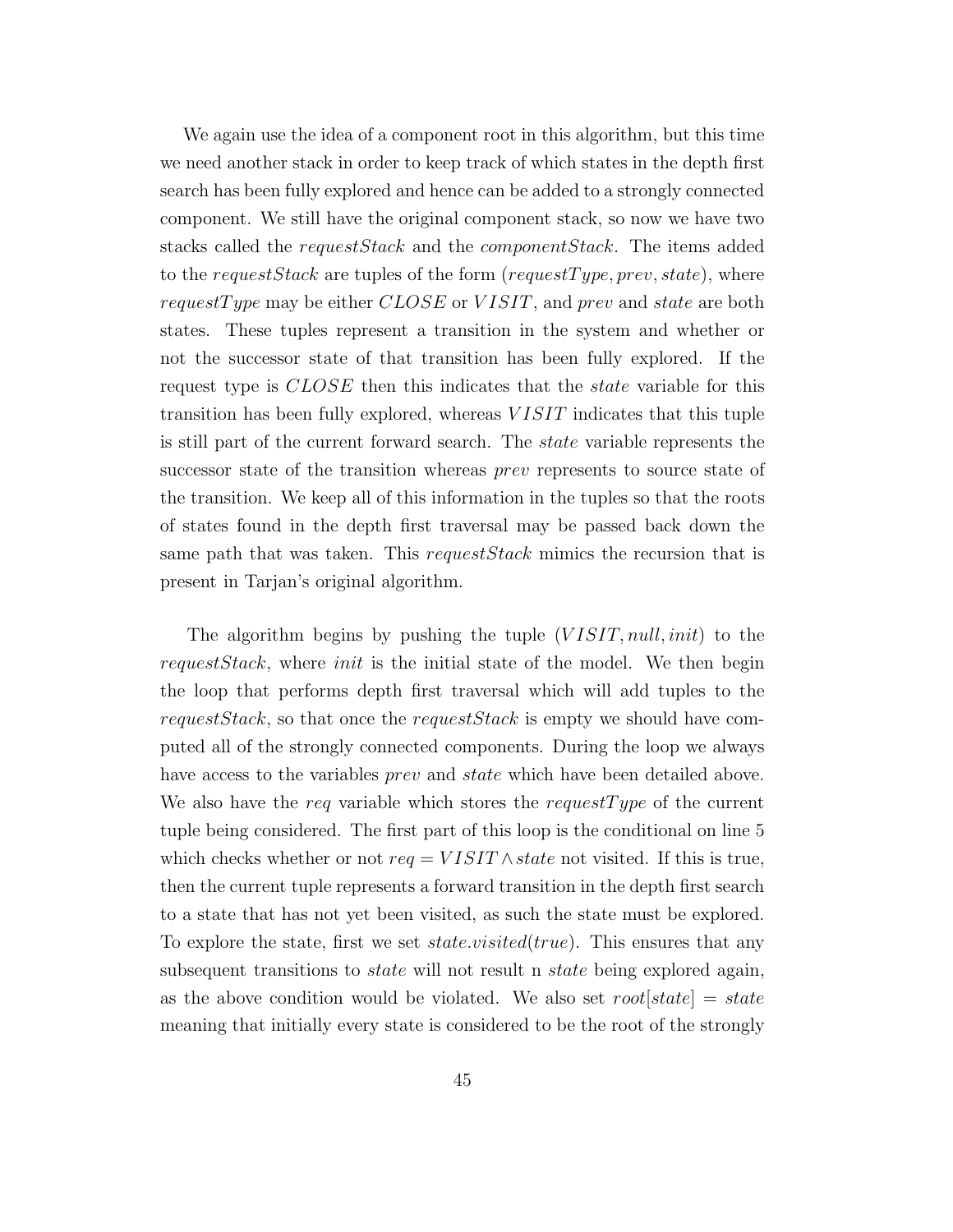| Algorithm 2 Iterative Tarjan's Algorithm |  |  |  |  |
|------------------------------------------|--|--|--|--|
|------------------------------------------|--|--|--|--|

| 1:  | function FINDCOMPONENTS(init)                                                 |
|-----|-------------------------------------------------------------------------------|
| 2:  | requestStack.push(VISIT, null, init)                                          |
| 3:  | while request Stack $\neq \emptyset$ do                                       |
| 4:  | $(\textit{req}, \textit{prev}, \textit{state}) = \textit{requestStack.pop}()$ |
| 5:  | if $req = VISIT$ and state not visited then                                   |
| 6:  | state.setV isited(true)                                                       |
| 7:  | $root[state] = state$                                                         |
| 8:  | if <i>state</i> has successors then                                           |
| 9:  | $inComponent[state] = false$                                                  |
| 10: | component Stack.push(state)                                                   |
| 11: | requestStack.push(CLOSE, prev, state)                                         |
| 12: | for all states <i>succ</i> where <i>state</i> $\rightarrow$ <i>succ</i> do    |
| 13: | requestStack.push(VISIT, state, succ)                                         |
| 14: | end for                                                                       |
| 15: | else                                                                          |
| 16: | $inComponent[state] = true$                                                   |
| 17: | end if                                                                        |
| 18: | else                                                                          |
| 19: | if $prev \neq null$ then                                                      |
| 20: | if $\neg inComponent[state]$ then                                             |
| 21: | $root[prev] = min(root[prev], root[state])$                                   |
| 22: | end if                                                                        |
| 23: | if request Stack.top() $\neq$ (VISIT, prev, ?) then                           |
| 24: | if $root[prev] == prev$ then                                                  |
| 25: | repeat                                                                        |
| 26: | $w = componentStack.pop()$                                                    |
| 27: | $inComponent[w] = true$                                                       |
| 28: | until $w == prev$                                                             |
| 29: | end if                                                                        |
| 30: | end if                                                                        |
| 31: | end if                                                                        |
| 32: | end if                                                                        |
| 33: | end while                                                                     |
|     | 34: end function                                                              |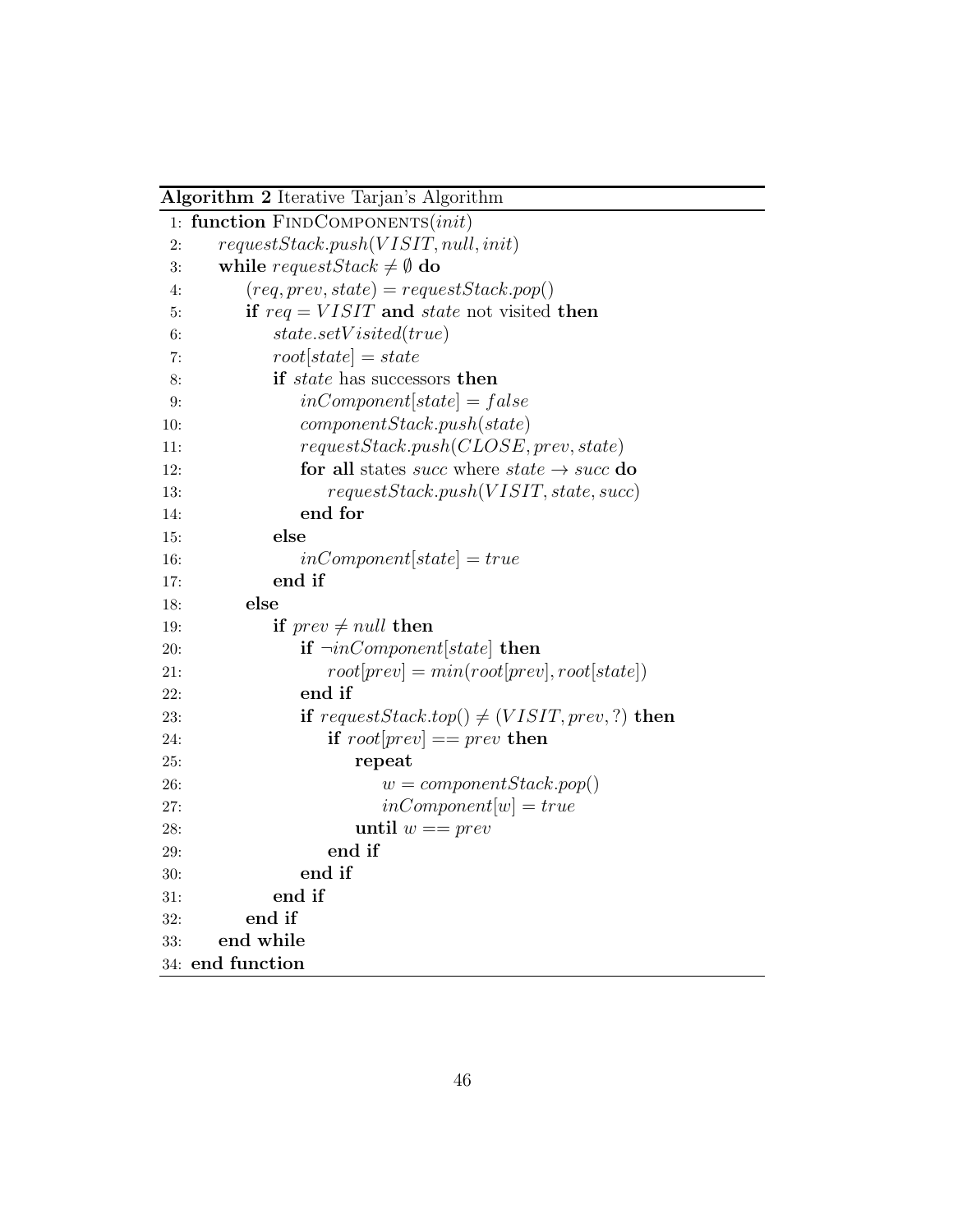connected component to which it belongs, as was the case with the original algorithm. We then have *component Stack.push(state)* which means that this state will, at some point when the strongly connected component to which state belongs, be able to be added to that component. Next we push the tuple (CLOSE, prev, state) followed by (V ISIT, state, succ) for each successor succ of state. This ensures that by the time we pop the  $(CLOSE, prev, state)$ tuple, we must have already popped each of the successor tuples and performed the exploration on them, meaning that at that moment we are ready to consider the strongly connected components to which prev and state belong. The manner in which this consideration is made will be explained when we examine from line 21. Note that all of this is only done if there exist successors for *state*. If not then we simply set  $inComponent[state]$  and add nothing to either stack. This is because by definition a state with no successors must belong to a one state component, consisting of that state. As such state need not be added to the *component Stack*, nor must a  $(CLOSE, prev, state)$  tuple be added to the request  $Stack$ , as the component can just be created immediately, so there is effectively no component left to close. This brings us to line 21. At this point we either have that  $req == CLOSE$  or that state has already been visited. In either case we are ready to determine the minimum root of prev. This is either going to be some state that occurs before prev in the depth first ordering, or prev itself. In the former case, let us refer to this minimum root as  $minRoot$ . In the req ==  $CLOSE$  case we have finished exploring from *state*, and so if it has been found that a state *minRoot* with a smaller root than prev could be reached, this information will have been passed down to state, and since prev can reach state, the minimum root for prev must be  $minRoot$ . In the case that *state* has already been visited, we have arrived at a point where it may be the case that  $root|prev|$  represents a state with a greater depth first index than  $root[state]$ . As such if this is the case then we can safely update the root of prev to be the root of state. Regardless of which case we fall in to however, if it is the case that prev is null then we have must have popped off the tuple  $(CLOSE, null, init)$ , meaning that the initial state has been fully explored and hence all components found, so we can skip to the end of the main loop. That case aside,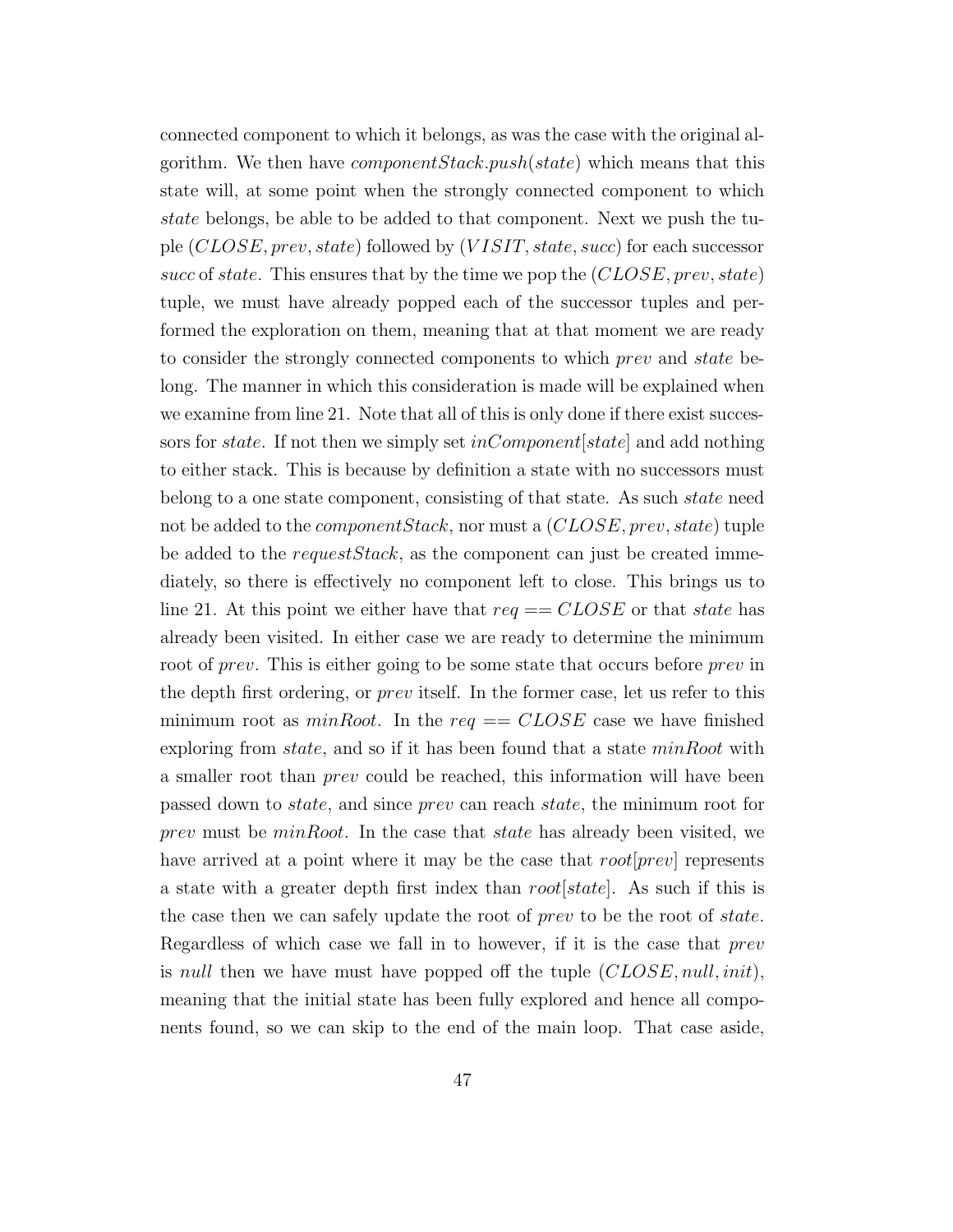we then check if  $\neg inComponent(state)$ . If this is not true then the current tuple represents a transition to another strongly connected component containing state. This means that prev, which is part of the current forward search, must be a part of a different strongly connected component, since every state in state's component has already been determined. As such we do not need to reconsider the root of prev, as only states that can be a part of the current strongly connected component are valid choices for root[prev]. If however it is not the case that  $inComponent(state)$  then it must be the case that state and prev belong to the same strongly connected component. Since this is the case we then set  $root[prev] = min(root[prev], root[state])$ for the reasons detailed above. Once we have determined the correct root of prev we then check if request Stack.top()  $\neq$  (VISIT, prev, any) on line 26. By this we are determining whether or not there are still states to explore from prev in the current forward search. The any state represents an arbitrary state. A false result would mean that there may still be states to be considered for this strongly connected component, so the traversal must first explore those states. A true result however means that from *prev*, there are no more states to consider for this strongly connected component. As such we can then check to see if all of the states for this component have been found. We do this by checking if  $root[prev] = prev$ . If this is the case, and the root of prev has not been changed, then no state with a smaller depth first index than *prev* was reachable from *prev*, as such *prev* must be the root of this strongly connected component. We then create the component by popping states from the *componentStack* and marking them *inComponent*, until prev has been popped from the *component Stack*.

It can be seen from this algorithm that when states are re-visited and smaller roots are found in the forward search, these smaller roots are then passed back through all of the previous states on the depth first path, until the root itself is being considered in a CLOSE tuple. Note that not all states in the strongly connected component necessarily have a reference to the actual component root, it is only necessary that the states determine that they are not themselves the root and pass that information back.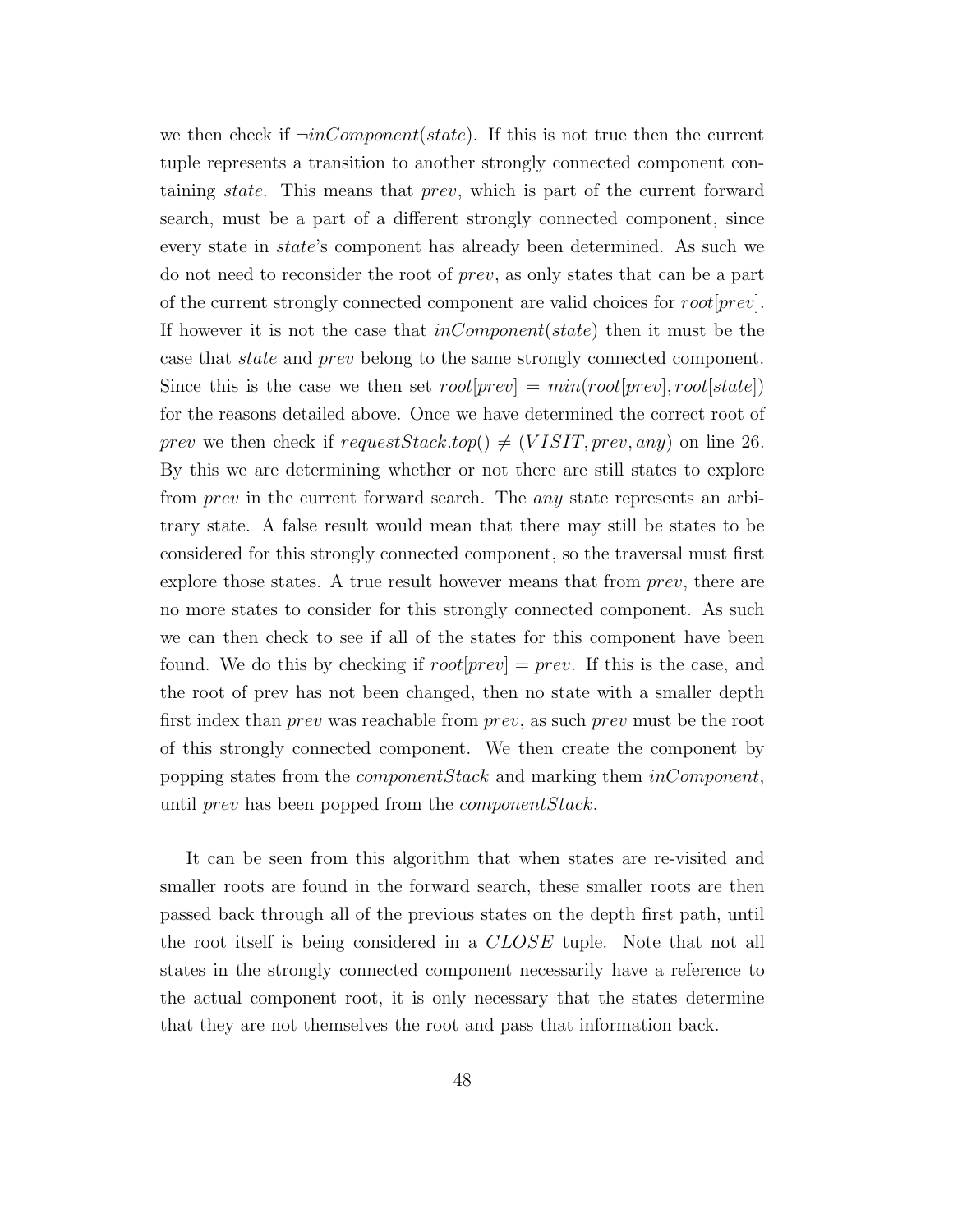Using this algorithm as a base, we can now perform the partial order reduction process with the strict component condition  $C4'$ . We can then check the resulting models for either nonblocking or controllability. To perform the partial order reduction process we must calculate the ample set of events for the states when we are exploring the successors. Also before we create a strongly connected component we must ensure that it contains at least one fully expanded state. Algorithm 3 gives the psuedocode for determining controllability in models using partial order reduction and Tarjan's algorithm, and Algorithm 4 shows the same but for nonblocking.

Since it is effectively the same in both cases, we will use Algorithm 3 to explain how the partial order reduction is performed and the same description will apply for Algorithm 4. On line 12 we notice that we make a call to ample(state) in order to return the ample set of events, stored in the collection ample, for state. In the special case for the controllability checker, we also check to see if this set returned is null, in which case we have determined that *state* in in fact uncontrollable, so we return false. If this is not the case however, we then use the events from ample to push on the new tuples. In addition to this on line 28 we check to see if the strongly connected component that has been detected contains a fully expanded state with a call to  $fullyExpanded()$ . As we are calculating the ample sets we also check to see if for any state s,  $ample(s) = enabled(s)$ , at which point we flag s. fully Expanded (true). Because of this we can easily check if there is a fully expanded state in the strongly connected component. If the component does not contain a fully expanded state, then we are not ready to create the component yet. We then take the root of the component prev and expand it using enabled(prev) instead of ample(prev), ensuring that prev is fully expanded and that the component contains a fully expanded state. Again just for the controllability verifier, we return false if this call to  $expand(prev)$ returns null. Any new states will then be added to the componentStack and included in the component creation the next time the component is closed.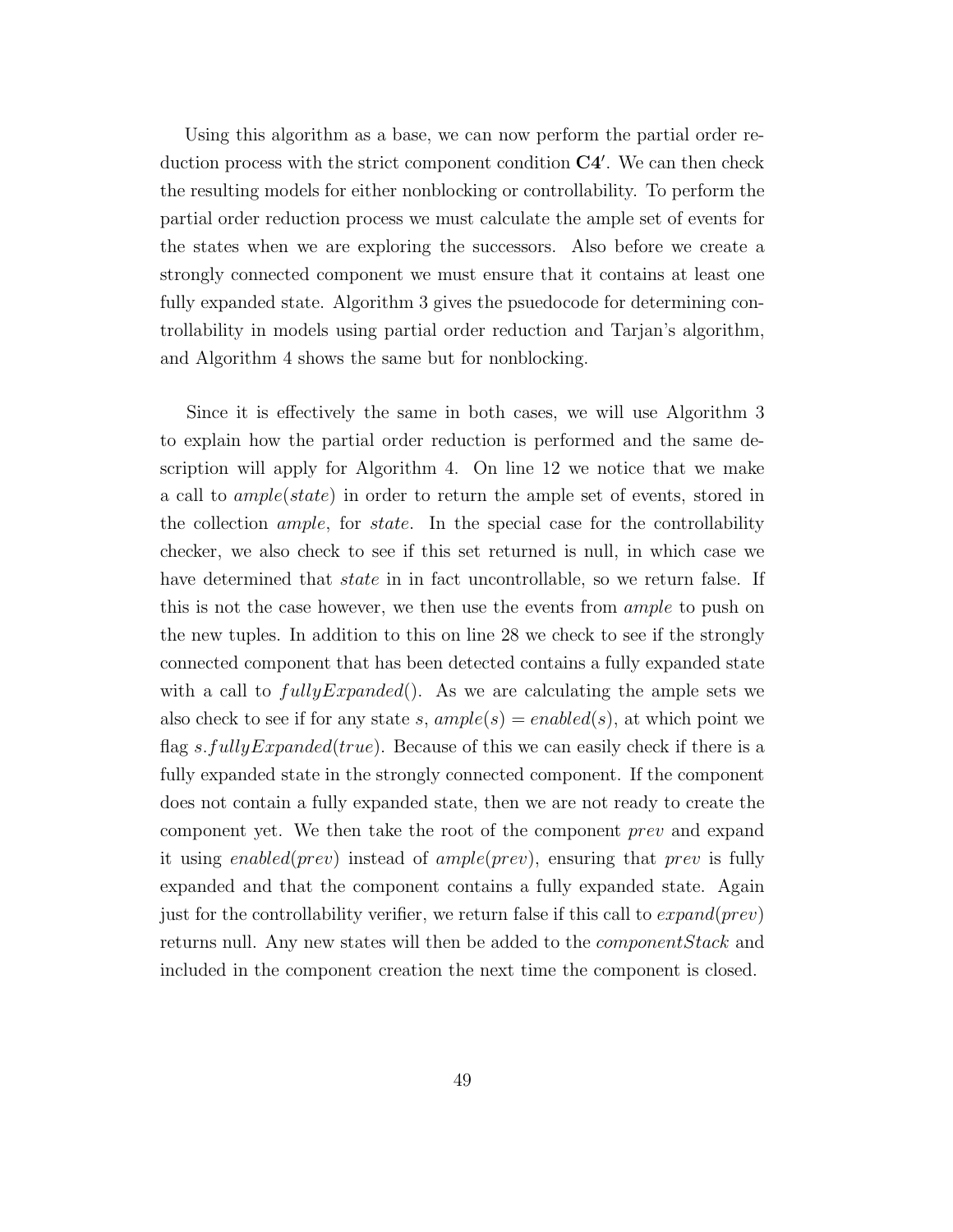Algorithm 3 Iterative Tarjan's Algorithm with Partial Order Reduction for Controllability

|     | 1: function $\textsc{IsControulable}(init)$                                   |
|-----|-------------------------------------------------------------------------------|
| 2:  | requestStack.push(VISIT, null, init)                                          |
| 3:  | while request Stack $\neq \emptyset$ do                                       |
| 4:  | $(\textit{req}, \textit{prev}, \textit{state}) = \textit{requestStack.pop}()$ |
| 5:  | if $req = VISIT$ and state not visited then                                   |
| 6:  | state.setVisted(true)                                                         |
| 7:  | $root state  = state$                                                         |
| 8:  | if <i>state</i> has successors then                                           |
| 9:  | $inComponent[state] = false$                                                  |
| 10: | component Stack.push(state)                                                   |
| 11: | requestStack.push(CLOSE, prev, state)                                         |
| 12: | if $(ample = ample(state)) = null$ then                                       |
| 13: | return false                                                                  |
| 14: | end if                                                                        |
| 15: | for all states $succ \in ample$ do                                            |
| 16: | requestStack.push(VISIT, state, succ)                                         |
| 17: | end for                                                                       |
| 18: | else                                                                          |
| 19: | $inComponent state  = true$                                                   |
| 20: | end if                                                                        |
| 21: | else                                                                          |
| 22: | if $\mathit{prev} \neq \mathit{null}$ then                                    |
| 23: | if $\neg inComponent state $ then                                             |
| 24: | $root[prev] = min(root[prev], root[state])$                                   |
| 25: | end if                                                                        |
| 26: | if request Stack.top() $\neq$ (VISIT, prev, any) then                         |
| 27: | if $root prev  = prev$ then                                                   |
| 28: | if $fullyExpanded()$ then                                                     |
| 29: | repeat                                                                        |
| 30: | $w = componentStack.pop()$                                                    |
| 31: | $inComponent w  = true$                                                       |
| 32: | until $w = prev$                                                              |
| 33: | else                                                                          |
| 34: | if $(enabled = enabled(prev)) = null$ then                                    |
| 35: | return false                                                                  |
| 36: | end if                                                                        |
| 37: | for all states $succ \in enabled$ do                                          |
| 38: | requestStack.push(VISIT, prev, succ)                                          |
| 39: | end for                                                                       |
| 40: | prev.fully Expanded(true)                                                     |
| 41: | end if                                                                        |
| 42: | end if                                                                        |
| 43: | end if                                                                        |
| 44: | end if                                                                        |
| 45: | end if                                                                        |
| 46: | end while                                                                     |
| 47: | return true                                                                   |
|     | $48:$ end function                                                            |
|     |                                                                               |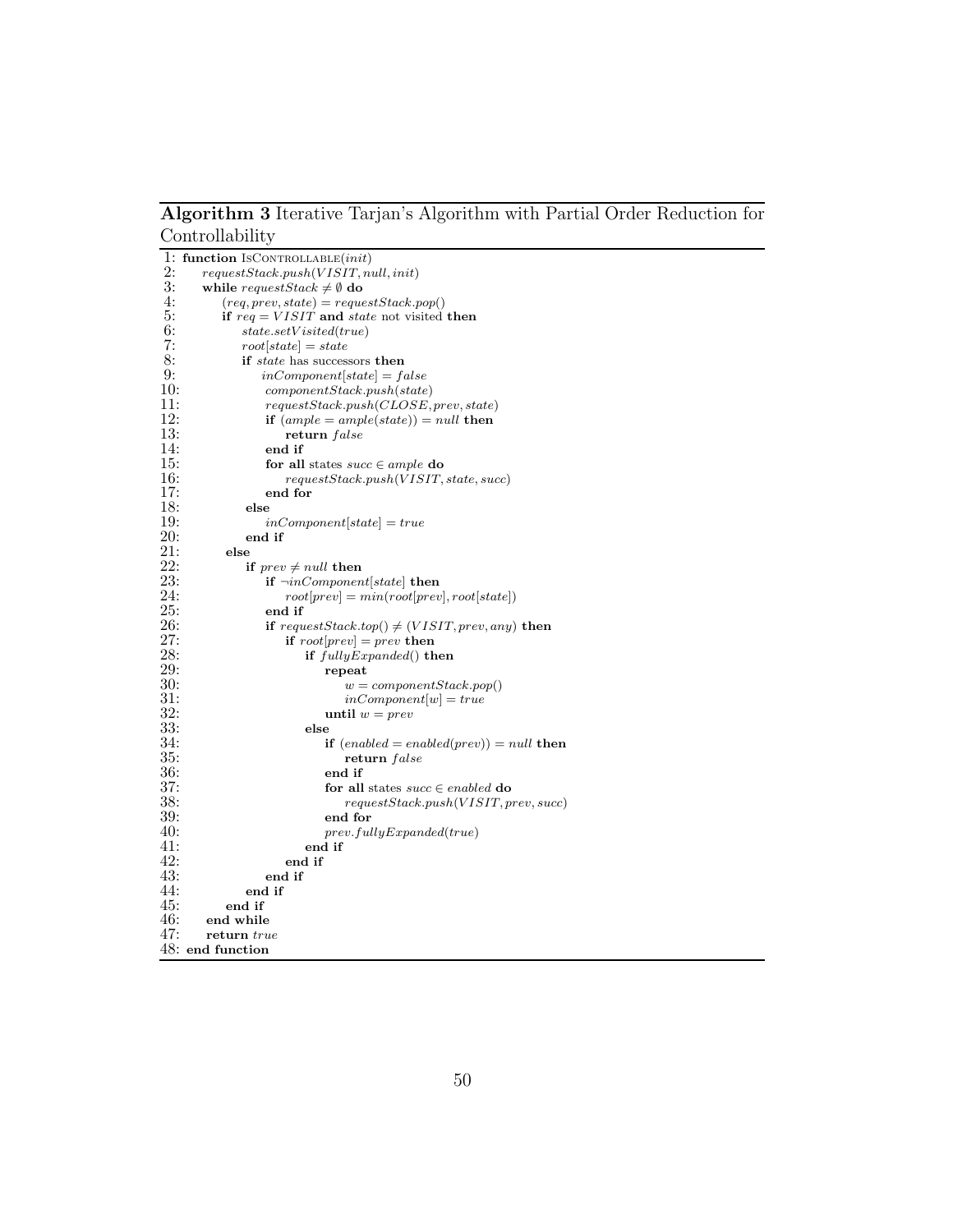#### Algorithm 4 Iterative Tarjan's Algorithm with Partial Order Reduction for Nonblocking

|            | 1: function ISNONBLOCKING(init)                                               |                                    |
|------------|-------------------------------------------------------------------------------|------------------------------------|
| 2:         | requestStack.push(VISIT, null, init)                                          |                                    |
| 3:         | while request Stack $\neq \emptyset$ do                                       |                                    |
| 4:         | $(\textit{req}, \textit{prev}, \textit{state}) = \textit{requestStack.pop}()$ |                                    |
| 5:         | if $req = VISIT$ and <i>state</i> not visited then                            |                                    |
| 6:         | state.setVisted(true)                                                         |                                    |
| 7:         | $root[state] = state$                                                         |                                    |
| 8:         | if <i>state</i> has successors then                                           |                                    |
| 9:         | $inComponent[state] = false$                                                  |                                    |
| 10:        | component Stack.push(state)                                                   |                                    |
| 11:        | requestStack.push(CLOSE, prev, state)                                         |                                    |
| 12:        | for all states $succ \in ample(state)$ do                                     |                                    |
| 13:        | requestStack.push(VISIT, state, succ)                                         |                                    |
| 14:        | end for                                                                       |                                    |
| 15:        | else                                                                          |                                    |
| 16:        | $inComponent[state] = true$                                                   |                                    |
| 17:        | if $\neg$ isMarked(state) then                                                |                                    |
| 18:        | return false                                                                  | $\triangleright$ Deadlock detected |
| 19:        | end if                                                                        |                                    |
| 20:        | end if                                                                        |                                    |
| 21:        | else                                                                          |                                    |
| 22:        | if $prev \neq null$ then                                                      |                                    |
| 23:        | <b>if</b> $\neg inComponent[state]$ then                                      |                                    |
| 24:        | $root[prev] = min(root[prev], root[state])$                                   |                                    |
| <b>25:</b> | end if                                                                        |                                    |
| 26:        | if request Stack.top() $\neq$ (VISIT, prev, any) then                         |                                    |
| 27:        | if $root prev  = prev$ then                                                   |                                    |
| 28:        | if $fullyExpanded()$ then                                                     |                                    |
| 29:        | $blocking = true$                                                             |                                    |
| 30:        | repeat                                                                        |                                    |
| 31:        | $w = componentStack.pop()$                                                    |                                    |
| 32:        | $inComponent w  = true$                                                       |                                    |
| 33:        | if $isMarked(w)$ then                                                         |                                    |
| 34:        | $blocking = false$                                                            |                                    |
| 35:        | else                                                                          |                                    |
| 36:        | if more than one component then                                               |                                    |
| 37:        | if $canReachComponent(w)$ then                                                |                                    |
| 38:        | blocking $= false$                                                            |                                    |
| 39:        | end if                                                                        |                                    |
| 40:        | end if                                                                        |                                    |
| 41:        | end if                                                                        |                                    |
| 42:        | until $w = prev$                                                              |                                    |
| 43:        | if blocking then                                                              |                                    |
| 44:        | return false                                                                  | $\triangleright$ Livelock detected |
| 45:        | end if                                                                        |                                    |
| 46:        | else                                                                          |                                    |
| 47:        | for all states $succ \in enabled(prev)$ do                                    |                                    |
| 48:        | requestStack.push(VISIT, state, succ)                                         |                                    |
| 49:<br>50: | end for                                                                       |                                    |
| 51:        | prev.fully Expanded(true)<br>end if                                           |                                    |
| 52:        | end if                                                                        |                                    |
| 53:        | end if                                                                        |                                    |
| 54:        | end if                                                                        |                                    |
| 55:        | end if                                                                        |                                    |
| 56:        | end while                                                                     |                                    |
| 57:        | return true                                                                   |                                    |
|            | 58: end function                                                              |                                    |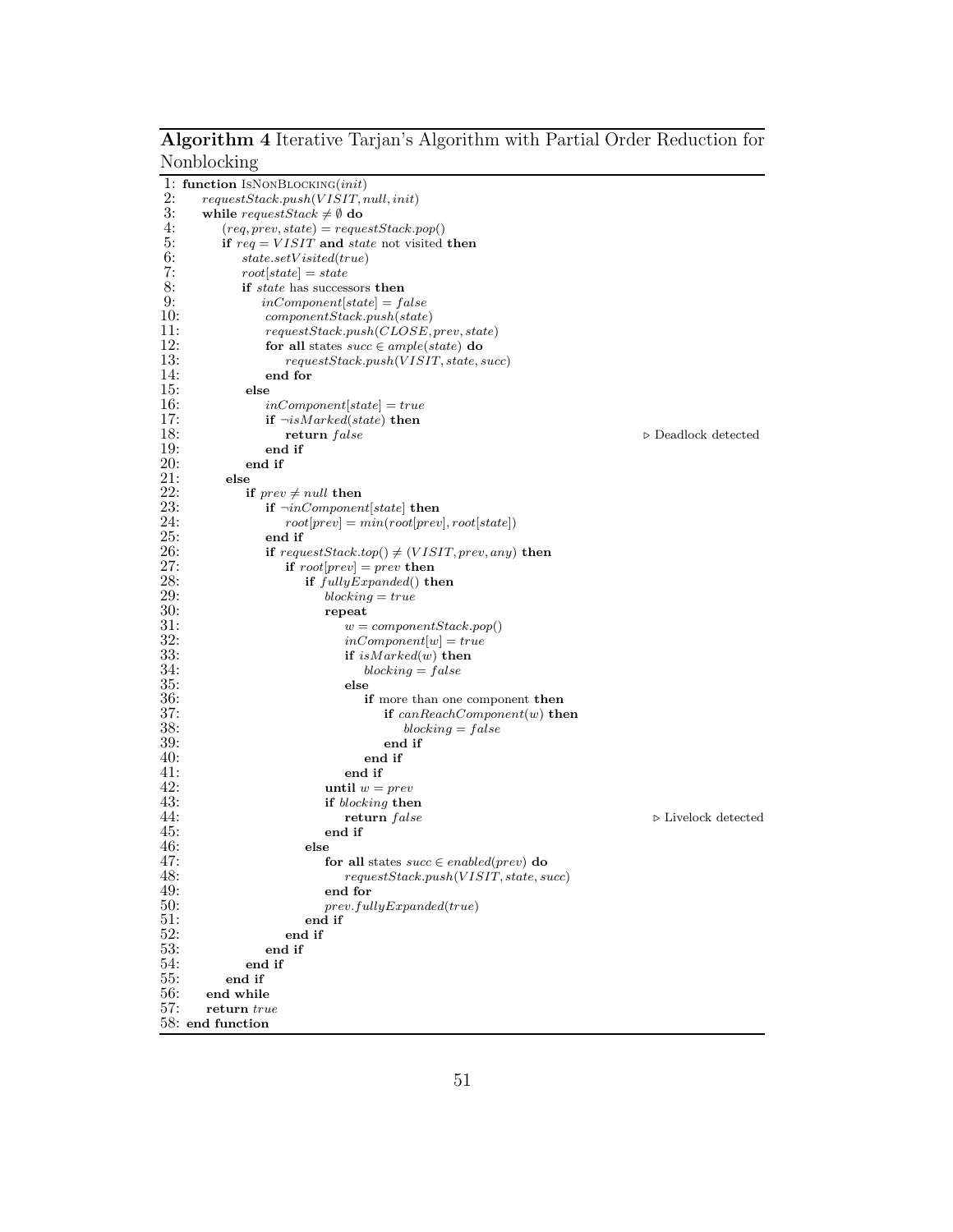As was suggested, the nonblocking verifier is a bit more involved than the controllability verifier as it deals with reachability of states. We will now be referring to Algorithm 4. Every time we create a component we now must check for the conditions given in Definition 3.3. We see on line 18 this amount to simply checking if state is marked with a call to isMarked(state). This is because at this point it has already been determined that state has no outgoing transitions, so it is clearly unable to reach any other strongly connected components. As such if that state itself is not marked then it violates the conditions given in Definition 3.3 and hence the model is blocking and we return false. The situation from line 29 is more interesting however. Now it must be verified if there exists a marked state in the strongly connected component, or if some state in the component can reach some other strongly connected component. To do this, as we create the component and each state w is popped from the *component Stack*, we first check if that state is marked with  $isMarked(w)$ , and if not then we check if it has a transition to some other component with  $canReachComponent(w)$ . In the latter case this check is only made if there has been more than one component created, as if there is only one component clearly there is no other component to reach. If either of these conditions is met then we set  $blocking = false$ , as the current component satisfies Definition 3.3. If this is not the case then we have detected a component that violates Definition 3.3, and hence we have found a livelock, and return false.

### 3.1.3 Ample set calculation

This section will introduce and detail the ample algorithm used in Algorithms 3 and 4. The ample algorithm developed during this research improves on the efficiency of the ample algorithm in previous work [17] shown in Algorithm 5 in a number of ways. It has been discussed that paying particular attention to how the events of the enabled set for a state are ordered can help to yield smaller ample sets on average, and those ordering will be explored here. Not only that but Algorithm 5 has a worst case run time complexity of  $O(e^5)$ where e is the number of events in the model. This is due to the fact that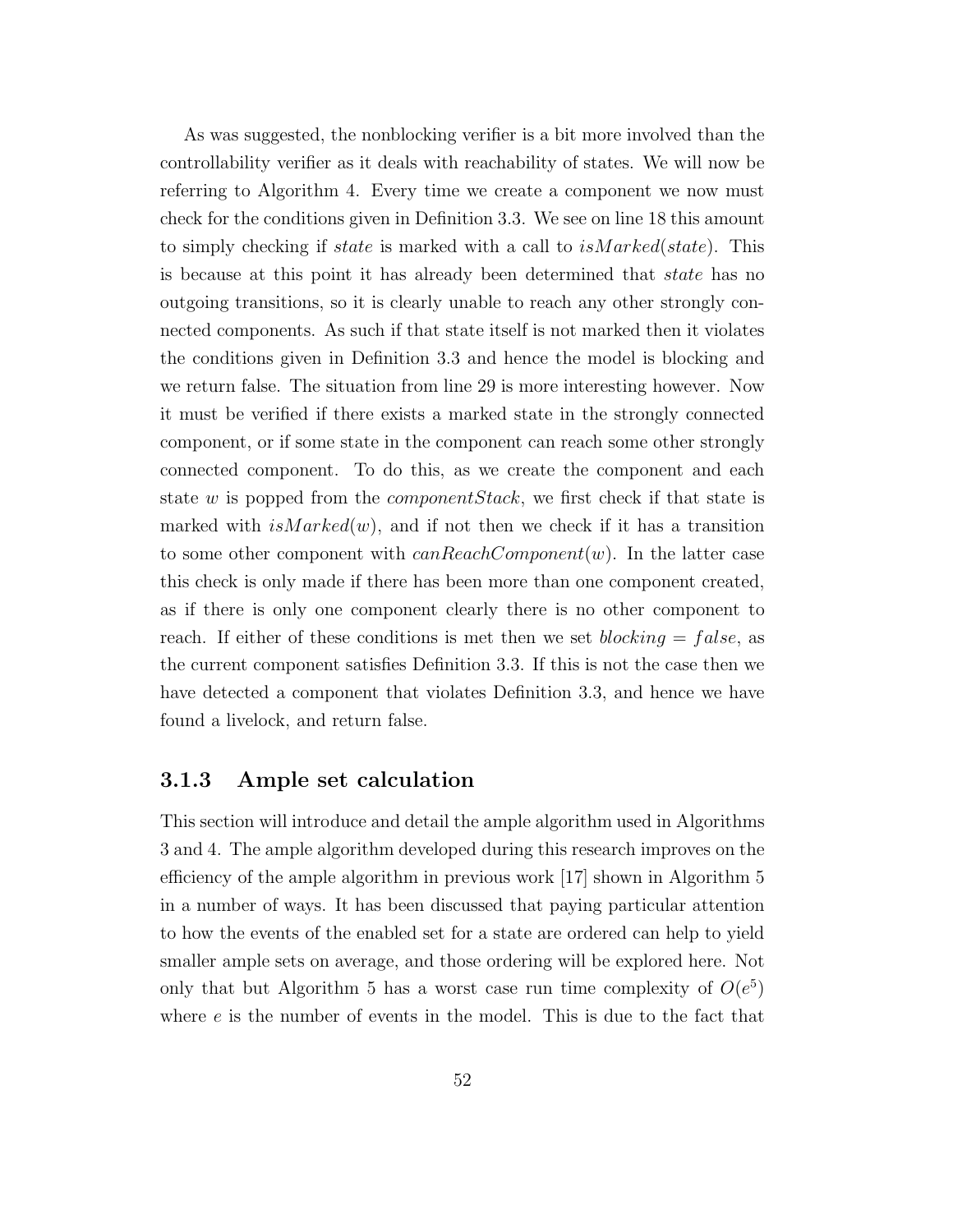every time a new event is added to the current consideration of the ample set on line 8, all events are iterated over again in order to calculate any new dependencies on the ample set. The improved implementation shown in Algorithm 6 iterates over only the events that depend on each ample event instead of all events. As events are added to the end of the ample set, checking the dependencies of those events is deferred until the end of the ample iteration, so it is never necessary to restart the iteration. The worst case time complexity of this implementation of ample is  $O(e^3)$ .

The ample algorithm being introduced is designed so that the dependency condition  $C2$  is satisfied. As it stands,  $C2$  presents an enormously complex task to satisfy minimally, which would be the desired result. This is because it requires that no path from the current path may exist where any event that depends on ample occurs before an event in ample. To determine this precisely, multiple searches of the state space of the complete synchronous composition must be performed on every calculation of an ample set for a state, and this calculation must occur for every state in the reduced model. This amount of searching has severe time requirements, leading to a run time complexity  $O(e^2 * t * s * s_R)$  where t is the number of transitions in the model, s is the number of states in the model, and  $s_R$  is the number of states in the reduced model. Because of this we introduce local conditions which are easier to verify and which satisfy C2.

#### **C2.1** Every  $\alpha \in ample(s)$  is independent of any  $\beta \in enable(d(s) \setminus ample(s)$ .

**C2.2** Let  $D = \{ \alpha \in \Sigma \setminus ample(s) \mid \alpha \text{ depends on some } \beta \in ample(s) \}.$  Any  $\alpha \in D$  cannot become enabled through the actions of some automaton M, using only events that are independent of every event  $\beta \in ample(s)$ .

The ample algorithm developed as part of this research is given in Algorithm 6 and we will use this to describe how the local conditions C2.1 and C2.2 have been satisfied. We begin by initialising four sets. The ample set is the set that will be used to contain the ample events of state s, the dependent Not Enabled set will be used to represent the set  $D$  defined in condition C2.2, the dependent set represents the union of sets ample and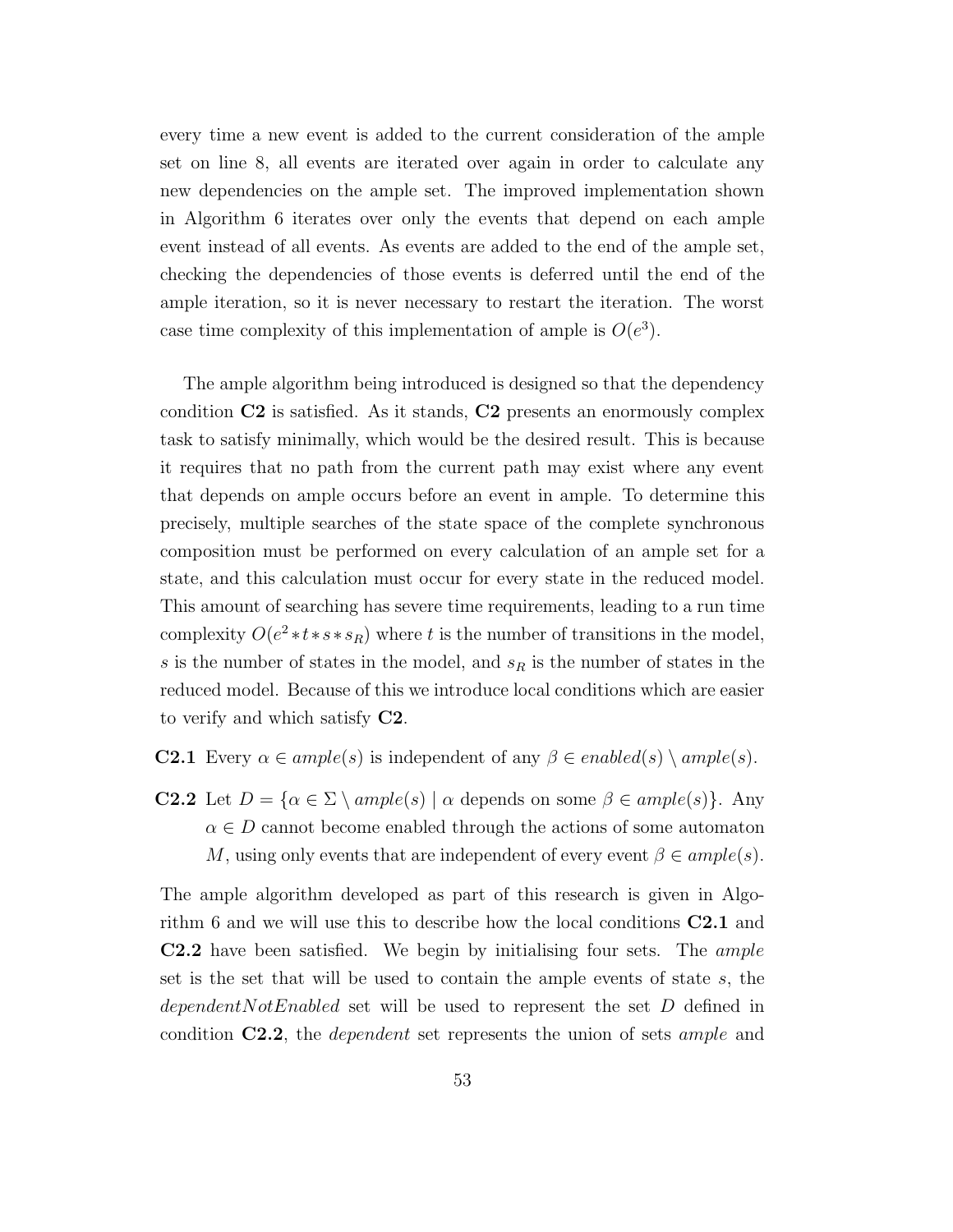Algorithm 5 Original ample set computation

| 1:  | function $\text{AmPLE}(\text{State } s)$                              |
|-----|-----------------------------------------------------------------------|
| 2:  | $ample = \emptyset$                                                   |
| 3:  | $dependent = \emptyset$                                               |
| 4:  | for all $\alpha \in enabled(s)$ do                                    |
| 5:  | $ample = {\alpha}$                                                    |
| 6:  | for all $\beta \in \Sigma \setminus \mathit{ample}$ do                |
| 7:  | if $\beta$ depends on <i>ample</i> then                               |
| 8:  | if $\beta \in enabled(s)$ then                                        |
| 9:  | $ample = ample \cup {\beta}$                                          |
| 10: | $dependent = \emptyset$                                               |
| 11: | restart loop in 6                                                     |
| 12: | else                                                                  |
| 13: | $dependent = dependent \cup {\beta}$                                  |
| 14: | end if                                                                |
| 15: | end if                                                                |
| 16: | end for                                                               |
| 17: | independent = $\Sigma \setminus$ (ample $\cup$ dependent)             |
| 18: | for all $\sigma \in dependent$ do                                     |
| 19: | $danger = false$                                                      |
| 20: | for all $M_i$ where $\sigma \in \Sigma_i$ do                          |
| 21: | if can<br>BecomeEnabled( $\sigma$ , $M_i$ , independent, $s_i$ ) then |
| 22: | $danger = true$                                                       |
| 23: | break                                                                 |
| 24: | end if                                                                |
| 25: | end for                                                               |
| 26: | if <i>danger</i> = true then                                          |
| 27: | next $\alpha$                                                         |
| 28: | end if                                                                |
| 29: | end for                                                               |
| 30: | return ample                                                          |
| 31: | end for                                                               |
| 32: | return enabled(s)                                                     |
|     | 33: end function                                                      |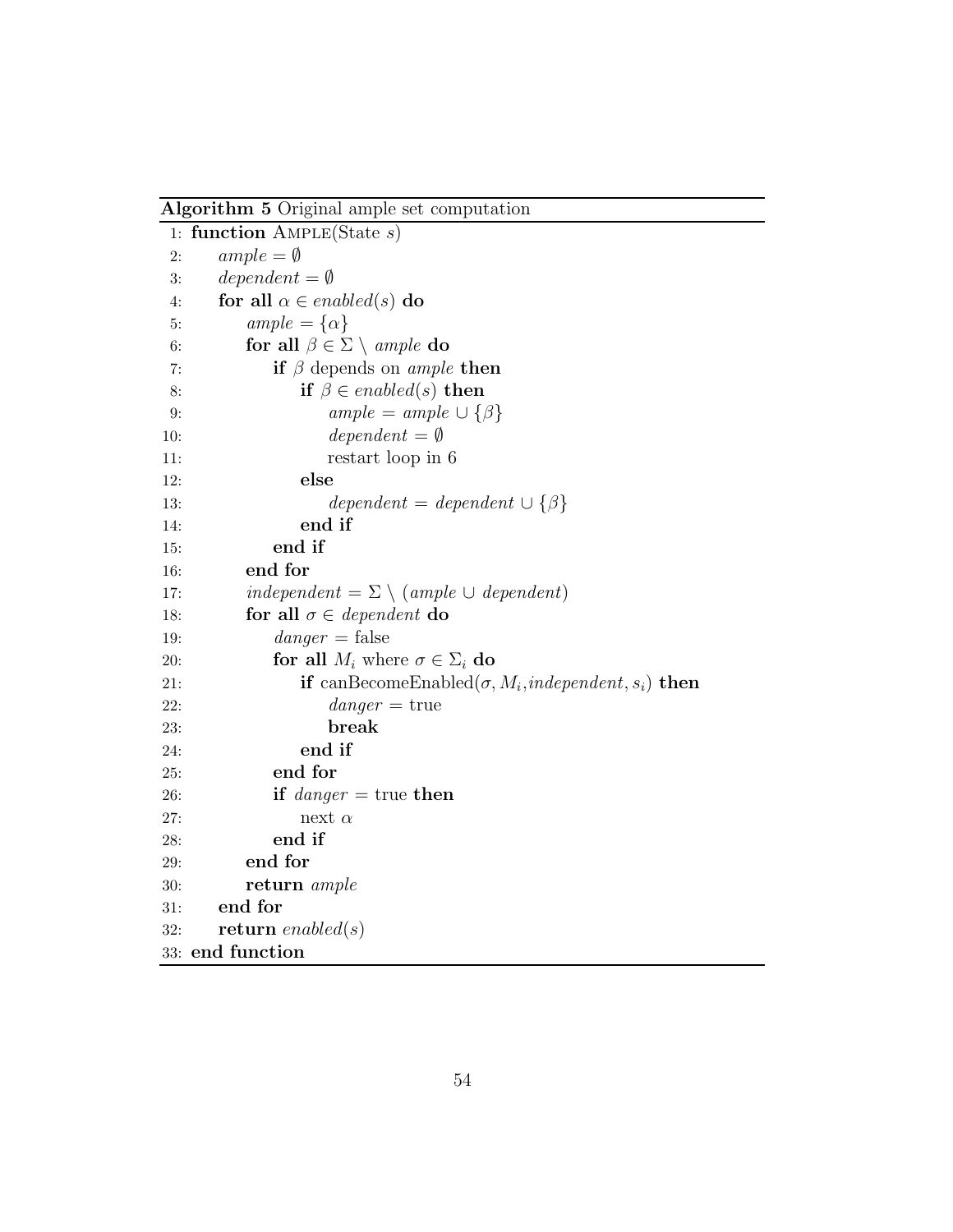|     | Algorithm 6 New ample set computation                               |
|-----|---------------------------------------------------------------------|
|     | 1: function $\text{AmPLE}(\text{State } s)$                         |
| 2:  | $ample = \emptyset$                                                 |
| 3:  | $dependentNotEnabeled = \emptyset$                                  |
| 4:  | $dependent = \emptyset$                                             |
| 5:  | $enabeled = enabled(s)$                                             |
| 6:  | while $\neg enabled.isEmpty()$ do                                   |
| 7:  | $\alpha = enabled$ : <i>removeFirst</i> ()                          |
| 8:  | $ample = ample \cup {\alpha}$                                       |
| 9:  | for all $\beta \in \mathit{ample}$ do                               |
| 10: | for all $\gamma$ where $\gamma$ depends on $\beta$ do               |
| 11: | if $\gamma \in enabled(s)$ then                                     |
| 12: | $ample = ample \cup {\gamma}$                                       |
| 13: | else                                                                |
| 14: | $dependentNotEnable d = dependent NotEnable d \cup {\gamma}$        |
| 15: | end if                                                              |
| 16: | $dependent = dependent \cup {\gamma}$                               |
| 17: | end for                                                             |
| 18: | end for                                                             |
| 19: | for all $\sigma \in dependentNotEnabeled$ do                        |
| 20: | $danger = false$                                                    |
| 21: | for all $M_i$ where $\sigma \in \Sigma_i$ do                        |
| 22: | if can<br>BecomeEnabled( $\sigma$ , $M_i$ , dependent, $s_i$ ) then |
| 23: | $danger = true$                                                     |
| 24: | break                                                               |
| 25: | end if                                                              |
| 26: | end for                                                             |
| 27: | if $\text{danger} = \text{true}$ then                               |
| 28: | $ample = \emptyset$                                                 |
| 29: | next $\alpha$                                                       |
| 30: | end if                                                              |
| 31: | end for                                                             |
| 32: | if $ample.size() = enabled(s).size()$ then                          |
| 33: | s.setFullyExpanded(true)                                            |
| 34: | end if                                                              |
| 35: | return <i>ample</i>                                                 |
| 36: | end while                                                           |
| 37: | s.setFullyExpanded(true)                                            |
| 38: | return enabled $(s)$                                                |
|     | 39: end function                                                    |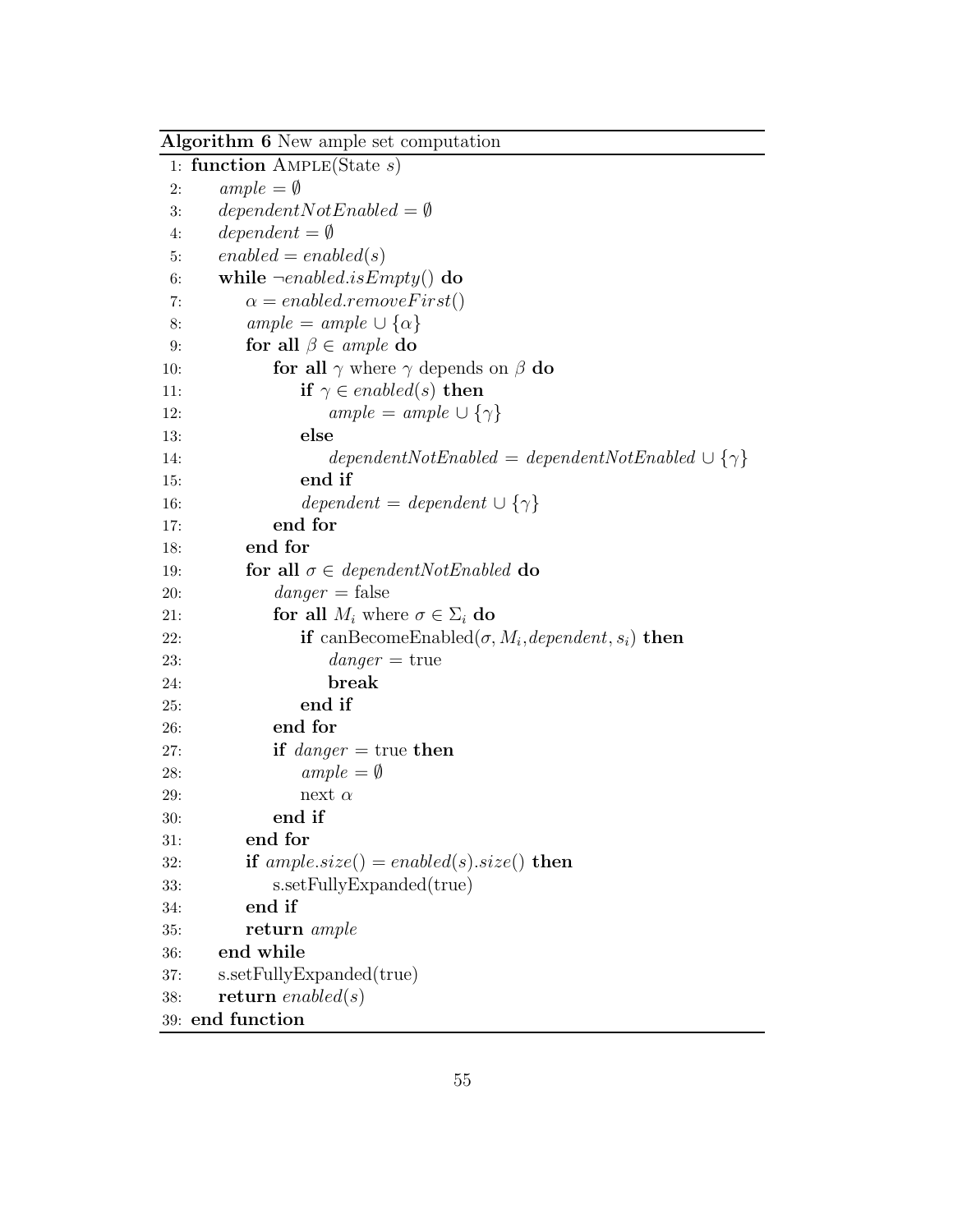dependent Not Enabled, and enabled represents the enabled set of events of state s. We begin by initialising all of these sets but enabled as empty. The enabled set we initialise with a call to enabled(s) which will return the enabled events of state s. Specific to this implementation is the ordering of the events that are returned by  $enabled(s)$ , so we choose our ample events by removing events from the beginning of enabled. We continue to remove items from enabled and consider them for the ample set until enabled is empty. To consider them for the ample set we take the event removed from enabled and add it to ample. The we iterate over all the events currently in ample and consider the events that depend on each ample event. We calculate ahead of time, when we determine the independencies, the set of dependent events for every event in the model. This means that we can immediately iterate over the dependent events without needing to calculate anything. Every dependent event  $\gamma$  falls into one of two categories; it is either enabled in the current state or not. If  $\gamma$  is enabled in the current state it is added to *ample* and if it is not enabled in the current state then it is added to *dependent NotEnabled*. In both cases it is also added to dependent. During this process of iterating over ample, ample grows by including all enabled events that are dependent on events in *ample*. We are guaranteed to satisfy  $C2.1$  once this is completed as the process will only terminate once either no events that are not already in ample are dependent on  $\gamma$ , or there are no events that depend on  $\gamma$ .

Once we have our candidate ample set we then go about satisfying  $C<sub>2.2</sub>$ , so we must determine that none of the events in  $dependentNotEnabled$  can become enabled in any of the component automata using only events from  $\Sigma\backslash dependent$ . To do this we iterate over the events of *dependentNotEnabled*. For each of these events  $\sigma$  we then iterate over each of the component automata  $M_i$  where  $\sigma \in \Sigma_i$  and make a call to the algorithm given in Algorithm 7. Algorithm 7 determines the above requirement. It is improved slightly from the equivalent implementation given in [17] in that only the events local to the automaton that is being considered are used to determine if the dependent events can become enabled. This is done by creating the set *independent* and iterating over the local events of automaton  $M_i$ . If we have event  $\alpha \in \Sigma_i$  and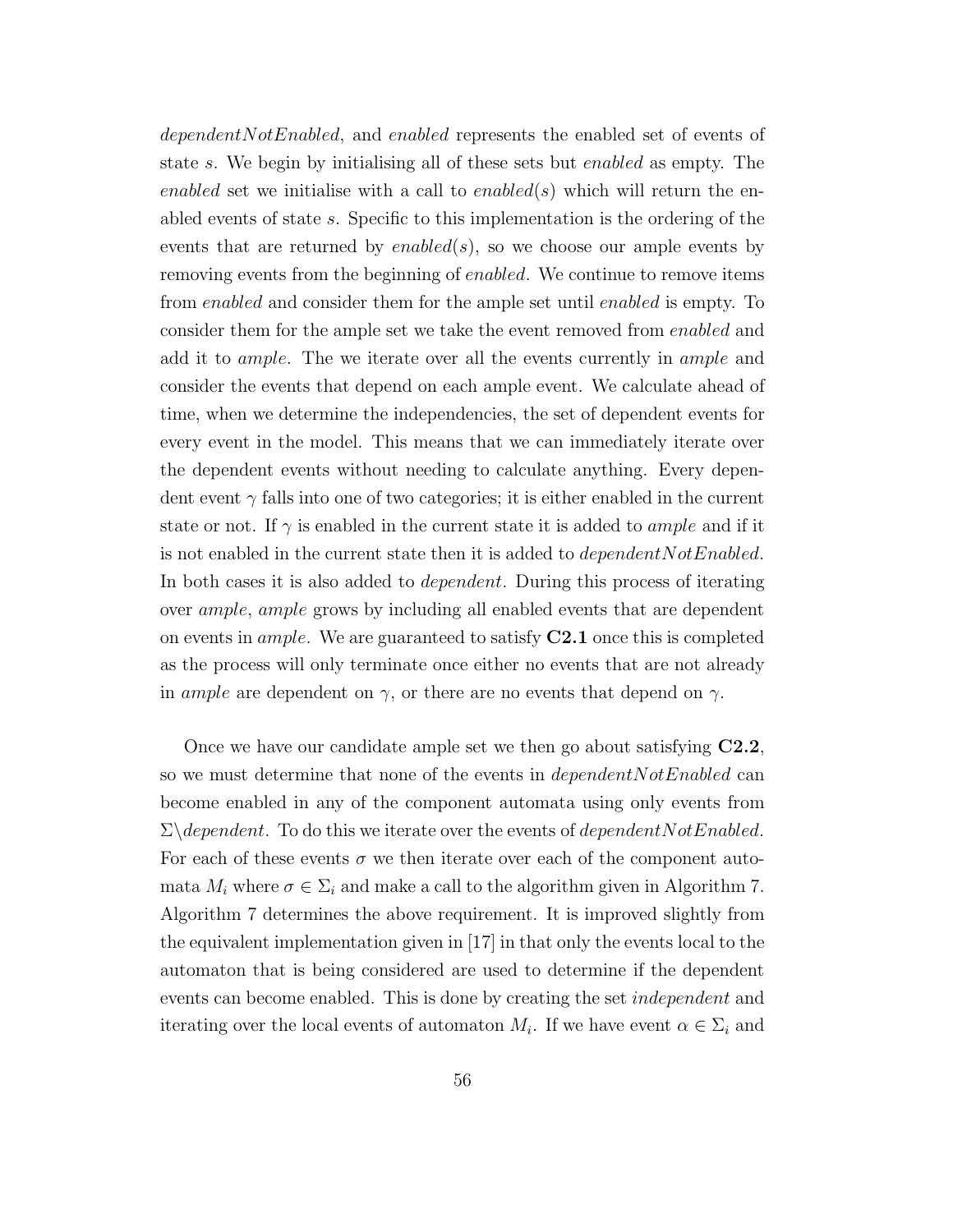$\alpha \notin dependent$  then we have identified  $\alpha$  as one of the events that must be used to check the reachability of the dependent event  $\sigma$  in automaton  $M_i$ , so we add  $\alpha$  to *independent*. Once *independent* contains all local events independent of ample, we then perform a depth first search of the state space of automaton  $M_i$  using only transitions that involve events from *independent*. If at any point in the search we encounter a state  $t_i$  such that  $t_i \stackrel{\sigma}{\rightarrow}_i$  when then know that an event that depends on ample can become enabled using only events independent of ample in automaton  $M_i$ , so we return true. If we exhaust the depth first search and never encounter such a state then we have verified that  $\sigma$  can not become enabled, so we return false. Since this is checked for every component automata for every dependent event, if it was never the case that Algorithm 7 returned true then we can safely say that no events that depend on ample may become enabled using only events independent of *ample*. As such we have an ample set satisfying  $C2.1$  and C2.2 and we propose that this ample set then satisfies condition C2, a proof of which is offered in Section 3.2. We can then return this ample set for use in the construction of the reduced model. We also know that as soon as Algorithm 7 returns true that this is not the case, so we begin the loop in line 6 again to consider a new ample set. Since the ample sets calculated in this way are in closure under the dependency relation, it is needless to consider new events that are a part of a previously computed ample set, as these events will generate the same ample set. Because of this we maintain another set considered that contains all events that have been included in any ample set as part of the current ample set calculation, and only events in enabled  $\setminus considered$  are the considered for a new ample set.

#### 3.1.4 Ordering of events

A large part of the optimisations developed during this research are achieved by an ordering of the events in order to try and calculate the smallest possible ample sets. We will explore two event orderings in this section; one based on the number of independencies of events, and one based on whether or not the inclusion of events would lead to the creation of more states. This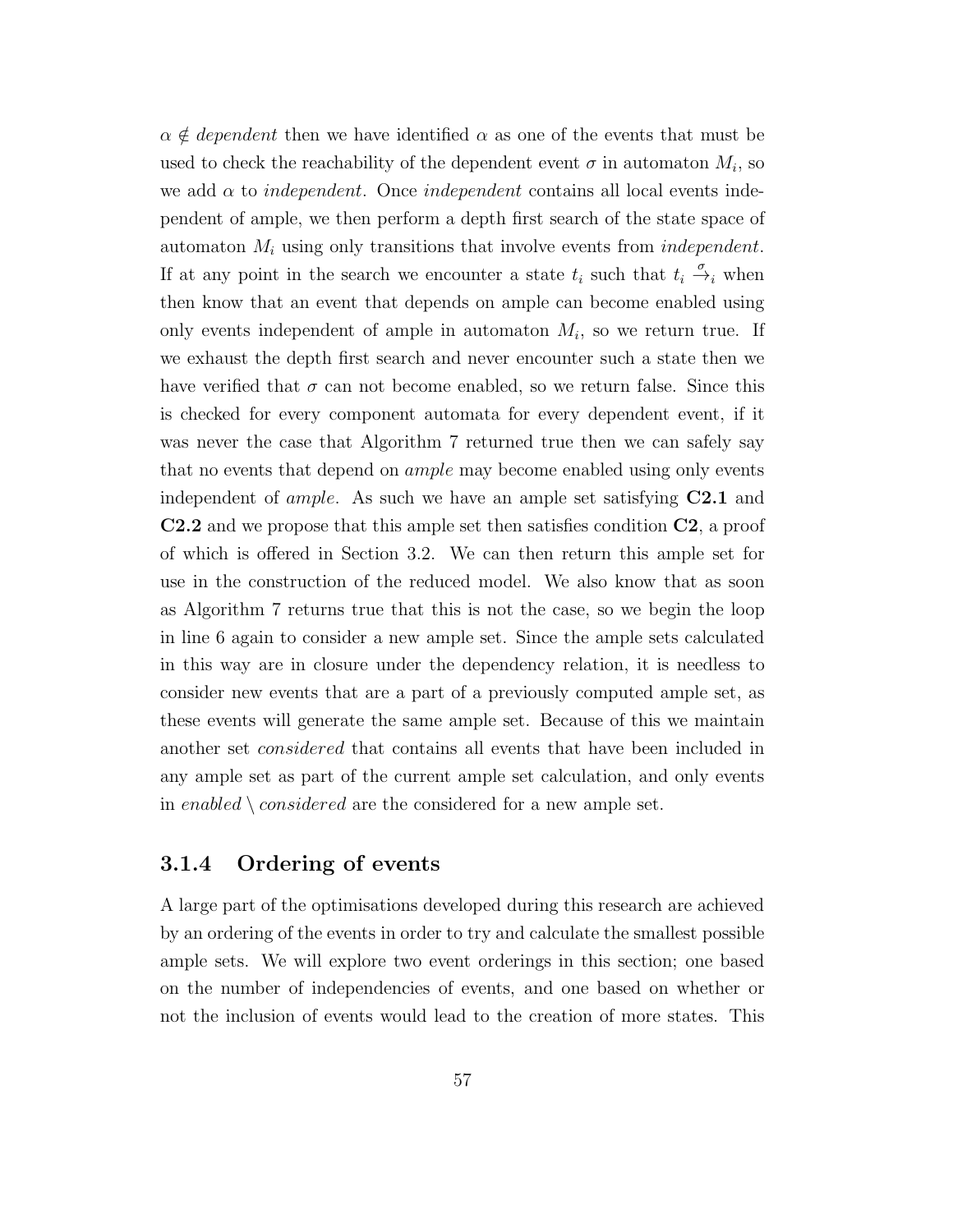Algorithm 7 Determining enabledness of events in local automata

```
1: function CANBECOMEENABLED(Event \sigma, Automaton M_i, Event
   dependent, State s_i)
2: independent = \emptyset3: for all \alpha \in \Sigma_i do
4: if \alpha \notin dependent then
5: independent = independent ∪ \alpha6: end if
7: end for
8: stack = \emptyset9: stack.add(s_i)10: while stack \neq \emptyset do
11: currentstate = stack.pop()12: if currentstate \stackrel{\sigma}{\rightarrow}_i then
13: return true
14: end if
15: for all \beta \in others do
16: if currentstate \stackrel{\beta}{\rightarrow}_i nextstate then
17: stack.add(nextstate)
18: end if
19: end for
20: end while
21: return false
22: end function
```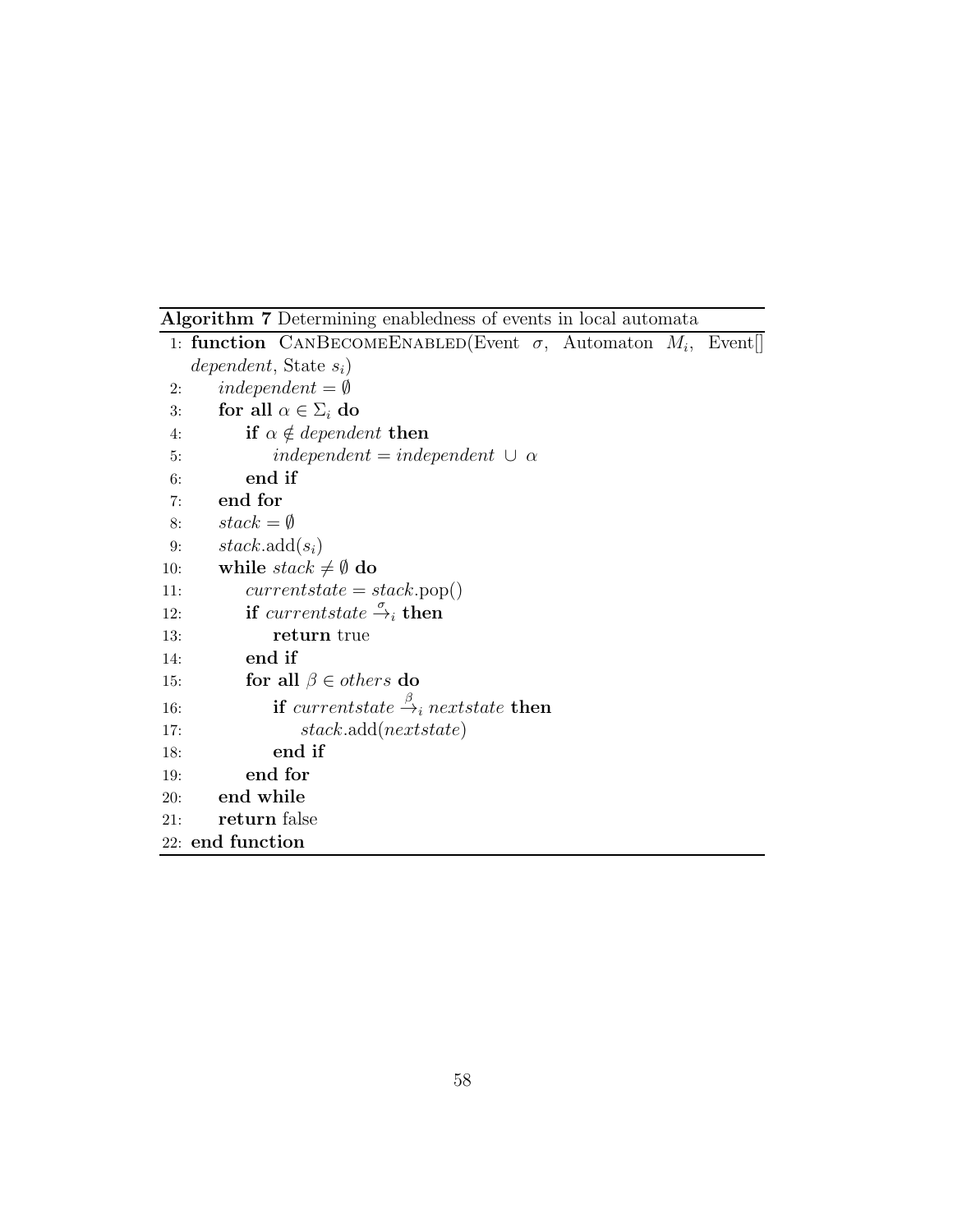section will introduce and detail the algorithms used to perform these event orderings.

The way in which these event orderings are proposed to result in a smaller state space in the reduced model is by selecting events from the enabled set of events for ample, such that the ample sets created by using those events are as small as possible. In order to achieve this we give an ordering to the enabled set of events, so that the ample algorithm can select the events appropriately. The way in which this ordering is determined is by adding the enabled events to a priority queue as they are discovered, where the weightings used to determine the priority for the events is determined based on the selection strategy that is being used.

Algorithm 8 shows the algorithm used to find the enabled events and order them based on whether or not the events are involved in a transition whose target state has already been visited. The majority of this algorithm remains unchanged from the similar algorithm given in [17]. What differs here is that *enabled* is now a priority queue, meaning that as the events are added to it they are now sorted with respect to the weighting given to them. To determine this weighting we must calculate the target state for each event considered. We create a state variable  $t$  to represent this target state, which is initially given the same value as the current state  $s = (s_0, s_1, \ldots, s_n)$ . We then consider each event in the model to determine their enabledness. For each event  $\alpha \in \Sigma$  we then iterate over each component automaton  $M_i$ with  $0 \leq i \leq n$ . If it is not the case that  $\alpha$  appears in the alphabet of  $M_i$  then we continue to the next automaton  $M_{i+1}$  as this means that the local state  $s_i$  is not affected by a transition on event  $\alpha$ , giving us  $t_i = s_i$  in this case. If however  $\alpha$  is in the alphabet of  $M_i$  we then check to see if  $s_i$ enables  $\alpha$ . If this is not the case then this means that an  $\alpha$  transition may not occur from state s, so we have  $s \stackrel{\alpha}{\rightarrow}$  and we can consider the next event. We must also consider the case of controllability in this case however, as if  $M_i$  is a specification and  $\alpha$  is an uncontrollable event, then that means we have discovered an uncontrollable state. In this instance we can terminate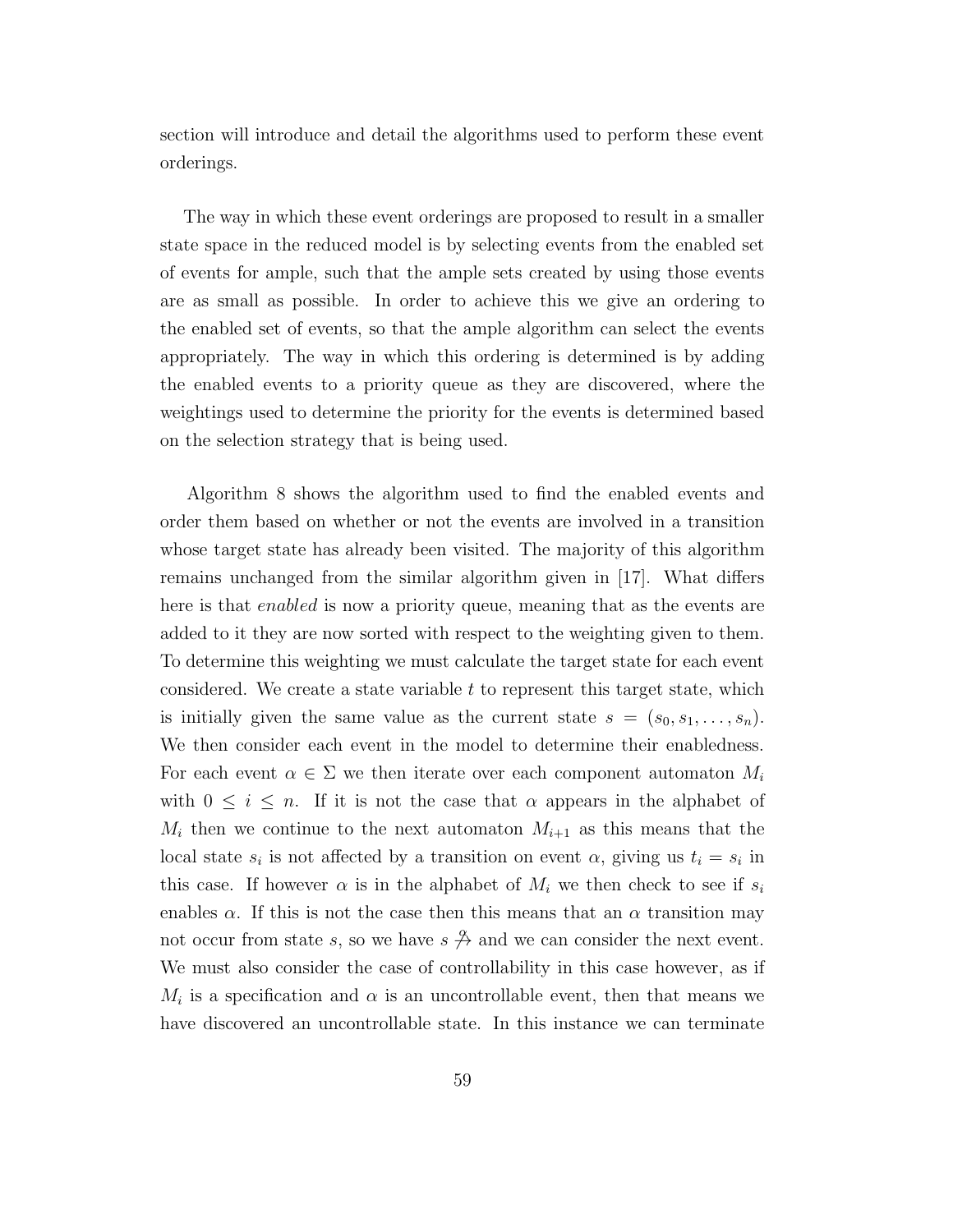Algorithm 8 Enabled with previously visited ordering

```
1: function ENABLED(State s)
2: enabeled = new PriorityQueue3: t = s4: for all \alpha \in \Sigma do
5: for all M_i with 0 \le i \le n do
6: if \alpha \notin \Sigma_i then
7: continue
8: end if
 9: if s_i \overset{\alpha}{\rightarrow} then
10: if M_i is specification \wedge \alpha is uncontrollable then
11: terminate algorithm ⊳ System is uncontrollable
12: else
13: next event
14: end if
15: else
16: t_i = s'_i where s_i \stackrel{\alpha}{\rightarrow} s'_i17: end if
18: end for
19: if stateSet. contains(t) then
20: setVisited(\alpha)21: end if
22: enabeled.add(\alpha)23: end for
24: return enabled
25: end function
```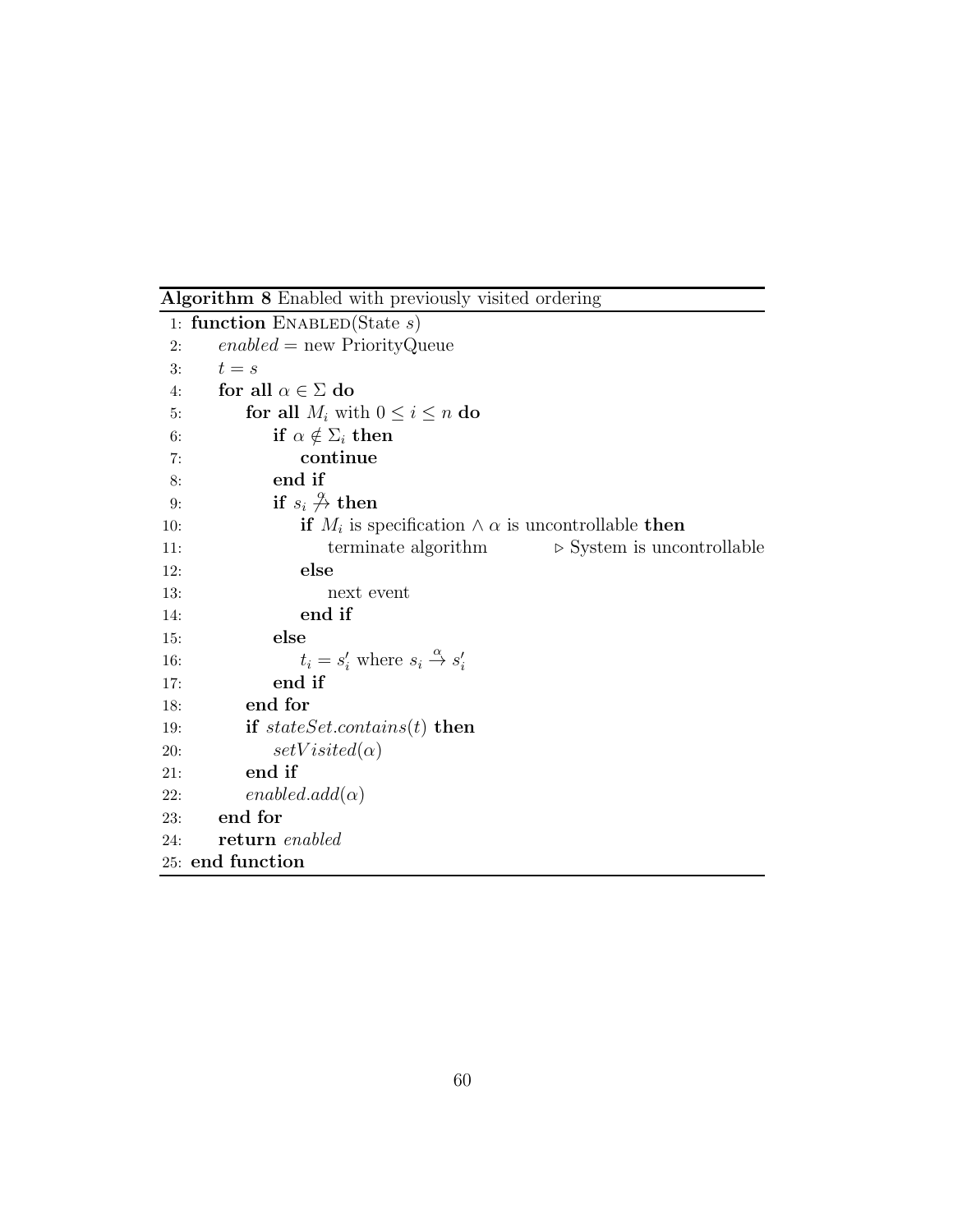| <b>Algorithm 9</b> Event independency ordering algorithm |                                                                     |
|----------------------------------------------------------|---------------------------------------------------------------------|
|                                                          | 1: function DEPENDENCYWEIGHTINGS                                    |
| 2:                                                       | for all event pairs $(\alpha, \beta)$ do                            |
| 3:                                                       | if $\alpha$ depends on $\beta$ then                                 |
| 4:                                                       | $dependency Weightings[\alpha] = dependency Weightings[\alpha] + 1$ |
| 5:                                                       | $dependency Weightings[\beta] = dependency Weightings[\beta] + 1$   |
| 6:                                                       | end if                                                              |
| 7:                                                       | end for                                                             |
| 8:                                                       | $updateComparator (dependency Weightings)$                          |
|                                                          | 9: end function                                                     |

the algorithm as we have determined that the model is uncontrollable. Note that this algorithm is still safe to be used for nonblocking verification as all automata in models used in nonblocking verification are set to be plants, so the check for specifications will always be false. If it was the case that  $s_i$ does enable  $\alpha$ , then we store the target state of that transition to our target state t. Once all component automata have been iterated over, t represents the result of a successful transition from state s on event  $\alpha$ . We can then check to determine whether or not  $t$  is a previously visited state by seeing if it appears in stateSet, the set of states containing all states that have be included in the reduced model. If  $t$  has already been visited then we record that as shown in line 20. What this does is affect the comparator for the priority queue signifying that  $\alpha$  is to be given a higher weighting. When  $\alpha$  is then added to the priority queue on line 22 it appears first in the ordering of enabled events. Events that have not been found to be previously visited will be added to the end of the priority queue, giving us that when all enabled events have been added in this way, we have our desired ordering.

Algorithm 9 shows the algorithm used to set the event weightings based on the number of independencies they share with other events. They way in which the events are selected for enabled is identical to how they are selected when using the selection strategy detailed above, except the target state no longer needs to be calculated as the weightings are calculated ahead of time. Since this is the case all enabled events may just be added to the priority queue *enabled* without any further calculation. This algo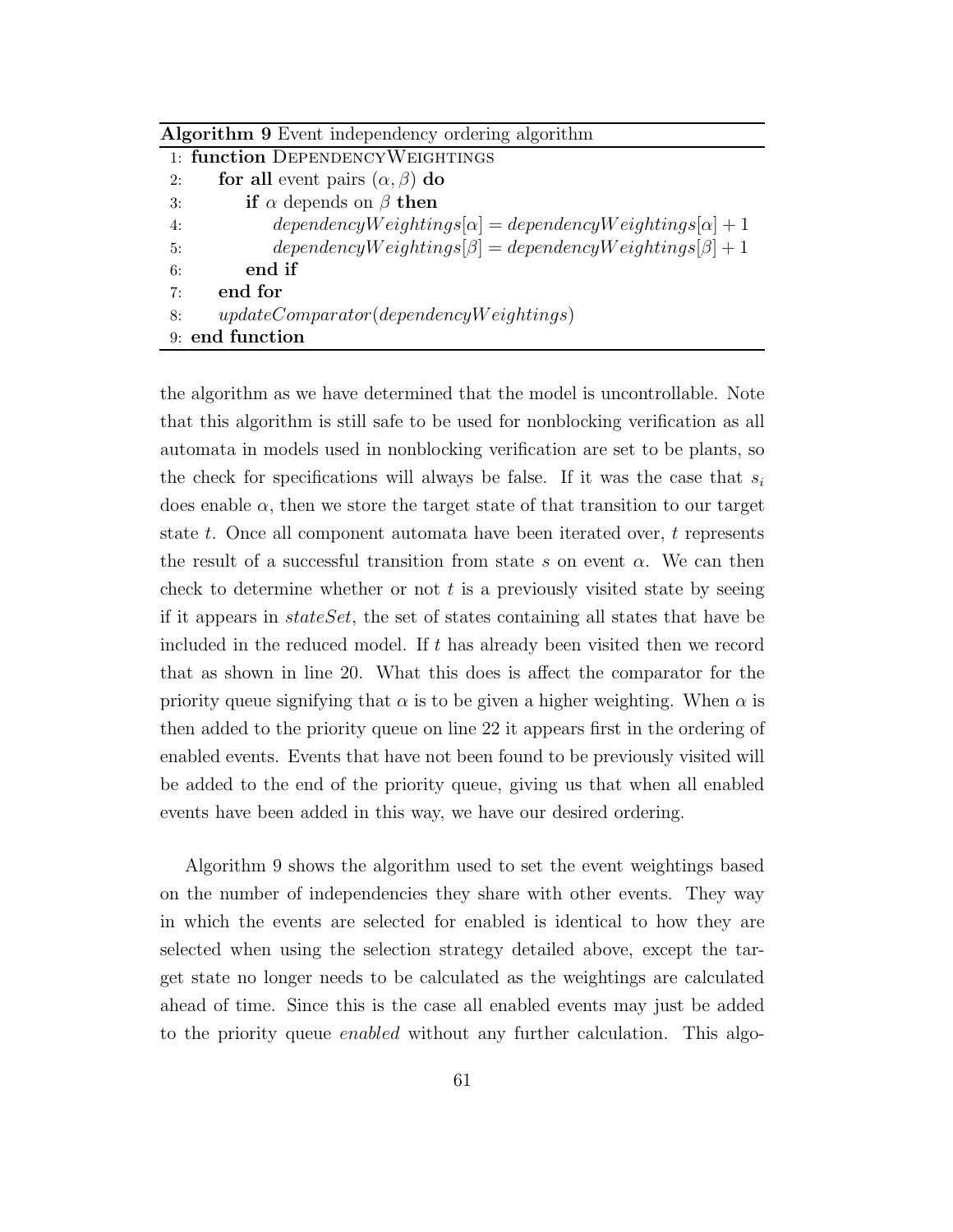rithm is very simple as the majority of the work required for this is done in calculating the dependency relationship. That process remains identical to the algorithm given in [17]. Once the dependency relationship has been established we introduce an array of integers called *dependencyW eightings*, of size equal to the number of events in the model. This array is to store the number of events that each event depends on. For example if we have dependencyW eightings $|\alpha| = 5$  that would mean that event  $\alpha$  depends on five other events. Now we consider each distinct pair of events and if those events depend upon one another, we increase the value for each of those events in  $dependencyWeightings$  by one. By the time this has completed the values in the dependencyW eightings array should contain the correct number of events that each event depends on. Now that this has been determined we can use this information in the comparator for the priority queue such that events with a fewer number of dependencies are given a higher priority than events with a higher number of dependencies, while events with identical numbers of dependencies are considered equal.

## 3.2 Proof of Correctness

This section provides proofs for the various conditions that have been asserted as sufficient in order to ensure that once the algorithms detailed in Section 3.1 have been performed, the resulting model will have the same properties of controllability and blocking as the original model.

Theorem 1 provides a proof that whenever the strict component condition C4′ holds, then necessarily so too does the component condition C4. Theorems 2, 3, 4 and 5 together with Lemma 1 to provide a proof that as long as the ample conditions all hold, then the reduced model produced by the algorithms outlined in Section 3.1 with have the same properties of controllability and blocking as the original model. Theorem 6 provides a proof that Algorithm 6 outlined in Section 3.1 ensures that the ample dependency condition C2 is satisfied. These three proofs together prove the correctness of the entire partial order reduction process outlined in this thesis with respect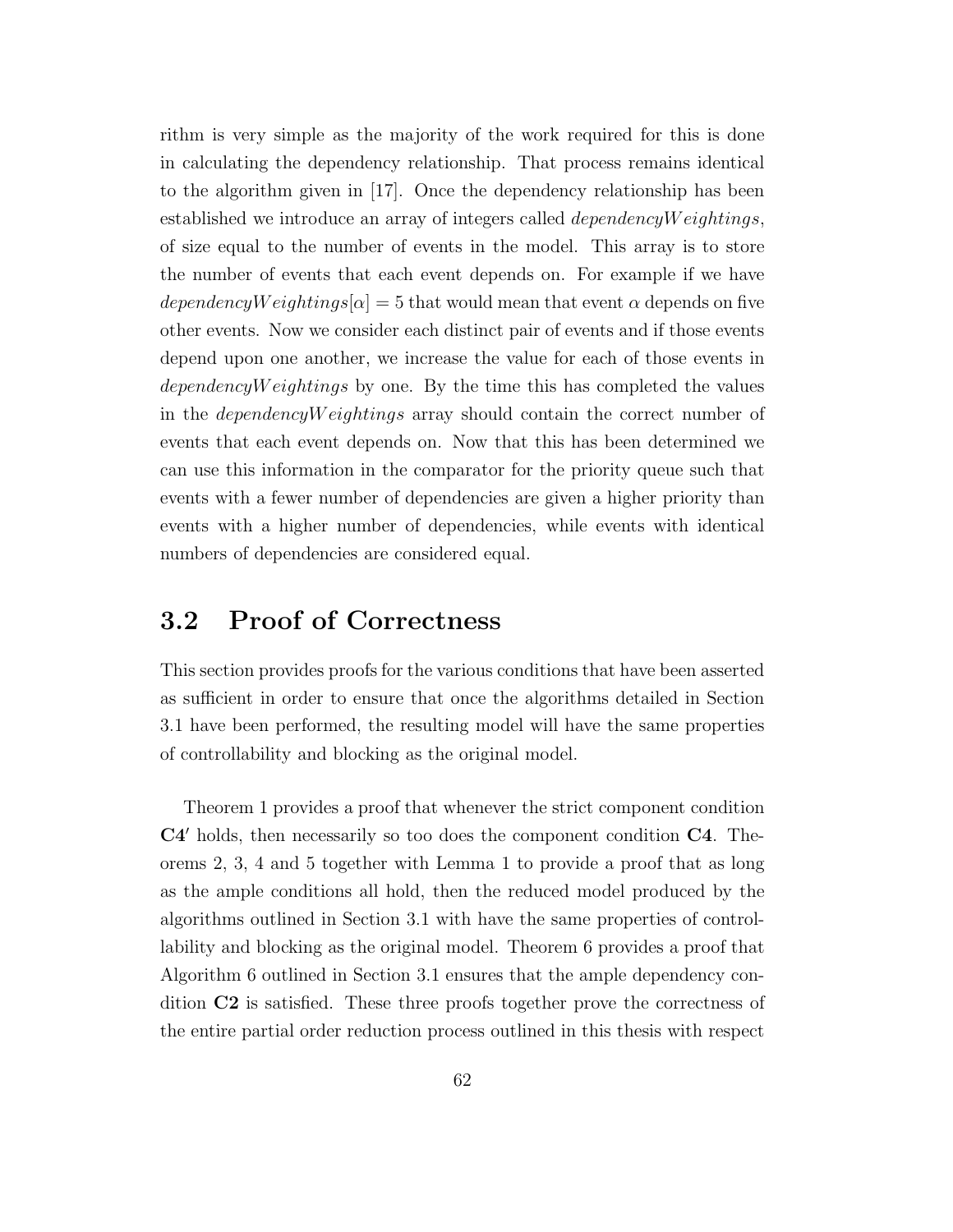to both controllability and nonblocking.

All of the proofs offered are based on existing work, however most of them have required some extra consideration so that they apply to this particular implementation of partial order reduction in discrete event systems for controllability and nonblocking. Theorem 1 is based on a proof taken from [3] adapted to work with strongly connected components, and shows that a weaker criterion for the component condition C4 may be used while preserving the result. The proofs on pages 65 and 115 however have been altered somewhat from their sources [3, 6] in order to prove the correctness of the conditions with respect to the criteria mentioned above.

Since the partial order reduction process is now being used to verify nonblocking as well as controllability, we have generalised the proof offered in  $[6,17]$ . To do this we have identified the criteria by which the source proofs operated and created Lemma 1 that could then be used to prove that the partial order reduction process preseves both controllability and nonblocking. Theorem 2 together with Theorem 3 show that the process preserves nonblocking, and Theorem 4 together with Theorem 5 show that the process preserves controllability. The proof in Theorem refthm:prfamplealg differs from the original proof [3] as the way in which ample sets are chosen in [3] differ slightly from the way the algorithm given in Algorithm 6 describes. In the algorithm we have described, the ample sets for global states are not restricted to the enabled sets for particular local states as they are in [3], thus the proof that the algorithm still satisfies  $C2$  is altered to reflect the way ample sets are selected accordingly. The principle behind our proof however is similar to the one offered in [3].

## 3.2.1 The strict component condition is a sufficient criterion for the component condition

The result taken from [3] shows that whenever it is the case that one state on a cycle is fully expanded and the dependency condition C2 holds for every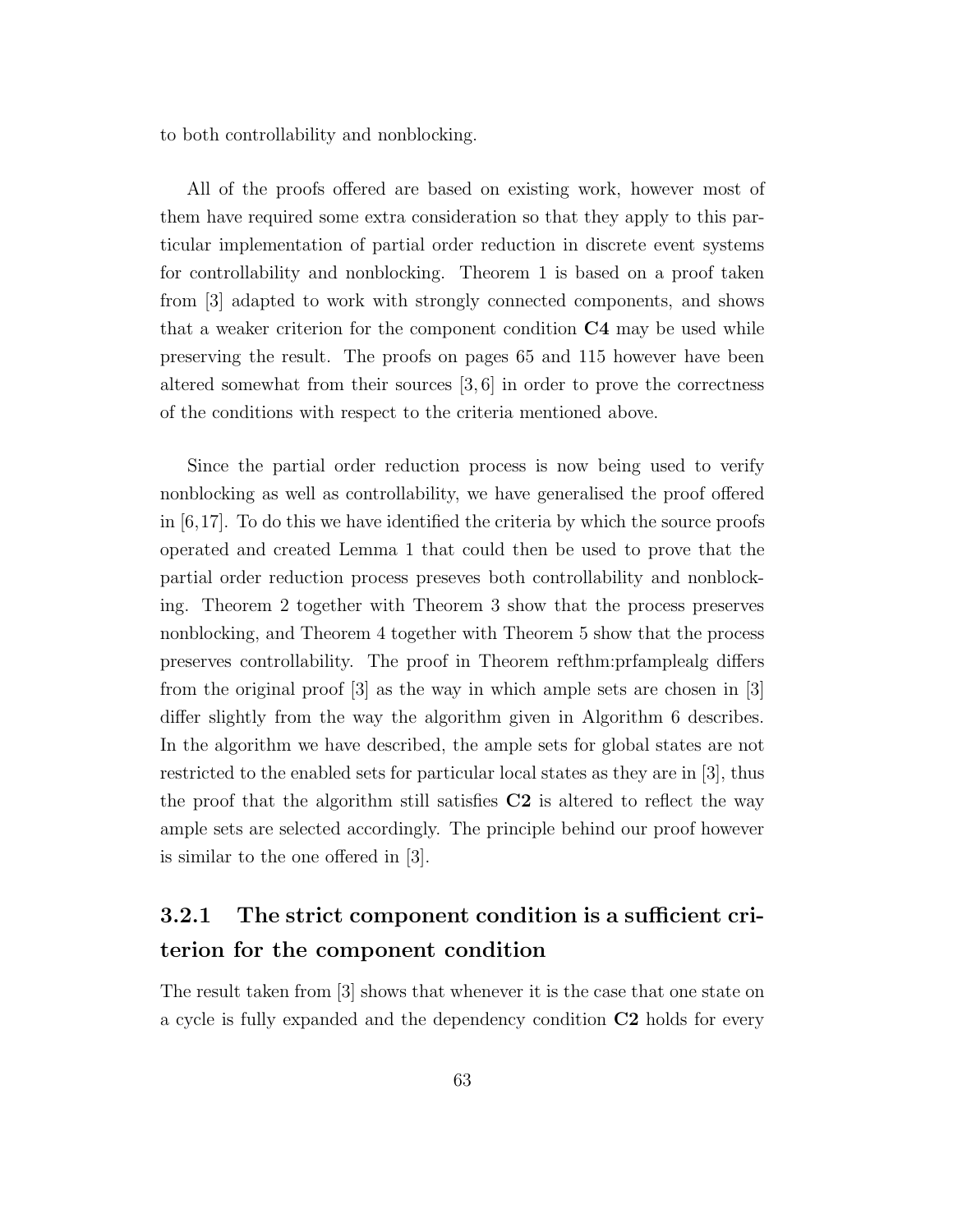state on the cycle, then there can not be an event in  $enabeled(s_i)$  for some state  $s_i$  on the cycle, that is not included in  $ample(s_i)$  for some other state  $s_i$  on the cycle. We have introduced a weaker condition that uses strongly connected components instead of cycles.

It was noticed that since each cycle belongs to a strongly connected component, then the same nature of reachability used in the proof for the so called strict cycle condition is also present when the matter is raised to the component level. The strict component condition then requires only a single state in each strongly connected component need be fully expanded for the result in C4 to be achieved. The following offers a proof of this.

#### **Theorem 1.** If C1 and C2 hold, then  $C4' \implies C4$

*Proof.* By contradiction. Let  $S' = \{s_0, s_1, \ldots, s_n\}$  be a component in a state graph produced using partial order reduction, where  $ample(s_i) = enabled(s_i)$ for some  $0 \leq j \leq n$ , i.e., condition  $C4'$  is satisfied. Assume that  $C4$  is violated, i.e., for some  $i \neq j$  there exists an event  $\beta \in enabled(s_i)$  where  $\beta \notin ample(s_k)$  for all  $0 < k \leq n$ . Consider the smallest path from state  $s_i$ to state  $s_j$   $s_i \xrightarrow{\alpha_{i+1}} s_{i+1} \xrightarrow{\alpha_{i+2}} \cdots \xrightarrow{\alpha_j} s_j$ . We know this path exists since S' is a strongly connected component and also from our assumption that  $\alpha_l \neq \beta$ with  $i \leq l \leq j$ . Since this is a component in a reduced model, it follows that  $\alpha_{i+1} \in ample(s_i)$  (only ample events are chosen when creating the reduced model). Condition C2 yields that all events in  $ample(s_i)$  are independent of all events in  $enabeled(s_i)\setminus ample(s_i)$ . Since  $\beta \in enabled(s_i)\setminus ample(s_i)$  it must be the case that  $\alpha_{i+1}$  is independent of  $\beta$ . Since they are independent, it must also be the case that  $\beta \in enabled(s_{i+1})$ . From our assumption we know that  $\beta \notin ample(s_l)$ , meaning that  $\beta$  must still be enabled in every state  $s_l$  on that path. This must mean however that we have  $\beta \in enabled(s_j) \setminus ample(s_j)$ . This is of course a contradiction however since we asserted that state  $s_i$  was fully expanded.  $\Box$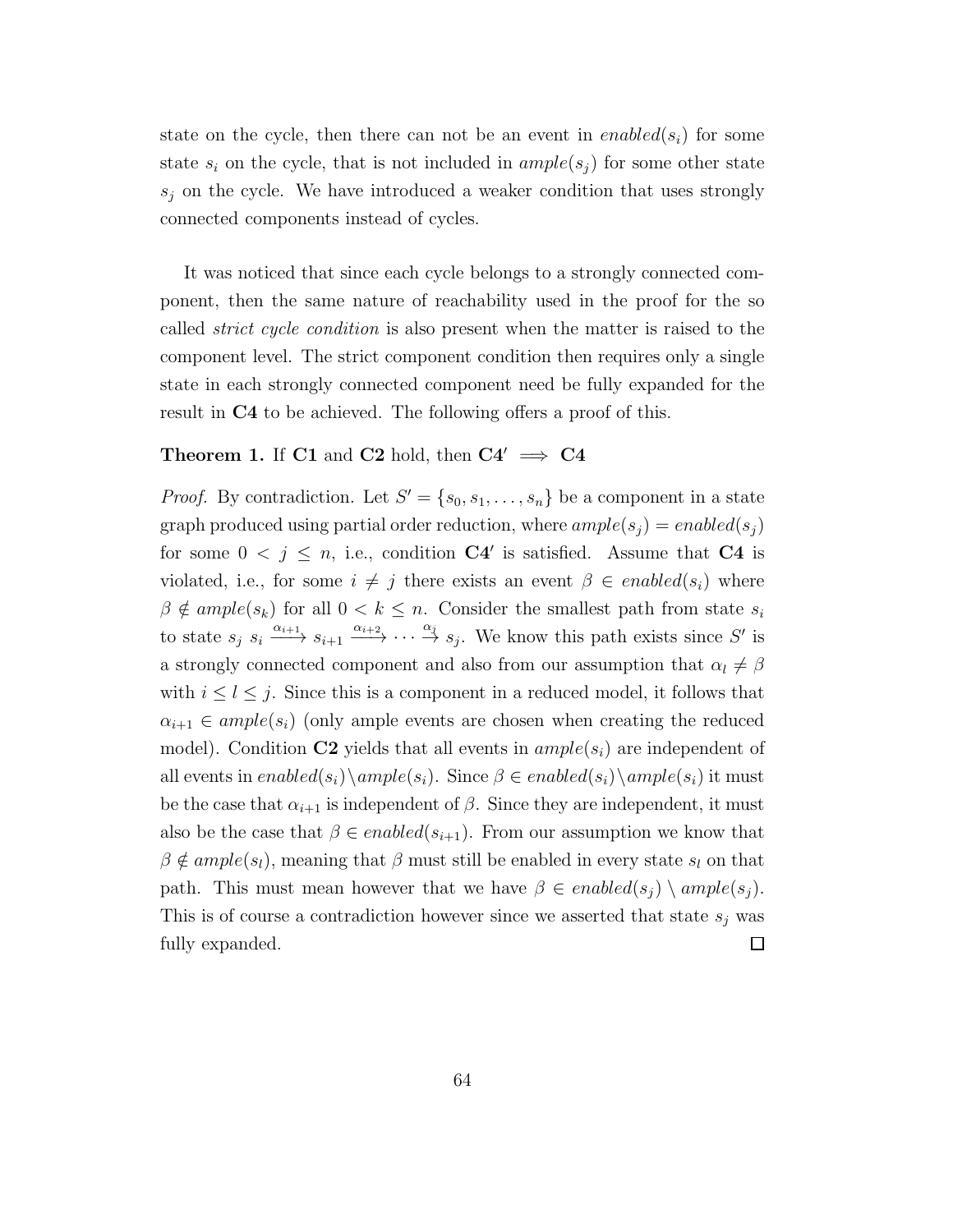# 3.2.2 Ample conditions preserve properties of controllability and blocking

The following result is a modified version of the proof given in [6] which shows that as long as the three ample conditions  $C1$ ,  $C2$  and  $C3$  are satisfied when choosing a reduced set of events for each state in an automaton, then the resulting reduced automaton will still satisfy the same property of controllability and nonblocking that the original automaton satisfied. The proof offered simplifies and generalises the original, encapsulating the core principle of the original proof in a lemma. The lemma is then used to prove that the ample conditions offered; including the revised condition  $C3'$ , retain properties of both blocking and controllability, instead of just controllability.

For the purposes of the following proofs, let  $M = \langle \Sigma, S, S^\circ, \to, Q \rangle$  be a synchronous composition and let  $M_R$  be  $M$  produced by using partial order reduction.

**Lemma 1.** If  $x \to y$  in M then there exists  $y' \in S$  and  $x \to y'$  in  $M_R$  with  $y \to y'$  in M.

*Proof.* Let  $C = x \rightarrow y$  be a path in M of length n.

It is shown by induction on  $i = 0, \ldots, n$  that there exist paths  $\eta_i$  and  $\theta_i$ such that  $C = \eta_0 \circ \theta_0$  and

- 1.  $\eta_i \circ \theta_i$  is a path in M
- 2.  $\eta_i \circ \theta_i$  ends with a state reachable from y.
- 3.  $\eta_i$  starts at state x.
- 4.  $\eta_i$  is a path in  $M_R$ .
- 5.  $|\theta_i| = n i$ .

Note that every state is considered reachable from itself, so condition1 is covered if  $\eta_i \circ \theta_i$  ends with state y.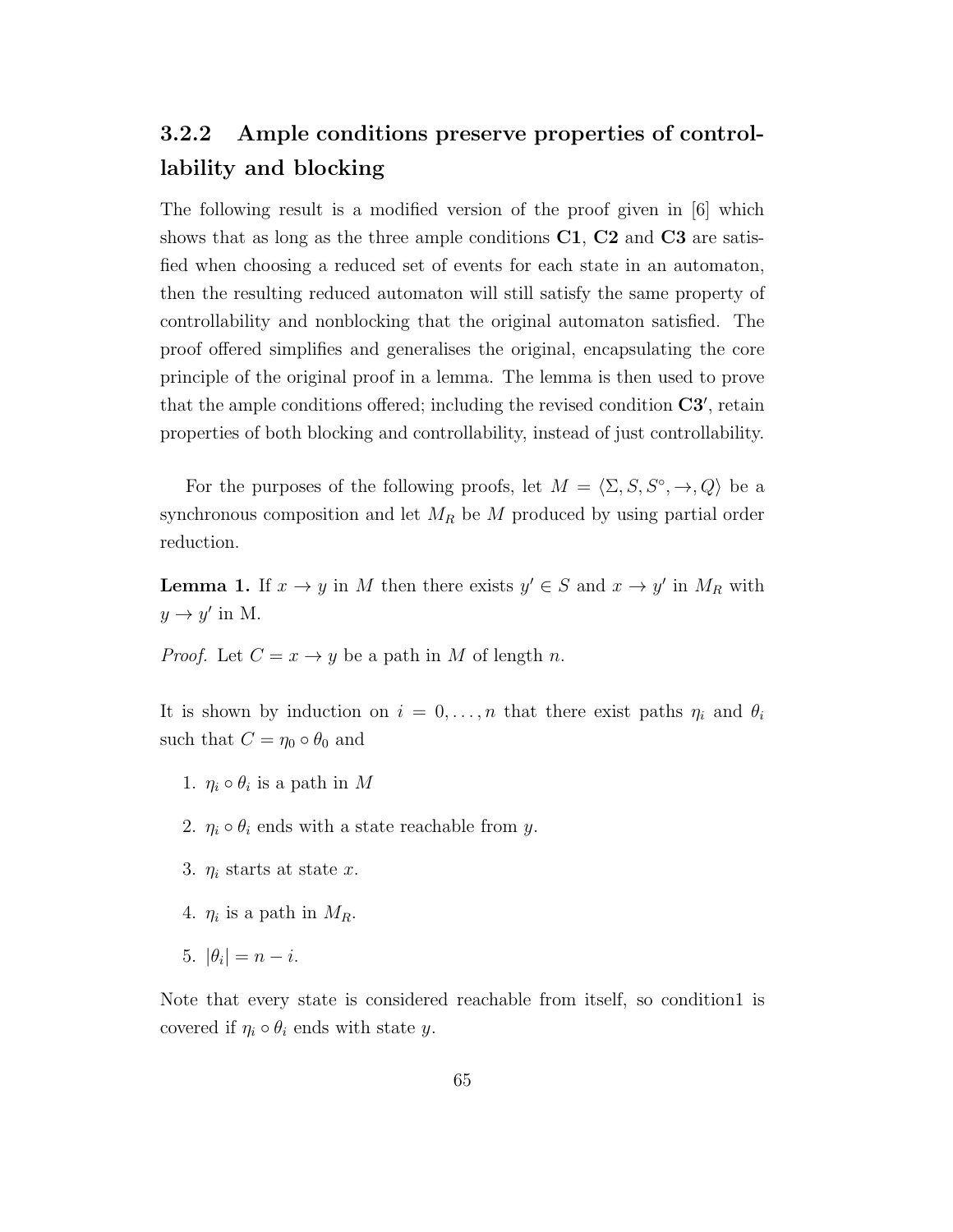We are trying to obtain an path in  $M_R$  that starts at state x and ends with a state reachable from y, given that C is a path in M. Condition 5 shows that as i approaches n,  $\eta_i$  will constitute a larger and larger portion of the path, and when  $i = n$  it will be the case that  $\eta_i \circ \theta_i = \eta_i$ . If conditions 1 and 2 both hold then it will be the case that  $\eta_i \circ \theta_i$  is a valid path in M that ends with a state reachable from y. Condition 3 will ensure that the path begins at state x, and if condition 4 also holds then the  $\eta_i$  path will be a path in  $M_R$ . Together then the 5 conditions will yield the result of giving us a path in  $M_R$  beginning at x and ending in a state reachable from y, which is our desired result.

Base case  $i = 0$ . Let  $\eta_0 = x$ ,  $\theta_0 = C$ . Clearly  $\eta_0 \circ \theta_0 = x \circ C = C$ 

- 1.  $\eta_0 \circ \theta_0 = C$  is a path in M by assumption.
- 2.  $\eta_0 \circ \theta_0 = C$  ends with state y which is defined to be reachable from y.
- 3.  $\eta_0 = x$  begins at state x.
- 4.  $\eta_0 = x$  is a path in  $M_R$  as every state forms a path.
- 5.  $|\theta_0| = |C| = n = n 0.$

Assume that conditions 1-5 hold for i, now consider  $i + 1$ . We know that we have  $\eta_i$  and  $\theta_i$  from the inductive assumption. Let  $\theta_i = b_0 \stackrel{\alpha_1}{\to} \cdots \stackrel{\alpha_k}{\to} b_k$  where  $k = n-i$ , and let |w| represent the length of the shortest path in  $M_R$  from w to a fully expanded state. We can safely do this as the component condition gives us that every component contains at least one fully expanded state. It can be shown by induction on  $m = 0, \ldots, |b_0|$  that the paths  $\eta_{i+1}$  and  $\theta_{i+1}$ exist.

Base case  $m = 0$ . In this instance it must be the case that  $b_0$  is a fully expanded state, so  $\alpha_1 \in ample(b_0)$ . Let  $\eta_{i+1} = \eta_i \circ b_0 \stackrel{\alpha_1}{\rightarrow} b_1$  and let  $\theta_{i+1} = b_1 \stackrel{\alpha_2}{\rightarrow} \cdots \stackrel{\alpha_k}{\rightarrow} b_k$ . Now  $\eta_{i+1} \circ \theta_{i+1} = \eta_i \circ b_0 \stackrel{\alpha_1}{\rightarrow} \cdots \stackrel{\alpha_k}{\rightarrow} b_k = \eta_i \circ \theta_i$ 

1.  $\eta_{i+1} \circ \theta_{i+1} = \eta_i \circ \theta_i$  is a path in M as this was part of the inductive assumption.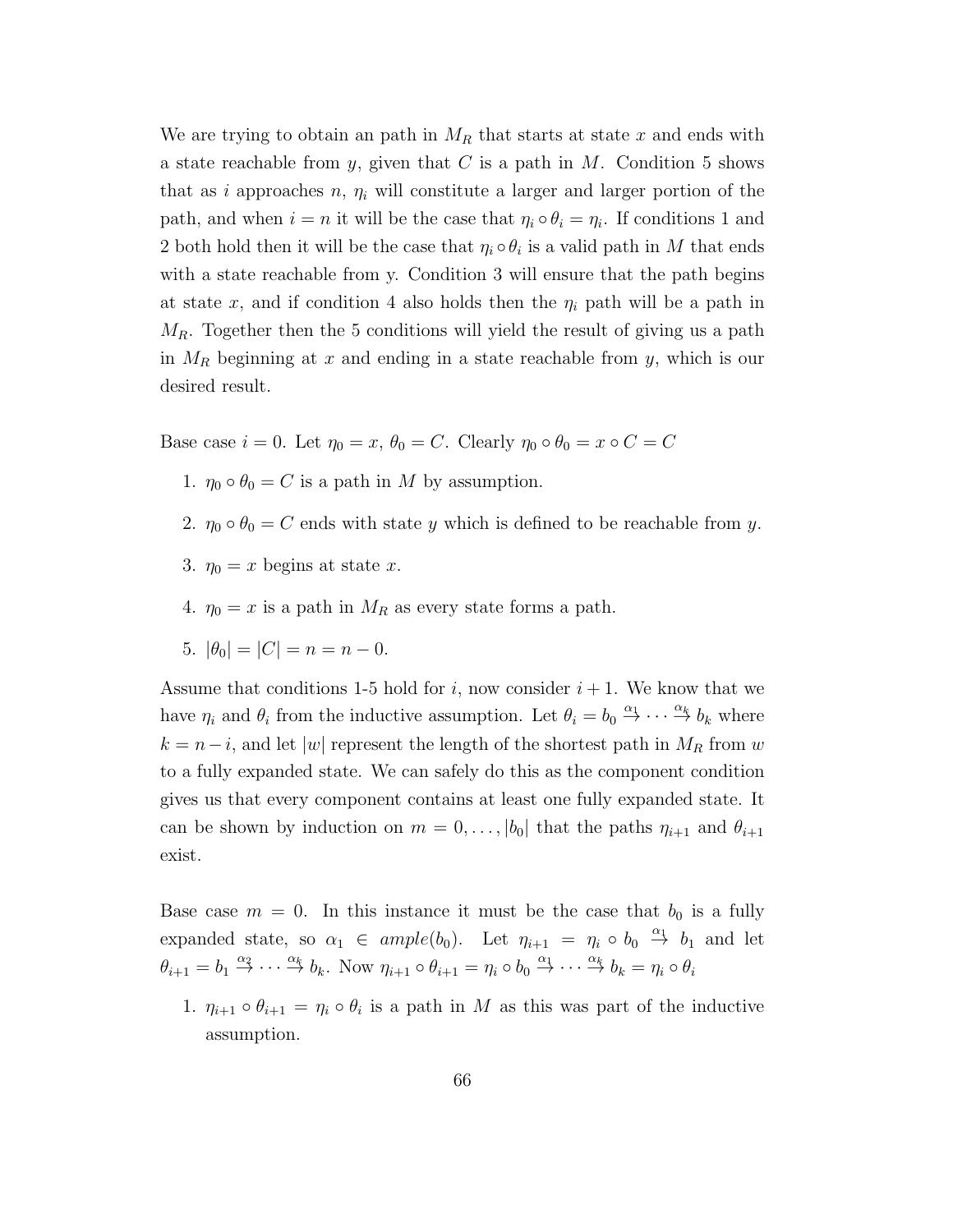- 2.  $\eta_{i+1} \circ \theta_{i+1} = \eta_i \circ \theta_i$  ends with a state reachable from y as this was part of the inductive assumption.
- 3.  $\eta_{i+1} = \eta_i \circ b_0 \stackrel{\alpha_1}{\rightarrow} b_1$  has the same start state as  $\eta_i$  which is state x by inductive assumption.
- 4.  $\eta_{i+1} = \eta_i \circ b_0 \stackrel{\alpha_1}{\rightarrow} b_1$  is a path in  $M_R$  since  $\eta_i$  is a path in  $M_R$  and  $\alpha_1 \in ample(b_0)$  by assumption.
- 5.  $|\theta_{i+1}| = |\theta_i| 1 = n i 1 = n (i + 1)$

Assume that for all  $\eta_i$  and  $\theta_i = b_0 \rightarrow \cdots \rightarrow b_k$  that satisfy conditions 1-5 for m, there exist paths  $\eta'_i$  and  $\theta'_i$  satisfying conditions 1-5 for  $i + 1$ . Show this is true for  $m + 1$ . We now have two cases:

• Some  $\gamma \in ample(b_0)$  occurs on  $\theta_i$ . Consider the first such event  $\gamma = \alpha_j$ . Ample condition C2 gives us that all the events preceding  $\gamma$  on  $\theta_i$  are independent of  $ample(b_0)$ . Therefore  $\gamma$  is independent of each  $\alpha_l$  with  $0 < l < j$ ,  $\gamma$  remains enabled in each state  $b_l$ . There then exist states  $c_l$  for every  $b_l$  where  $b_l \stackrel{\gamma}{\rightarrow} c_l$ . Again due to the independence of  $\gamma$  and each  $\alpha_l$  there exist transitions  $c_l \xrightarrow{\alpha_{l+1}} c_{l+1}$  for every  $c_l$ . This means that the paths  $b_0 \stackrel{\alpha_1}{\rightarrow} b_1 \stackrel{\alpha_2}{\rightarrow} \cdots \stackrel{\alpha_{j-1}}{\rightarrow} b_{j-1} \stackrel{\gamma}{\rightarrow} b_j$  and  $b_0 \stackrel{\gamma}{\rightarrow} c_0 \stackrel{\alpha_1}{\rightarrow} \cdots \stackrel{\alpha_{j-2}}{\rightarrow}$  $c_{j-2} \xrightarrow{\alpha_{j-1}} b_j$  both exist in M. An example of this is shown in Figure 3.6.

Now let  $\eta'_i = \eta_i \circ b_0 \stackrel{\gamma}{\to} c_0$  and let  $\theta'_i = c_0 \stackrel{\alpha_1}{\to} \cdots \stackrel{\alpha_{j-2}}{\longrightarrow} c_{j-2} \stackrel{\alpha_{j-1}}{\longrightarrow} b_j \stackrel{\alpha_j+1}{\longrightarrow}$  $b_{j+1} \xrightarrow{\alpha_{j+2}} \cdots \xrightarrow{\alpha_k} b_k$ . Then  $\eta'_i \circ \theta'_i = \eta_i \circ b_0 \xrightarrow{\gamma} c_0 \xrightarrow{\alpha_1} \cdots \xrightarrow{\alpha_{j-2}} c_{j-2} \xrightarrow{\alpha_{j-1}}$  $b_j \xrightarrow{\alpha_j+1} \cdots \xrightarrow{\alpha_k} b_k.$ 

1.  $\eta'_i \circ \theta'_i$  is a path in M. It has been shown that the path  $b_0 \stackrel{\gamma}{\rightarrow}$  $c_0 \stackrel{\alpha_1}{\rightarrow} c_1 \stackrel{\alpha_2}{\rightarrow} \cdots \stackrel{\alpha_{j-2}}{\rightarrow} c_{j-2} \stackrel{\alpha_{j-1}}{\rightarrow} b_j$  exists in M. The path  $b_j \stackrel{\alpha_{j+1}}{\rightarrow}$  $b_{j+1} \xrightarrow{\alpha_{j+2}} \cdots \xrightarrow{\alpha_k} b_k$  was already part of C which also exists in M.  $\eta_i$  is a path in M by inductive assumption. Since  $\eta'_i \circ \theta'_i$  is a composition of paths that exist in  $M$ , it must also be a path in M.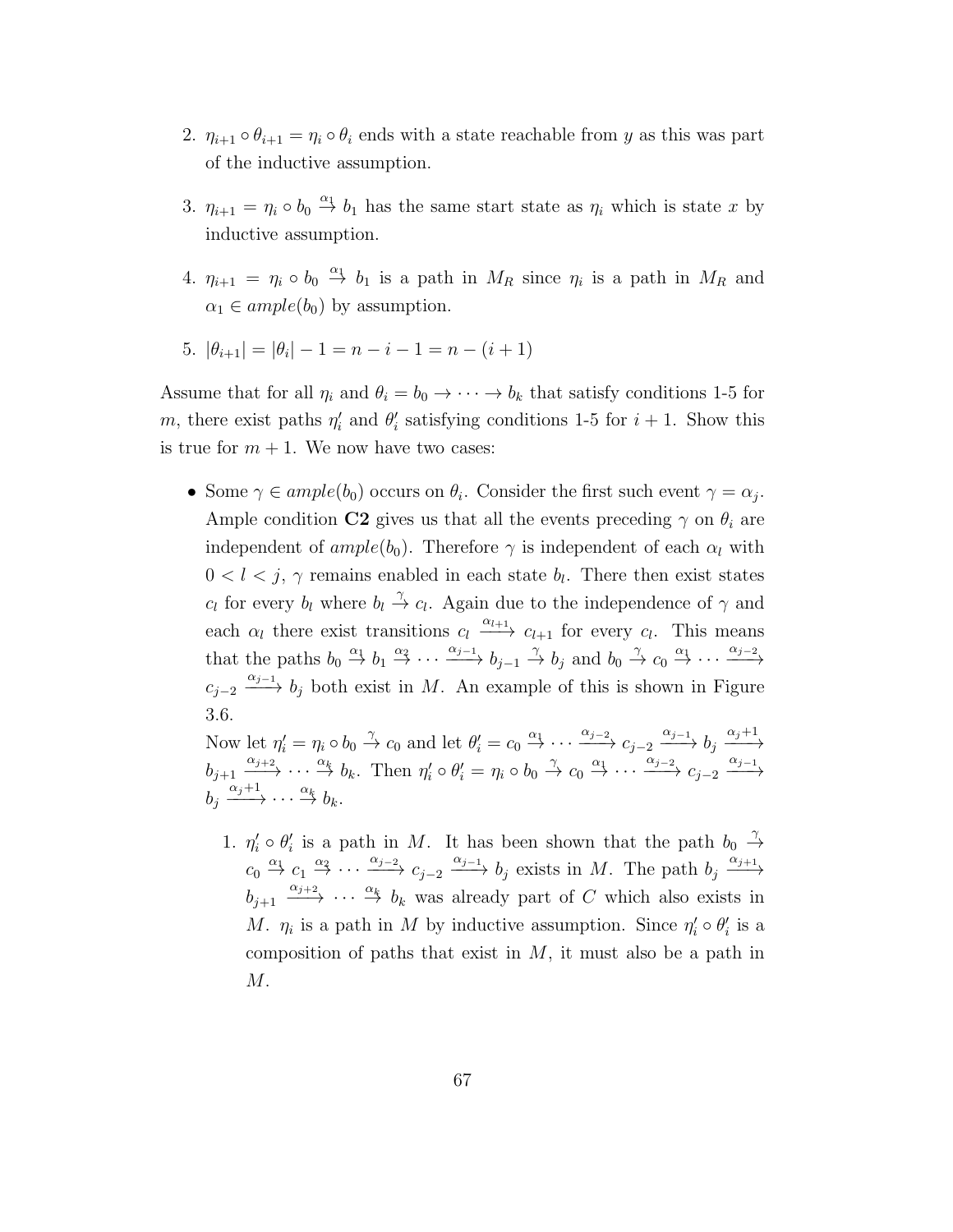- 2.  $\eta'_i \circ \theta'_i$  ends with a state reachable from y since the end state  $b_k$ is the same as the end state of  $\theta_i$ , which is reachable from y by inductive assumption.
- 3.  $\eta'_i = \eta_i \circ b_0 \stackrel{\gamma}{\to} c_0$  has the same start state as  $\eta_i$  which is state x by inductive assumption.
- 4.  $\eta'_i = \eta_i \circ b_0 \stackrel{\gamma}{\to} c_0$  is a path in  $M_R$  since  $\eta_i$  is a path in  $M_R$  and  $\gamma \in ample(b_0)$  by assumption.
- 5.  $|\theta'_i| = |\theta_i| 1 = n i 1 = n (i + 1)$ , since the  $\gamma$  transition that was a part of  $\theta_i$  has been removed and is now a part of  $\eta'_i$ .
- All events on  $\theta_i$  are not in  $ample(b_0)$ . They are then all independent of of  $ample(b_0)$  by ample condition **C2**. Let  $b_0 = d_0 \stackrel{\gamma_1}{\rightarrow} d_1 \stackrel{\gamma_2}{\rightarrow} \cdots \stackrel{\gamma_{m+1}}{\rightarrow}$  $d_{m+1}$  be a shortest path from  $b_0$  to a fully expanded state in  $M_R$ . This fully expanded state exists because  $|b_0| = m + 1$  by assumption. Using the same reasoning as before we know that there exists the path  $d_1 =$  $c_0 \stackrel{\alpha_1}{\rightarrow} \cdots \stackrel{\alpha_k}{\rightarrow} c_k$  as shown in Figure 3.7. Now let  $\eta''_i = \eta_i \circ b_0 \stackrel{\gamma_1}{\rightarrow} d_1 = c_0$ and  $\theta''_i = c_0 \stackrel{\alpha_1}{\to} \cdots \stackrel{\alpha_k}{\to} c_k$ . Then  $\eta''_i \circ \theta''_i = \eta_i \circ b_0 \stackrel{\gamma_1}{\to} c_0 \stackrel{\alpha_1}{\to} \cdots \stackrel{\alpha_{k-1}}{\to}$  $c_{k-1} \stackrel{\alpha_k}{\to} c_k$ . Note here that  $|\theta''_i| = |\theta_i|$ , and that  $|c_0| < |b_0|$  where  $c_0$  is the initial state of  $\theta''_i$  and  $b_0$  is the initial state of  $\theta_i$ . Since  $|c_0| < |b_0|$ this suggests that as  $m$  increases, the distance to a fully expanded state from the initial state of the new  $\theta$  path decreases, and thus will eventually reach 0. At this point this initial state  $e_0$  of our  $\theta$  path  $\theta''_i$  will have  $\alpha_1 \in ample(e_0)$  at which point we can construct paths  $\eta_i' = \eta_i''' \circ e_0 \stackrel{\alpha_1}{\to} e_1 \text{ and } \theta_i' = e_1 \stackrel{\alpha_2}{\to} \cdots \stackrel{\alpha_k}{\to} e_k.$ 
	- 1.  $\eta'_i \circ \theta'_i$  is a path in M. It has been shown that  $\eta''_i$  exists and the path  $e_0 \stackrel{\alpha_1}{\rightarrow} e_1 \stackrel{\alpha_2}{\rightarrow} \cdots \stackrel{\alpha_{k-1}}{\rightarrow} e_{k-1} \stackrel{\alpha_k}{\rightarrow} e_k$  exists in M.
	- 2.  $\eta'_i \circ \theta'_i$  ends with a state reachable from y since the end state  $b_k$  of  $\theta_i$  is reachable from y by inductive assumption, and the end state  $e_k$  has been shown to be reachable from  $b_k$ .
	- 3.  $\eta'_i$  has the same start state as  $\eta_i$  which is state x by inductive assumption.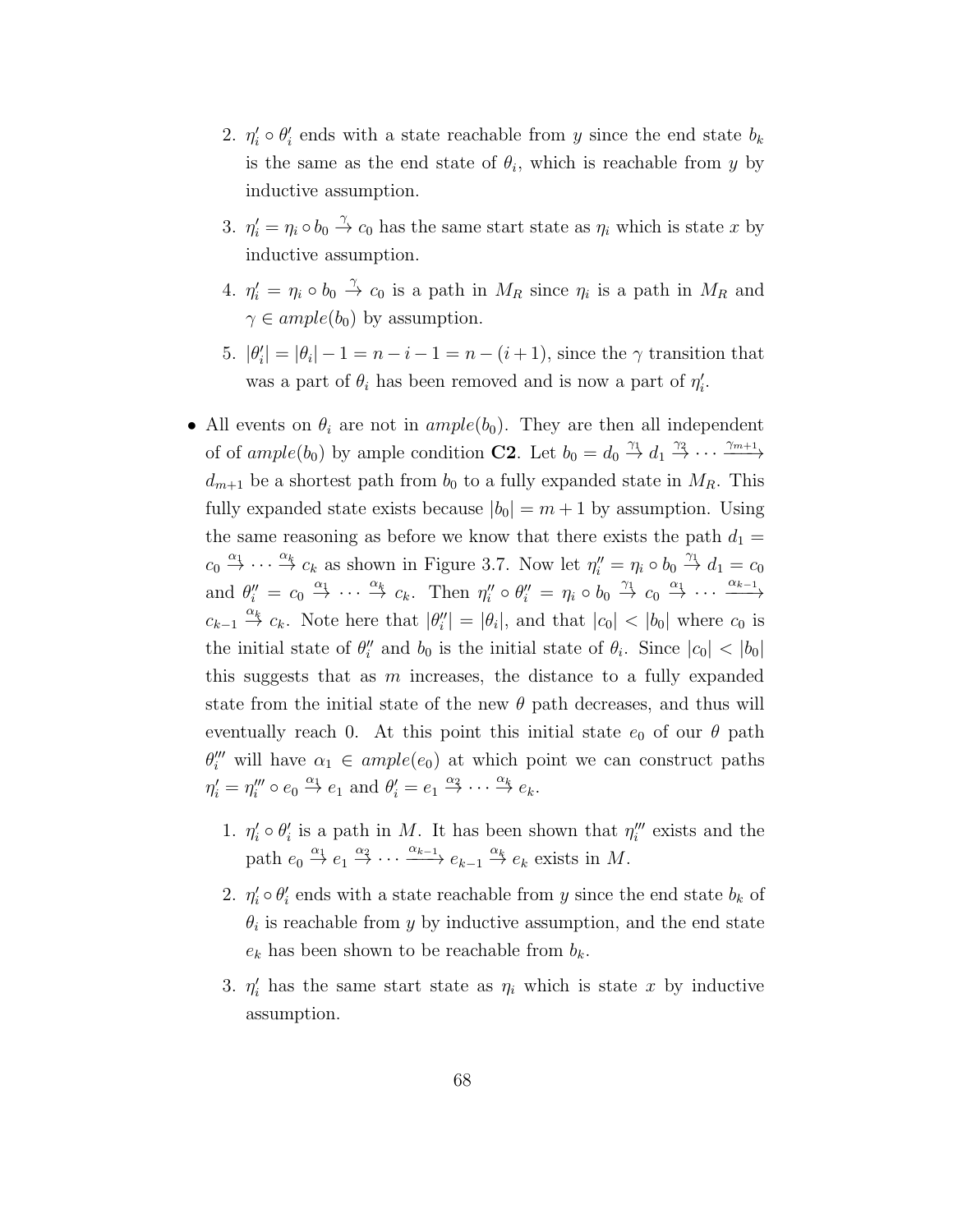

Figure 3.6: Example of independent events remaining enabled.

- 4.  $\eta'_i$  is a path in  $M_R$  since  $\eta''_i$  is a path in  $M_R$  and  $\alpha_1 \in ample(e_0)$ by assumption.
- 5.  $|\theta'_{i}| = |\theta_{i}| 1 = n i 1 = n (i + 1)$ , since the  $\alpha_1$  transition that was a part of  $\theta_i$  has been removed and is now a part of  $\eta'_i$

Figure 3.6 shows how an event  $\beta$  independent of events  $\alpha_0, \ldots, \alpha_n$ , remains enabled in each successive state, and as such a parallel path  $t_0 \stackrel{\alpha_1}{\rightarrow} \cdots \stackrel{\alpha_n}{\rightarrow}$  $t_n$  exists. Figure 3.7 shows how successive independent events  $\beta_0, \ldots, \beta_k$  give rise to a series of parallel paths  $t_0^j \stackrel{\alpha_1}{\rightarrow} \cdots \stackrel{\alpha_n}{\rightarrow} t_n^j$  with  $0 \le j \le k$ .

> **Theorem 2.** Let  $M^{\omega}$  be the abstraction of automaton  $M = \langle \Sigma, S, S^{\circ}, \to, Q \rangle$ achieved using the process defined in Definition 2.15, then M is nonblocking  $\iff \forall s \in S$  where  $M^{\omega} \to s : s \stackrel{p\omega}{\to}$  for some path p, and M is blocking  $\iff \exists s \in S$  where  $M^{\omega} \to s : s \stackrel{p_{\omega}}{\to}$  for all paths p.

> *Proof.* Assume M is nonblocking, we must show that for all  $s \in S$  where  $M^{\omega} \to s$  we have  $s \stackrel{p\omega}{\to}$ . Consider an arbitrary state  $s \in S$  where  $M^{\omega} \stackrel{q}{\to} s$ . Since  $M^{\omega}$  is constructed by only adding  $\omega$  transitions to  $\perp$  we have  $M \stackrel{q}{\rightarrow} s$ . Since M is nonblocking we have  $s \to t$  where  $t \in Q$ . We also have  $t \stackrel{\omega}{\to} \bot$  in  $M^{\omega}$ , and again since only  $\omega$  transitions were added to construct  $M^{\omega}$  we have  $M^{\omega} \stackrel{q}{\rightarrow} s \rightarrow t \stackrel{\omega}{\rightarrow} \bot$ . Since this was true for arbitrary reachable state s, we have for each reachable state  $s \in S$ ,  $s \stackrel{p\omega}{\rightarrow}$ , which is our result.

 $\Box$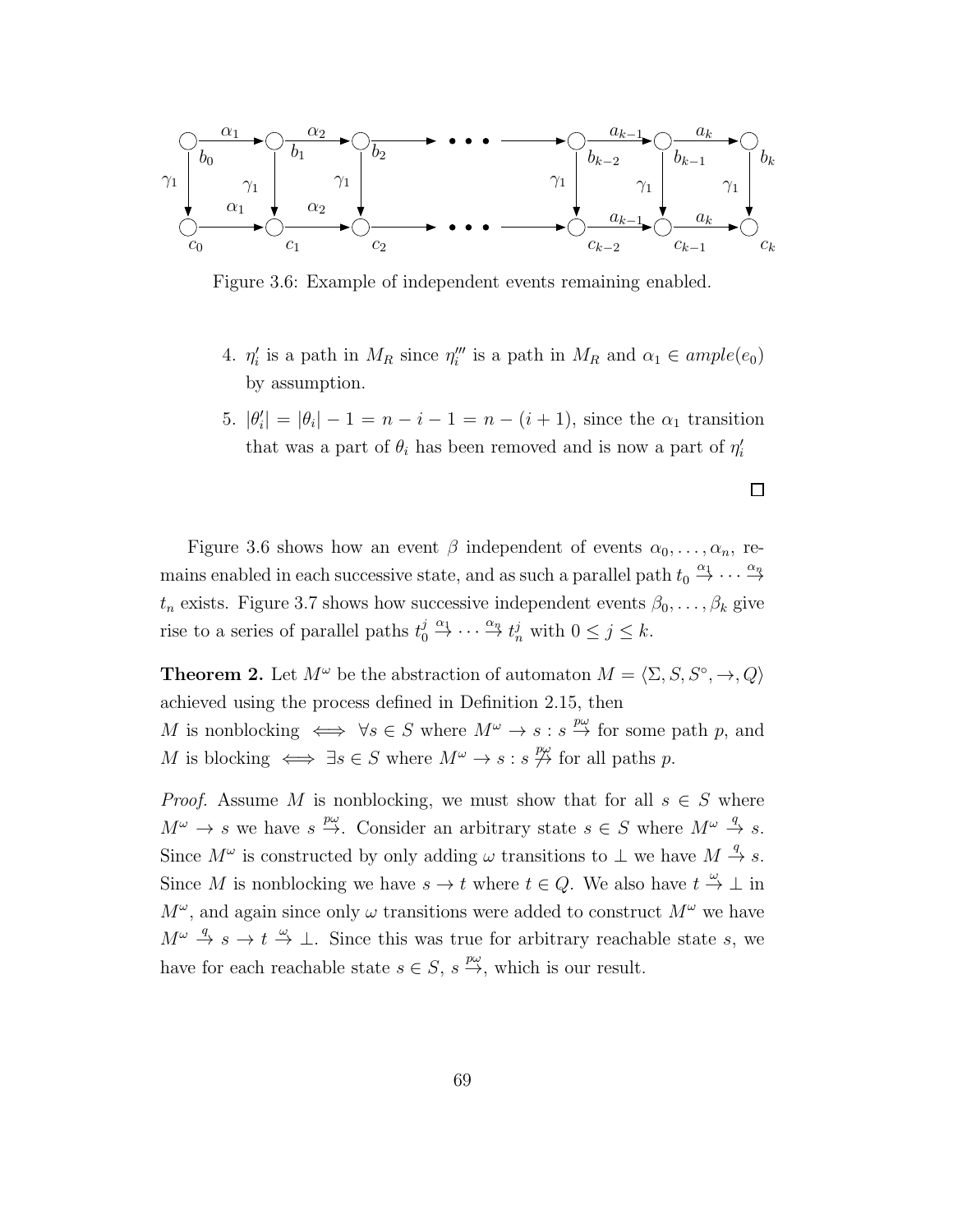

Figure 3.7: Example of events remaining enabled over a succession of independent events.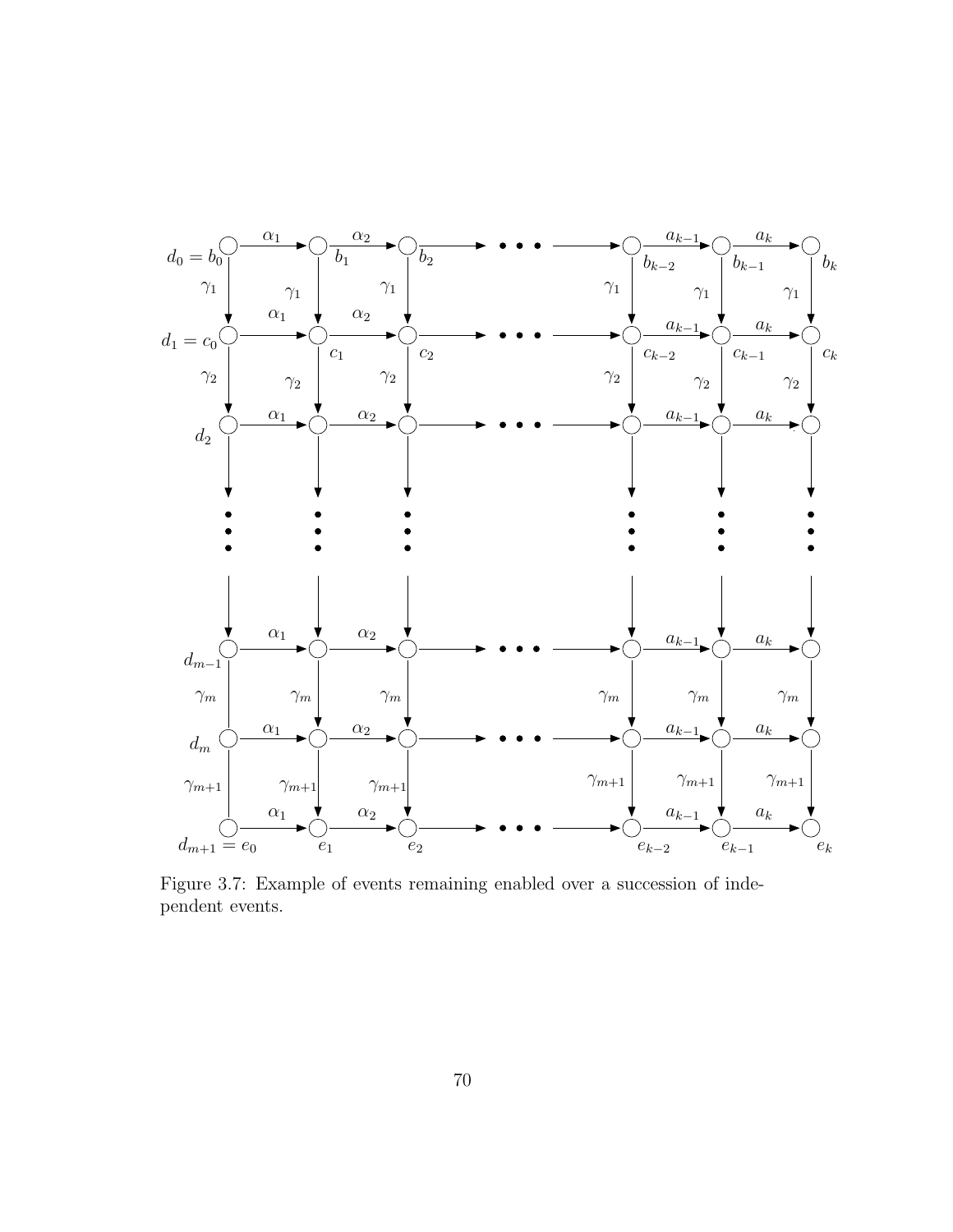Now assume that for all  $s \in S$  where  $M^{\omega} \to s$  we have  $s \stackrel{p\omega}{\to}$  for some path p. We must show that M is nonblocking. Consider an arbitrary state  $s \in S$ where  $M \to s$ . Since  $M^{\omega}$  is constructed by only adding  $\omega$  transitions to  $\perp$ we have  $M^{\omega} \stackrel{q}{\rightarrow} s$ . From our assumption we have  $s \stackrel{p}{\rightarrow} t \stackrel{\omega}{\rightarrow}$  for some state t and path p. From the construction of  $M^{\omega}$  we have  $t \in Q$ , and again since we only added  $\omega$  transitions we have  $s \stackrel{p}{\to} t$  in M, which gives us  $M \to s \stackrel{p}{\to} t$ . Since  $t \in Q$  and this was true for arbitrary reachable state s, we have M is nonblocking.

Assume M is blocking, we must show that there exists a state  $s \in S$  where  $M^{\omega} \stackrel{p}{\rightarrow} s$  and for all paths p,  $s \not\stackrel{p\omega}{\rightarrow}$ . From the construction of  $M^{\omega}$  and since M is blocking, we have  $\forall s \in S : s \stackrel{\omega}{\nrightarrow}$ . This immediately gives us our result.

Now assume that there exists a state  $s \in S$  where  $M^{\omega} \stackrel{p}{\rightarrow} s$  and for all paths p,  $s \not\stackrel{p\omega}{\rightarrow}$ , we must show that M is blocking. Since  $M^{\omega}$  is constructed by only adding  $\omega$  transitions to  $\perp$  we have  $M \stackrel{q}{\rightarrow} s$ . From our assumption there are no paths to any state t where  $t \stackrel{\omega}{\rightarrow}$ . From the construction of  $M^{\omega}$  this means that there exist no paths to any state t where  $t \in Q$ , which gives us our result that  $M$  is blocking.  $\Box$ 

**Theorem 3.** Let  $M = \langle \Sigma, S, S^\circ, \to, Q \rangle$  then M is nonblocking  $\implies M_R$  is nonblocking and M is blocking  $\implies M_R$  is blocking.

*Proof.* From Theorem 2 this is equivalent to saying that if we have  $s \to \bot$ for all reachable states s in  $M^{\omega}$ , then the same is also true for all reachable states in  $M_R^{\omega}$ , and if there exists a reachable state s in  $M^{\omega}$  where  $s \nleftrightarrow \bot$  for all paths p, then there also exists such a state  $M_R^{\omega}$ .

Assume M is nonblocking and let s be an arbitrary reachable state in  $M_R^{\omega}$ . We have that s is also reachable in  $M^{\omega}$  as  $M_R^{\omega}$  is constructed only by removing transitions from  $M^{\omega}$  and not adding them. Consider the path  $s_0 \to \perp$  in  $M^{\omega}$  which must exist since we know that s is co-reachable. By Lemma 2 we know that since  $s \to \perp$  in  $M^{\omega}$  then  $s \to \perp'$  in  $M^{\omega}_R$  where  $\perp \rightarrow \perp'$ . Since the only transitions from  $\perp$  are selfloops however this means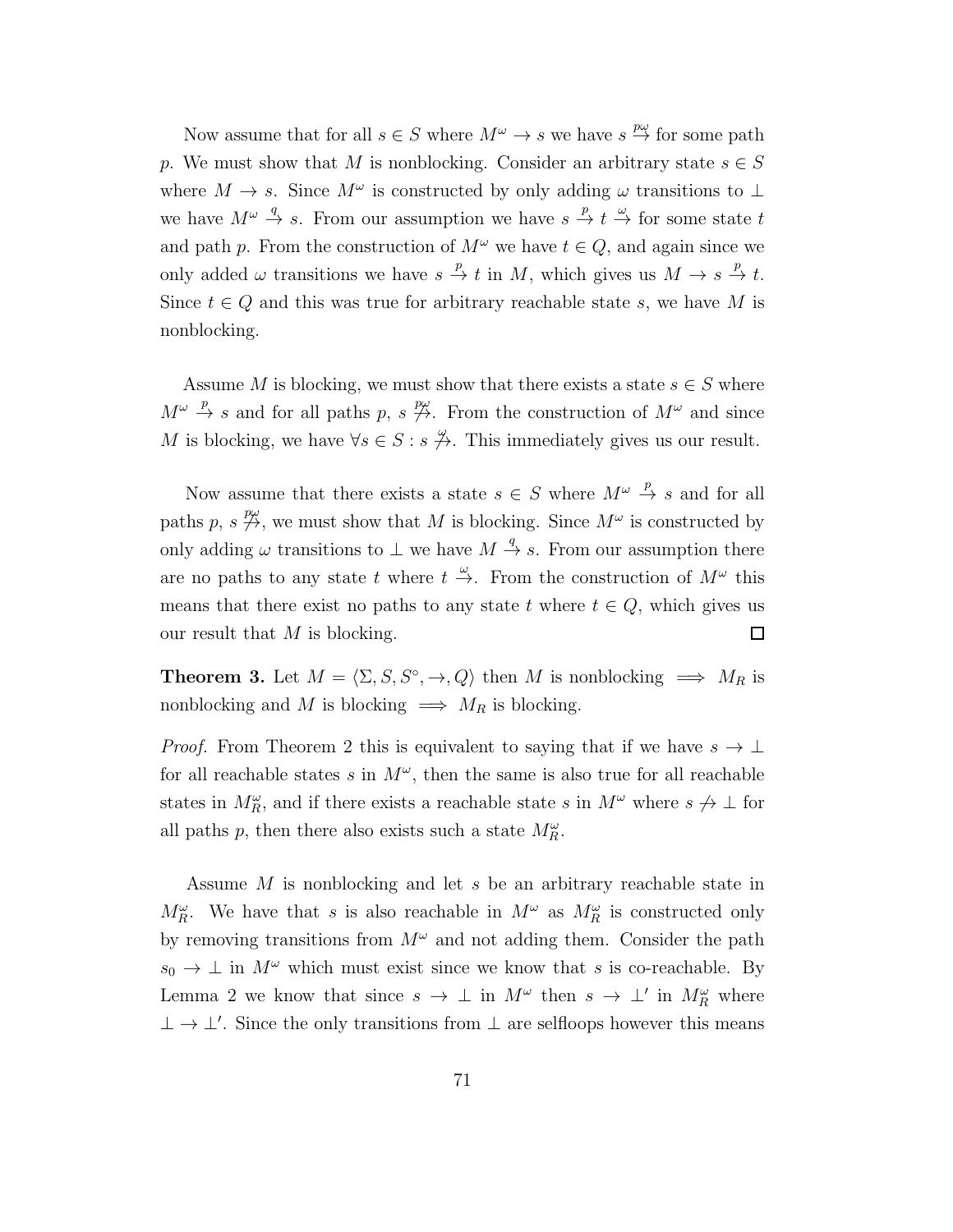that  $\perp' = \perp$ , which gives us  $s \to \perp$  in  $M_R^{\omega}$ . Since the only transitions to  $\perp$ are on event  $\omega$ , we have  $M_R^{\omega} \to s \to t \stackrel{\omega}{\to} \bot$  for some state  $t \in S$ . From the construction of  $M^{\omega}$  we have  $t \in Q$ , therefore an accepting state is reachable from  $s_0$  in  $M_R$ , giving us our result that any arbitrary reachable state of  $M_R$ is also co-reachable and hence  $M_R$  is non-blocking.

If M is blocking then there exists a state  $s \in S$  where  $M^{\omega} \to s$  such that s  $\rightarrow \bot$ . It follows that it must be the case that any state s'  $\rightarrow \bot$  where  $s \to s'$ . By Lemma 2 we know that such a state s' is reachable in  $M_R^{\omega}$ , giving us our result that a non-coreachable state is reachable in  $M_R^{\omega}$  and hence  $M_R$ is also blocking.  $\Box$ 

**Theorem 4.** Let  $M' = \langle \Sigma, S', S^{\circ}, \to', Q \rangle$  be the abstraction of automaton  $M = \langle \Sigma, S, S^\circ, \to, Q \rangle = M_1 || \dots || M_n$  achieved using the process defined in Definition 2.13, then

M is uncontrollable  $\iff \exists s = (x_0 \dots, x_n) \in S'$  where  $x_i = \bot$  for some  $0 \leq i \leq n$ .

*Proof.* Assume M is uncontrollable, we must show that  $\exists s = (x_0, \ldots, x_n) \in S'$ where  $x_i = \perp$  for some  $0 \leq i \leq n$ . Since M is uncontrollable there exists a state reachable  $t = (y_0, \ldots, y_n) \in S$  where for all plant automata  $M_j$  we have  $y_j \stackrel{\alpha}{\to} x_j$ , and for some specification automaton  $M_i$  we have  $y_i \stackrel{\alpha}{\to} x_j$  with  $\alpha \in \Sigma_i \cap \Sigma_u$ . Since plantification only adds transitions on uncontrollable events to the dump state  $\bot$ , we have  $S \subseteq S'$ , and so  $S' \to s$ . From the construction of M' we have  $y_i \stackrel{\alpha}{\rightarrow} x_i = \perp$ , which in turn yields the transition  $t=(y_0,\ldots,y_n)\stackrel{\alpha'}{\rightarrow} s=(x_0,\ldots,x_i=\bot,\ldots,x_n),$  which is our result.

Assume  $\exists s = (x_0 \dots, x_n) \in S'$  where  $x_i = \bot$  for some  $0 \le i \le n$ , we must show that  $M$  is uncontrollable. By contradiction, assume  $M$  is controllable. This means that for all specification automata  $M_j$ ,  $\alpha \in \Sigma_j \cap \Sigma_u \implies \forall t \in$  $S_j : t \stackrel{\alpha}{\to}$ . From the construction of M' this means that there exist no transitions to the dump state  $\bot$ . Since  $x_i = \bot$  however this means that such a transition must have occurred, so we have a contradiction and therefore M is uncontrollable.  $\Box$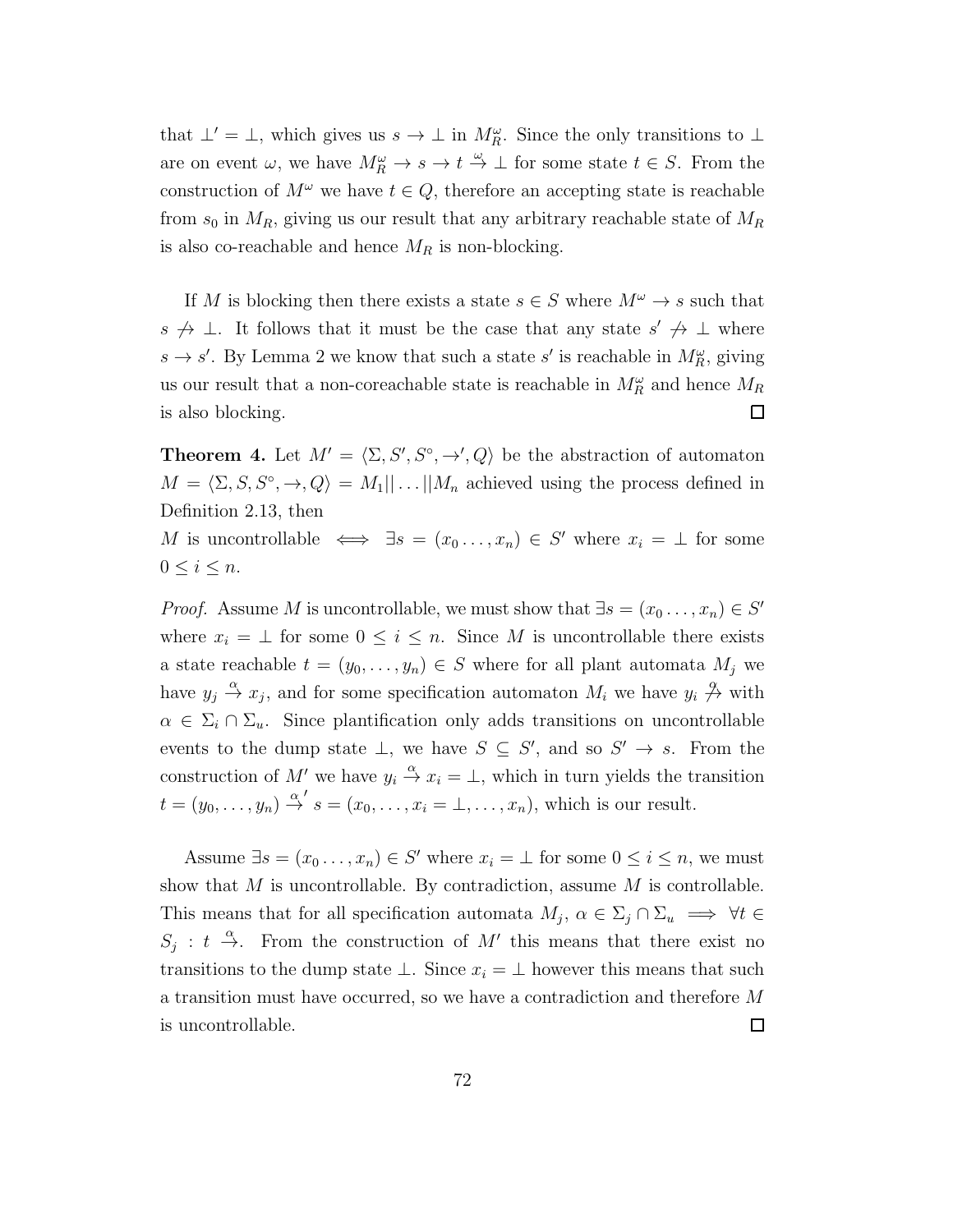**Theorem 5.** M is controllable  $\implies M_R$  is controllable and M is uncontrollable  $\implies M_R$  is uncontrollable.

*Proof.* If M is controllable then every state of M is a controllable state. Since states are only ever removed and not added when constructing  $M_R$  it must be the case then that  $M_R$  also contains only controllable states and hence is controllable.

If M is uncontrollable then there exists some counterexample  $s_0 \rightarrow s_n$ in M where  $s_n$  is an uncontrollable state. By Theorem 4, this means that for some  $x_k$  with  $s_n = (x_0, \ldots, x_m)$  it is the case that  $x_k = \bot$ . Since  $\bot$  has selfloops for all events, it is the case that  $x_k \stackrel{\alpha}{\to} x_k$  for all  $\alpha \in \Sigma$ . This means that any state  $s'_n$  where  $s_n \to s'_n$  must also be an uncontrollable state as it includes  $x_k = \perp$ . By Lemma 2 we know that such a state  $s'_n$  is reachable in  $M_R$ , giving us our result that an uncontrollable state is reachable in  $M_R$  and hence  $M_R$  is also uncontrollable.  $\Box$ 

# 3.2.3 Ample algorithm satisfies the dependency condition

The following result will use a modified version of the proof offered in [3] to show that the steps taken by the ample algorithm implemented in this thesis satisfy the dependency condition C2. That is to say that as long as C2.1 and  $C2.2$  hold in state s, then no sequence of events taken from state s will result in an event that is dependent on some event  $\alpha \in ample(s)$  before some event  $\beta \in ample(s)$  has occurred, where it may be the case that  $\beta = \alpha$ .

**Theorem 6.** If **C2.1** and **C2.2** hold in state s, then  $ample(s)$  will satisfy C2 for all sequences of transitions from state s.

*Proof.* By contradiction. Let  $M = \langle \Sigma, S, \to, S^{\circ} \rangle$  be a synchronous composition and let  $s_0 = (x_0, x_1, \ldots, x_n) \in S$ . To select  $ample(s_0)$ , first some event  $\alpha \in enabled(s_0)$  is considered and added to  $ample(s_0)$ , then all of the events that depend on  $\alpha$  that are also in *enabled*( $s_0$ ) are included in *ample*( $s_0$ ) as well. All of the enabled events that depend on the events added in this way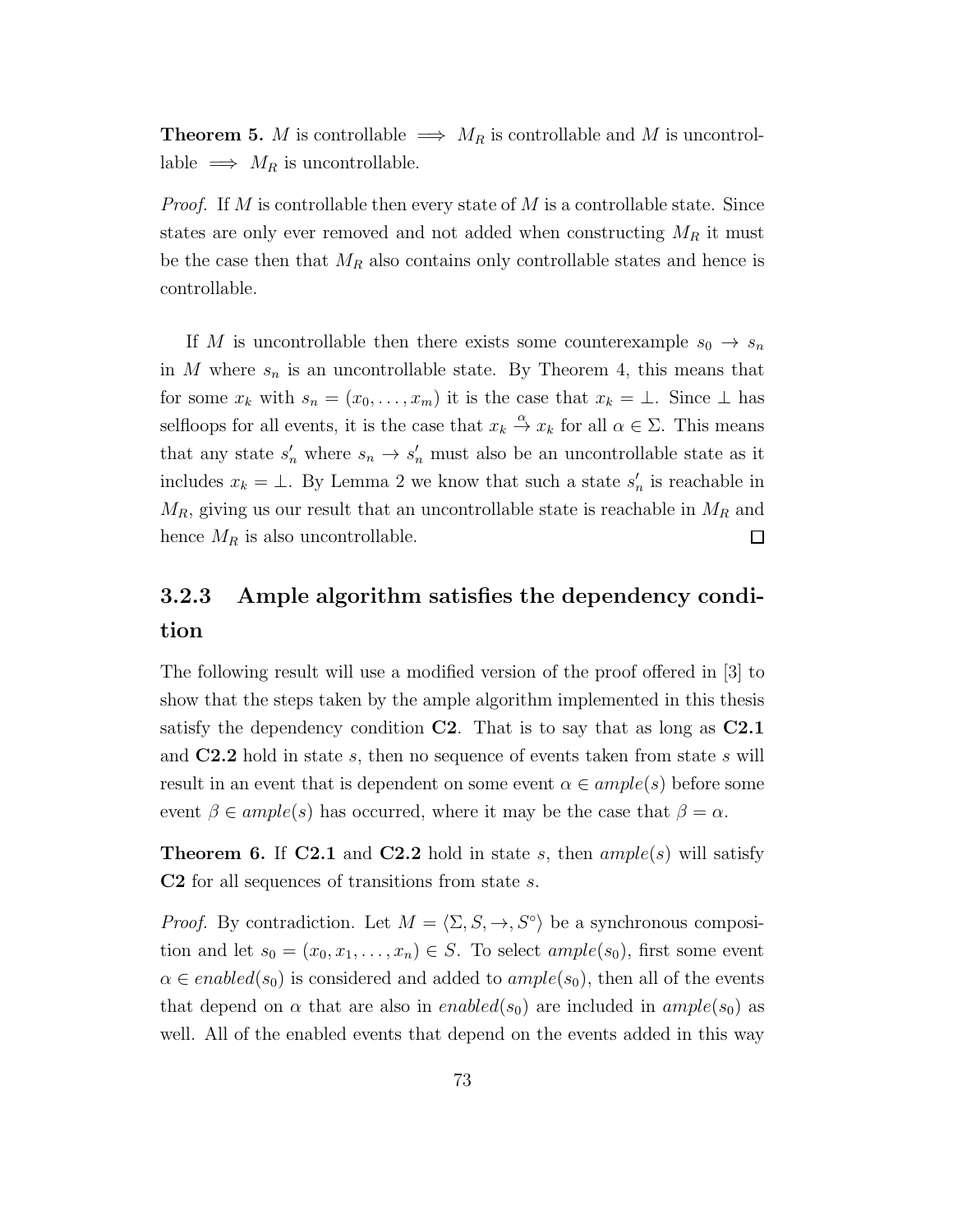are then also included in  $ample(s_0)$ , this repeats until no more events are added. The set  $ample(s_0)$  is then comprised entirely of dependent enabled events, which leaves two other sets of events to consider; events that are independent from all the events of  $ample(s_0)$ , call this set I, and events not in enabled(s<sub>0</sub>) that are dependent on one or more of the events in  $ample(s_0)$ , call this set D. Recall that  $ample(s_0)$  is only considered viable by the algorithm presented in Chapter 3 if there exists no component automaton  $M_i$ where an event from  $D$  can become enabled in the final state of a path from state  $x_i$  using only events from  $I$ .

Assume then that ample condition  $C2$  is violated after  $ample(s_0)$  has been created in this way. Then there exists some path from state  $s_0$  where an event dependent on an event in  $ample(s_0)$  occurs before an event from  $ample(s_0)$ . Let this path be  $s_0 \stackrel{\beta_1}{\rightarrow} s_1 \stackrel{\beta_2}{\rightarrow} \cdots \stackrel{\beta_j}{\rightarrow} s_j$ , where  $\beta_j$  depends on an event in ample(s<sub>0</sub>) and each  $\beta_i$  with  $0 \leq i < j$  is independent of all of the events in  $ample(s_0)$ , hence each  $\beta_i \in I$ . Since all of the dependent enabled events for state  $s_0$  were included in  $ample(s_0)$  it must be the case that  $\beta_i \in D$ . Consider the component automata  $M_0, M_1, \ldots, M_n$  in states  $s_0, \ldots, s_{j-1}$ . Since  $\beta_j \in$ enabled(s<sub>j-1</sub>), this means that each  $M_k$  where  $\beta_j \in \Sigma_k$  has transitioned to a state  $x'_k$  where  $\beta_j \in enabled(x'_k)$ . There must exist at least one such  $M_k$ , as if was the case that  $\beta_j \notin \Sigma_k$  for all  $0 \leq k \leq n$ , then it would be the case that  $\beta_j \notin \Sigma$ , which is false by assumption. Also it must have been the case that  $x_k \stackrel{\beta_j}{\to}$  for some k where  $\beta_j \in \Sigma_k$ , as otherwise it would be the case that  $\beta_i \in enabled(s_0)$ , contradicting the fact that  $\beta_i \in D$ . This  $M_k$  has then transitioned to this state  $x'_{k}$ , however only events exclusively from I have been used, meaning that  $\beta_j \in D$  has become enabled in automaton  $M_k$  using only events from I, which contradicts how the algorithm chose  $ample(s)$ . Therefore our assumption that C2 has been violated must be incorrect, so the algorithm must satisfy C2.  $\Box$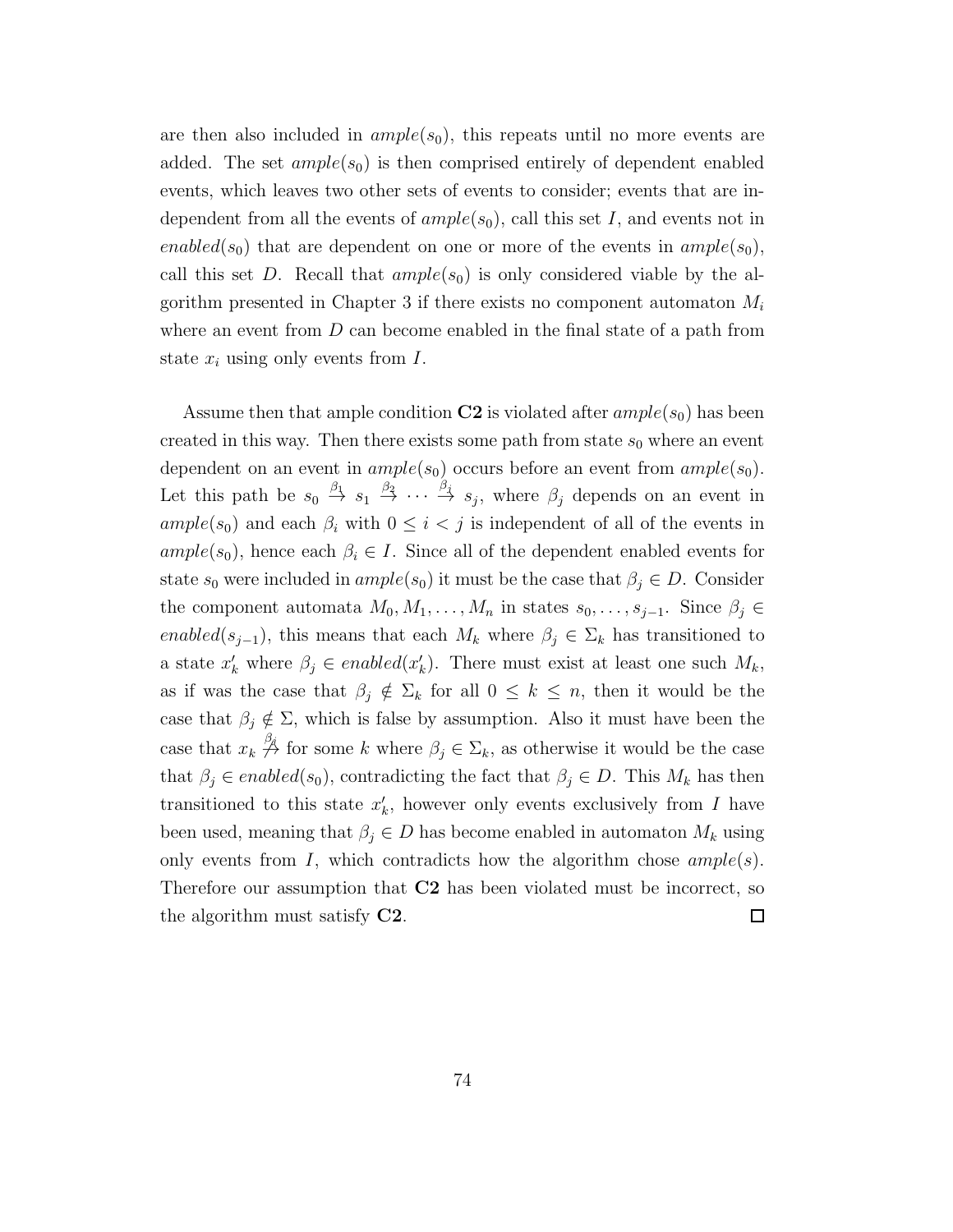### 3.3 Experimental Results

The algorithms outlined in Section 3.1 have been implemented in the WA-TERS [1, 18] model checking suite and have been run on various models to determine how much reduction can be observed. Another metric of significance will be the time taken to run the algorithm on models of various sizes. When compared to a standard model verifiers that create the entire statespace, much more computation is done for each state explored in a partial order reduction verifier. This is because on top of calculating the enabled set of events for each state, the partial order reduction process requires using the enabled set to compute an ample set. Most the time spent in the partial order reduction process is spent calculating ample sets, so this would suggest that the algorithm would take longer to perform the verification in all cases. Since a smaller set of successor states are being explored in some cases however, this reduces the number of states for which this computation is being performed. Because of this there should exist some relationship between how effective the partial order reduction method is at reducing the state space of a given model and the run time for that model. Tables 3.1, 3.2 and 3.3 shows the results of analyzing various models for with the different algorithms developed in Section 3.1.

Table 3.1 compares using a regular monolithic model checker, the partial order reduction verifier given in [17] which makes use of the ample algorithm given in Algorithm 5, and a partial order reduction verifier that has been implemented using the optimised ample algorithm given in Algorithm 6. The monolithic model checker explores every successor of every state using a breadth-first search. The two partial order reduction verifiers used in this table differ only by the ample algorithm used. This means that they are both using the depth first search given in  $[17]$ , which uses the cycle condition  $C3$ instead of the component condition  $C_4$  developed in this chapter. There are five metrics considered in this table, given by the five columns States, Time, Cycles, Reduced Sets, and Full Expansions. States and Time should be self explanatory, so only the remaining three metrics will be explained. The Cy-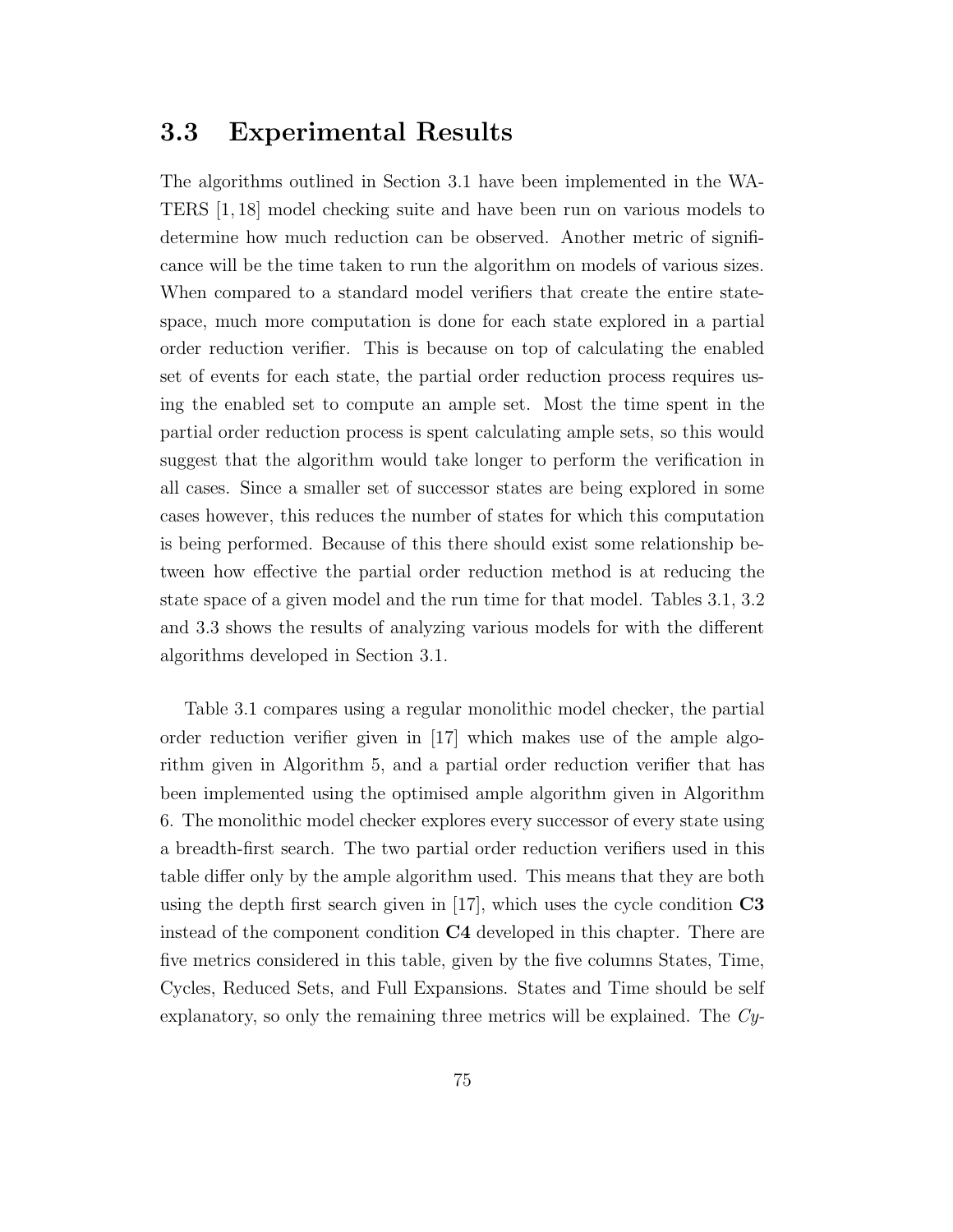cles metric gives the number of times that a partial order reduction algorithm generated a transition that closed a cycle. This is of importance since the depth first search algorithm being used uses the fact that a cycle was closed in order to know when to fully expand states, thereby potentially increasing the state-space. It is therefore advantageous to try have as few cycles closed as possible. The Reduced Sets metric gives the number of times an ample set was created for a state by a partial order verifier, that was smaller than the enabled set for that state. Obviously the greater this value is the better, as generating smaller ample sets is the main factor in reducing the state-space. Finally the Full Expansions metric gives the number of times that a partial order algorithm was forced to fully expand a state in order to comply with the cycle condition C3. A smaller value here is better as fully expanding states reduces the number of reduced sets in the process. It should be noted here that the values in the states column for the monolithic checker that are prefixed with a \* represent models for which the monolithic checker could not construct the entire state space before running out of memory, as such the time spent for these models with the monolithic checker is undetermined and so is represented by a ? in the time column. In these cases, other techniques have been used to discover the number of states in these large models. The three columns Aut, Events and Cont under Model represent the number of component automata in the model, the number of events in the model, and whether or not the model is controllable, respectively.

Table 3.2 compares using a partial order reduction controllability verifier using the different selection strategies given in Algorithms 8 and 9. For each of these comparisons the depth first search algorithm given in Algorithm 3 is used, which means that for these tests the component condition  $C4$  is being used as opposed to the cycle condition C3. Also the ample set calculation is done with Algorithm 6, as we can see from Table 3.1 that this algorithm performs better than version given in [17] in almost all cases. The columns PO Comp Ind, PO Comp Visit and PO Comp Both give the results for running the verifiers in this way so that they differ only by the selection strategy used. The PO Comp Ind selection strategy uses the algorithm given in Algorithm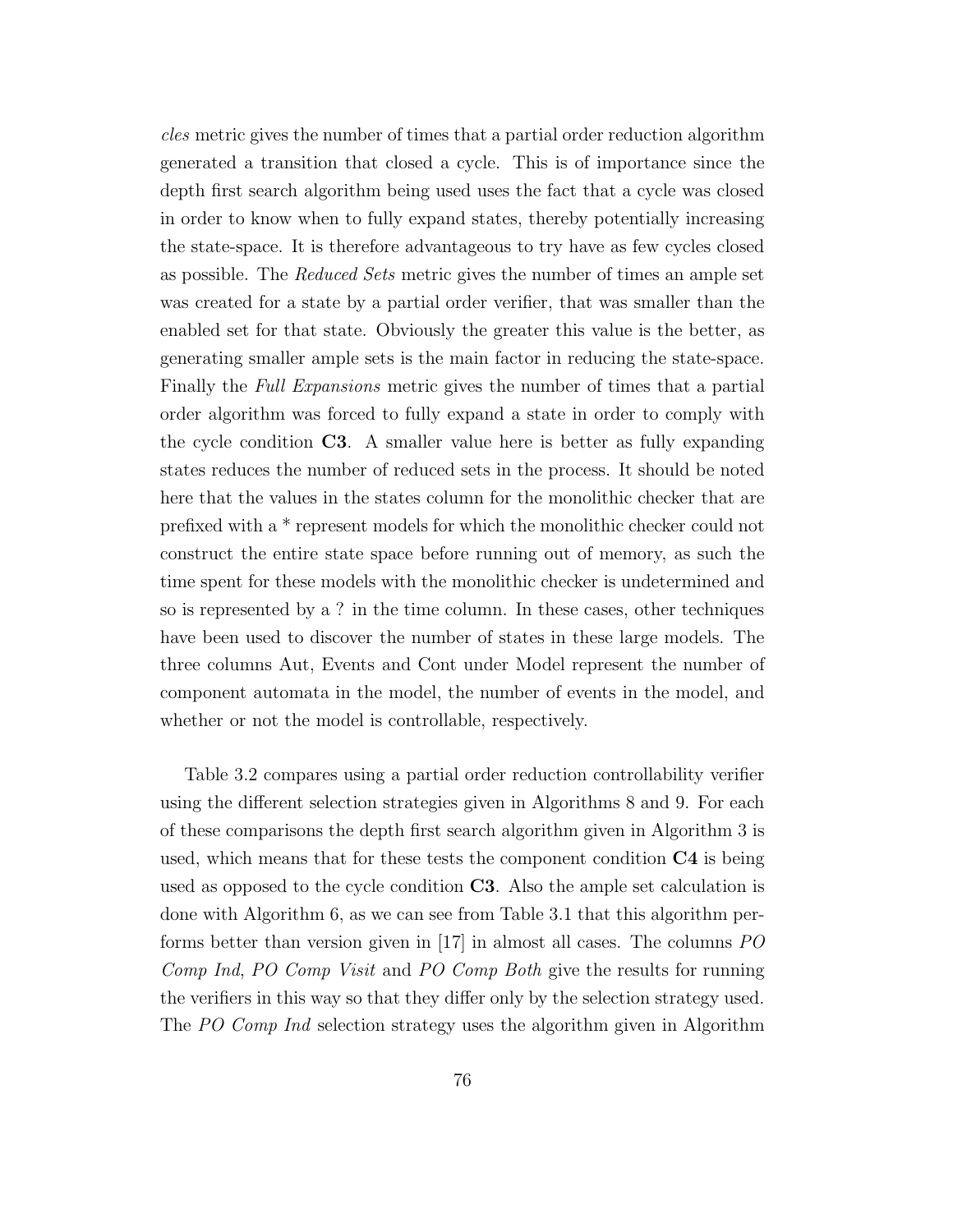9 where events are ordered by the number of independencies they share with other events. The PO Comp Visit selection strategy uses the algorithm given in Algorithm 8 where events are ordered depending on whether or not they are involved in transitions to states that are already visited. Finally the PO Comp Both selection strategy uses both of the pervious strategies combined. The way that this works is that events with higher visited priority trump those events with a lower visited priority, and if events have the same visited priority then the independence priority is used. The metrics in this table remain the same, except the cycles metric has been replaced by the Components metric. Since Algorithm 3 calculates precisely all of the components of a model instead of estimating, as was the case for cycles in the algorithms given in [17], this information can be included under the model column. From the strict component condition C4′ , we must only fully expand one state per strongly connected component, so we would expect fewer full expansions for these tests.

Table 3.3 compares using a partial order reduction nonblocking verifier with a monolithic nonblocking verifier. Again the monolithic verifier generates the entire state-space of the synchronous composition, only this time it is searching for blocking states. The partial order algorithm used is Algorithm 4. As with the previous set of tests this uses the component condition C4. It is no longer optional in this case, as we have from Definition 3.3 that components are used in order to determine in a model is nonblocking. This is also using the ample algorithm given in Algorithm 6 and the selection strategy given in Algorithm 9 for the best possible results. Included as an added metric in this case is Reduction. This gives the percentage reduction in state space achieved by partial order reduction over the standard monolithic implementation.

The models in this suite of tests can be grouped into four distinct groups; transferLine [4,21], central locking [15], philosophers [7], and profisafe [12,13].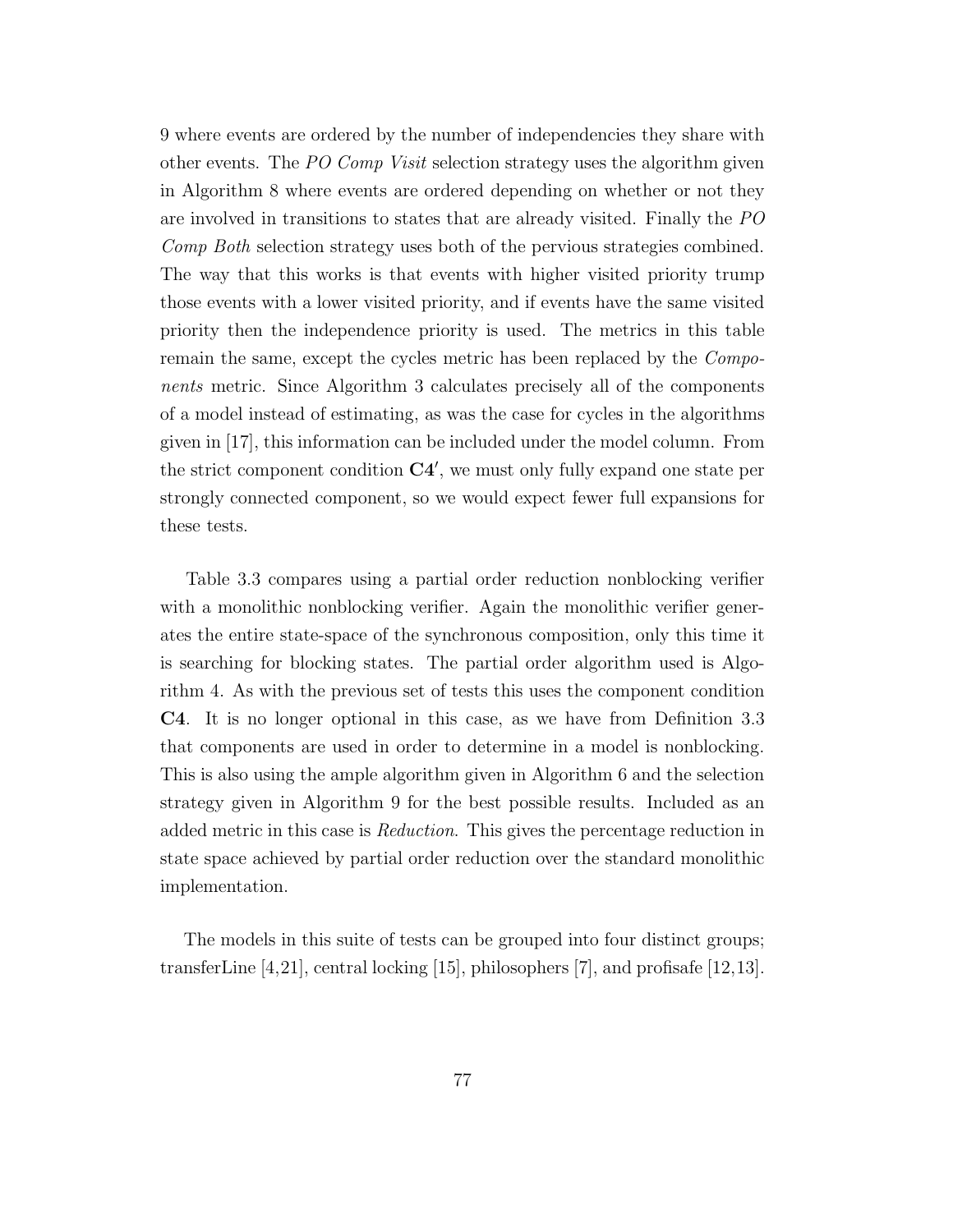The transferLine tests are based on systems created by the process outlined in [4]. This involves taking functional blocks, and combining them into larger systems which are effectively all of the blocks running in parallel. The blocks themselves are simple systems similar to the example given in Figure 2.5. Each consists of a machine, two buffers and a test unit. The first buffer B1 stores units of work to pass to the machine, while the other buffer B2 receives units of work from the machine and passes them on to the test unit. The test unit can either pass the work on to the next functional block, or send the work piece back to  $B1$  to be processed again by the machine. The capacities of  $B1$  and  $B2$  are 3 and 1 respectively. The tests model this system with 4 and 5 funtional blocks corresponding to the number in the model name for the test. It can be seen immediately that the state space of the full synchronous product increases drastically as more functional blocks are added, evidenced by the states for the monolithic model verifier in Table 3.1. Looking at the partial order reduction results we can see that PO old using Algorithm 5 barely achieves any reduction and takes significantly longer than the monolithic verifier. The PO new test using Algorithm 6 however achieves roughly a  $20\%$  reduction in of the full state-space and performs much faster then the older version, although not enough reduction is achieved in order to yield times lower than that of the monolithic verifier. Looking at the different selection strategies in Table 3.2 we see that none of them have managed to improve on the results of PO new. They all share the same state-space and differ only in the time taken to run. This suggests that there is not sufficient variation in the different ample sets that can potentially be computed and as such the improved ample algorithm suffices to find an effective ample set. Examining the nonblocking verifier results in table 3.3 however gives drastically different results. Here we see state-space reductions of 94.3% and 98.1% for transferline 4 and 5 respectively. The reductions are so great using the partial order reduction nonblocking verifier that two additional models with 6 and 7 functional blocks have been included with projected state spaces included for the monolithic nonblocking verifier. The reduction for transferline7 approaches 100% due the exponential rate at which the total state-space grows while the reduced model state-space only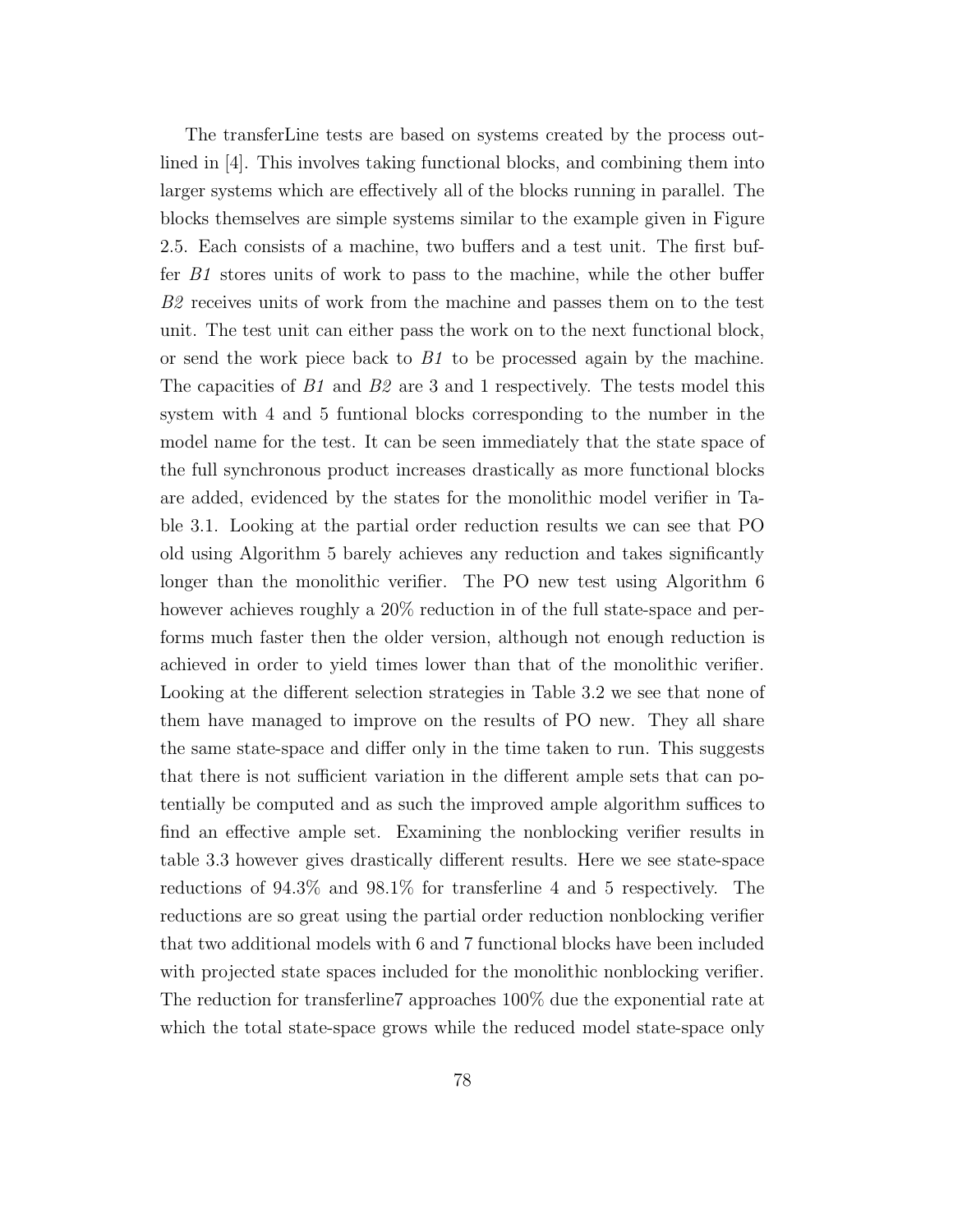grows linearly. Thanks to this extreme reduction in state-space these models are able to be verified very quickly as there are much fewer states to explore. The reason we observe such drastic improvements with the nonblocking verifier as opposed to the controllability verifiers we propose is due to how the dependency relation is affected in the two cases. In the controllability verifier the transition relation of the model is changed in order to construct the plantification of specification automata given in Definition 2.13. This adds transitions on existing uncontrollable events to the dump state ⊥ that would not otherwise be present, forcing a dependency relationship between events. It is these dependencies that ensure the verifier will not exclude any uncontrollable states when computing ample sets. In the case of the nonblocking verifier however the abstraction defined in Definition 2.15 is used, which adds an  $\omega$  transition to the dump state  $\perp$  for each accepting state. This does not add any dependencies as  $\omega$  is independent of every other event, due to the selfloops for all events on  $\perp$ . When considering how the system operates then we can hypothesise why reductions of this magnitude are observed. Essentially the functional blocks within the complete system are independent systems running in parallel. It is only when a unit of work is passed between the functional blocks that they share events. As a result of this we can see that the vast majority of the time there is only some number of independent events occurring, meaning that the vast majority of states in the system have transitions enabled largely on independent events. As this is the main criteria by which ample sets are selected, the result is that minimal selections for ample sets can be made most of the time, as we can see by the size of the reduced sets when compared to the number of states produced.

The central locking tests consist of dreitueren, koordwsp and koordwsp block. These tests are part of the BMW central locking system modelled in the KorSys project [15]. As the description suggests they model the central locking system of automobiles. While this may seem like a simple task to model it can be seen from the state spaces from the complete synchronous product that these models are sufficiently complex. Again when verified for controllability we see similar results to that of transferline. When using the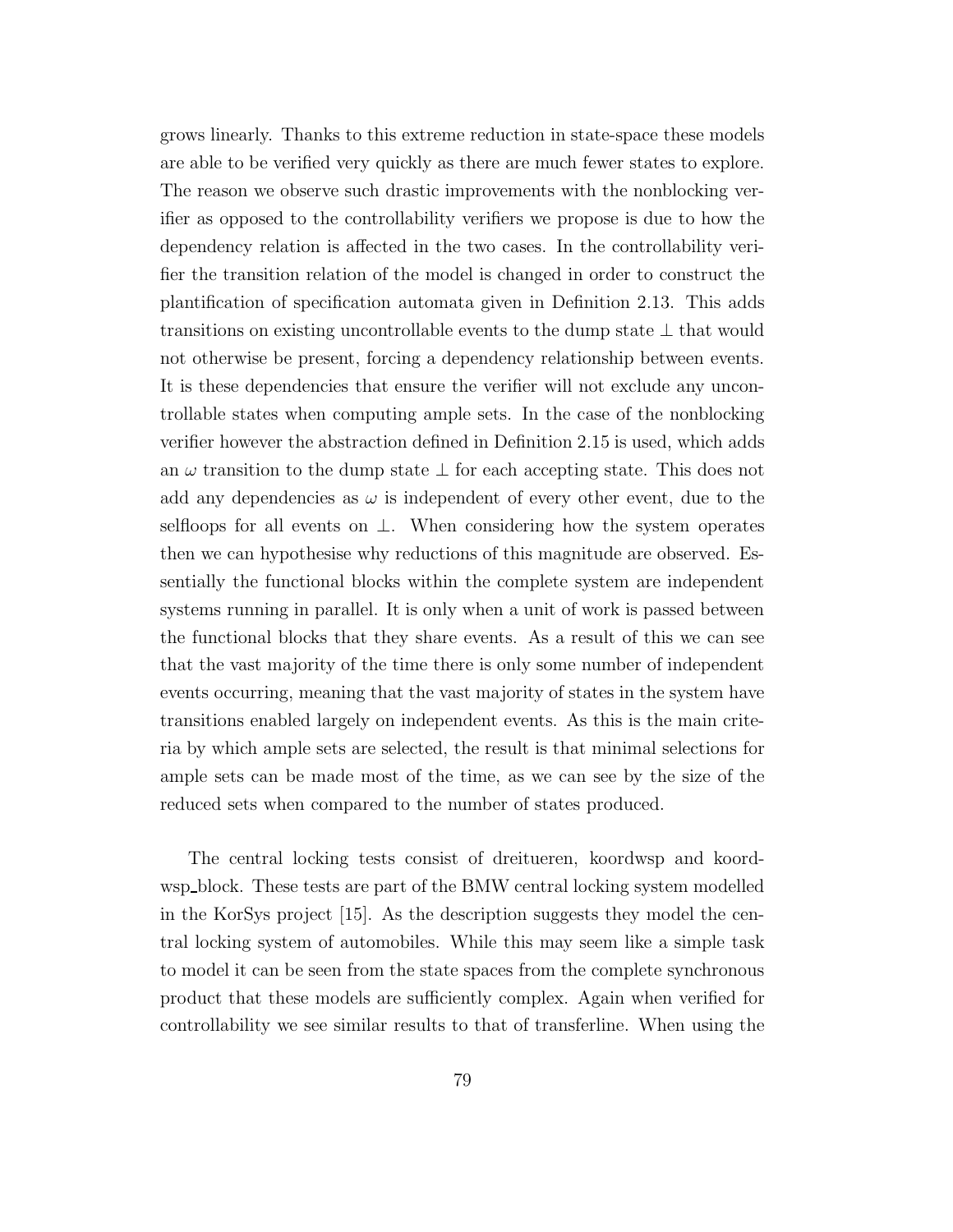old ample algorithm no reduction is achieved except for around 20% for dreitueren, and when the new ample algorithm is used we see reductions of around 50% for the koordwsp models while the results for the different selection strategies continue to remain consistent with those of PO new. We can put this down to the lack of varied potential ample set solutions again. In the nonblocking verifier case however we again see improved results. While dreitueren remains at around 20% reduction, koordwsp and koordwsp block enjoy 77.1% and 99.5% reduction respectively. We can most likely discount the koordwsp block result due to the fact that it is blocking, which means that it may just be luck that the depth first search of the partial order reduction verifier managed to find close a component satisfying the nonblocking check given in Definition 3.3 sooner than the breadth first search of the monolithic verifier. The high reduction achieved in the koordwsp model is likely due to the same reason as the high rates of reduction that were explained in the transferline case.

The philosoper tests are based on the classic computer science problem of the "dining philosophers" introduced by [7]. The problem is described as a number of philosophers sitting at a round table each with a bowl of food in front of them. In between each pair of adjacent philosophers is a fork. At each step, each philosopher may either pick up a fork, put down a fork, consume the food, or wait/think. Each philosopher may only eat if they are holding two forks. The problem is to devise a strategy that each philosopher can employ such that no philosopher can go forever without comsuming any food. Clearly a problem arises when the strategy of each philosopher is to first pick up the fork on his/her left, and then the fork on the right, and then eat. As soon as each philosopher picks up the left fork, no forks remain, and so each philosopher is waiting forever to pick up the right fork. This is known as deadlock. The dirty philosopher and dining philosopher tests have no controlling strategy and as such simply map the state space for all possible sequences of decisions any of the philosophers can make. The ordered philosophers tests add a strategy where deadlock is avoided by requesting forks in a fixed order. In all tests the number in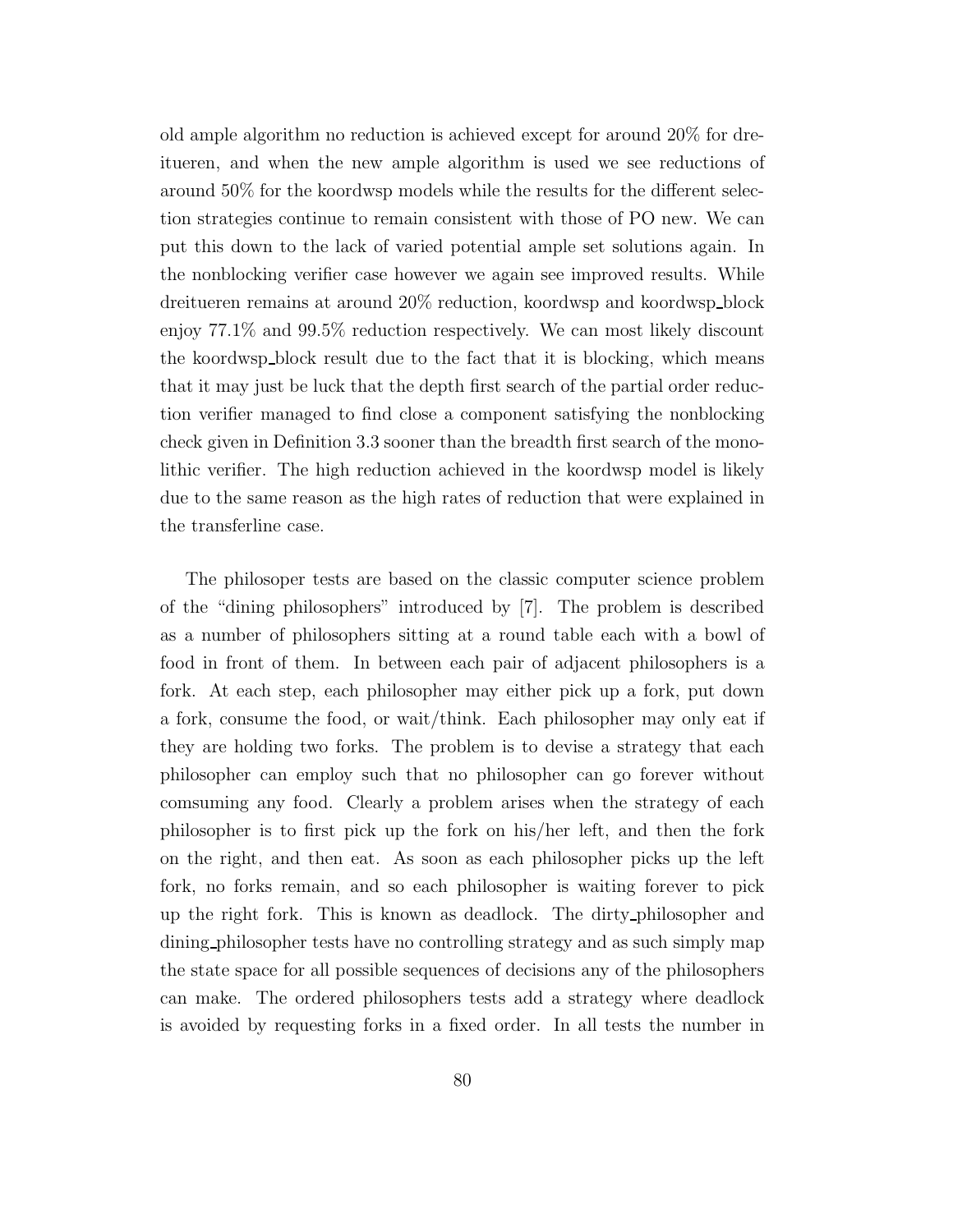the model name denotes the number of philosophers sitting at the table. Clearly as the number of philosophers increases the state space very quickly grows as the permutation of events for each philosopher grows exponentially. These tests also exhibit quite large reduction, with ordered philosophers 12 being unable to fit in memory when checked by the monolithic model checker while the partial order methods enjoy around a  $70\%$  state-space reduction. Interestingly, for the dining and ordered philosophers models the old ample algorithm achieves slightly more reduction than the new ample algorithm, although the new ample algorithm is substantially faster. To determine why this is we must examine the other three metrics, cycles, reduced sets, and full expansions. When we compare the cycles metric of the two implementations we see that the new implementation has closed substantially more cycles than the old implementation. There is no safeguard in either implementation that attempts to prevent this happening, and the random ordering of events allows for this to happen. This then impacts the full expansions metric and the new implementation is forced to fully expand more states. It may be reasonable to think then that the reduced sets metric would be lower for the new implementation, but we observe a higher number of reduced sets. This is due to the fact that while the new implementation may originally create more reduced ample sets, when a cycle is closed one of the states that achieved one of these reduced sets may very well then get fully expanded, causing the actual number of reduced sets to be lower than that which is reported. The results for the dirty philosopher models support this reasoning. These models are slightly better for the new implementation, and when we look at the cycles metric we see that for these models the new implementation creates fewer cycles than the old implementation. Looking at the results for the different selection strategies this also reinforces this reasoning. Here we begin to see further reductions in the state space once some ordering is given to the events chosen for the ample sets. These tests are also using strongly connected components in order to determine when full expansions have to happen which, when compared to the number of cycles and full expansions of the previous implementations, makes a large difference. We do still see however that it does not matter which strategy is used, with each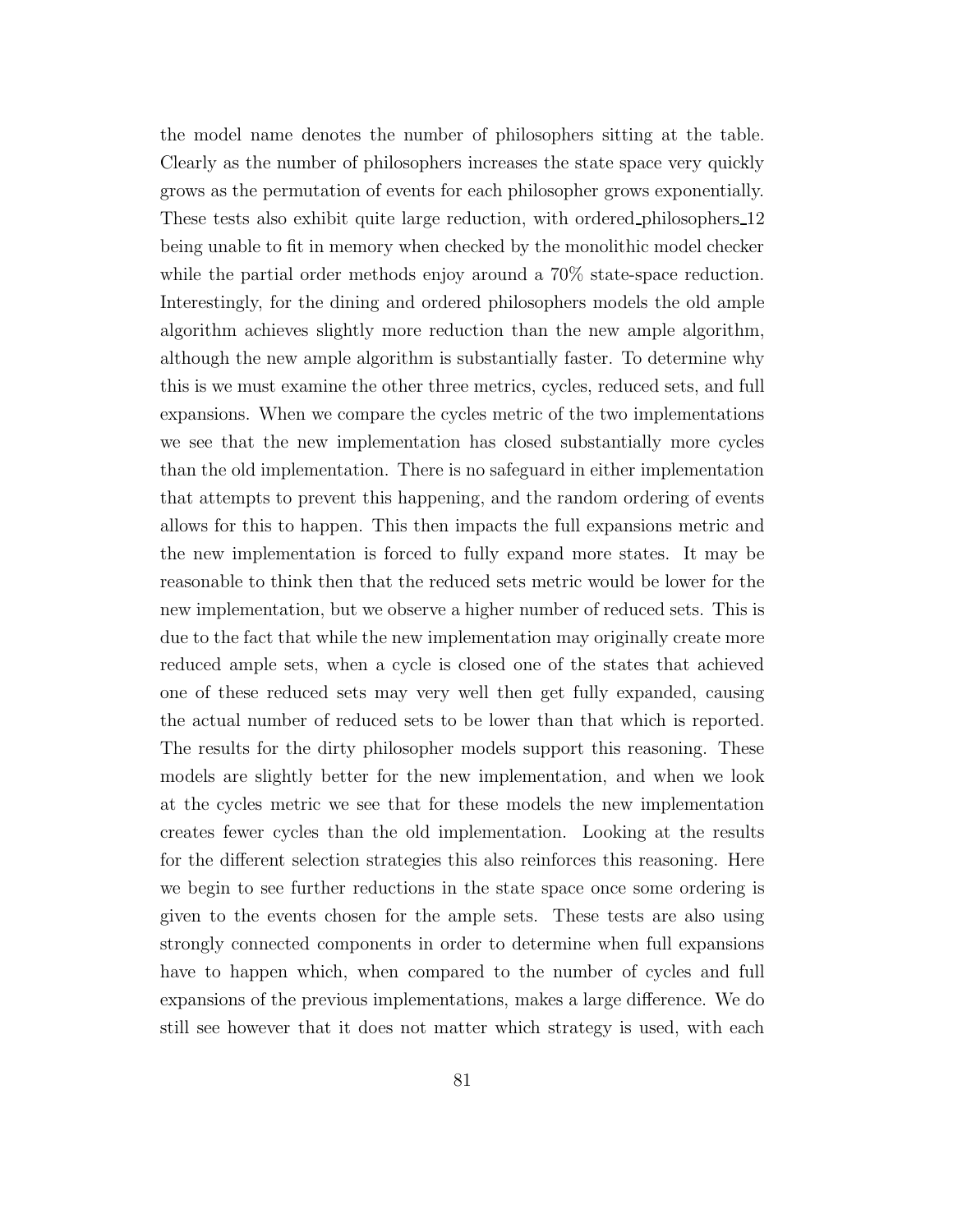one differing only in the time taken to complete, which does still suggest that the set of different potential ample sets is not too great. Even more interesting are the results of the nonblockin verifiers. Again we can discount the dirty and dining philosopher models for the same reasons as we did for koordwsp block as they are blocking, although the results do suggest that using strongly connected components to determine nonblocking could be a better approach than the approach used in the monolithic verifier, as the blocking states appear to be found much sooner in all cases. The nonblocking verifier however does not achieve as much reduction and the controllability verifiers for the ordered philosopher models however, to the point where the ordered philosohers 12 model could not be included in Table 3.3 due to the state-space being too large. As of the writing of this thesis an explanation of why this should be the case is not yet understood, and further analysis of this case may be required to further understand where the shortcomings and advantages of the partial order reduction process lie. In all cases however a large reduction in the total state-space is still achieved. This is similar to the case of the transferline example. The vast majority of the events are independent and most of the time, each philosopher is only concerned with his own actions and those of his neighbours.

The profisafe tests are based on the field bus protocol models introduced in [12, 13]. These tests serve in this case to illustrate that partial order reduction is not effective in all cases. Immediately we can observe that none of the partial order reduction methods have yielded any reduction whatsoever in any of these tests, while the tests perform slower than the monolithic checkers in all cases. This is to be expected of course as we have discussed earlier that the only time we will observe gains in run time will be when large gains in state space reduction are achieved. We do notice however that the new ample algorithm performs much faster than the old implementation. This is due mainly to the fact that the profisafe models have a staggeringly large number of events. As was discussed in section 3.1, Algorithm 5 has a worst case run time complexity of  $O(e^5)$  where e is the number of events in the model. The optimisations made in Algorithm 6 are shown by these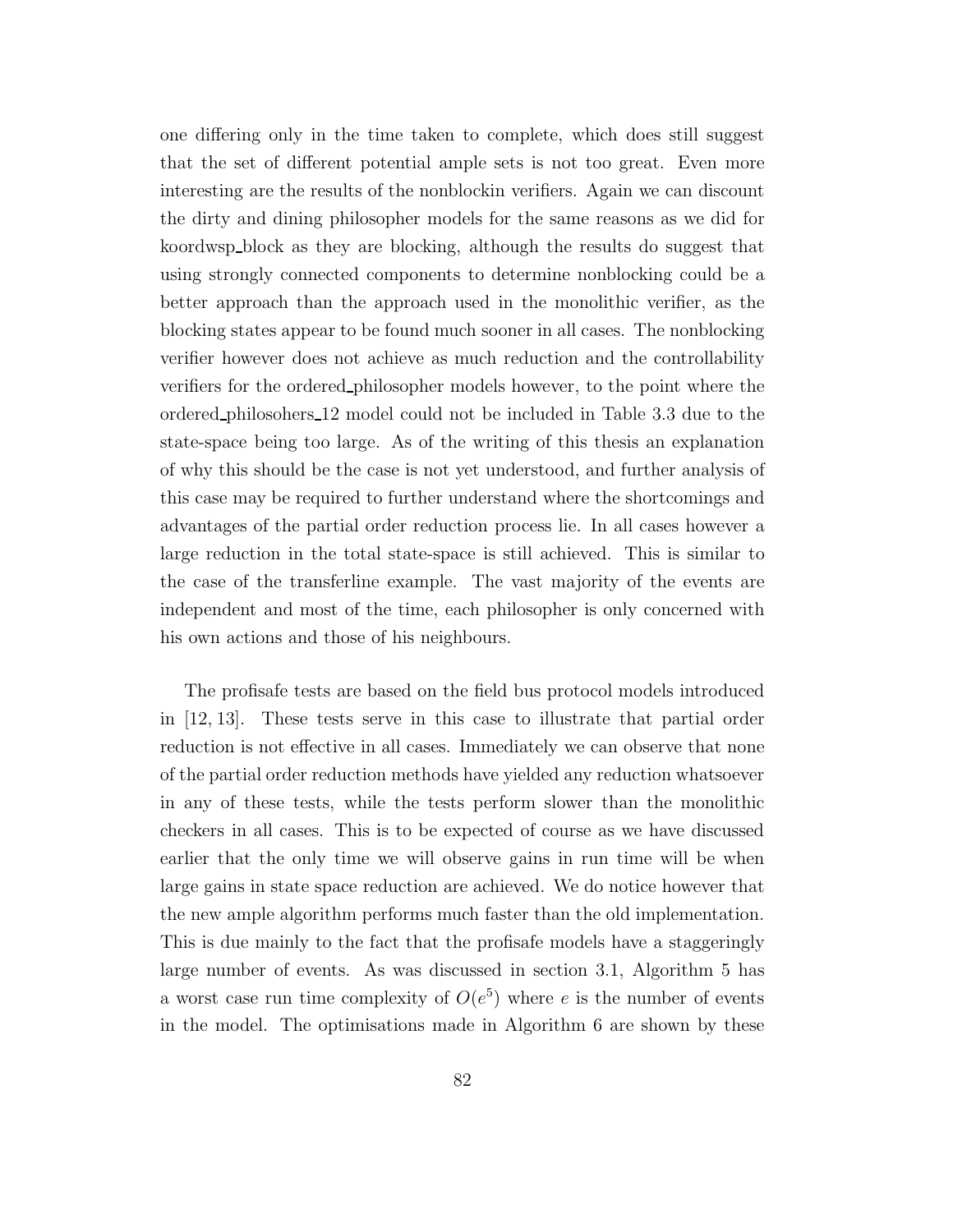results to have a significant impact on run time when verifying models with a large number of events such as these. It was initially hypothesised in [17] that part of the reason for the absence of any reduction was due to the large number of cycles, and hence fully expanded states, in the models. This has been shown to be false upon further analysis of these models however. As is somewhat reflected by the reduced sets metric in these results, the dependency relation of the events does not allow for the creation of reduced ample sets due to the dependency condition C2. For almost all ample set calculations the dependency relation is such that the entire enabled set is added to ample.

Figure 3.8 gives a chart showing state-space comparisons for most of the models when verified by the various model checkers outlined in this section. The models ordered philosophers 12, transferLine 4, and tictactoe have been excluded fro the chart due to visibility issues brought on by scaling.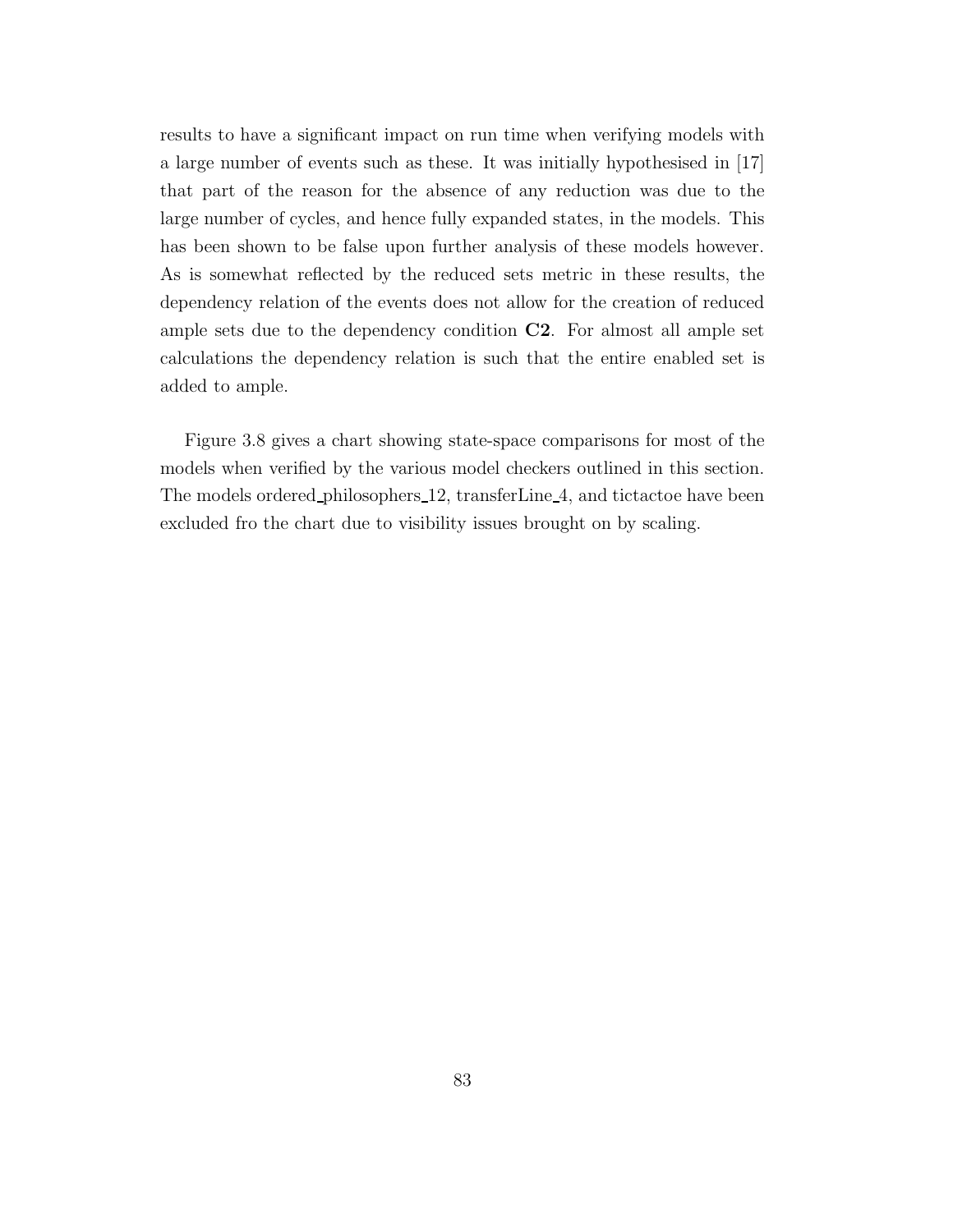| Model                   | <b>States</b> |        |       | Time(s)   |         |         | Cycles   |             | Reduced Sets |         | Full Expansions     |         |                     |        |                |
|-------------------------|---------------|--------|-------|-----------|---------|---------|----------|-------------|--------------|---------|---------------------|---------|---------------------|--------|----------------|
| Name                    | Aut           | Events | Cont. | Mono      | PO olo  | PO new  | Mono     | PO old      | PO new       | PO old  | $\overline{P}O$ new | PO old  | $\overline{P}O$ new | PO old | PO new         |
| transferLine 4          | 21            | 22     | Yes   | 87578     | 86072   | 69603   | 0.253    | 1.062       | 0.450        | 108244  | 69051               | 15995   | 16825               | 22912  | 15718          |
| transferLine 5          | 26            | 27     | Yes   | 1280020   | 1268814 | 1017290 | 3.754    | 19.756      | 6.865        | 1868791 | 1428079             | 200045  | 245912              | 331793 | 244176         |
| tictactoe               | 28            | 35     | No.   | 2422      | 43      | 43      | 0.058    | 0.020       | 0.018        |         |                     |         |                     | 0      | $\overline{0}$ |
| dreitueren              | 33            | 74     | Yes   | 420283    | 341561  | 341274  | 3.500    | 8.224       | 4.387        | 237768  | 283749              | 89623   | 98848               | 129041 | 140864         |
| koordwsp                | 25            | 52     | Yes   | 465648    | 465648  | 208996  | 3.020    | 23.824      | 3.784        | 2335120 | 766989              |         | 60652               | 452119 | 145609         |
| koordwsp_block          | 24            | 42     | Yes   | 634608    | 634608  | 327172  | 3.878    | 32.655      | 5.755        | 3170996 | 198536              |         | 94348               | 616124 | 228638         |
| ordered_philosophers_10 | 20            | 50     | Yes   | 983038    | 422584  | 428889  | 3.451    | 6.846       | 2.143        | 140301  | 210954              | 335077  | 341382              | 36689  | 43515          |
| ordered philosophers 11 | 22            | 55     | Yes   | 3932158   | 1451400 | 1502751 | 17.071   | 30.113      | 8.019        | 480308  | 723414              | 1175954 | 1227305             | 114229 | 138416         |
| ordered_philosophers_12 | 24            | 60     | Yes   | *15728638 | 4938155 | 5094767 | $\Omega$ | .597<br>121 | 33.116       | 1594116 | 2192058             | 4071096 | 4227708             | 353081 | 415790         |
| dining philosophers 9   | 18            | 45     | Yes   | 855093    | 682639  | 689182  | 2.573    | 8.945       | 3.370        | 289159  | 418477              | 420352  | 426895              | 89599  | 96582          |
| dining philosophers 10  | 20            | 50     | Yes   | 3900559   | 292808  | 2957325 | 13.760   | 45.166      | 16.551       | 1190092 | 736750              | 1879326 | 1908570             | 344883 | 374146         |
| dirty philosophers 8    | 24            | 40     | Yes   | 390623    | 229057  | 226749  | l.346    | 3.435       | .226         | 112606  | 105625              | 191305  | 188997              | 49165  | 48529          |
| dirty_philosophers_9    | 27            | 45     | Yes   | 1953123   | 975819  | 966558  | 8.038    | 17.169      | 5.565        | 489781  | 470425              | 835216  | 825955              | 194257 | 189739         |
| dirty philosophers 10   | 30            | 50     | Yes   | *89765623 | 4108435 | 4102333 | $\Omega$ | 89.840      | 28.496       | 2089061 | 2026719             | 3584073 | 3577971             | 757463 | 740129         |
| profisafe_i3host_efa    | 21            | 248    | Yes   | 258056    | 258056  | 258056  | 3.524    | 65.654      | 11.512       | 609875  | 610138              |         |                     | 105030 | 105038         |
| profisafe i4host efa    | 21            | 298    | Yes   | 508780    | 508780  | 508780  | 9.850    | 147.968     | 28.878       | 2335129 | 1215523             |         |                     | 452119 | 210667         |
| med_bmw                 | 25            | 54     | Yes   | 948024    | 923808  | 850139  | 4.492    | 21.588      | 9.290        | 1611779 | 1411569             | 59812   | 353755              | 244193 | 255802         |

| Table 3.1: Table showing results of controllability checking using monolithic, and partial order reduction with both |
|----------------------------------------------------------------------------------------------------------------------|
|                                                                                                                      |
| old and new ample implementations.                                                                                   |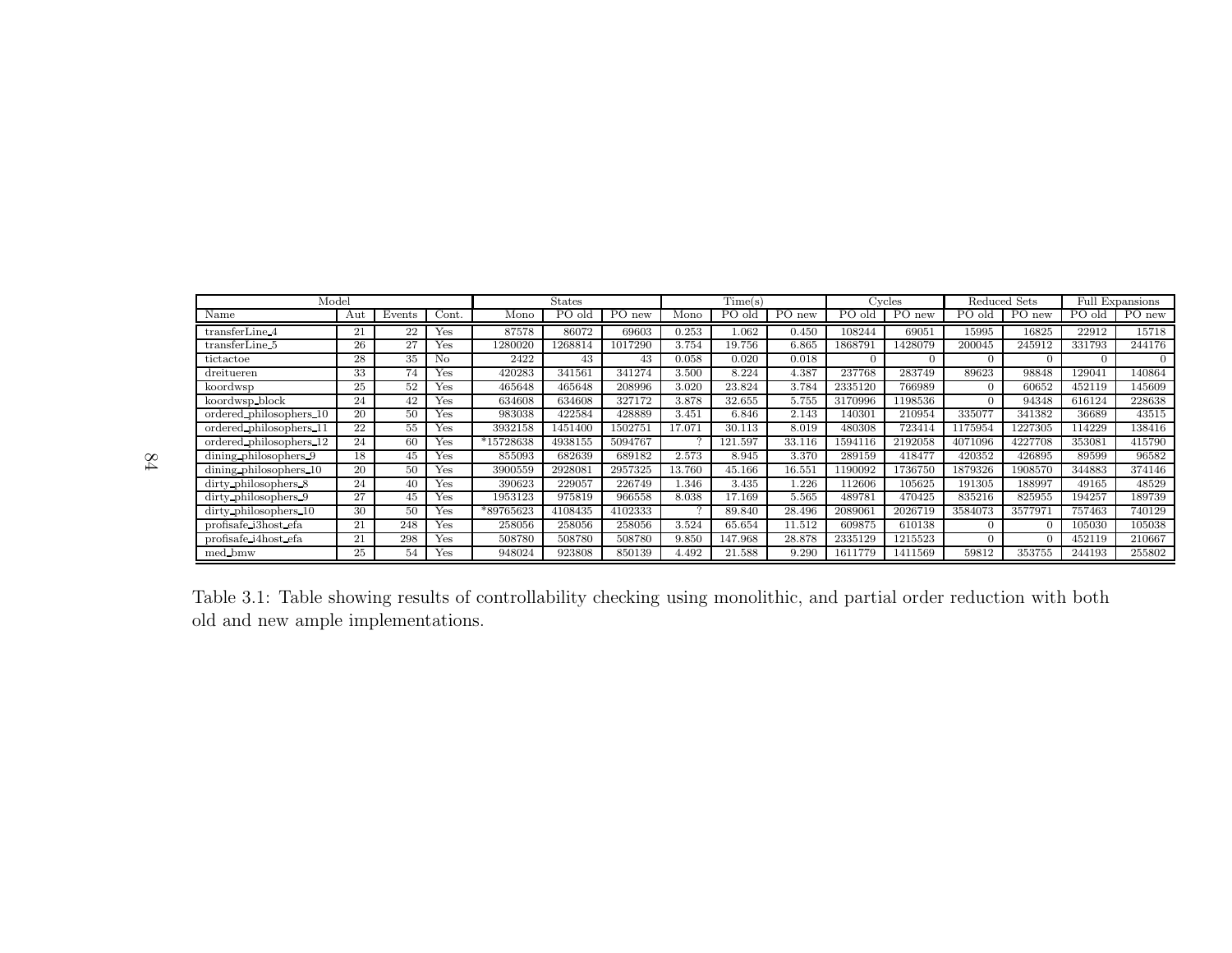| Model                   |     |        |       |                |               | PO Comp Ind |             |                |               |        | PO Comp Visit |              | PO Comp Both  |         |             |                |
|-------------------------|-----|--------|-------|----------------|---------------|-------------|-------------|----------------|---------------|--------|---------------|--------------|---------------|---------|-------------|----------------|
| Name                    | Aut | Events | Cont. | Components     | <b>States</b> | Time(s)     | Reduced     | Full Ex-       | <b>States</b> | Time(s | Reduced       | Full.<br>Ex- | <b>States</b> | Time(s) | Reduced     | Full Ex-       |
|                         |     |        |       |                |               |             | <b>Sets</b> | pansions       |               |        | Sets          | pansions     |               |         | <b>Sets</b> | pansions       |
| transferLine 4          | 21  | 22     | Yes   | റ              | 69603         | 0.459       | 16825       |                | 69603         | 0.527  | 16825         |              | 69603         | 0.525   | 16825       |                |
| transferLine 5          | 26  | 27     | Yes   | 2              | 1017287       | 7.337       | 245909      |                | 1017287       | 8.686  | 245909        |              | 1017287       | 8.543   | 245909      | $\Omega$       |
| tictactoe               | 28  | 35     | No    |                | 36            |             | $\Omega$    |                | 36            | 0.019  | $\Omega$      |              | 36            | 0.018   |             | $\Omega$       |
| dreitueren              | 33  | 74     | Yes   | $\overline{2}$ | 340641        | 3.598       | 91172       |                | 340799        | 4.207  | 90881         |              | 340791        | 4.199   | 90928       | $\Omega$       |
| koordwsp                | 25  | 52     | Yes   | 32             | 208725        | 2.719       | 60381       | $\Omega$       | 208725        | 3.428  | 60381         |              | 208725        | 3.132   | 60381       | $\theta$       |
| koordwsp block          | 24  | 42     | Yes   | 1183           | 326901        | 5.142       | 94077       | 0              | 326901        | 6.118  | 94077         |              | 326901        | 5.733   | 94077       | $\overline{0}$ |
| ordered philosophers 10 | 20  | 50     | Yes   |                | 398573        | 2.102       | 311066      | $\overline{0}$ | 398573        | 2.471  | 311066        |              | 398573        | 2.495   | 311066      | $\theta$       |
| ordered philosophers 11 | 22  | 55     | Yes   |                | 1352598       | 8.107       | 1077152     |                | 1352598       | 9.799  | 1077152       |              | 1352598       | 9.696   | 1077152     | $\overline{0}$ |
| ordered philosophers 12 | 24  | 60     | Yes   |                | 4566108       | 33.669      | 3699049     |                | 4566108       | 40.863 | 3699049       |              | 4566108       | 40.877  | 3699049     | $\overline{0}$ |
| dining philosophers 9   | 18  | 45     | Yes   | 3              | 655353        | 3.703       | 393066      | 0              | 655353        | 4.387  | 393066        |              | 655353        | 4.432   | 393066      | $\Omega$       |
| dining philosophers 10  | 20  | 50     | Yes   |                | 2796195       | 20.211      | 1747440     |                | 2796195       | 23.882 | 1747440       |              | 2796195       | 23.678  | 1747440     | $\Omega$       |
| dirty philosophers 8    | 24  | 40     | Yes   | 203            | 148032        | 0.769       | 110280      |                | 148032        | 0.882  | 110280        |              | 148032        | 0.894   | 110280      | $\Omega$       |
| dirty philosophers 9    | 27  | 45     | Yes   | 400            | 603528        | 3.207       | 462925      |                | 603528        | 3.744  | 462925        |              | 603528        | 3.748   | 462925      | $\Omega$       |
| dirty philosophers 10   | 30  | 50     | Yes   | 790            | 2443569       | 15.098      | 1919207     |                | 2443569       | 17.956 | 1919207       |              | 2443569       | 18.143  | 1919207     | $\Omega$       |
| profisafe i3host efa    | 21  | 248    | Yes   | 22165          | 258056        | 7.998       | 0           |                | 258056        | 9.278  | $\Omega$      |              | 258056        | 9.147   |             | $\Omega$       |
| profisafe i4host efa    | 21  | 298    | Yes   | 30283          | 508780        | 19.728      | $\Omega$    | 0              | 508780        | 22.531 |               |              | 508780        | 22.433  |             | $\theta$       |
| med bmw                 | 25  | 54     | Yes   |                | 824466        | 7.858       | 328082      | 0              | 824466        | 9.199  | 328082        |              | 824466        | 9.131   | 328082      | $\theta$       |

Table 3.2: Table showing results of partial order reduction controllability verification using strongly connectedcomponents for the depth first search together with different selection strategies.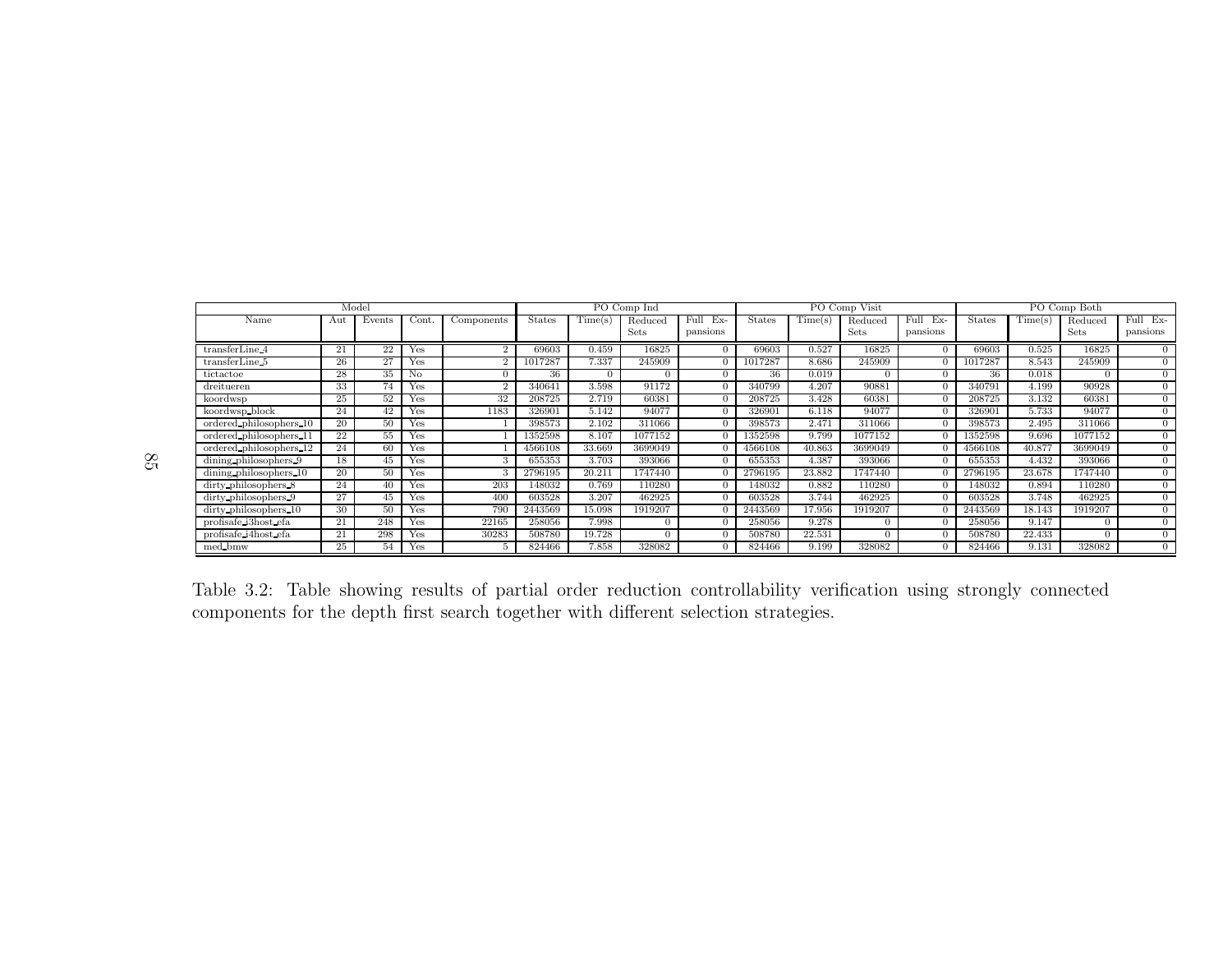| Model                        |     |        | <b>States</b> |            | Time(s)        |               | Reduced        | $Ex-$<br>Full |         |                |
|------------------------------|-----|--------|---------------|------------|----------------|---------------|----------------|---------------|---------|----------------|
| Name                         | Aut | Events | Conf.         | Mono       | P <sub>O</sub> | Mono          | P <sub>O</sub> | Reduction     | Sets    | pansions       |
| transferLine 4               | 21  | 22     | Yes           | 87578      | 4977           | 0.427         | 0.121          | 94.3%         | 4524    | $\theta$       |
| transferLine 5               | 26  | 27     | Yes           | 1280020    | 24497          | 6.708         | 0.227          | 98.1%         | 22699   | $\overline{0}$ |
| transferLine 6               | 31  | 32     | Yes           | *6584988   | 116353         | $\mathcal{P}$ | 0.688          | 98.2%         | 109178  | $\Omega$       |
| transferLine_7               | 36  | 37     | Yes           | *273438928 | 538881         | ?             | 3.186          | 99.8%         | 510201  | $\Omega$       |
| tictactoe                    | 28  | 35     | Yes           | 6324       | 6796           | 0.100         | 0.182          | $0\%$         | 6324    | $\Omega$       |
| dreitueren                   | 33  | 74     | Yes           | 420283     | 340642         | 3.982         | 4.016          | 19.9%         | 91172   | $\Omega$       |
| koordwsp                     | 25  | 52     | Yes           | 465648     | 106714         | 3.883         | 1.542          | 77.1%         | 46779   | $\overline{0}$ |
| $k$ oordwsp_block            | 24  | 42     | No            | 634608     | 3064           | 5.257         | 0.198          | 99.5%         | 646     | $\overline{0}$ |
| ordered_philosophers_10      | 20  | 50     | Yes           | 983038     | 600751         | 5.458         | 6.778          | 38.9%         | 414327  | $\Omega$       |
| ordered_philosophers_11      | 22  | 55     | Yes           | 3932158    | 2182911        | 27.159        | 30.036         | 44.5%         | 1546439 | $\Omega$       |
| dining_philosophers_9        | 18  | 45     | No            | 97464      | 6622           | 0.374         | 0.181          | 93.2%         | 826     | $\Omega$       |
| $\dim$ ing philosophers $10$ | 20  | 50     | No            | 382614     | 17305          | 1.427         | 0.283          | 95.5%         | 2850    | $\theta$       |
| dirty philosophers 8         | 24  | 40     | No            | 28725      | 1059           | 0.170         | 0.053          | 96.3%         | 69      | $\overline{0}$ |
| dirty_philosophers_9         | 27  | 45     | $\rm No$      | 115806     | 1207           | 0.521         | 0.091          | 99.0%         | 43      | $\Omega$       |
| dirty_philosophers_10        | 30  | 50     | No            | 467274     | 7085           | 2.264         | 0.218          | 98.5%         | 437     | $\Omega$       |
| profisafe_i3host_efa         | 21  | 248    | Yes           | 258056     | 258061         | 3.958         | 8.510          | $0\%$         | 4       | $\Omega$       |
| profisafe_i4host_efa         | 21  | 298    | Yes           | 508780     | 508785         | 9.591         | 20.319         | $0\%$         | 4       | $\Omega$       |
| med_bmw                      | 25  | 54     | Yes           | 948024     | 666766         | 6.829         | 7.179          | 29.7%         | 298132  | $\overline{0}$ |

Table 3.3: Table showing results of nonblocking verification using both monolithic and partial order reduction algorithm verifiers.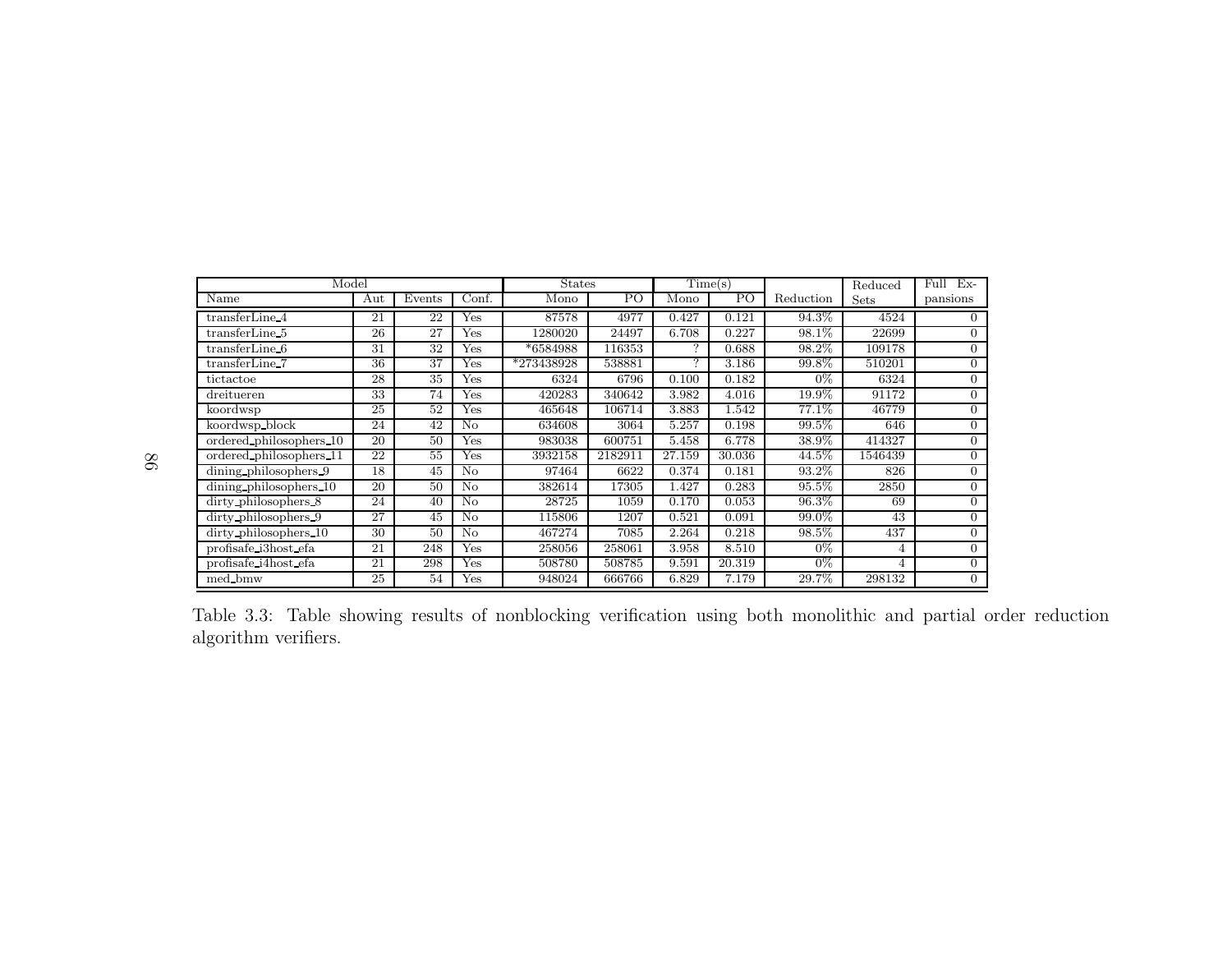# Statespace comparison



Figure 3.8: Chart showing state-space for models using various tests.

87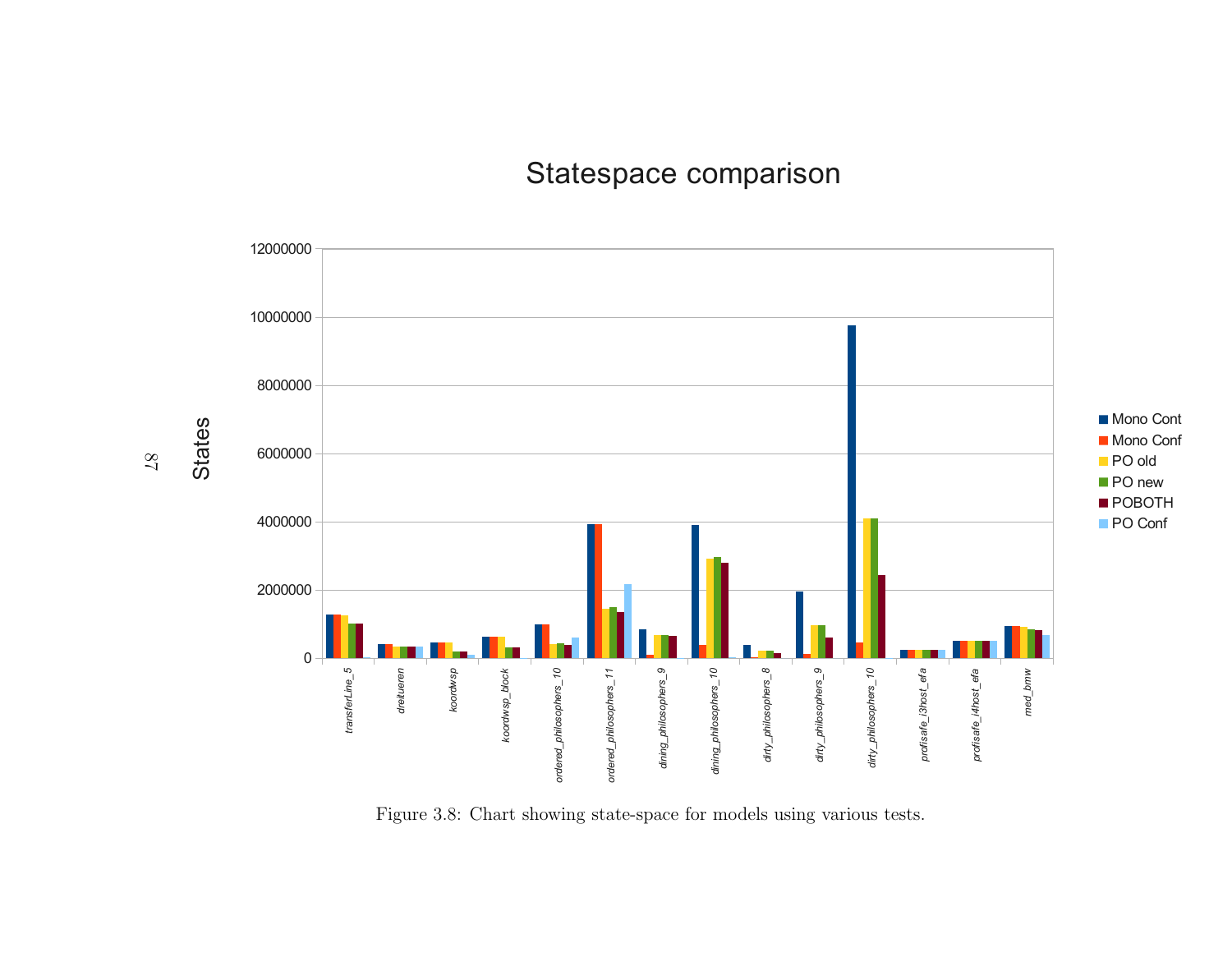### 3.4 Conclusions

The partial order reduction implementations discussed in this chapter have yielded some interesting results. Using the results achieved in this chapter we have been able to verify the effectiveness of several optimisations to the partial order reduction process offered in [17]. Some of these optimisations were hypothesised in [17] and some were developed due to considerations that were made over the course of this research. It remains the case that the partial order reduction method is most effective when verifying models that have a large number of independent events and also when verifying models that exhibit a large amount of symmetric structure. We were also able to verify some negative results showing that partial order reduction can not always be effective for verifying very large models.

The main improvement that can be taken from this chapter is in addressing the main drawback that the implementation offered in [17] had, that being the time taken to verify very large models. Only in a few unique cases did the reduction achieved allow for faster verification, and generally the partial order reduction verifier in [17] performed significantly slower than the standard monolithic verifier. With the implementation of Algorithm 6 in place of Algorithm 5 we have drastically improved the run time of the partial order reduction process. Since the majority of the time spent during this process is in calculating ample sets, providing an effective way to minimise the amount of searching required has had a great effect. The advantages of this new ample algorithm over the original one are two fold. Firstly, as is outlined in Section 3.1, the worst case run time complexity is two orders of magnitude lower. This should yield an immediate benefit for verifying models with large numbers of events, as seen when verifying the profisafe models. Secondly the way in which the ample set is constructed allows for a reduced amount of searching. The original implementation would start with an arbitrary event  $\alpha$  from the enabled set of events, and construct the dependent enabled and dependent not enabled sets in order to see if an ample set containing  $\alpha$  is valid. If it was not valid however, we would continue to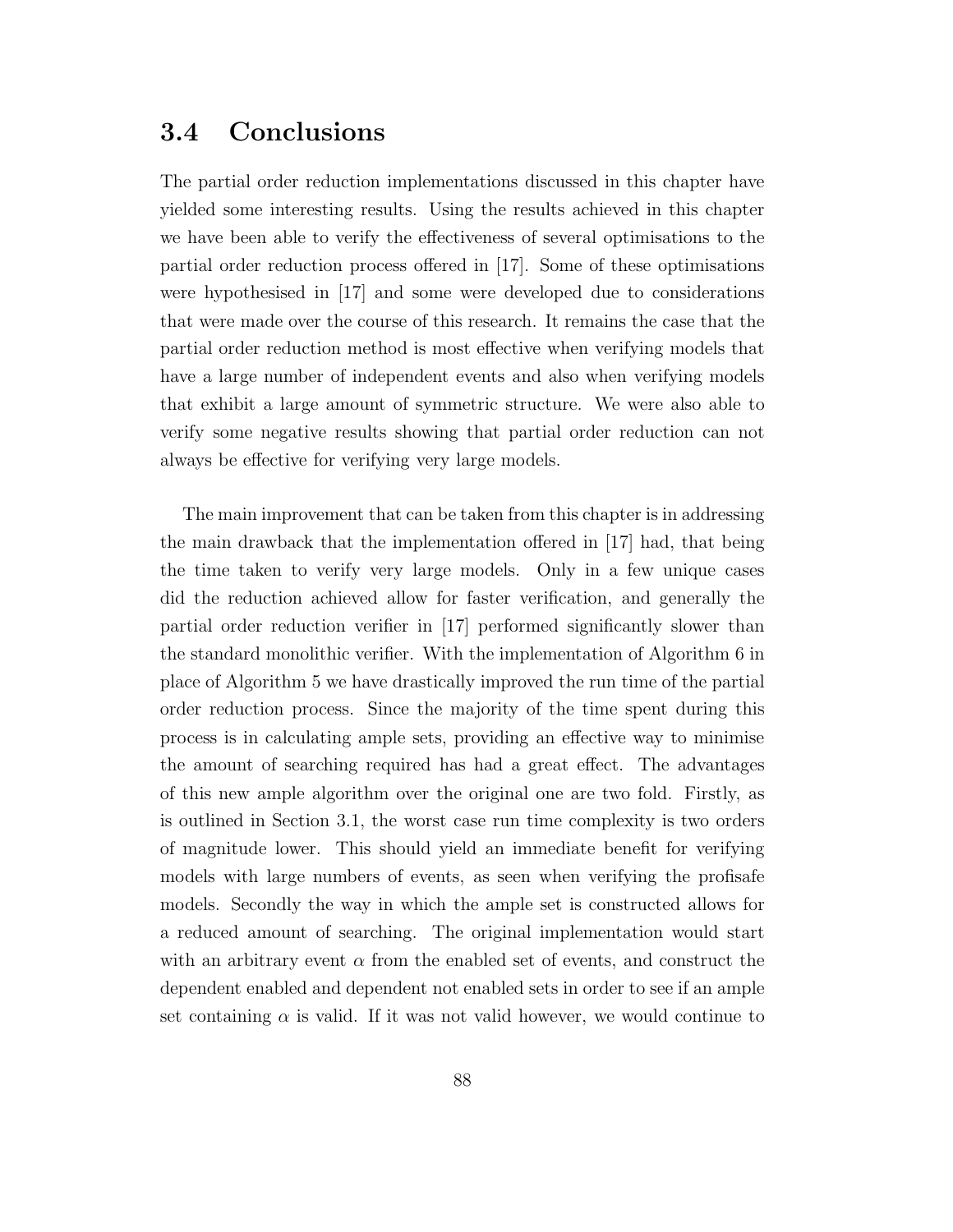just keep adding events from the enabled set of events to ample until either we had a valid ample set, or the ample set contained all of the enabled events. In this new implementation, once an ample set has been checked and discarded, we start with a fresh ample set and we never consider an event that has already appeared in a previously discarded ample set. This is because of the reflective nature of the dependency relation, if we have chosen  $\alpha$  for ample and β depends on  $\alpha$ , then we have subsequently discarded that ample set, we should no longer choose  $\beta$  for ample as it will generate the identical ample set as the one that was discarded. While the events may still be chosen arbitrarily from the enabled set of events, these optimisations generally allow for smaller ample sets and much less computational overhead.

Addressing the arbitrary nature by which the events were selected for ample was one of the issues raised in [17]. We have explored two such ways to do that during this research with mixed results. Initially it seemed like this would be a defining factor in generating the smallest possible ample sets. In reality however it seems that the number of viable ample sets, generally speaking, for some state, is not great enough to yield consistently smaller ample sets. This is further highlighted in Table 3.2 where it can be seen that for all models that were verified, it made no difference at all which selection strategy was used, even in the cases where it did seem to reduce the state space from an arbitrary selection of events. This may be due to the way in which the selection strategies were implemented, and there may be more effective selection strategies to attempt, though it seems that models with a consistently relatively high number of potential ample sets may be required in order to effectively test these different strategies.

The introduction of the component condition and an interative version of Tarjan's algorithm to perform the depth first search were born out of another concern highlighted in [17], that of the high number of fully expanded states due to the cycle condition C3. These developments certainly had the effect that was intended though the result was not as significant as suspected. We can see from Tables 3.2 and 3.3 that of all models verified using the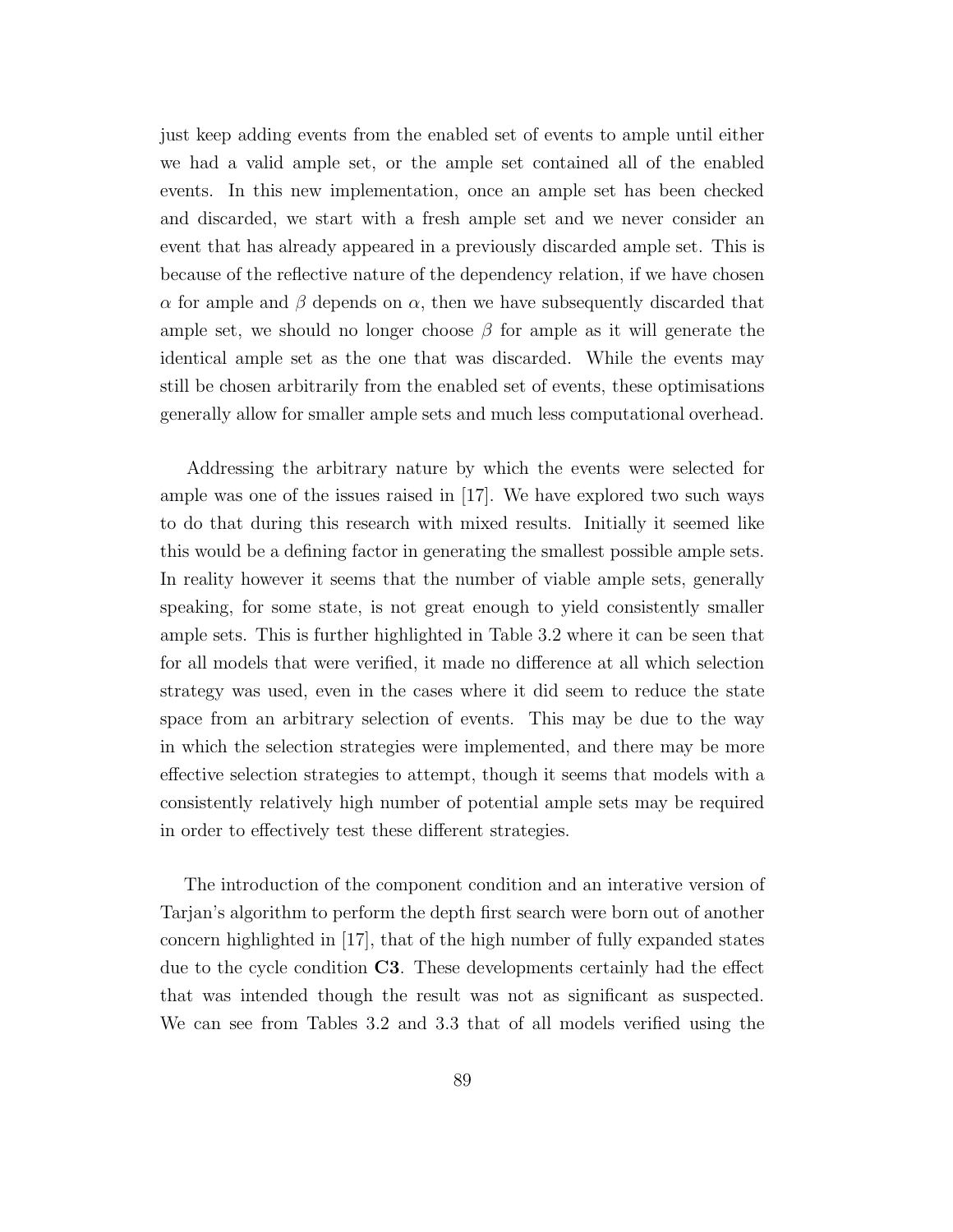component condition C4 instead, none of them were forced to fully expand any states. This is due to the fact that we recorded inside the state whenever it was the case that an ample set was equal to the enabled set for that state, then when it came time to close a component, if t was determined that any of the states in that component had already been fully expanded incidentally, we did not need to do anything in order to satisfy  $C4'$ . As has been mentioned this did result in eliminating the need to fully expand states, however the results show that except in a few cases, this has not had a significant impact on the state space. The strongly connected component approach however did allow for a simple implementation of a nonblocking verifier with partial order reduction. This proved to be an effective verification tool as in all blocking models, the nonblocking component check given in Definition 3.3 was able to be determined very quickly after exploring on average about 95% fewer states than the monolithic nonblocking verifier. The partial order reduction process as it is implemented in this chapter appears to be better suited to nonblocking verification than it is for controllability verification. This is due the the reason explained in Section 3.3, where the plantification process increases the number of dependencies in the model which leads to fewer reduced ample sets. Worth particular mention is the transferLine series of tests with the nonblocking partial order reduction verifier. This was so successful that is could be worth examining these models specifically to try and determine the best ways to go about creating ample sets.

There are several avenues in which further work could be done in improving the partial order reduction verifiers discussed in this chapter. While the ample algorithm seems to be quite efficient, there still remains work to be done in finding an optimal strategy for ordering the events. Once such strategy might be to consider altering the transition relation with a new abstraction by grouping events, and considering the independence of the groups. Since there are a vast number of ways in which events could be grouped, a routine may be developed to examine the existing events and determine the best, or at least a good grouping of the events that might yield a higher number of independencies. Another improvement targetted at improving the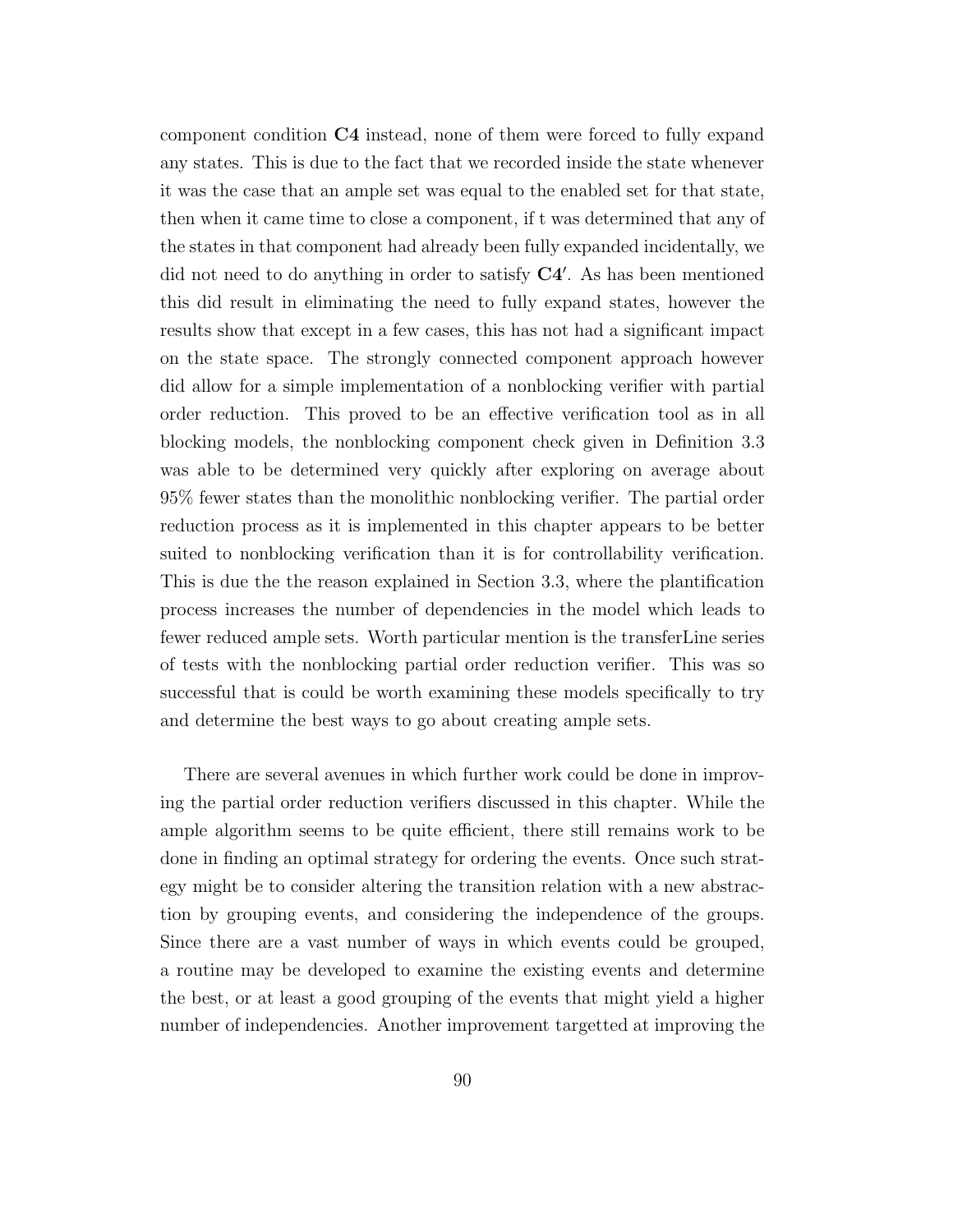controllabiity verifier might be to consider a different abstraction that does not introduce additional dependencies into the model. It may be the case that these dependencies are required in order to safely verify for controllability, but it is worth exploring this as an option. It may also be worth spending time looking at the particular models that exhibited both good and bad behaviours when checked by the partial order reduction verifiers. The specific models in this case would be transferLine and ordered Philosophers when checked for nonblocking. As has been mentioned determining precisely what allows the greatest reduction, or inhibits it, could prove useful when making further considerations for optimising the partial order reduction process.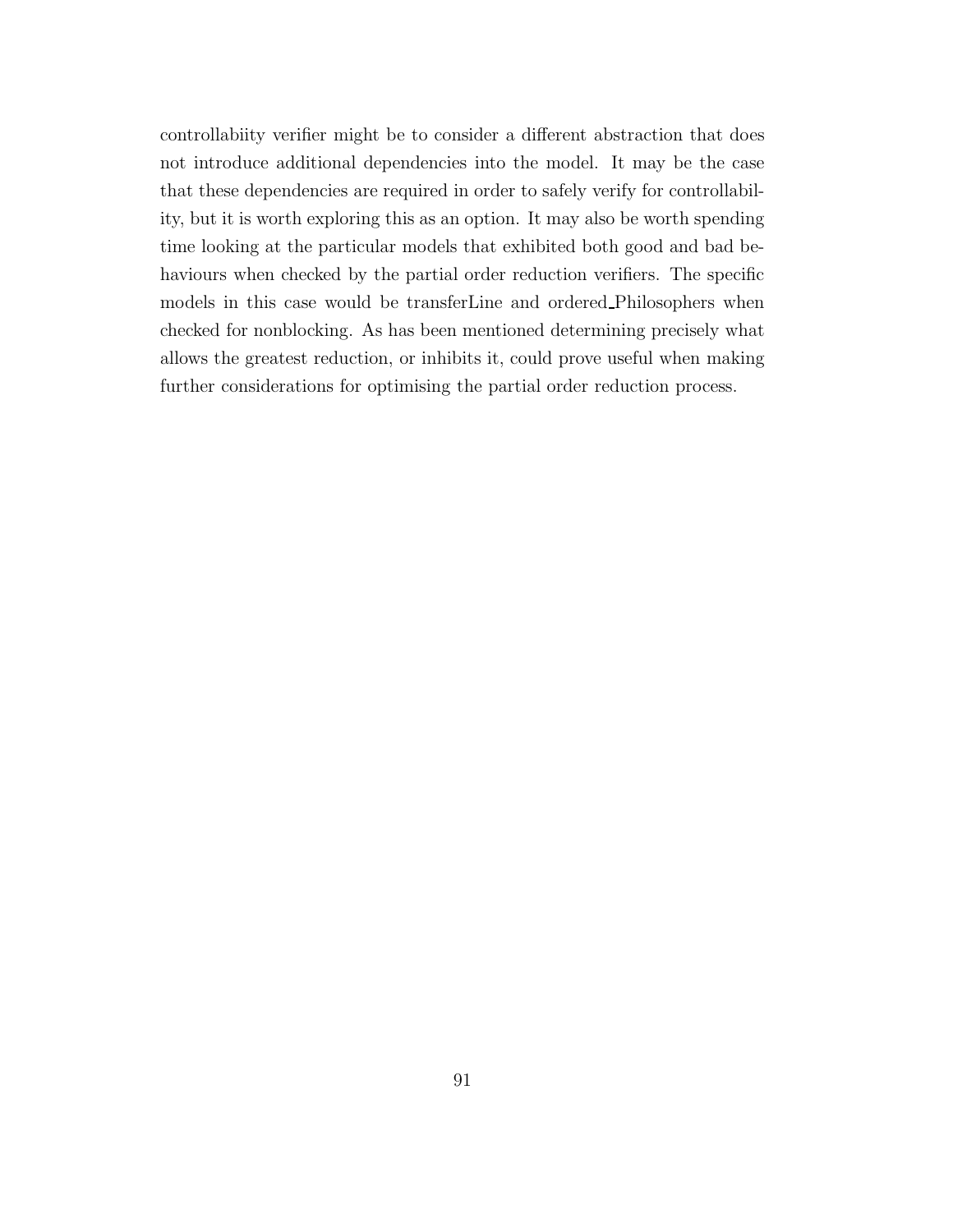# Chapter 4

# Partial Order Reduction in Compositional Verification

This chapter will introduce and discuss the work done in developing a model verifier with elements of both partial order reduction and compositional verification. This will take each of those concepts and provide an original abstraction that can be used for nonblocking compositional verification. This chapter is arranged similarly to Chapter 3 with sections for algorithms, proofs, results and conclusions. Section 4.1 will detail the various algorithms that were created in order to develop the model verifier. The algorithms offered in Section 4.1 are based on those described in [9] for a compositional model verifier for nonblocking, and it will be made clear where the original work has been introduced. Section 4.2 will provide an original proof for the correctness of the abstraction used as the basis for the model verifier described in this chapter. Section 4.3 will summarise the research done, reflect on what was achieved and discuss the possibilities for further research in this area.

Before beginning a discussion on the algorithms developed for this chapter it will be valuable to first introduce the concepts upon which they are based and the motivations behind them.

As we have established in Section 2.6, compositional verification operates by applying different rules repeatedly to the component automata that are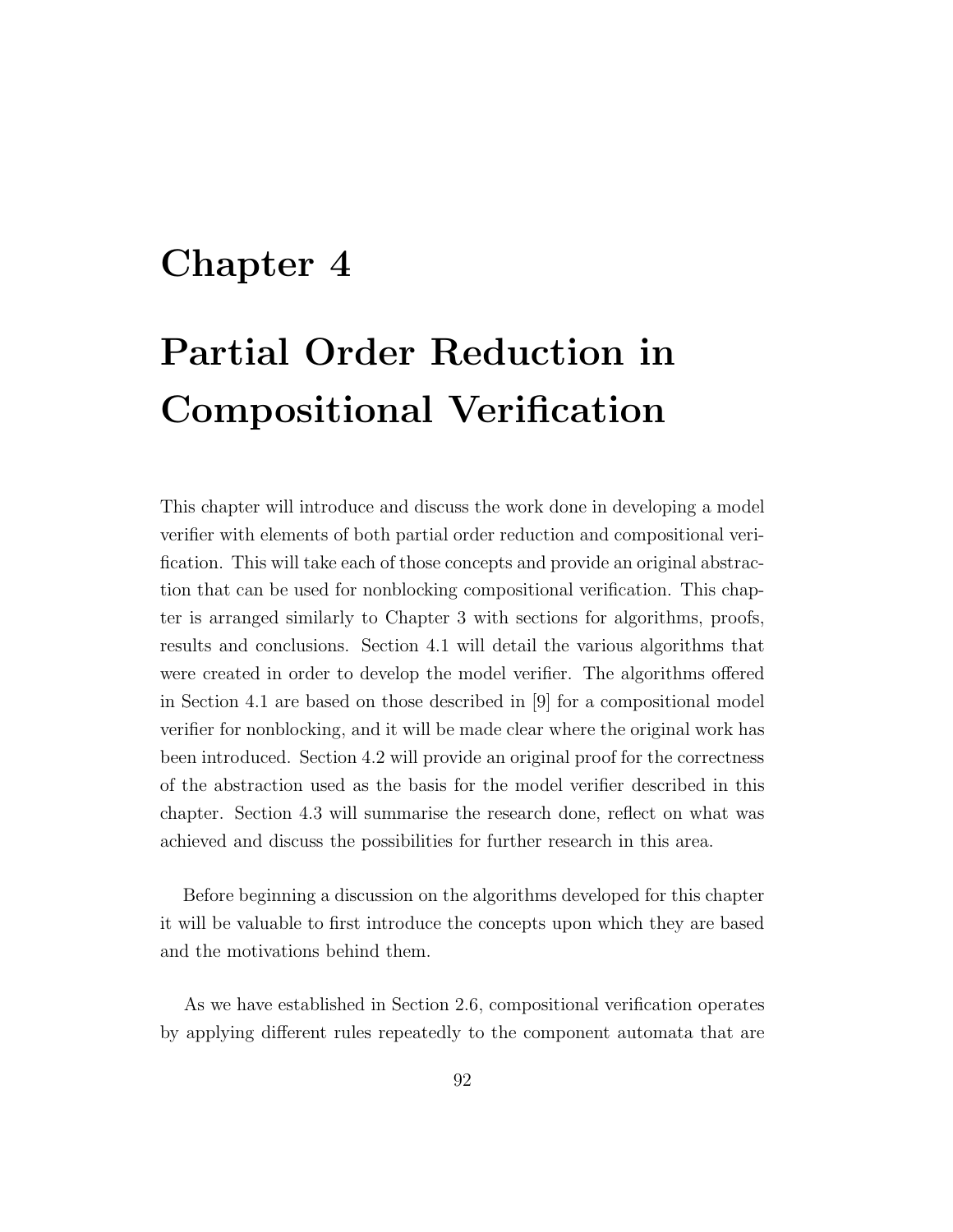being synchronised. This is often done by identifying states that match certain criteria and merging them into a single state. What this is in effect doing is creating an abstraction of the automaton such that the abstraction and the original automaton are equivalent in some way with respect to the property that is being verified. One such rule that was introduced in Section 2.6 was the silent continuation rule, where the equivalence relation used is conflict equivalence. It was mentioned that the silent continuation rule was used as a basis for work described in this chapter, we will now now introduce this new abstraction and explain how it is derived from the silent continuation rule.

We use the silent continuation rule which allows us to merge states that are incoming equivalent and able to reach one or more stable states using only silent transitions, with the idea of independence as used in partial order reduction. This new abstraction differs uniquely to the other compositional verification rule in that it is applied as two component automata are being synchronised. We first observe that when two component automata  $A_1 =$  $\langle \Sigma_1, S_1, \rightarrow_1, S_1^{\circ} \rangle$  and  $A_2 = \langle \Sigma_2, S_2, \rightarrow_2, S_2^{\circ} \rangle$  are synchronised, the  $\tau$  event used in transitions of  $A_1$  is guaranteed to be independent of the  $\tau$  event used in transitions of  $A_2$ . This is because the  $\tau$  event is used exclusively in transitions where events local to that automaton would be used. For the sake of explanation we will refer to transitions involving  $\tau$  from  $A_1$  as using event  $\tau_1$  and similarly for transitions involving  $\tau$  from  $A_2$  we will use event  $\tau_2$ , even though in practice there is only one  $\tau$  event. To show how this independence is guaranteed, consider an arbitrary state  $(x_1, x_2)$  from the synchronous product of  $A_1||A_2$ , where we have  $x_1, y_1 \in S_1$ ,  $x_2, y_2 \in S_2$ ,  $x_1 \stackrel{\tau}{\rightarrow}_1$  $y_1$ . and  $x_2 \stackrel{\tau}{\rightarrow}_2 y_2$ . We then have an arbitrary state where both  $\tau_1$  and  $\tau_2$  are enabled. We will then have transitions  $(x_1, x_2) \stackrel{\tau_1}{\rightarrow} (y_1, x_2), (x_1, x_2) \stackrel{\tau_2}{\rightarrow} (x_1, y_2),$  $(y_1, x_2) \stackrel{\tau_2}{\rightarrow} (y_1, y_2)$ , and  $(x_1, y_2) \stackrel{\tau_1}{\rightarrow} (y_1, y_2)$ . This is the independence diamond that was introduced in Section 2.5. We propose that in each such state where  $\tau$  events from the different automata are enabled and this independence diamond exists, we can exclude the intermediate states  $(x_1, y_2)$  and  $(y_1, x_2)$ , and instead create the transition  $(x_1, x_2) \stackrel{\tau}{\rightarrow} (y_1, y_2)$ . In order to do this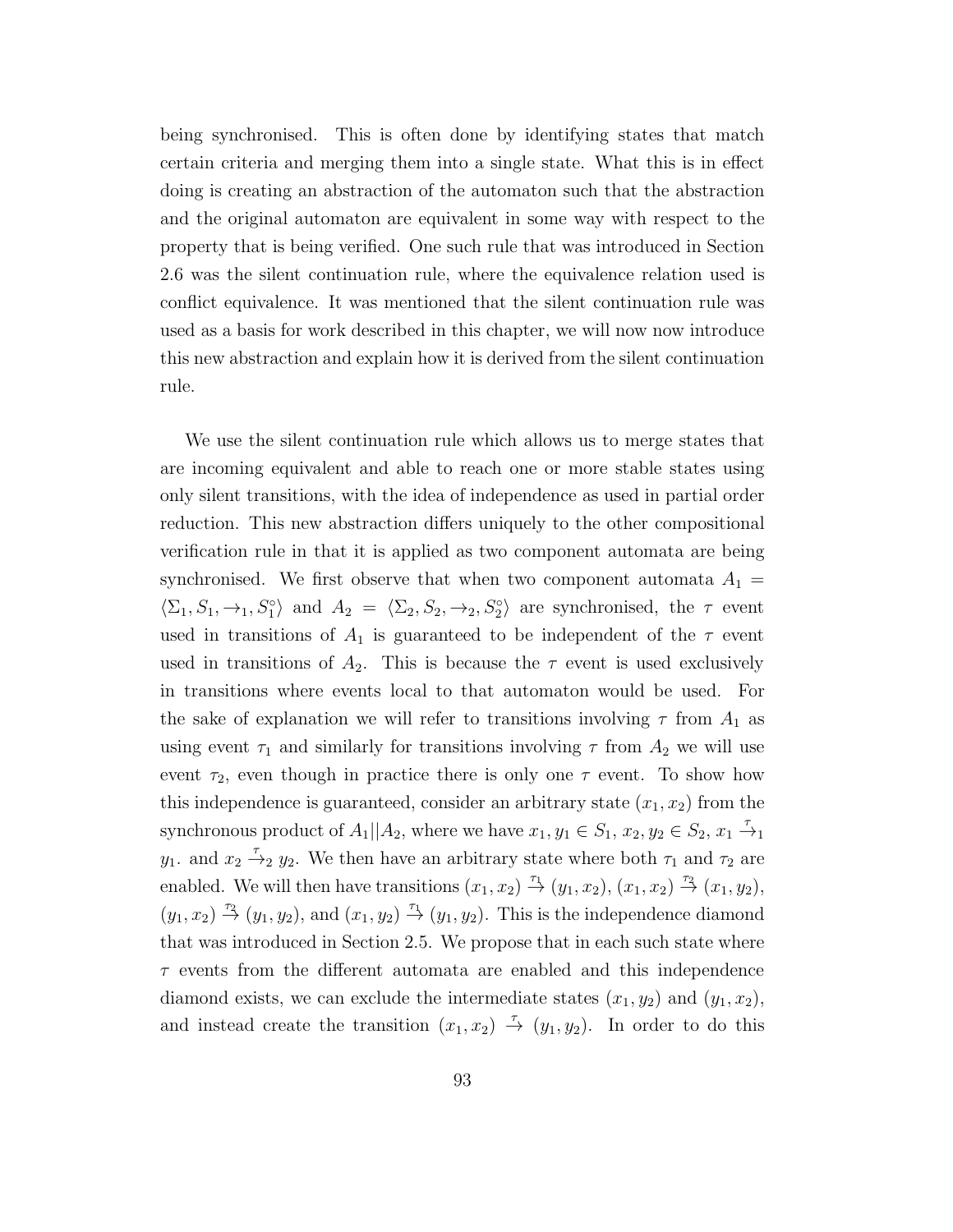while preserving conflict equivalence we must preserve the transitions to the successor states of the intermediate states that are being excluded. This is where we borrow from the silence continuation rule. We identify each of the stable states reachable from  $(x_1, x_2)$  and consider the paths to those states. We then take all of the states on those paths and take their non  $\tau$  transitions, then add those transitions to  $(x_1, x_2)$ . That way we preserve the reachability of states that could potentially otherwise only be reachable from the excluded states. An example of this process is given in Figures 4.1, 4.2, and 4.3. Figure 4.1 shows two component automata  $A_1$  and  $A_2$ . Each have one local event and synchronise on event  $\alpha$ . Figure 4.2 shows the synchronous conposition  $A_1||A_2$ . In this we can see the independence diamond formed by the local events  $\tau_1$  and  $\tau_2$ . We also have successor states using event  $\alpha$  from each of the intermediate states  $(x_1, y_2)$  and  $(y_1, x_2)$  of the diamond. Finally in Figure 4.3 we have the abstraction of  $A_1||A_2$  using the process described above. Here we see that the intermediate states  $(x_1, y_2)$  and  $(y_1, x_2)$  have been excluded, and the transition  $(x_1, x_2) \stackrel{\tau}{\rightarrow} (y_1, y_2)$  added. Also we can see that we now have three transitions on event  $\alpha$  from  $(x_1, x_2)$ . These transitions have been taken from the intermediate states. Consider the intermediate state  $(x_1, y_2)$ . The only stable state reachable from this state is the state  $(y_1, z_2)$ . Following the process that has been described, we then examine each state on the path p with  $(x_1, y_2) \stackrel{p}{\rightarrow} (y_1, z_2)$ . Every non  $\tau$  transition is then added to state  $(x_1, x_2)$ . The only such transition is  $(x_1, y_2) \stackrel{\alpha}{\rightarrow} (x_1, z_2)$ , which leads to the creation of the transition  $(x_1, x_2) \stackrel{\alpha}{\rightarrow} (x_1, z_2)$  in the abstraction. The same process happens to the opposite intermediate state  $(y_1, x_2)$  leading to the creation of the transition  $(x_1, x_2) \stackrel{\alpha}{\rightarrow} (z_1, x_2)$ . Note that the  $\tau_1$  and  $\tau_2$  events have been replaced by the  $\tau$  event in the abstraction, as once the abstraction is completed and there are no longer any independencies to identify, there is no longer any need to distinguish between them. A formal definition of this abstraction is given in the following definition.

**Definition 4.1.** Let  $A_1 = \langle \Sigma_1, S_1, \to_1, S_1^\circ \rangle$  and  $A_2 = \langle \Sigma_2, S_2, \to_2, S_2^\circ \rangle$  be two automata. Let  $G = A_1 || A_2 = \langle \Sigma, S, \rightarrow_G, S^\circ \rangle$  and  $H = \langle \Sigma, S, \rightarrow_H, S^\circ \rangle$  with  $\rightarrow_H \; = \{((x_1, x_2), \sigma, (y_1, y_2)) \mid x_1 \stackrel{\sigma}{\rightarrow}_1 y_1, x_2 \stackrel{\sigma}{\rightarrow}_2 y_2, \sigma \in \Sigma_1 \cap \Sigma_2 \vee \sigma = \tau\}$  $\cup$  { $((x_1, x_2), \sigma, (y_1, x_2)) | x_1 \stackrel{\sigma}{\rightarrow}_1 y_1, \sigma \in \Sigma_1 \setminus \Sigma_2 \vee (\sigma = \tau \wedge x_2 \not\stackrel{\tau}{\rightarrow}_2)$ }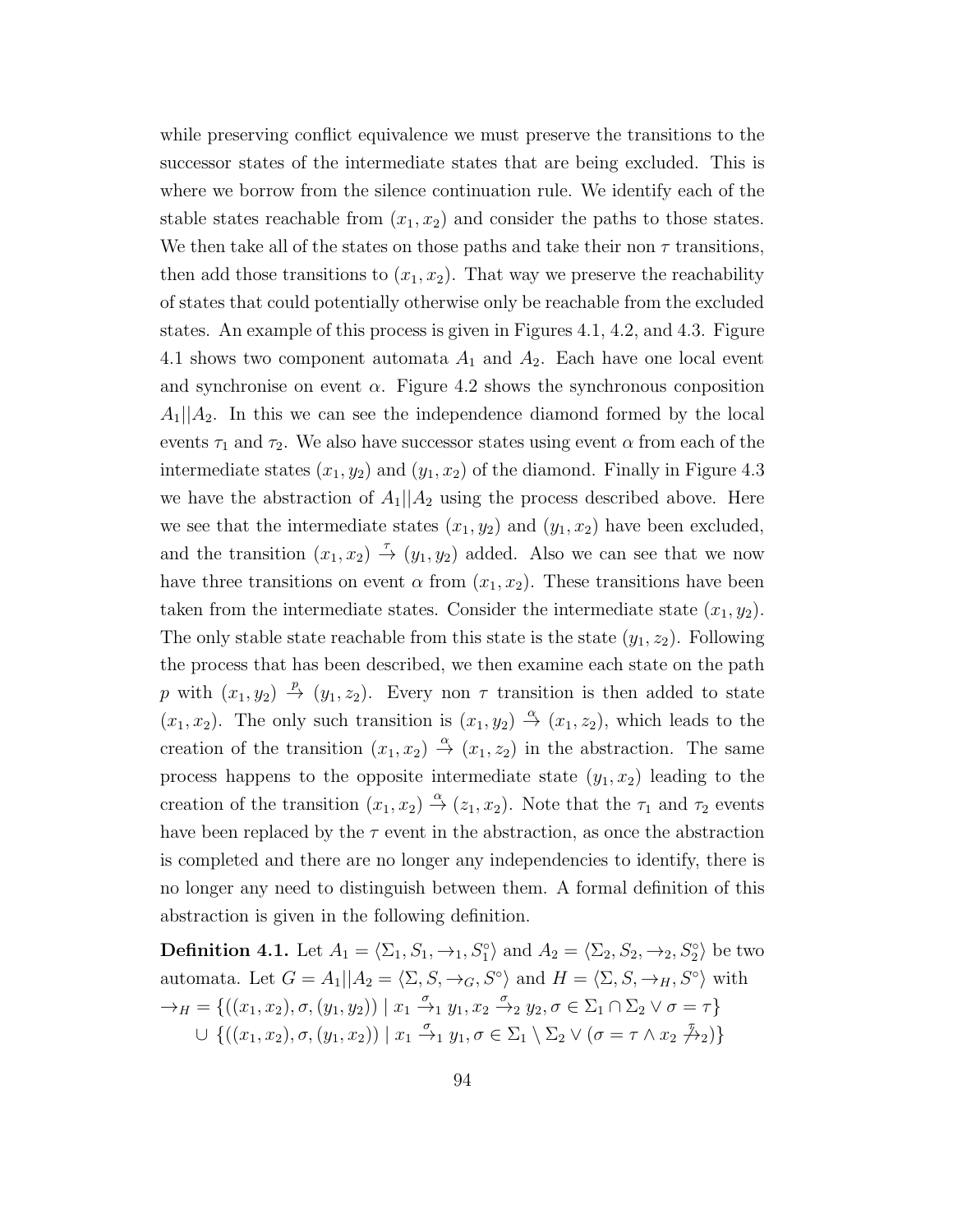

Figure 4.1: Component automata  $A_1$  and  $A_2$ 

$$
\cup \{((x_1, x_2), \sigma, (x_1, y_2)) \mid x_2 \xrightarrow{\sigma} x_2, y_2, \sigma \in \Sigma_2 \setminus \Sigma_1 \vee (\sigma = \tau \wedge x_1 \xrightarrow{\tau} 1)\} \n\cup \{((x_1, x_2), \sigma, (y_1, z_2)) \mid x_1 \xrightarrow{\tau} x_1, x_1 \xrightarrow{\sigma} x_1, y_1, \sigma \neq \tau, x_2 \xrightarrow{\tau} 2 y_2 \xrightarrow{\sigma} x_2 z_2\} \n\cup \{((x_1, x_2), \sigma, (y_1, z_2)) \mid x_2 \xrightarrow{\tau} x_2, x_2 \xrightarrow{\sigma} x_2, y_2, \sigma \neq \tau, x_1 \xrightarrow{\tau} x_1 \xrightarrow{\sigma} x_1 z_1\}
$$

Then  $H$  is the abstraction obtained from  $G$  on application of the *silent* continuaton with independence rule applied to all appropriate states.

One issue does remain however in borrowing from the silent continuation rule in order to preserve the non  $\tau$  successors of the states on the paths to the stable states. That issue is that the silent continuation rule requires incoming equivalence between those states with what would be state  $(x_1, x_2)$  in the example given. As can be seen from the definition this is not a requirement of this abstraction. Figures 4.4, 4.5 and 4.6 demonstrate the abstraction process when incoming equivalence is not present in the process. Figure 4.4 shows the component automata  $A'_1$  and  $A'_2$  which are  $A_1$  and  $A_2$  extended to include some extra behaviour that will generate incoming transitions for the intermediate states in the independence diamond of the synchronous composition. These automata still only have one local  $\tau$  event each but they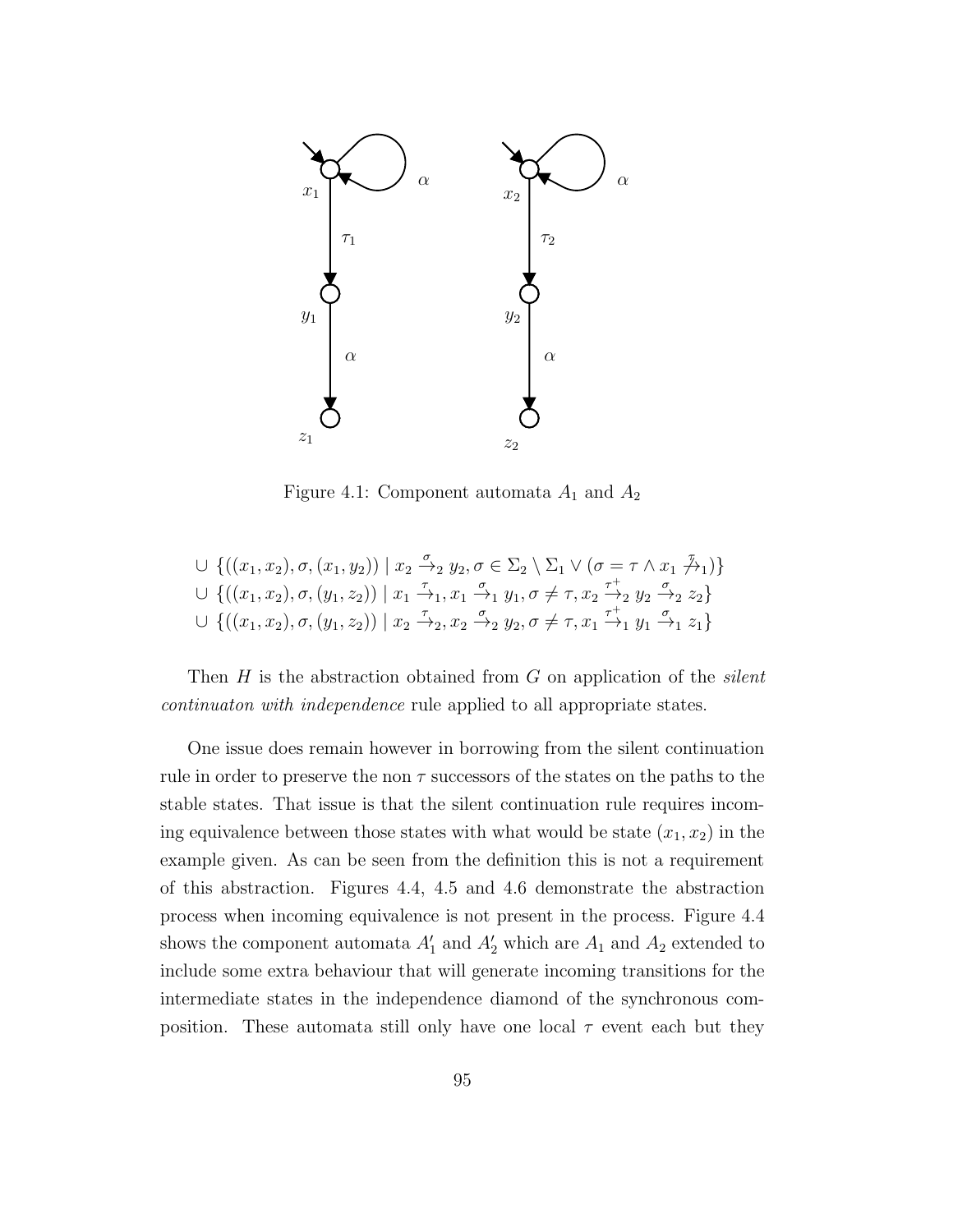

Figure 4.2: Regular synchronous composition  ${\cal A}_1 || {\cal A}_2$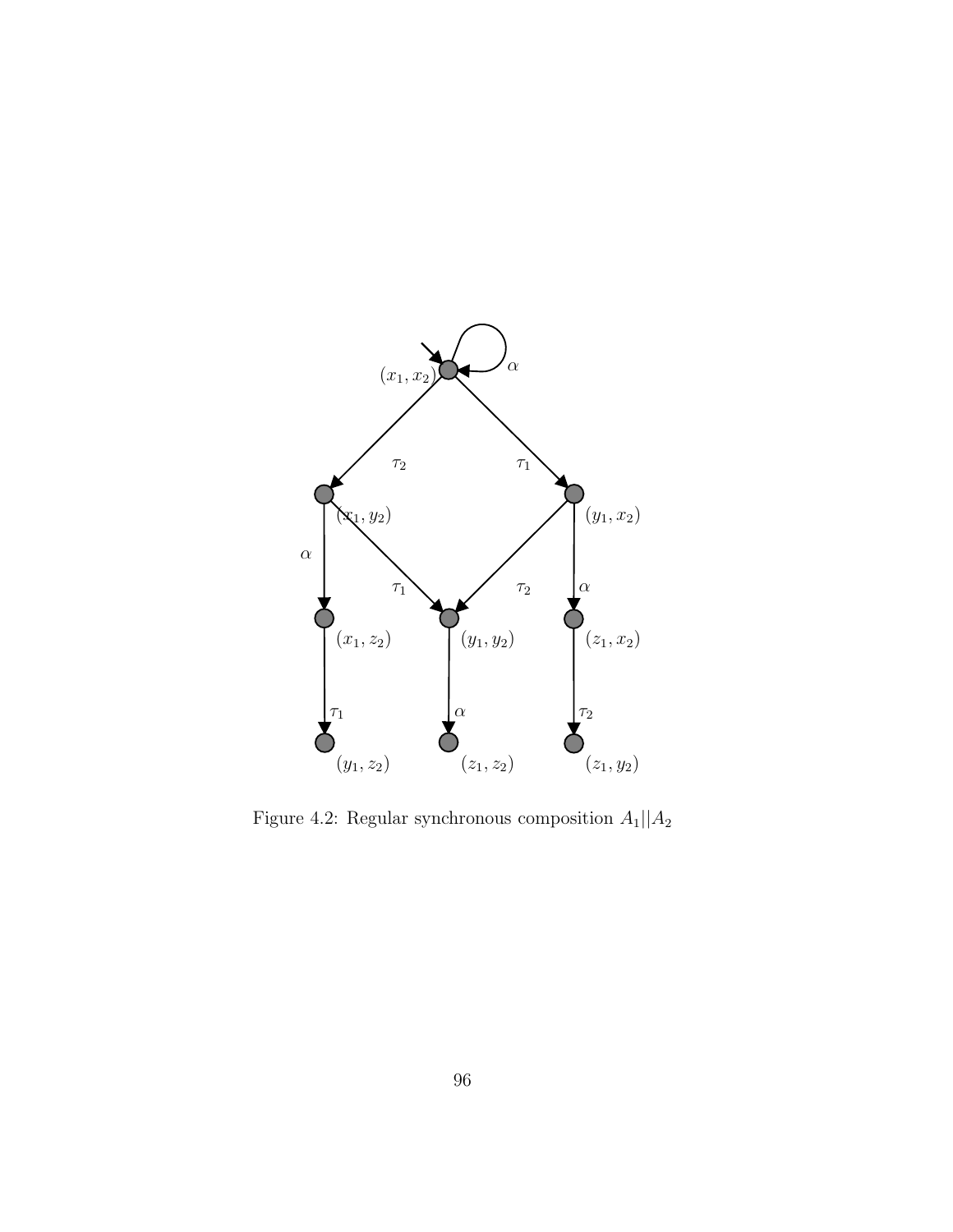

Figure 4.3: Abstraction of  $A_1||A_2$  under new rule

now synchronise on four distinct events  $\alpha$ ,  $\beta$ ,  $\gamma$  and  $\sigma$ . Figure 4.5 shows the synchronous composition  $A'_1||A'_2$ . It can be seen that the independence diamond formed by  $\tau_1$  and  $\tau_2$  is still present, though now there are two new successor states from the initial state  $(x_1, x_2)$  given by  $(x_1, x_2) \stackrel{\beta}{\rightarrow} (u_1, u_2)$ and  $(x_1, x_2) \stackrel{\alpha}{\rightarrow} (v_1, v_2)$ . These new states are the states from which the incoming transitions to the intermediate states  $(y_1, x_2)$  and  $(x_1, y_2)$  originate. Each of these states has two outgoing transitions, one to each intermediate state. The result of this is each intermediate state having two non  $\tau$  incoming transitions, a  $\sigma$  transition and a  $\gamma$  transition. These transitions mean that the intermediate states  $(y_1, x_2)$  and  $(x_1, y_2)$  are not incoming equivalent to the initial state  $(x_1, x_2)$ . Figure 4.6 shows the abstraction of  $A'_1 || A'_2$  with the silent continuation with independence rule. Immediately we see that the state-space has remained unchanged, though the transitions have been altered. To understand what has happened here it will be helpful to step through the process of constructing the automaton given in Figure 4.6. Starting at the initial state  $(x_1, x_2)$  we calculate all the successors as determined by the transition relation given in Definition 4.1. This yields the transitions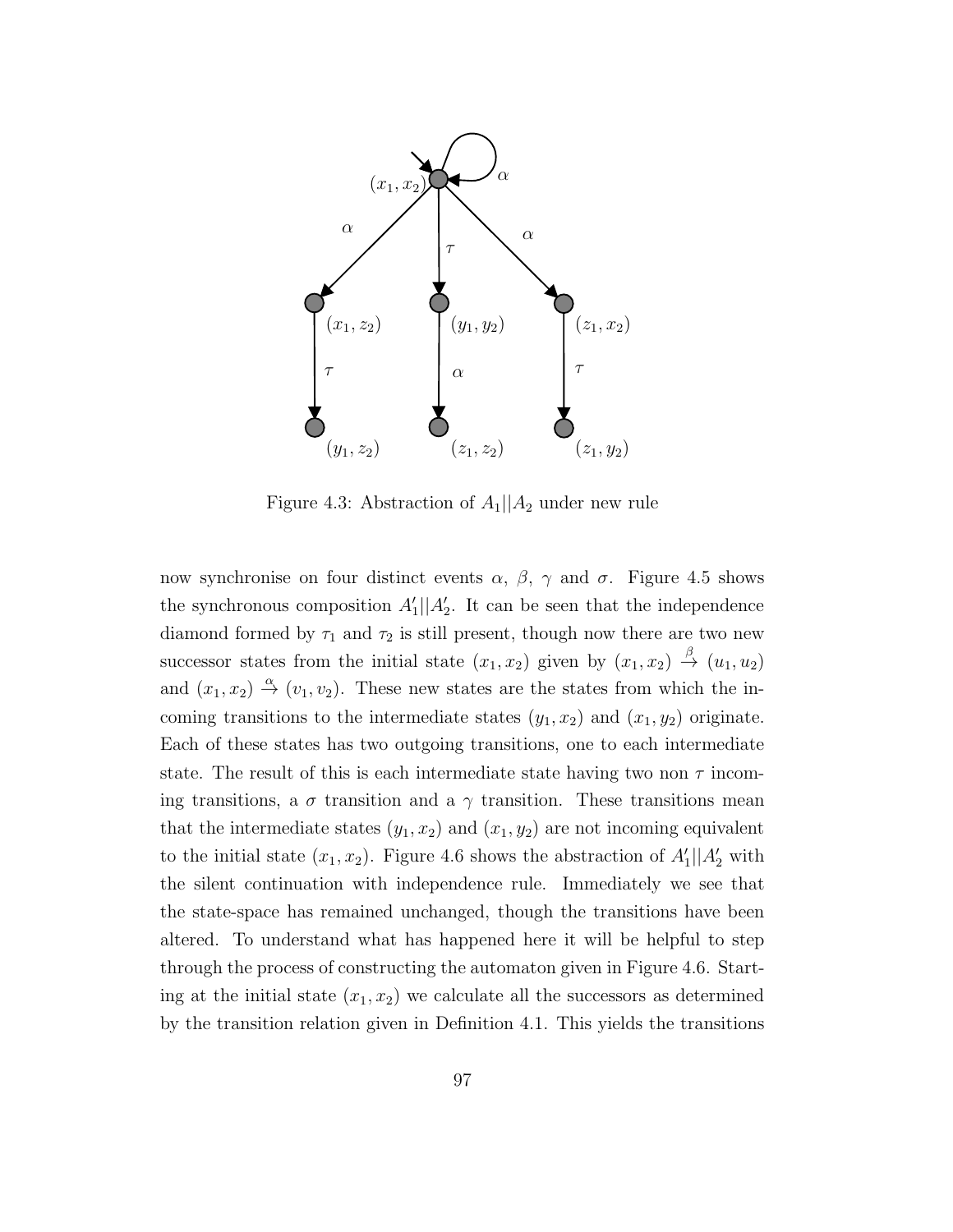

Figure 4.4: Component automata  $A'_1$  and  $A'_2$ 

 $(x_1, x_2) \stackrel{\tau}{\to} (y_1, y_2), (x_1, x_2) \stackrel{\beta}{\to} (u_1, u_2), (x_1, x_2) \stackrel{\alpha}{\to} (v_1, v_2), (x_1, x_2) \stackrel{\alpha}{\to} (z_1, v_2),$ and  $(x_1, x_2) \stackrel{\alpha}{\rightarrow} (v_1, z_2)$ . At this point it is clear that as in the previous case, the intermediate states have been excluded. Next we can consider any of the successor states that were computed and explore those. What we find here is that since states  $(u_1, u_2)$  and  $(v_1, v_2)$  have transitions to states  $(x_1, y_2)$  and  $(y_1, x_2)$ , those states that were previously excluded are then added to the state-space once  $(u_1, u_2)$  and  $(v_1, v_2)$  are expanded. What this means is the states that would otherwise not be eligible for silent continuation due to not having incoming equivalence, are able to be considered for silent continuation with independence. This is because of the fact that when those transitions that violate the incomng equivalence relationship are explored, the states that were previously excluded by the silent continuation with independence rule are then added to the state-space. A proof showing the correctness of this abstraction for conflict equivalence is given in Section 4.2.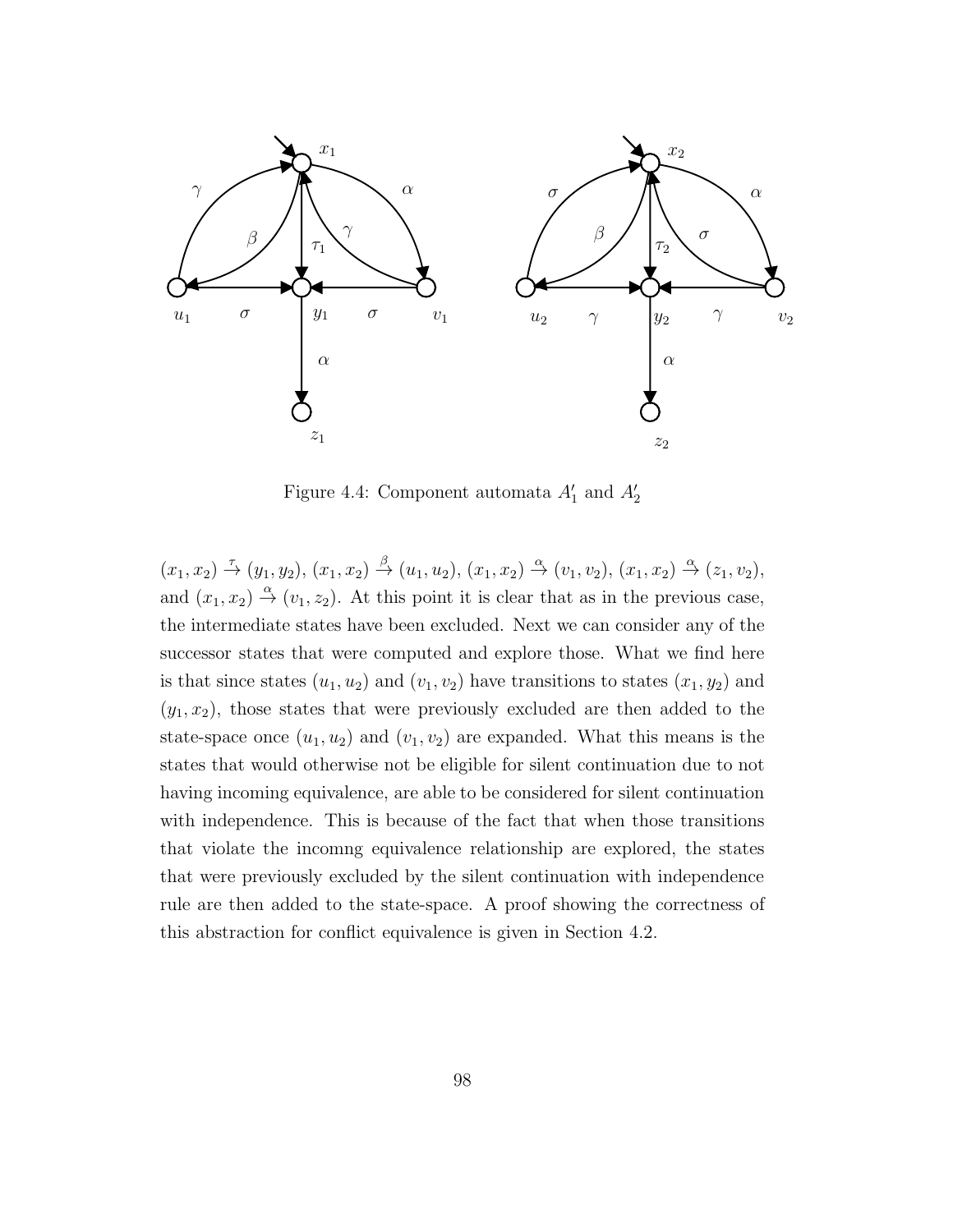

Figure 4.5: Regular synchronous composition  $A'_1||A'_2$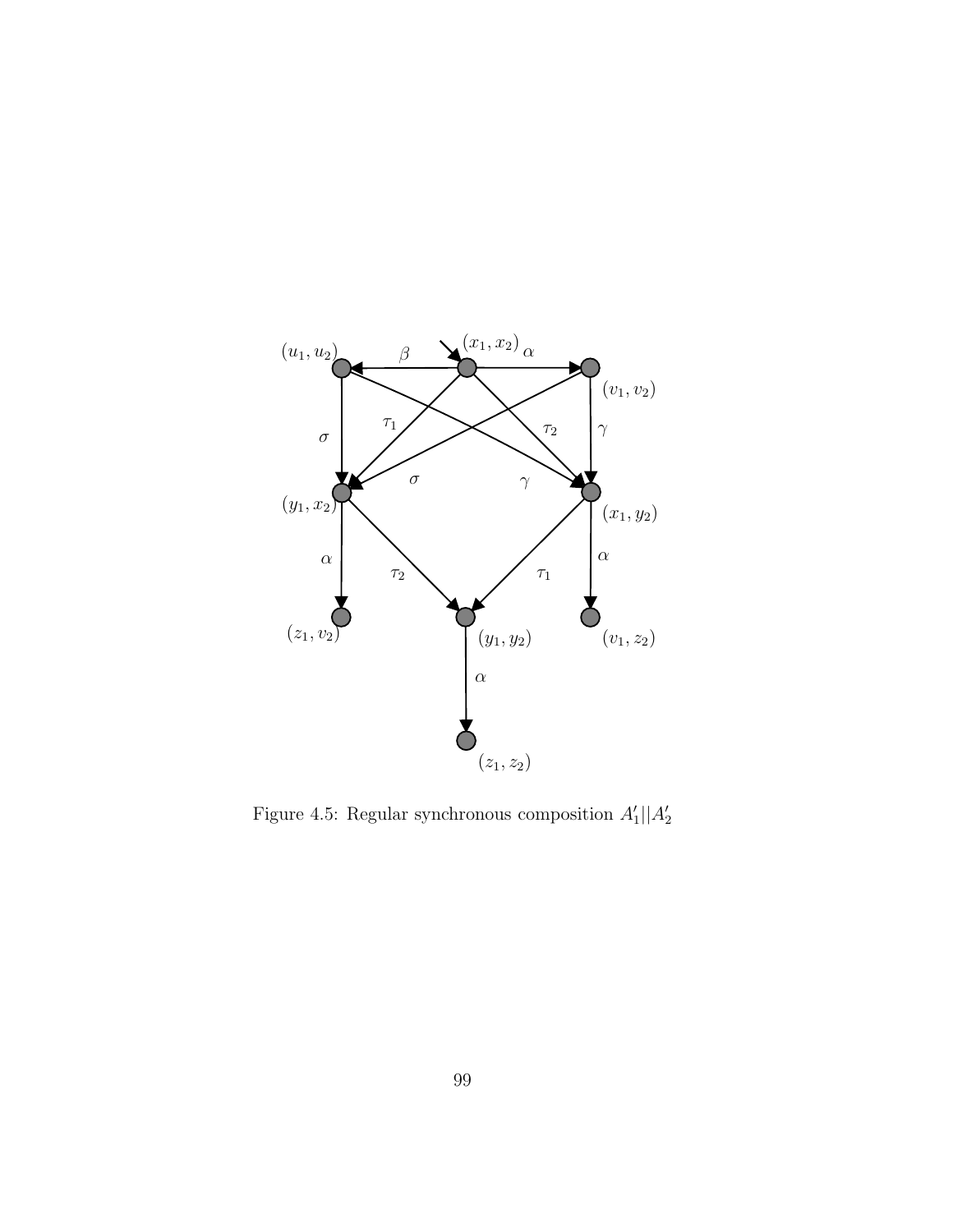

Figure 4.6: Abstraction of  $A'_1 || A'_2$  under new rule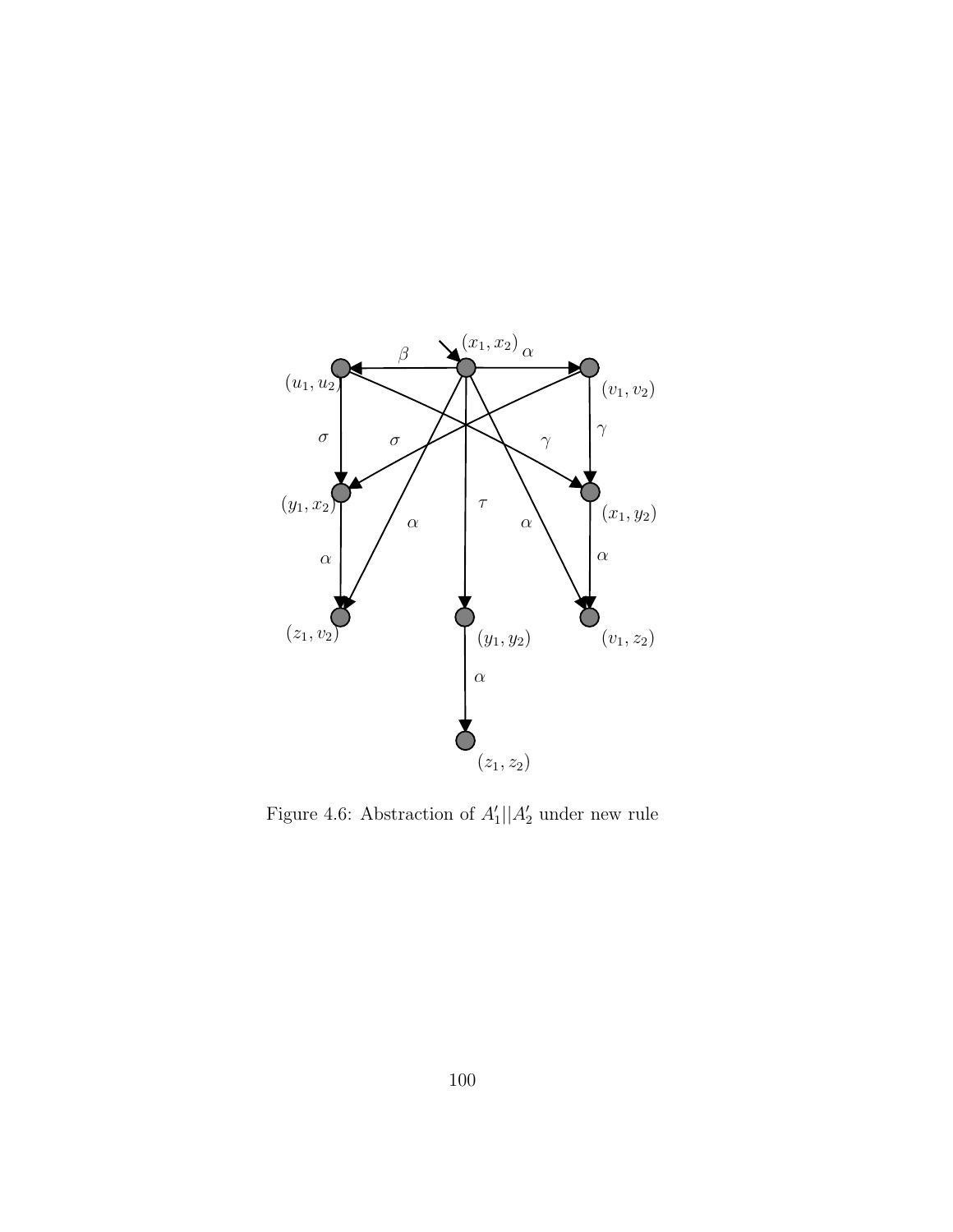## 4.1 Algorithms

This section introduces the algorithms developed in order to construct synchronous compositions for nonblocking verification using the silent continuation with independence rule. This work builds upon the general synchronous product builder given in [9] and adjusts the way in which successor states of states that the transition relation given in Definition 4.1 identifies. This implementation is used for nonblocking verification, so as with the implementation in Chapter 3, the algorithms used are such that the resulting automaton that is constructed preserves the property of nonblocking that the regular synchronous composition would exhibit.

#### 4.1.1 Tau closure algorithm

One of the key parts to applying this rule is finding all of the  $\tau$  successors of the states in the model. By  $\tau$  successors we mean all of the states that can be reached from some state using only  $\tau$  transitions. The reason this is important is that for each of the states in the synchronous composition that enable more than one local  $\tau$  event, we need to find all of the  $\tau$  successor states, and then for each of those successor states the non  $\tau$  transitions must be added to the state that is being explored. The way in which this has been handled in this implementation is by modifying the transition relation in the original model to include the  $\tau$  closure for each state. That is to say that for every state  $x$  of every automaton in the model, every state  $y$  reachable using only  $\tau$  transitions from state x is then added as the target state of a new  $\tau$  transition from state x. Figures 4.7 and 4.8 give an example of an automaton before and after performing the  $\tau$  closure on each of the states. It can be seen in Figure 4.7 that there exist paths  $p, q$ , and  $r$  consisting of only  $\tau$  transitions where  $x \stackrel{p}{\to} y_1$ ,  $x \stackrel{q}{\to} y_2$  and  $x \stackrel{r}{\to} y_3$ . Figure 4.8 then shows the  $\tau$  closure of x adding transitions  $x \stackrel{\tau}{\to} y_1$ ,  $x \stackrel{\tau}{\to} y_2$ , and  $x \stackrel{\tau}{\to} y_3$ . Since the  $\tau$  closure is performed on all states we also have the  $y_1 \stackrel{\tau}{\rightarrow} y_3$  transition added.

Algorithm 10 gives the algorithm used to calculate the  $\tau$  closure and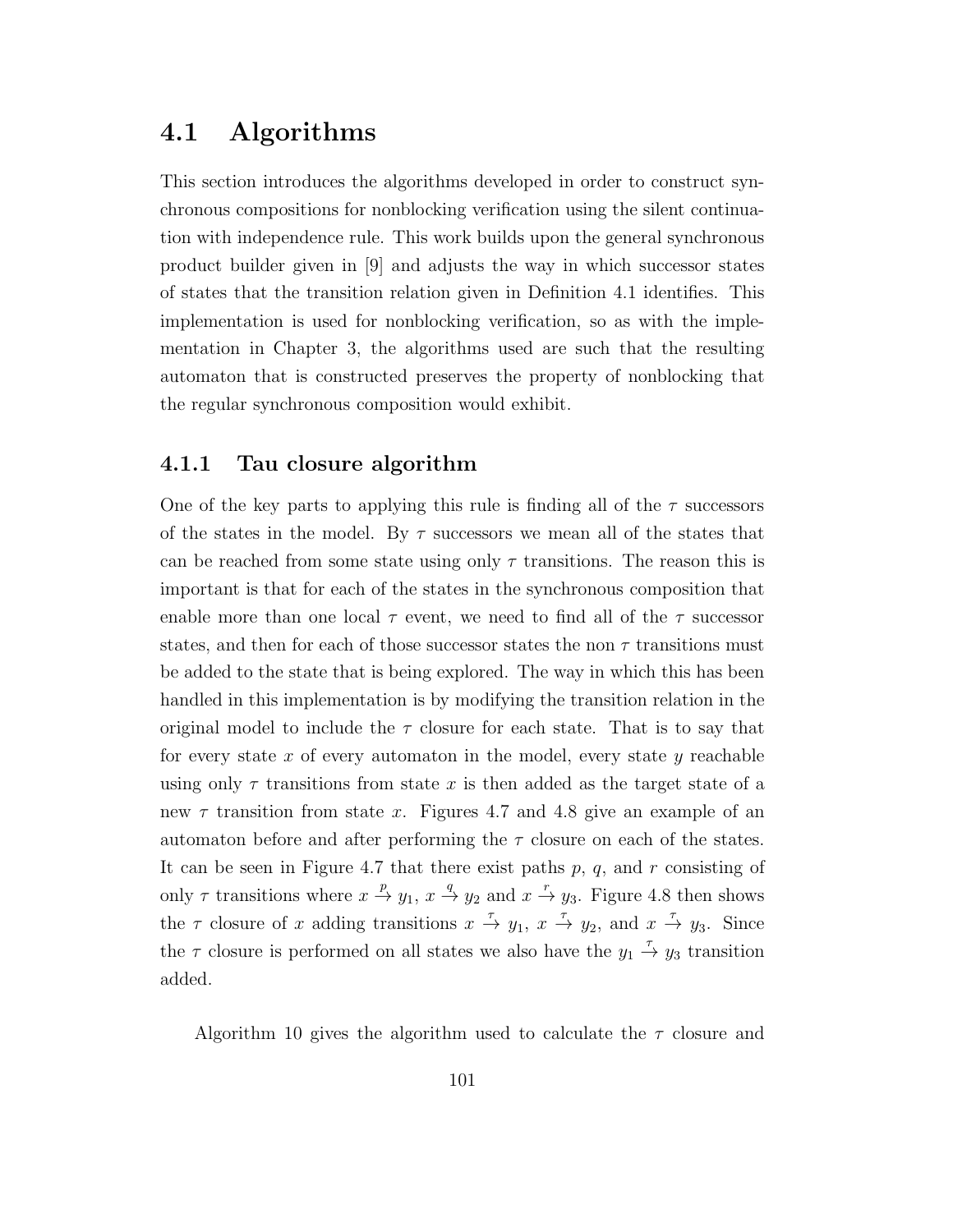

Figure 4.7: Simple automaton prior to  $\tau$  closure



Figure 4.8: Automaton after  $\tau$  closure

update the transition relation. This algorithm explores the state space of each component automata performing a depth first search using only  $\tau$  transitions. To accomplish this we first iterate over all automata in the model and then over all states in those automata. The search begins as each state s is considered. We initialise two variables; stack which will serve as a state stack to keep track of the states still to be explored in the depth first traversal, and visited which will serve as the set of states that have been visited in the depth first traversal. These are both initialised with state s included in them. Then comes the main loop in the depth first traversal, where we loop until *stack* is empty. At each iteration of this loop we pop a state *current* from the top of stack and consider all of the  $\tau$  successors of *current*. Since the hiding process replaces all local events in an automata with  $\tau$ , this will often lead to non determinism, so there may be several  $\tau$  transitions from state *current*. For each  $\tau$  successor t of state *current* we then check to see whether or not  $t \in visited$ . This makes sure that we do not return to explore states that have already been explored. Every successor  $t \notin visited$  is then added to both stack and visited. At the end of this process visited will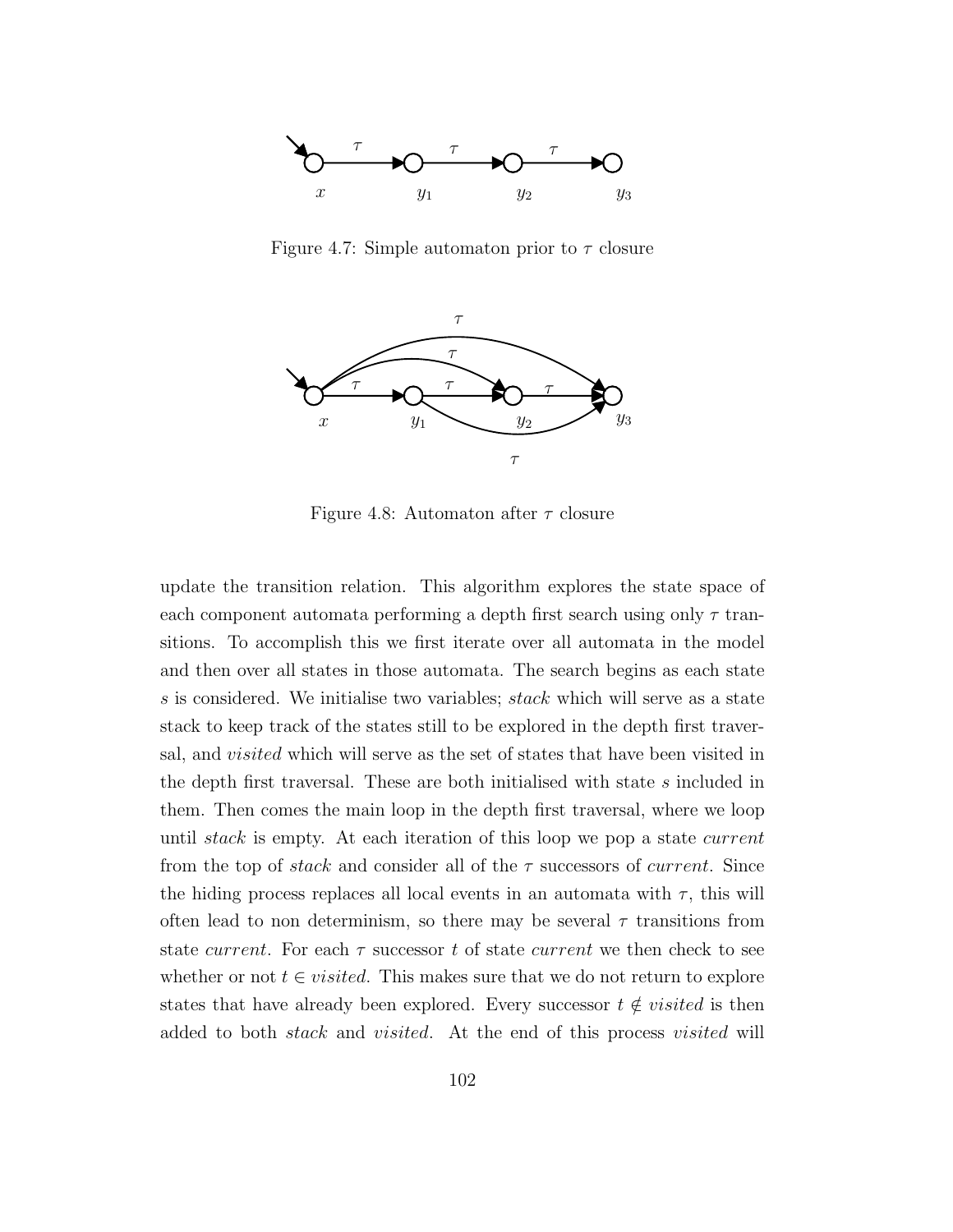contain all states that are reachable from state s using only  $\tau$  transitions, and we can use those states to perform the  $\tau$  closure of s.

First state s is removed from *visited*, as we do not want to add the transition  $s \stackrel{\tau}{\rightarrow} s$  to the transition relation. Once this is done we then iterated over all states in *visited*. For each such state  $t$  we check whether or not there is not already a transition  $s \stackrel{\tau}{\rightarrow} t$ . If there is no such transition, we add it to the transition relation, otherwise we move on to the next  $t$ . Once this has been done, the  $\tau$  closure of state s is complete and the transition relation has had all of the appropriate transitions added. We then move on to the next state s and reeat until all states in all automata have had their  $\tau$  closure performed. This will allow for a simpler calculation of  $\tau$  successor states when constructing the synchronous composition.

#### 4.1.2 Permute non tau successors

As it has been suggested, by performing the hiding process we often introduce non determinism into the component automata of the synchronous product that we are creating. As such, this means that as we explore states we are no longer guaranteed that there will be a single successor state for a transition on an event. Not only may there be several successor states for an event in a component automaton, when we consider a global state of the synchronous product comprised of several local states of the component automata, the possible successor states for that event for the global state are the combination of all the different transitions on that event in the component automata. Let  $(x_0, x_1, \ldots, x_n)$  be a global state of the synchronous product  $A_1||A_2|| \ldots ||A_n$  and  $|x \stackrel{\alpha}{\rightarrow} |$  be the number of outgoing  $\alpha$  transitions from state x, then the number of successor states on event  $\alpha$  from state  $(x_0, x_1, \ldots, x_n)$  is given by  $\prod^n$  $i=0$  $|x_i \stackrel{\alpha}{\rightarrow} |$ . An example of this is given in Figures 4.9 and 4.10. Figure 4.9 gives two simple nondeterministic component automata  $A_1$  and  $A_2$  and Figure 4.10 gives the expansion of global state  $(w_1, w_2)$ to find all successor states. It can be seen from Figure 4.10 that there are four successor states, two for each event. If we consider what happens when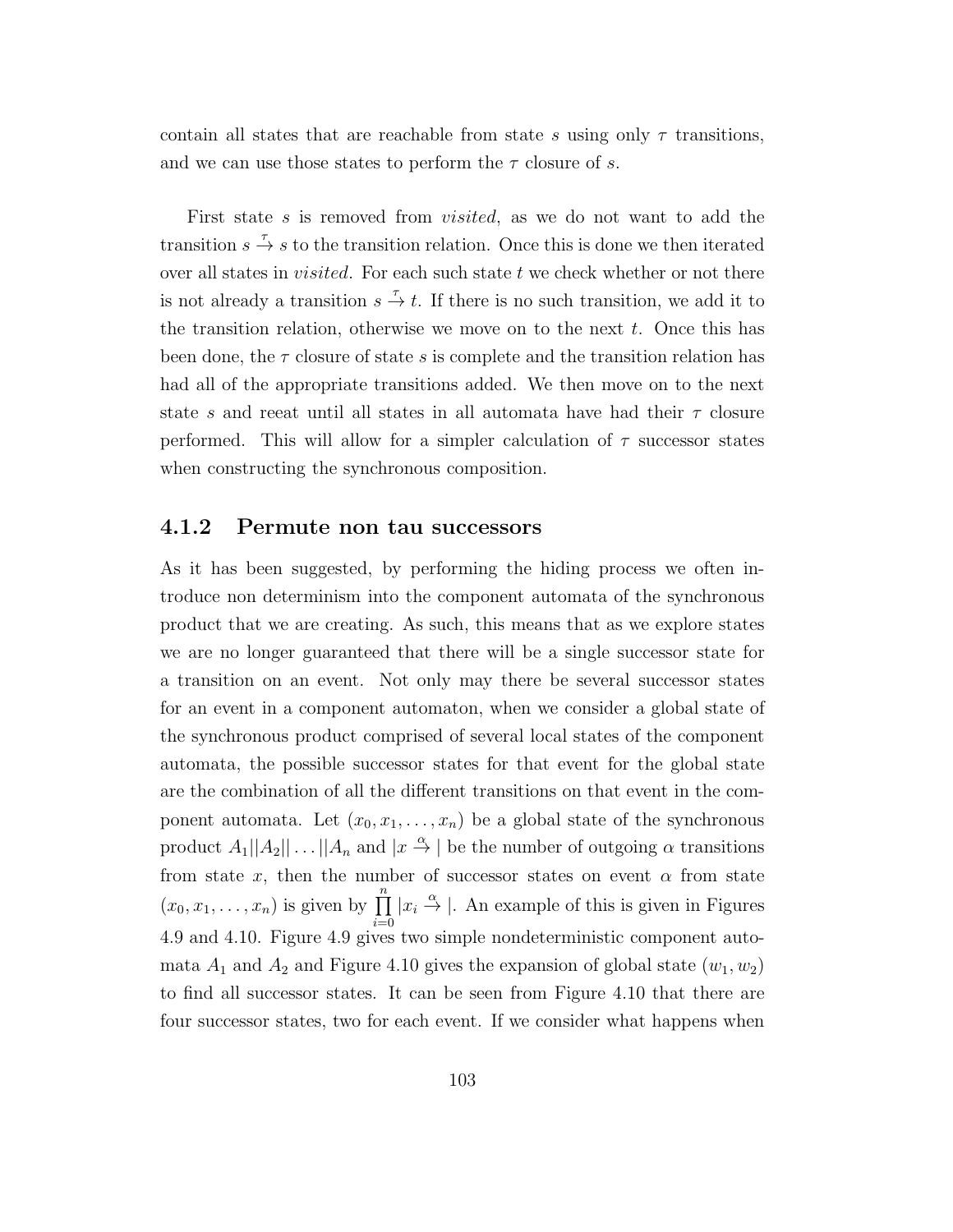Algorithm 10 Tau closure algorithm

|     | 1: function TAUCLOSURE                                                         |
|-----|--------------------------------------------------------------------------------|
| 2:  | for all Automata $A = \langle \Sigma, S, S^{\circ}, \rightarrow, Q \rangle$ do |
| 3:  | for all $s \in S$ do                                                           |
| 4:  | $stack = \{s\}$                                                                |
| 5:  | visited $=\{s\}$                                                               |
| 6:  | while $\neg stack.isEmpty()$ do                                                |
| 7:  | $current = stack.pop()$                                                        |
| 8:  | for all t where current $\stackrel{\tau}{\rightarrow} t$ do                    |
| 9:  | if $t \notin visited$ then                                                     |
| 10: | stack.push(t)                                                                  |
| 11: | visited = visited $\cup \{t\}$                                                 |
| 12: | end if                                                                         |
| 13: | end for                                                                        |
| 14: | end while                                                                      |
| 15: | visited = visited $\setminus \{s\}$                                            |
| 16: | for all $t \in visited$ do                                                     |
| 17: | if $s \nightharpoonup t$ then                                                  |
| 18: | $\rightarrow$ = $\rightarrow \cup$ { $(s, \tau, t)$ }                          |
| 19: | end if                                                                         |
| 20: | end for                                                                        |
| 21: | end for                                                                        |
| 22: | end for                                                                        |
|     | 23: end function                                                               |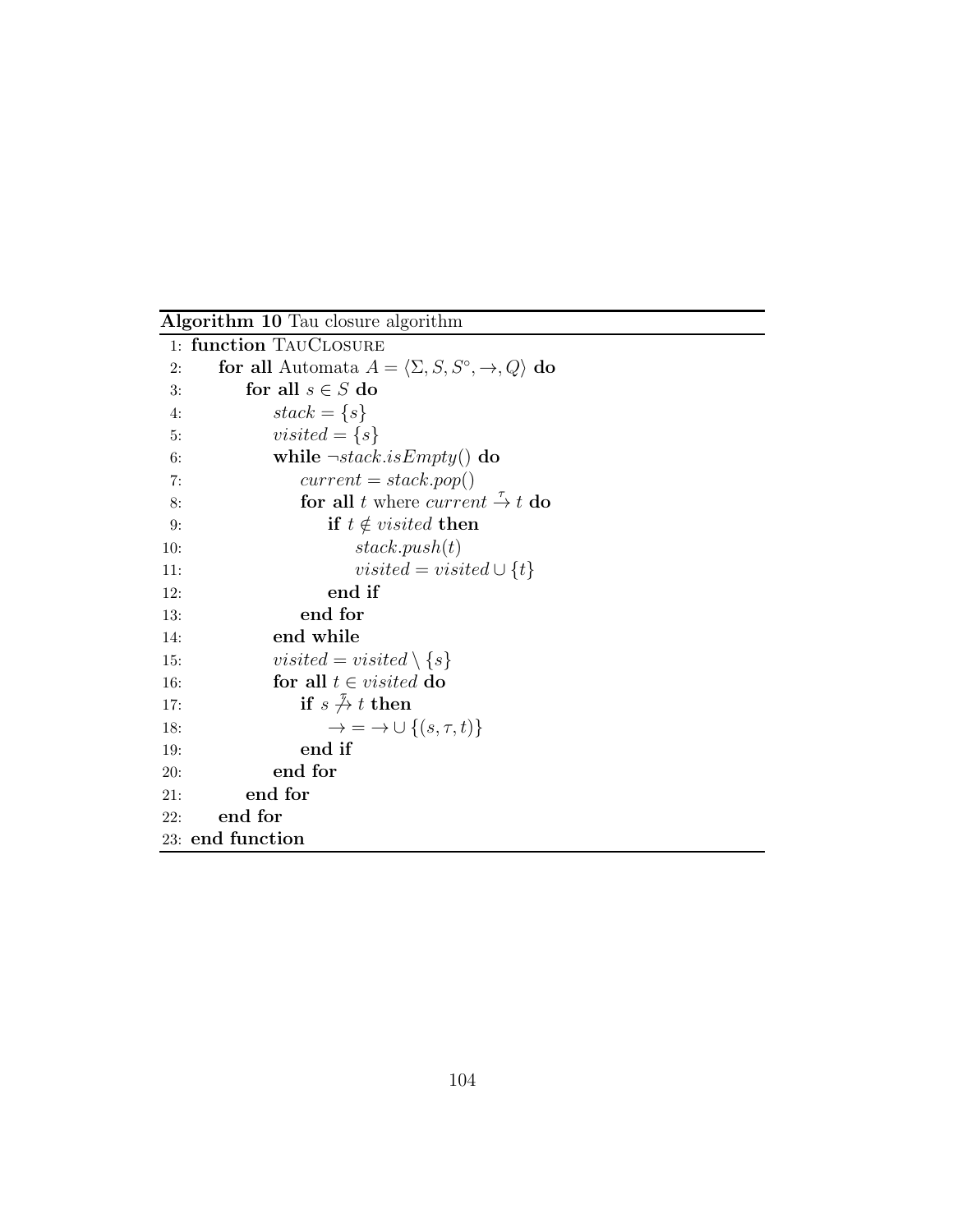

Figure 4.9: Nondeterministic automata  $A_1$  and  $A_2$ 



Figure 4.10: Expansion of state  $(w_1, w_2)$  in  $A_1||A_2$ 

determining the successor states for event  $\alpha$ , we can observe from 4.9 that  $A_1$  has only one such transition  $w_1 \stackrel{\alpha}{\rightarrow} x_1$ , whereas  $A_2$  has two transitions  $w_2 \stackrel{\alpha}{\rightarrow} x_2$  and  $w_2 \stackrel{\alpha}{\rightarrow} y_2$ . This gives two possible state combinations for the global successor state.  $A_1$  will always do its only  $\alpha$  transition to state  $x_1$ , but  $A_2$  can perform either of its two  $\alpha$  transitions. This leads to global successor states  $(x_1, x_2)$  and  $(x_1, y_2)$  for event  $\alpha$ , as seen in Figure 4.10. The successor states  $(y_1, z_2)$  and  $(z_1, z_2)$  for event  $\beta$  can be found in a similar way.

Clearly then an algorithm is required to compute all of these successor states accounting for the nondeterminism. Algorithm 11 gives the psuedo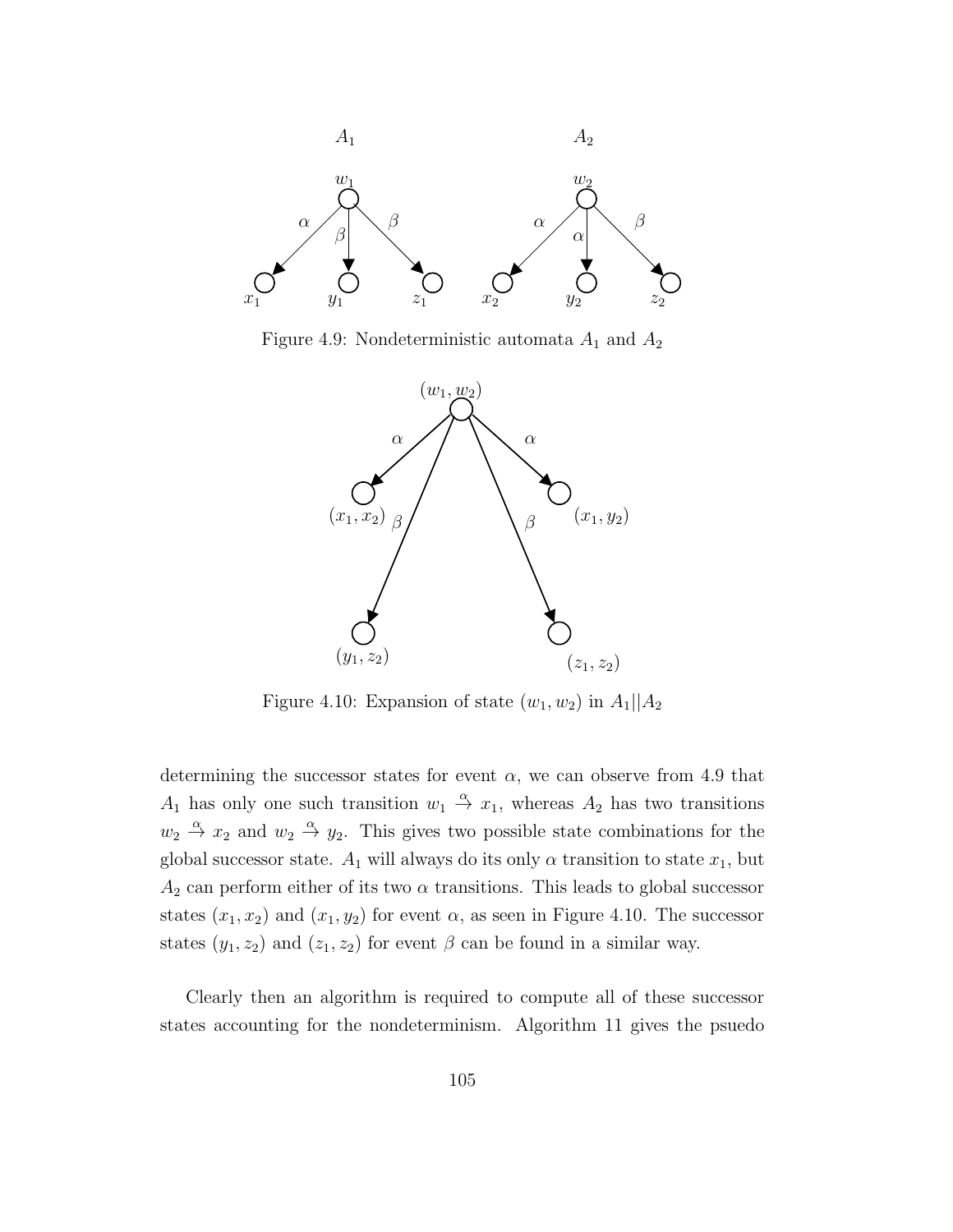code for the algorithm that generates all of the permutations of the successor states for some state s in a nondeterministic synchronous composition and creates the transitions to those states. This algorithm is taken from [9]. Generally speaking the way in which this algorithm works is by keeping track of a global target state  $t$  which will be used to created each successor state from s. First the enabled set of events for state s is computed and we set  $t = s$  before computing the successors for each event. Then  $PermuteNormal$ is recursively called for each enabled event  $\alpha$ , which at each step changes decreases the variable  $a$  by 1, and a single local state in  $t$  indexed by  $a$ , so by the time a reaches zero every local state has been updated to reflect a transition on event  $\alpha$  in the component automata. We will now offer a more detailed description of the algorithm.

ExpandNormal just serves to calculate the enabled set of events for state s and compute the successors for each such event. Before  $PermuteNormal$  is called global state variable  $t$  is initialised and given the same value as  $s$ , this way if some automaton does not contain the enabled event in its alphabet, we can preserve the state for that automaton. We call  $PermuteNormal$  for each enabled event alpha passing in  $n + 1$ , s and alpha. The first argument is one more than the number of component automata, as the first thing to happen in  $PermuteNormal$  is to decrement a which will initially receive the value  $n+1$ , so once that happens the very first consideration for target states will be for state  $x_n$ . Now lets examine the  $PermuteNormal$  function. Of the four arguments, a is the one of most interest. There are two states s and source passed in as one is used for creating the transition and the other is used for computing local successor states; it will be clearer as to why we need both of these when we discuss Algorithm 12. The variable  $a$  in this function represents the index of the local automaton that the current function frame is to consider. The initial line checks whether or not  $a = 0$ . We will come back to this point once the rest of the routine has been explained. In the case that  $a \neq 0$  we proceed to decrement a by 1. This means that on each subsequent call to *PermuteNormal* as long as  $a > 0$ , we update a to represent the index of a different component automaton. Next we examine the local state  $x_a$  of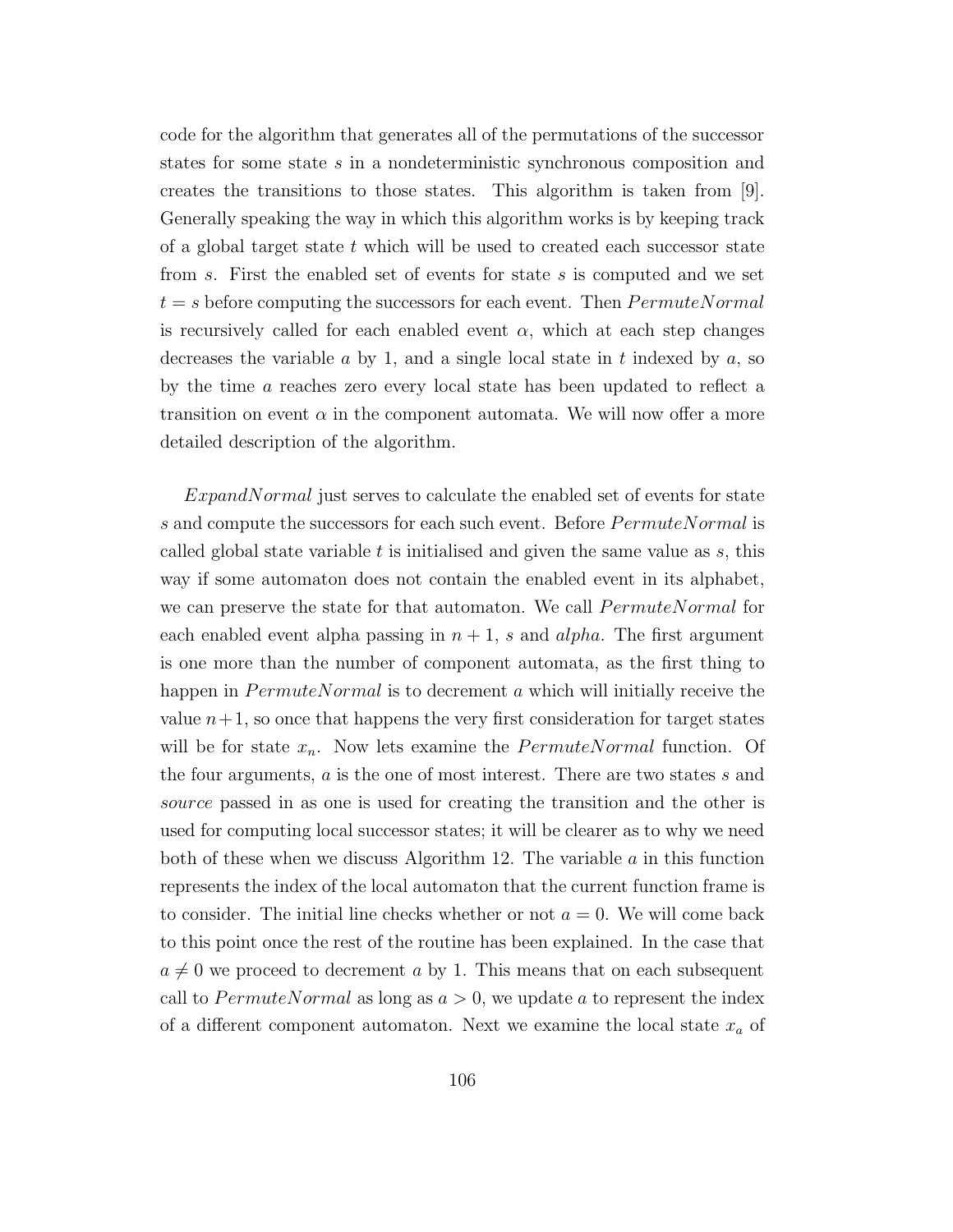component automaton  $M_a$ . We have already established that  $\alpha$  is enabled in state s, though it is still potentially the case that  $x_a \nrightarrow{\alpha}$ . For this to be the case we must have  $\alpha \notin \Sigma_a$ , and as such a transition on event  $\alpha$  does not affect state  $x_a$ . We then update t accordingly, setting  $x'_a = x_a$ , before making a recursive call to  $PermuteNormal$ . If however it is the case that  $x_a \stackrel{\alpha}{\rightarrow}$  then we must consider all of the successor states of for  $x_a$  using event  $\alpha$ . Again there may be several of these successor states due to the nondeterminism of the component automata after hiding. We then consider each local state  $y$ where  $x_a \stackrel{\alpha}{\rightarrow} y$ , and update the target state t setting  $x_a = y$ . We then make a recursive call to  $PermuteNormal$  before doing the same for the next y. What is happening here is that since every distinct local successor state generates at least one distinct global successor state, we record that local transition in the global target state  $t$  and then move on to consider the changes in all of the other local states. Since we start this process at state  $x_n$  and proceed until  $x_0$ , by the time the first recursive call resolves when considering the successors of state  $x_n$ , we will have computed all possible global successor states for the the first local successor of  $x_n$  on event  $\alpha$ . The reason for this is more easily explained considering the process from the end of the recursion and working backwards. When  $a = 0$  this means that all local states  $x_n \dots x_0$ have been updated in  $t$ , so the current state of  $t$  represents a valid successor state in the synchronous composition, so the transition *source*  $\stackrel{\alpha}{\rightarrow} t$  can be created. When  $a = 1$ , we first decrement a to 0 and proceed to calculate the successor states for local state  $x_0$ . Each of the states computed make a call to PermuteNormal where  $a = 0$ , creating a global successor state for every such call. Consider the state of the algorithm from where the  $a = 1$ recursive call was made however. It was called after calculating just one of the local successor states for  $x_1$ . This means that for every successor of  $x_1$ , all successors of  $x_0$  are computed. Going one step further up the recursion gives us that for every successor of  $x_2$ , all successors of  $x_1$  are computed, which in turn each compute the successors of  $x_0$ . This propogates all the way up to the first call where  $a = n$  meaning that by the time all successors of  $a_n$  have been computed, we have created transitions to every global successor state  $t$ where source  $\stackrel{\alpha}{\rightarrow} t$ .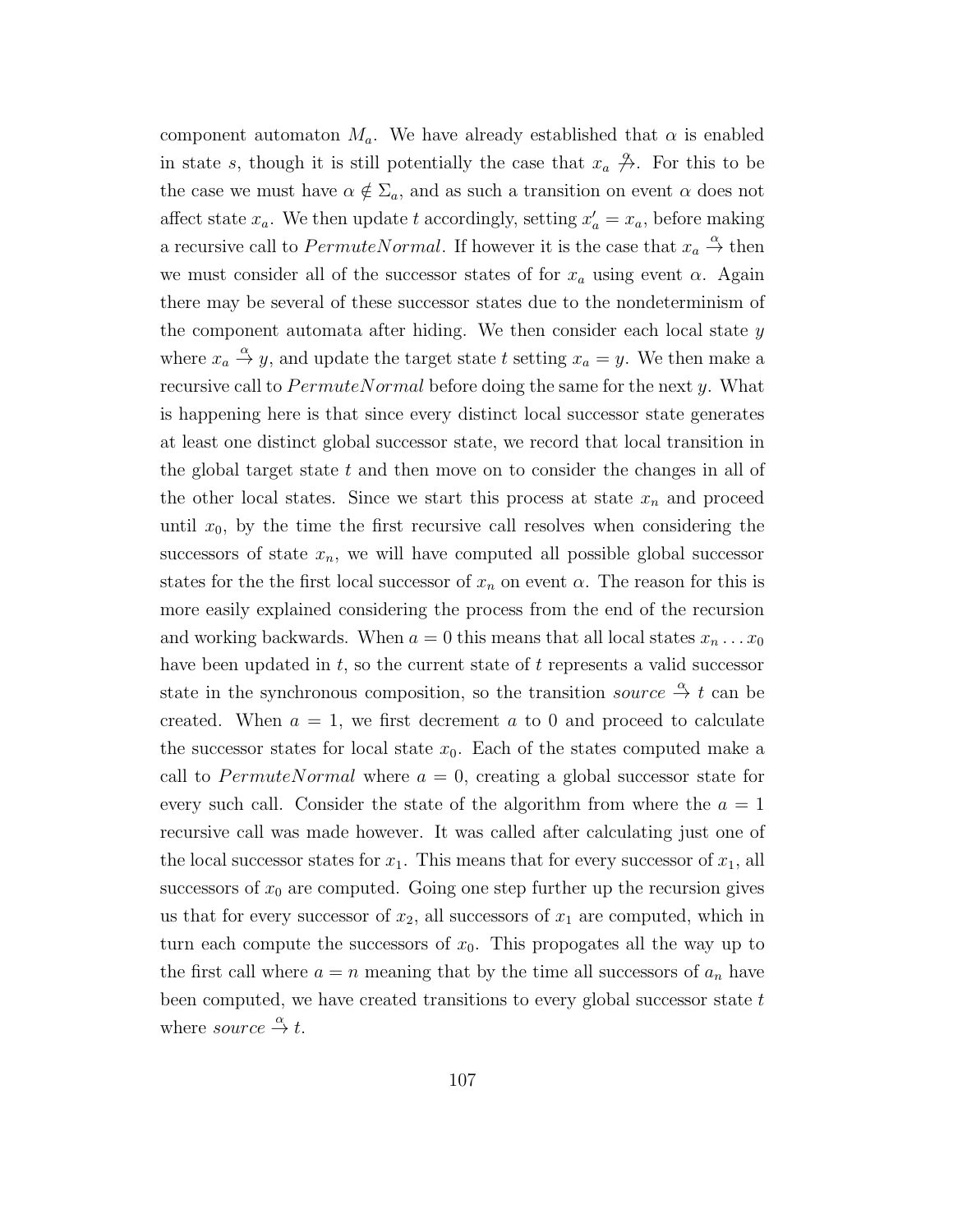Algorithm 11 Permute non tau successor states 1: function EXPANDNORMAL $(s = (x_0, \ldots, x_n))$ 2: for all  $\alpha \in \Sigma$  where  $s \stackrel{\alpha}{\rightarrow}$  do 3:  $t = (x'_0, \ldots, x'_n) = s$ 4:  $PermuteNormal(n + 1, s, s, \alpha)$ 5: end for 6: end function 7: function PERMUTENORMAL $(a, s = (x_0, \ldots, x_n), source, \alpha)$ 8: if  $a = 0$  then 9:  $create Transition(source, \alpha, t)$ 10: else 11:  $a = a - 1$ 12: if  $x_a \overset{\alpha}{\rightarrow}$  then 13:  $t = (x'_0, \ldots, x'_a = x_a, \ldots, x'_n)$ 14:  $PermuteNormal(a, s, source, \alpha)$ 15: else 16: **for all**  $y \in S_a$  where  $x_a \stackrel{\alpha}{\to} y$  do 17:  $t = (x'_0, \ldots, x'_a = y, \ldots, x'_n)$ 18:  $PermuteNormal(a, s, source, \alpha)$ 19: end for 20: end if 21: end if 22: end function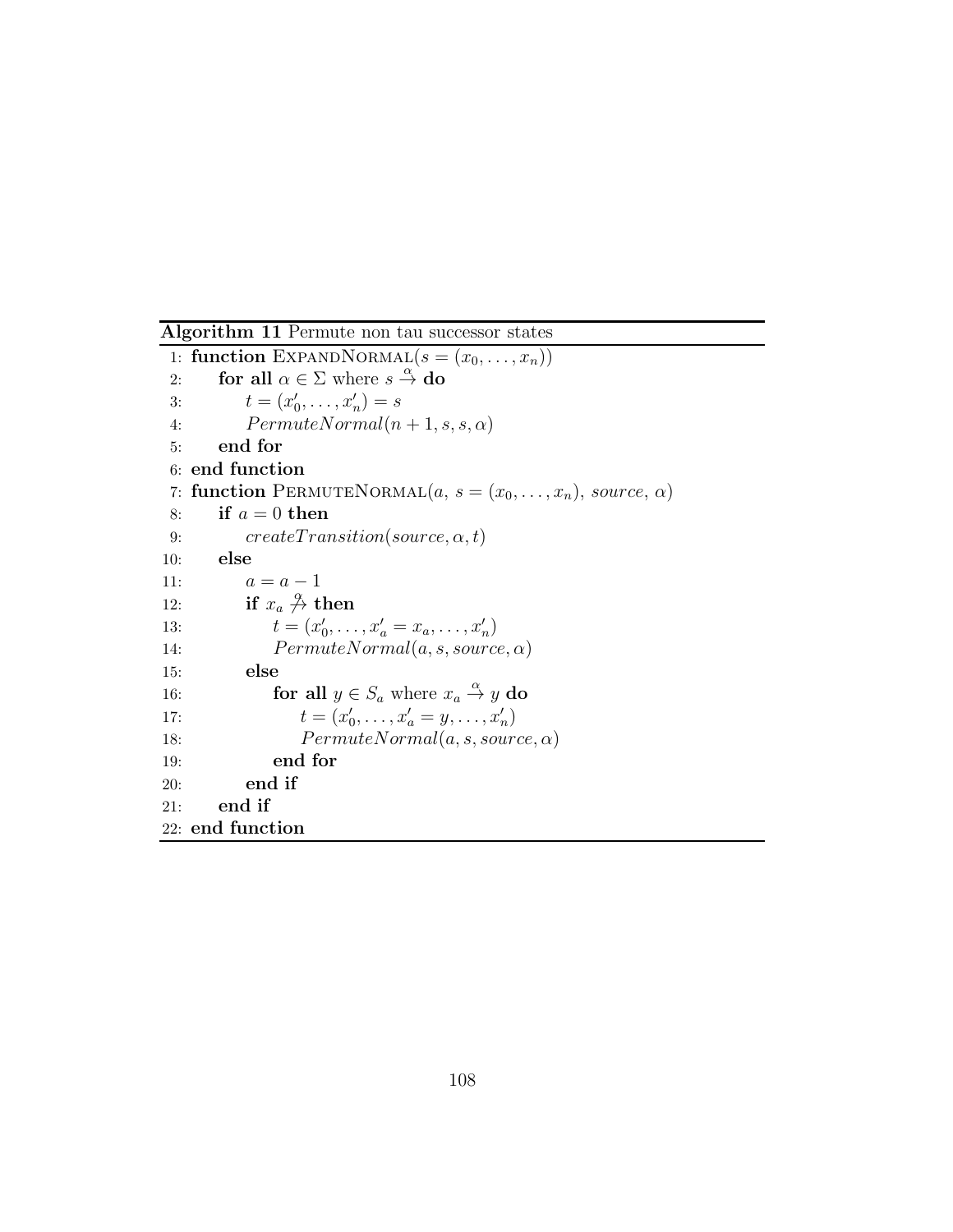#### 4.1.3 Permute tau successors

The algorithms described in this section is similar to Algorithm 11 but a little more involved. The purpose here is to manufacture the new transitions given in Definition 4.1. That is to say that when we encounter states that have two or more  $\tau$  events enabled, we must make sure to exclude the transitions to the intermediate states, copy all outgoing transitions from the intermediate states to the source state, and create a new  $\tau$  transition from the source state to the state reached once all of the enabled  $\tau$  transitions have been taken. To find these intermediate states we must permute the different combinations of taking the enabled  $\tau$  transitions. Figure 4.11 shows an example of the expansion of a state with three different  $\tau$  events enabled. In this example the intermediate states are any of the states containing a combination of  $x_i$ and  $y_i$  local states. We need to calculate these states, find their outgoing transitions, and add them to state  $(x_0, x_1, x_2)$ . We must also create the transition  $(x_0, x_1, x_2) \stackrel{\tau}{\rightarrow} (y_0, y_1, y_2)$ . It can be seen from Figure 4.11 that each of these states are reached by performing  $\tau_1$ ,  $\tau_2$  and  $\tau_3$  in different orders, suggesting that we must permute all the combinations of the enabled  $\tau$  events in order to calculate all of the intermediate states. Notice however that this example is deterministic. As was the case before, since we are dealing with nondeterministic component automata we must also allow for the fact that there may be several  $\tau$  transitions in the same local state and calculate each of the intermediate states reached using these transitions as well. The number of intermediate states to be found assuming determinism is n! where n is the number of different enabled  $\tau$  events.

Algorithm 12 gives the psuedo code for performing the process described above. This is similar to the process described for Algorithm 11, however where Algorithm 11 permutes the successor states for a single event at a time, Algorithm 12 instead permutes the different enabled  $\tau$  events to find the successor states. The algorithm begins in  $ExpandTau$  where a collection of events enabled Tau is initialised to store each of the different enabled  $\tau$ events of state s. Once the enabled  $\tau$  events have been determined we check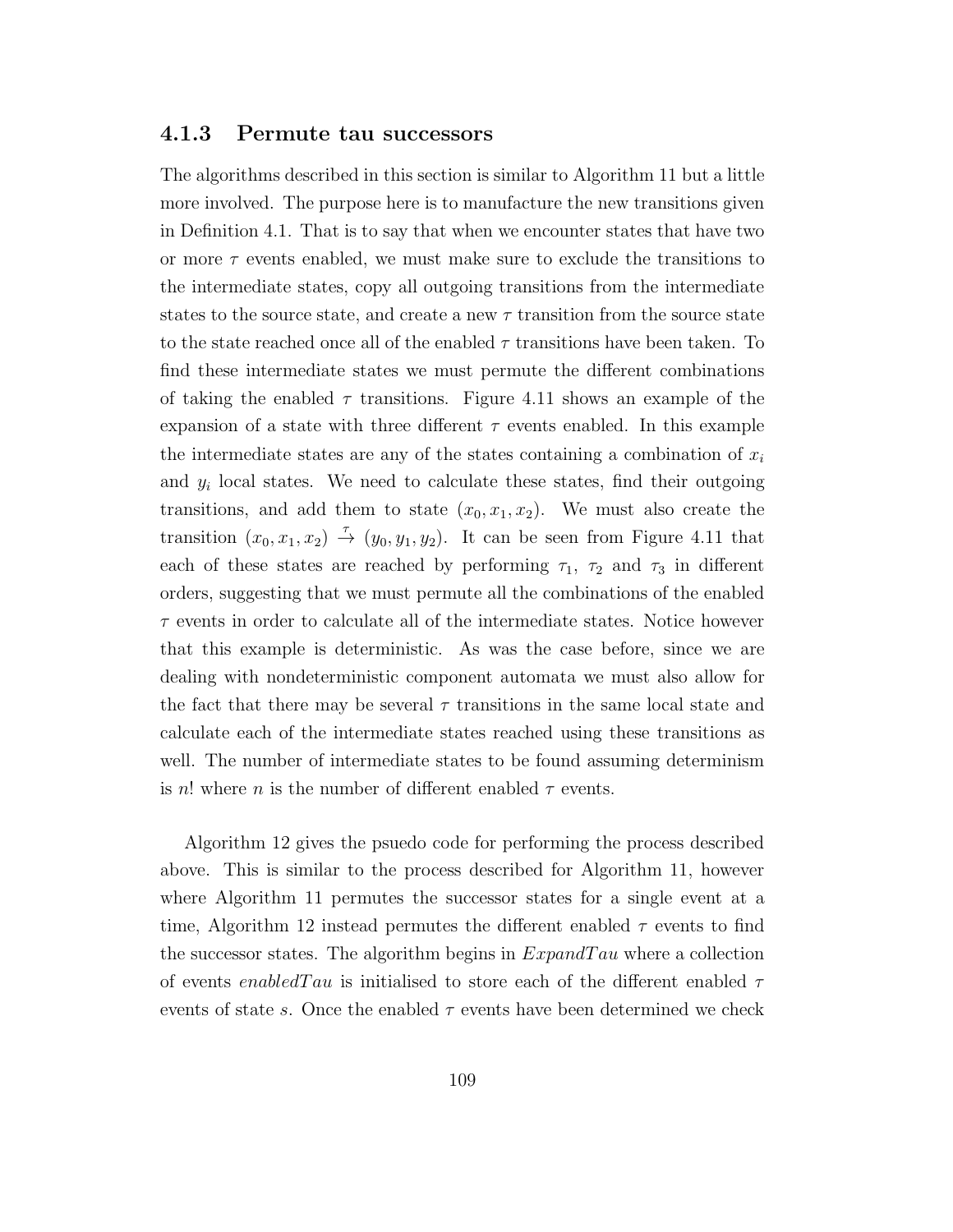

Figure 4.11: Result of expanding state with three different  $\tau$  events enabled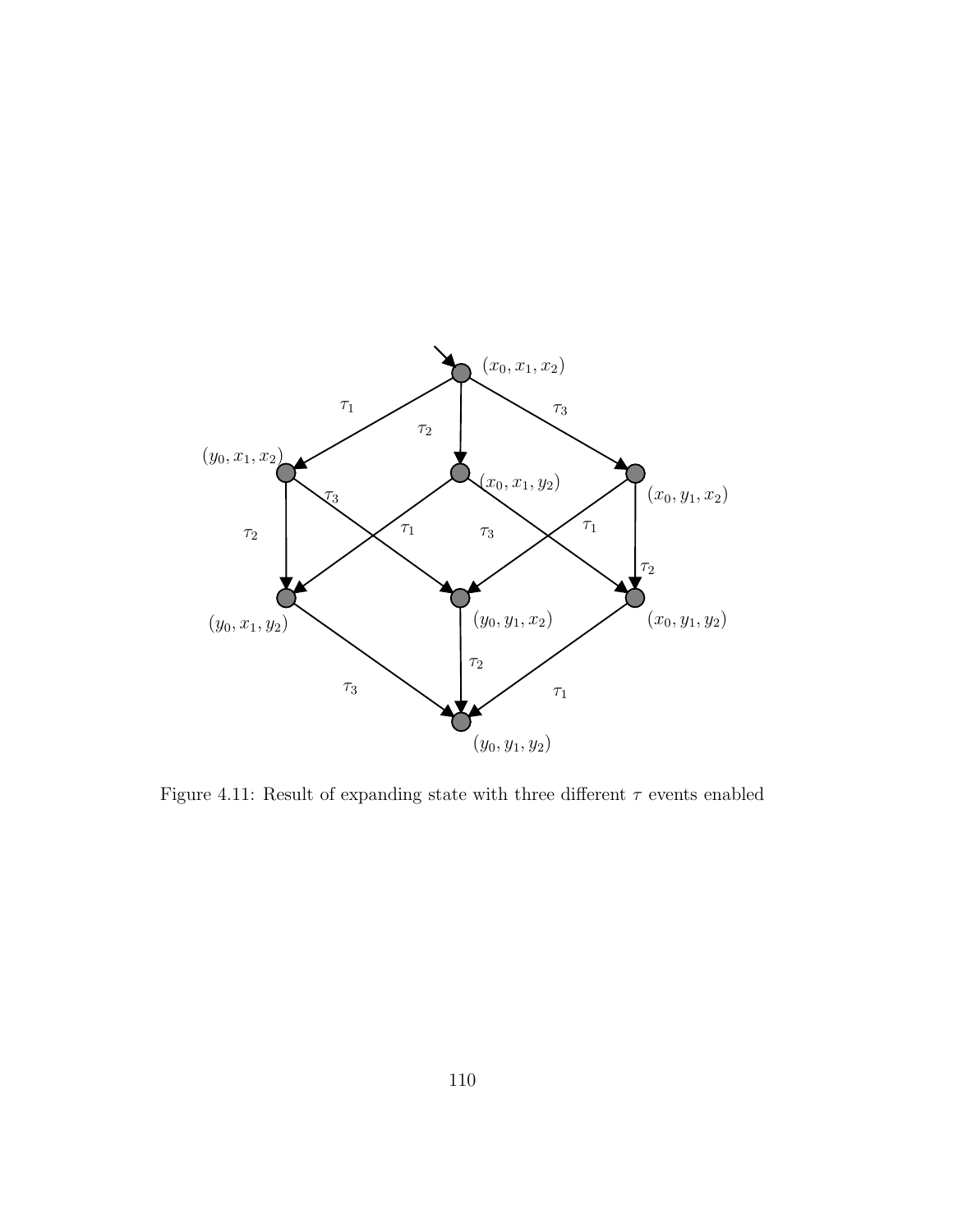to see whether there are either two or more enabled  $\tau$  events, or a single enabled  $\tau$  event. If there is just a single  $\tau$  event enabled then we can treat this as a normal transition and simply make a call to  $PermuteNormal$ , which will generate the appropriate successor states for s. If there are two or more enabled  $\tau$  events then we make a call to  $Permute Tau$  passing in the number of enabled  $\tau$  events, the collection enabled  $Tau$ , two copies of the state s being expanded, and the boolean value true for the last two arguments. It will be made clear exactly what these variables are used for in the description of  $Permute Tau.$ 

As was mentioned above,  $Permute Tau$  differs from  $PermuteNormal$  in that it is permuting the order in which the different  $\tau$  transitions are performed. As such, the integer value  $t$  that serves as the end point for the recursion is no longer the index of a component automaton, but the number of enabled  $\tau$  events. Now as t decreases we are using it to select the next  $\tau$ event from enabled  $Tau$ , although this does also have the effect of selecting a component automaton however as a  $\tau$  event will only exist in the alphabet of a single automaton. Also the role of state s changes in  $Permute Tau$ . Since we are no longer just calculating direct successors of *source* and we may now need to calculate intermediate states that are reached after several transitions from source, we need to save the changes we make to s and use the updated state s in order to calculate further states. New to  $Permute Tau$  also are the boolean variables *first* and *last*. These variables are used to determine whether or not a state that has been calculated is one of the intermediate states, the source state, or the final state once all  $\tau$  transitions have been performed.

The initial line checks to see if  $t = 0$ . If this is true then this signifies the end of recursion at which point state s will be a potential intermediate state. The further check of  $\neg first \wedge \neg last$  determines if s is an intermediate state or not, which will be explained shortly. If  $t \neq 0$  then we first decrement t by 1 and make a recursive call to  $Permute Tau$ . We do this before making any changes to s because we must consider the intermediate states where some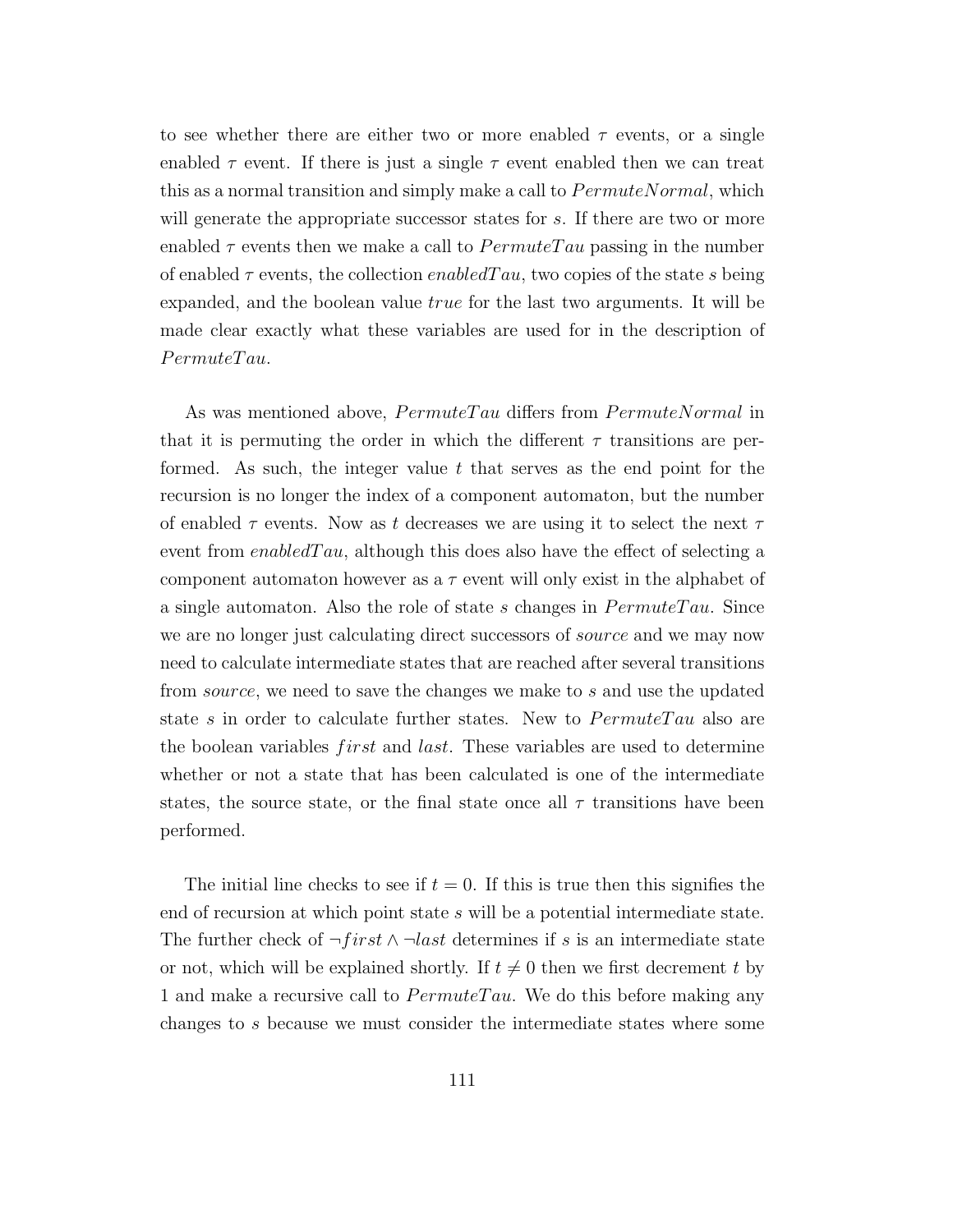of the  $\tau$  transitions have not been taken. To use the example in Figure 4.11, state  $(y_0, x_1, x_2)$  is one of the intermediate states, but only the  $\tau_1$  transition has been taken. This means that for the two values of t representing events  $\tau_2$  and  $\tau_3$ , we need to make a call to  $PermuteTau$  before any changes are made to s, which is what happens on line 27. Note that this will include the permutation of none of the  $\tau$  transitions being taken as one of the potential solutions. Obviously this is not one of the intermediate states as nothing has changed, so this solution must be skipped. This is handled by the boolean variable *first*. Initially *first* has the value *true* passed in from  $ExpandTau$ . It can be seen from the two recursive calls to  $PermuteTau$  that line 27 preserves the value of *f irst* whereas line 33 passes in *false* in place of *f irst*. This means that the only way  $first = true$  by the time  $t = 0$  is if none of the recursive calls from line 33 have been made. Of course if this is the case then we have the case that was just described where none of the  $\tau$  transitions have been taken, so we can conclude that if  $first = true$  when  $t = 0$  then  $s = source$ , and as such should be skipped. After the recursive call on line 27 we proceed to calculate successor states for the  $\tau$  event indexed by t in enabled Tau. We get the event and store it in event variable  $\alpha$  and then we determine the component automaton index a of the automaton whose alphabet contains  $\alpha$ . Since  $\tau$  events are local events it is guaranteed that there is only one such automaton. We then store a backup of  $x_a$  in the variable backup so that we may restore the state s to its original state once all of the successors have been computed. We then consider each local state  $y$  where  $x_a \stackrel{\alpha}{\rightarrow} y$ , and update state s setting  $x_a = y$ . We then make a recursive call to  $PermuteNormal$  before doing the same for the next y. The way this works is the same as in *PermuteNormal* except for the boolean variables *first* and *last*. It has been explained how the *first* variable is used to determine if the state that has been calculated is the source state, but it remains to be shown how the *last* variable is used. Similarly to how *first* was handled it can be seen that line 33 preserves the value of *last* whereas line 27 passes in *false* in place of *last*. This means that the only way *last*  $= true$  by the time  $t = 0$  is if none of the recursive calls from line 27 have been made. The effect of this is that if  $last = true$  and  $t = 0$ , then every  $\tau$  event in enabled Tau has been used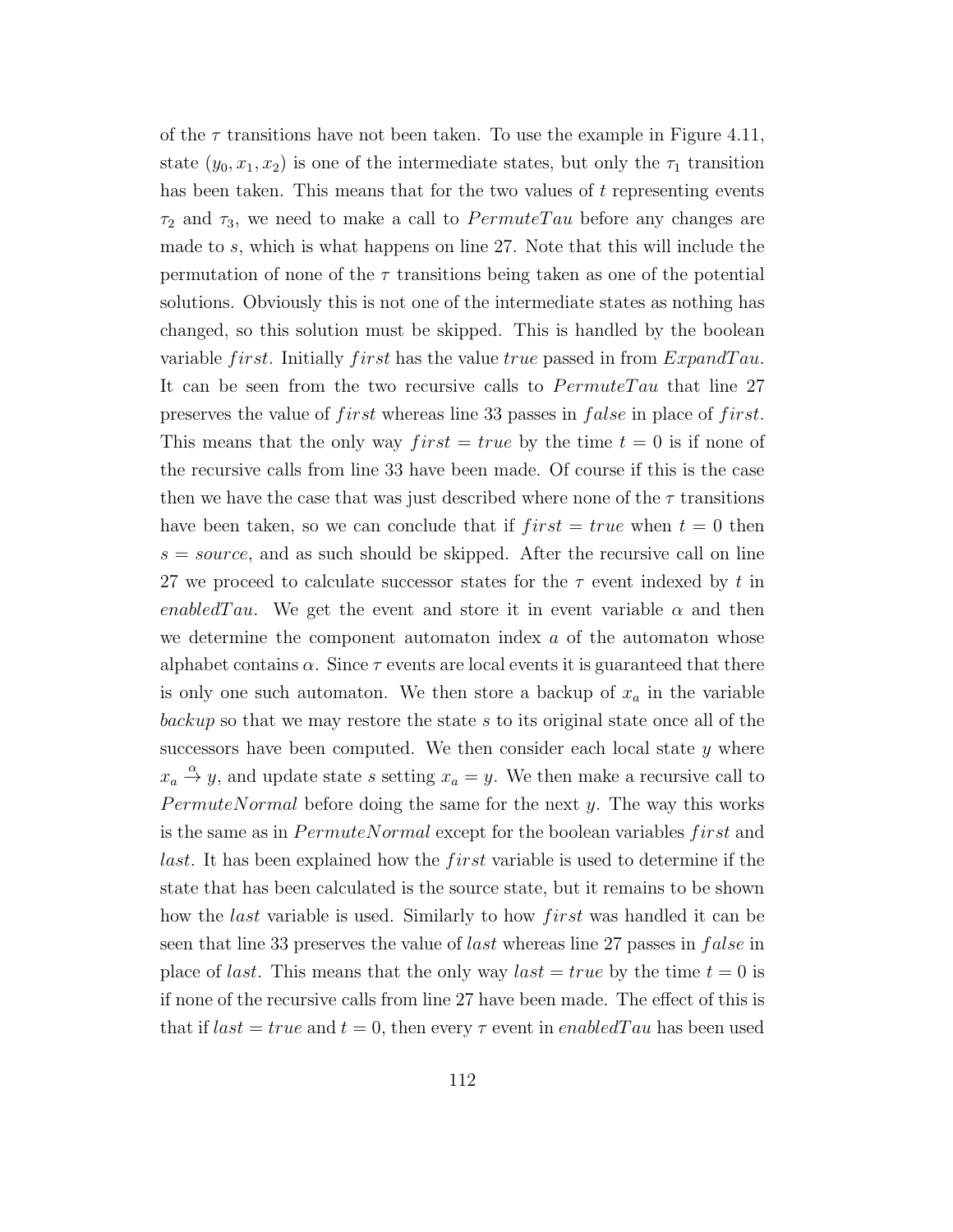and its successor state included in state s, meaning that we have identified the final state s once all  $\tau$  transitions have been performed. This state is a special case as we do not copy its outgoing transitions back to the start state, rather we create the transition directly to it from source with event  $\tau$ . Since we know that  $last = true$  and  $first = true$  do not yield intermediate states, we then have that if  $\neg first \wedge \neg last$  when  $t = 0$  then we have identified an intermediate state. At this point it remains to copy all non  $\tau$  outgoing transitions from this state s back to source. To do this we make a call to  $Add TauSuccessors(s, source)$ .  $Add TauSuccessors$  works very similarly to ExpandNormal but with one critical difference. Each enabled event of state s is passed in to  $PermuteNormal$  again with a fresh target state t initialised as  $t = s$ , however now s and source are not the same state. The effect of this is that once a successor state t is found in  $PermuteNormal$ , now the transition that is added is  $(source, \alpha, t)$  where *source* is the original state s that was passed in to  $ExpandTau$ . Once this has happened for every enabled non  $\tau$  event, we will have successfully created transitions to every non  $\tau$  successor of the intermediate state found in  $PermuteTau$  from state source.

### 4.2 Proof of Correctness

This section provides a proof for the correctness of the abstraction achieved by application of the silent continuation with independence rule described in Definition 4.1. This is an original proof which consists of two lemmas, Lemma 2 and Lemma 3, and Theorem 7.

Lemma 2 proves that if a state  $y$  can be reached from state  $x$  in the abstraction H using some path p, then the same state y can also be reached from state x in the original automaton G using the same path, but with an arbitrary number of  $\tau$  events shuffled in. Lemma 3 proves that if a state x can be reached in G from state w using path  $t$ , then a state y can be reached in  $H$  from state  $w$  using a path that contains all of the events of  $t$  but not necessarily in the same order, where x is able to reach state  $y$  in  $G$  using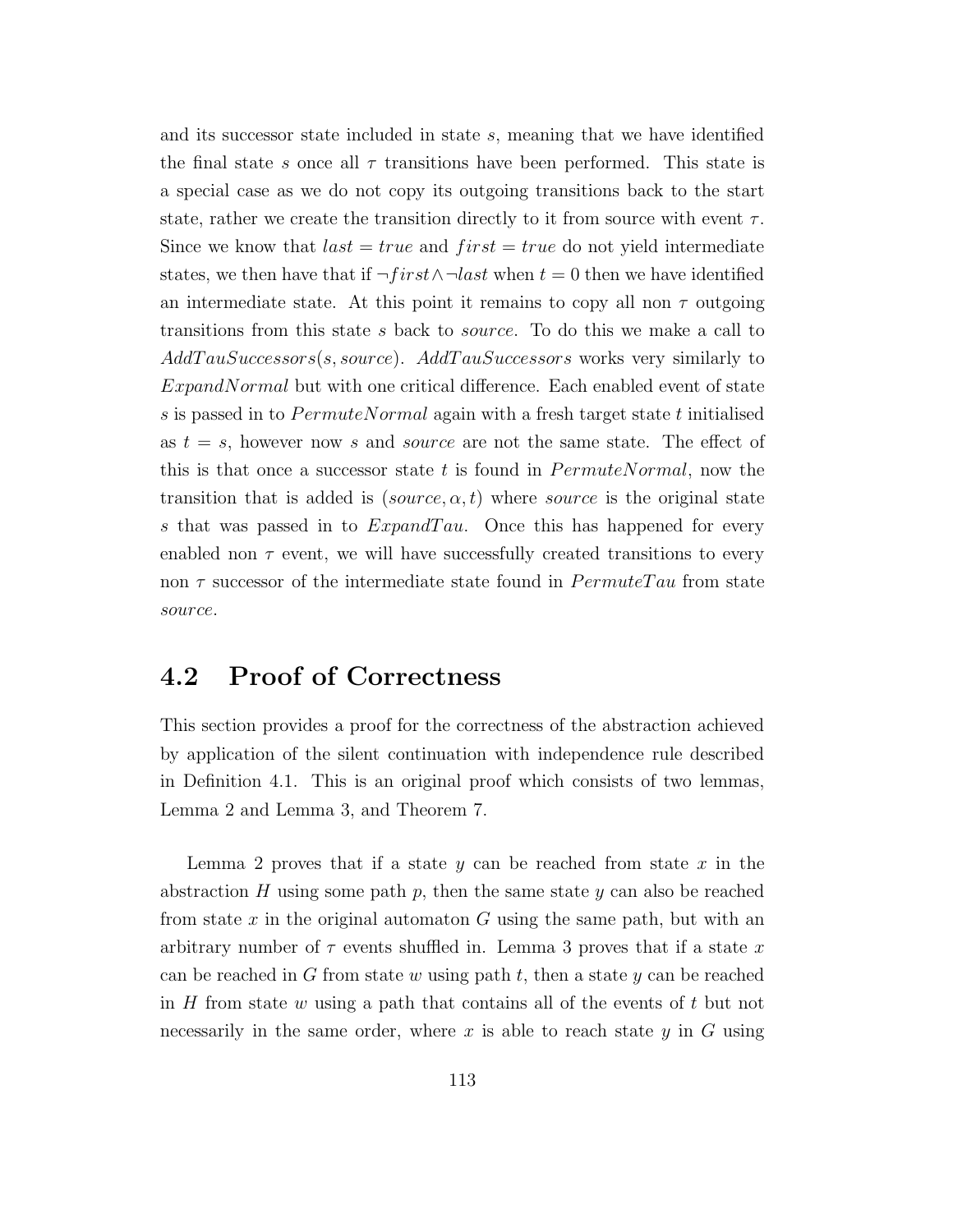Algorithm 12 Permute tau successors

```
1: function EXPANDTAU(s = (x_0, \ldots, x_n))<br>
2: enabledTau = \emptyset<br>
3: for all \alpha \in \Sigma where s \stackrel{\alpha}{\rightarrow} do
           enabled Tau = \emptyset3: for all \alpha \in \Sigma where s \stackrel{\alpha}{\rightarrow} do
 4: if IsTau(\alpha) then<br>5: enabledTau.ad
 5: enable dTau.add(\alpha)<br>6: end if
 6: end if 7: end for
 7: end for 8: if enable
 8: if enable dTau.size() > 1 then<br>9: Permute Tau(enable dTau.s9: PermuteTau(enabled Tau.size(), enabled Tau, s, s, true, true)<br>10: elseelse
11: if enabledTau.size() = 1 then<br>12: PermuteNormal(n + 1, s, s)12: PermuteNormal(n + 1, s, s, enabled Tau.first())<br>13: end if
13: end if<br>14: end if
            end if
15: end function
16: function PERMUTETAU(t, enabledTau,s = (x_0, \ldots, x_n), source, first, last)<br>17: if t = 0 then
            if t = 0 then
18: if \neg first \wedge \neg last then<br>19: AddTauSuccessors
19: \overline{A}ddT \overline{a}uS \overline{u}c \overline{e} s \overline{e} s \overline{e} s<br>20: else
20: else<br>21: i:21: if last then<br>
22: \qquad \qquad \text{createTr}\n22: create Transition(source, \alpha, s)<br>23: end if
23: end if<br>24: end if
24: end if 25: else
\begin{array}{cc} 25: & \text{else} \\ 26: & t \end{array}26: t = t - 1<br>27: Permute27: PermuteTau(t, enabledTau, s, source, first, false)<br>
28: \alpha = enabledTau.get(t)28: \alpha = enabledTau.get(t)<br>29: a = GetAutomatonInc29: a = GetAutomatonIndex(\alpha)<br>30: backup = x_a30: \begin{array}{ll}\n30: & \text{backup} = x_a \\
31: & \text{for all } y \in S\n\end{array}31: for all y \in S_a where x_a \stackrel{\alpha}{\rightarrow} y do
32: s = (x_0, \ldots, x_a = y, \ldots, x_n)<br>33: PermuteTau(t, enabledTau)33: PermuteTau(t, enabledTau, s, source, false, last)<br>34: end for34: end for<br>35: s = (x_0,35: s = (x_0, \ldots, x_a = \text{backup}, \ldots, x_n)<br>36: end if
            36: end if
37: end function
38: function ADDTAUSUCCESSORS(s, source)
39: for all \alpha \in \Sigma where s \stackrel{\alpha}{\rightarrow} do
39: for all \alpha \in \Sigma where s = 40: if \neg isTau(\alpha) then t = (x_0, \ldots, x_n)41: t = (x'_0, \ldots, x'_n) = s42: PermuteNormal(n + 1, s, source, \alpha)<br>43: end if
43: end if 44: end for
            end for
45: end function
```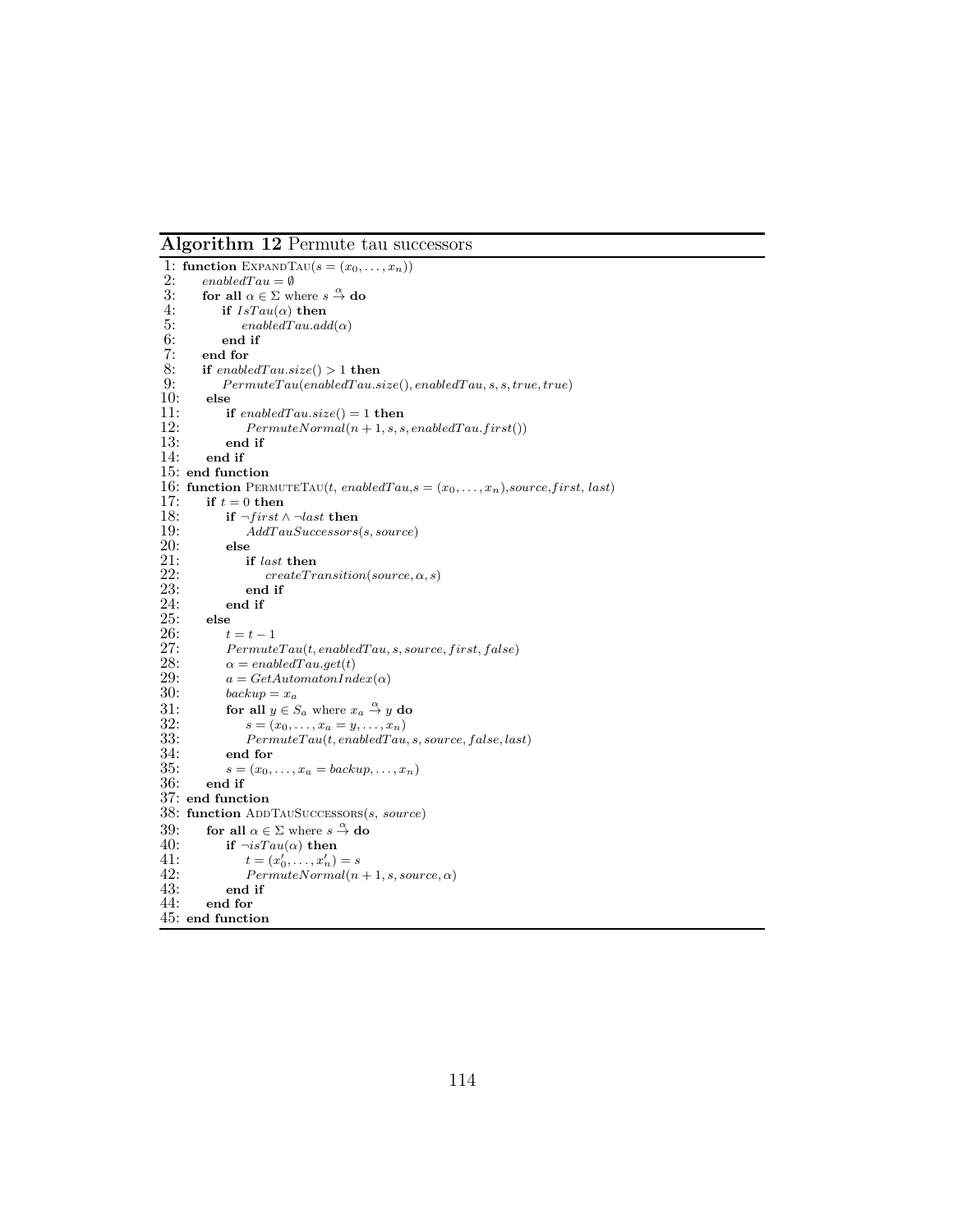only silent transitions. Theorem 7 then uses Lemmas 2 and 3 to prove the result claimed in Definition 4.1, that  $G \simeq_{conf} H$ .

## 4.2.1 Silent continuation with independence abstraction conflict equivalence

For the proofs given in this section let  $G$  and  $H$  be the synchronous composition automata as described in Definition 4.1. For clarity then we have  $G =$  $A_1||A_2 = \langle \Sigma, S, \rightarrow_G, S^\circ \rangle$  where  $A_1 = \langle \Sigma_1, S_1, \rightarrow_1, S^\circ_1 \rangle$  and  $A_2 = \langle \Sigma_2, S_2, \rightarrow_2, S^\circ_2 \rangle$ , and  $H = \langle \Sigma, S, \rightarrow_H, S^\circ \rangle$ .

**Lemma 2.** If  $(x, x_T) \stackrel{s}{\rightarrow} (y, y_T)$  in  $H||T$ , then  $(x, x_T) \stackrel{P(s)}{\Longrightarrow} (y, y_T)$  in  $G||T$ .

Proof. Let  $s = \sigma_1 \dots \sigma_n$  and  $(*) (x, x_T) = (x^0, x_T^0) \stackrel{\sigma_1}{\rightarrow} (x^1, x_T^1) \stackrel{\sigma_2}{\rightarrow} \cdots \stackrel{\sigma_n}{\rightarrow}$  $(x^n, x_T^n) = (y, y_T)$ . Consider an arbitrary transition  $(x^i, x_T^i) \xrightarrow{\sigma_{i+1}} (x^{i+1}, x_T^{i+1})$ from s, where  $x^i = (x_1, x_2) \in S$ , then one of the following cases must be true:

- $x^{i+1} = (y_1, y_2)$  and  $x_1 \xrightarrow{\sigma_{i+1}} y_1, x_2 \xrightarrow{\sigma_{i+1}} y_2$ 
	- $\sigma_{i+1} \in \Sigma_1 \cap \Sigma_2$ . The transition described in this case is part of the standard synchronous composition transition relation and thus  $(x^i, x_T^i) = (x_1, x_2, x_T^i) \xrightarrow{\sigma_{i+1}} (y_1, y_2, x_T^i) = (x^{i+1}, x_T^{i+1})$  exists in  $G||T$ .
	- $-\sigma_{i+1} = \tau$ . It must be the case here that  $x_1 \stackrel{\tau}{\to}_1$  and  $x_2 \stackrel{\tau}{\to}_2$ . Since these events commute in the synchronous product, we have  $(x_1, x_2) \stackrel{\tau}{\to}_G (y_1, x_2) \stackrel{\tau}{\to}_G (y_1, y_2)$ , thus  $(x^i, x^i_T) = (x_1, x_2, x^i_T) \stackrel{P(\sigma_{i+1})}{\Longrightarrow}$  $(y_1, y_2, x_T^i) = (x^{i+1}, x_T^{i+1}) \text{ in } G||T.$
- $x^{i+1} = (y_1, x_2) \wedge x_1 \xrightarrow{\sigma_{i+1}} y_1 \wedge ((\sigma_{i+1} \in \Sigma_1 \setminus \Sigma_2) \vee (\sigma = \tau \wedge x_2 \nrightarrow{\mathcal{F}}_2)).$  The transition described in this case is part of the standard synchronous composition transition relation and thus  $(x^i, x^i) = (x_1, x_2, x^i) \xrightarrow{\sigma_{i+1}}$  $(y_1, x_2, x_T^i) = (x^{i+1}, x_T^{i+1}) \text{ in } G||T.$
- $x^{i+1} = (x_1, y_2) \wedge x_2 \xrightarrow{\sigma_{i+1}} y_2 \wedge ((\sigma_{i+1} \in \Sigma_2 \setminus \Sigma_1) \vee (\sigma = \tau \wedge x_1 \nrightarrow{\tau} 1)).$  The transition described in this case is part of the standard synchronous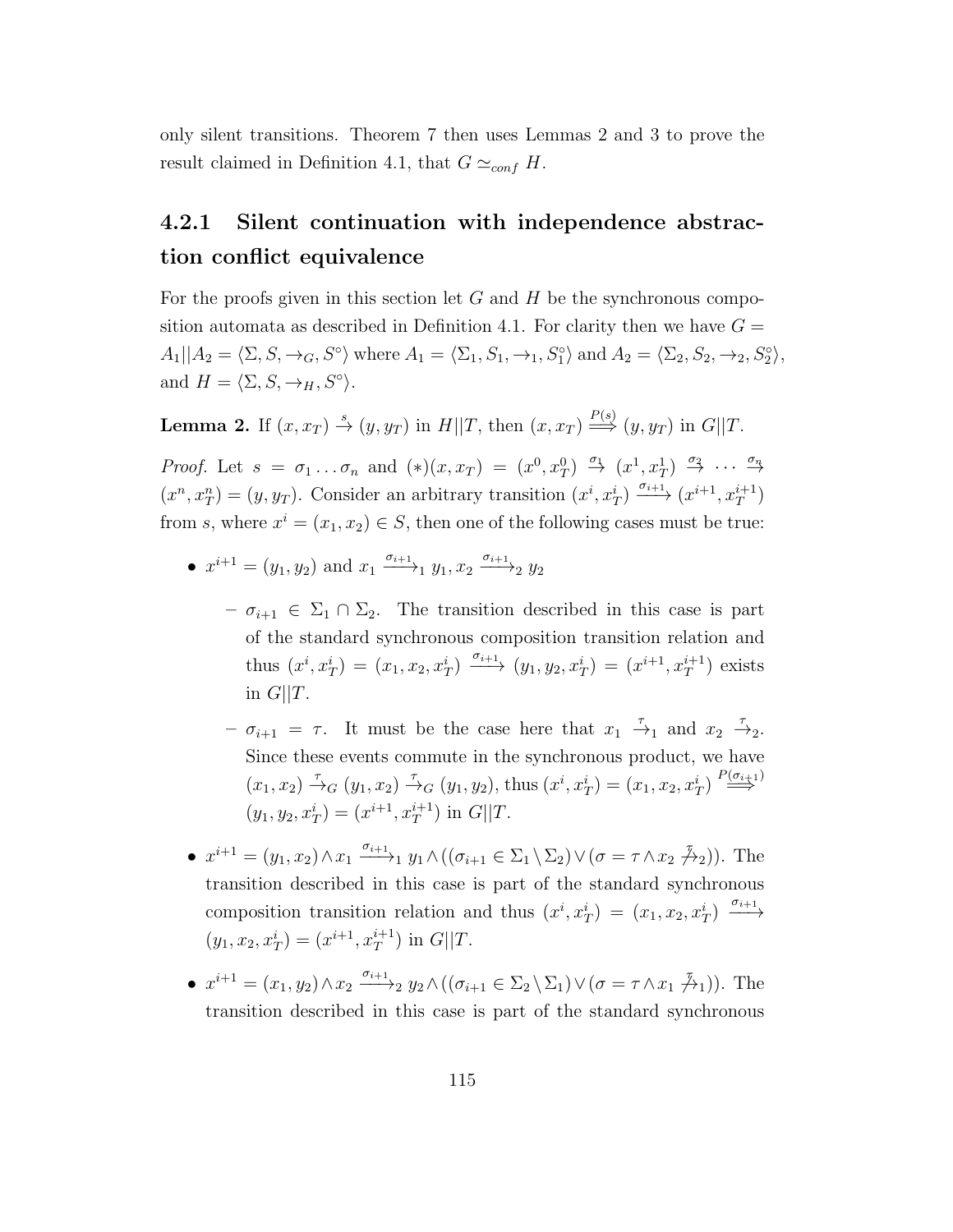composition transition relation and thus  $(x^i, x^i) = (x_1, x_2, x^i) \xrightarrow{\sigma_{i+1}}$  $(x_1, y_2, x_T^i) = (x^{i+1}, x_T^{i+1}) \text{ in } G||T.$ 

- $\bullet$  ( $\sigma_{i+1} \in \Sigma_T \setminus (\Sigma_1 \cup \Sigma_2)$ )  $\vee$  ( $\sigma_{i+1} = \tau \wedge x_T^i \neq x_T^{i+1}$  $\binom{n+1}{T}$ . In this case we have  $x^i = x^{i+1}$  as the transition is a transition from the test, thus the transition will also be available in  $G||T$ .
- $x_1 \stackrel{\tau}{\rightarrow}_1, x_2 \stackrel{\tau}{\rightarrow}_2, \sigma_{i+1} \neq \tau$ 
	- $x_1 \xrightarrow{\sigma_{i+1}} y_1, x_2 \xrightarrow{\tau^+} y_2 \xrightarrow{\sigma_{i+1}} z_2, x^{i+1} = (y_1, z_2).$  In this case we are observing the transition  $(x_1, x_2) \xrightarrow{\sigma_{i+1}} H (y_1, z_2)$  which does not exist in G. By including  $\tau$  transitions however we have  $(x_1, x_2) \stackrel{\tau^+}{\rightarrow}_G$  $(x_1, y_2) \xrightarrow{\sigma_{i+1}} G (y_1, z_2)$ , thus  $(x^i, x^i_T) = (x_1, x_2, x^i_T) \xrightarrow{P(\sigma_{i+1})} (y_1, z_2, x^i_T) =$  $(x^{i+1}, x_T^{i+1})$  in  $G||T$ .
	- $x_2 \xrightarrow{\sigma_{i+1}} y_2, x_1 \xrightarrow{\tau^+} y_1 \xrightarrow{\sigma_{i+1}} z_1, x^{i+1} = (z_1, y_2)$ . In this case we are observing the transition  $(x_1, x_2) \xrightarrow{\sigma_{i+1}} H (z_1, y_2)$  which does not exist in G. By including  $\tau$  transitions however we have  $(x_1, x_2) \stackrel{\tau^+}{\rightarrow}_G$  $(y_1, x_2) \xrightarrow{\sigma_{i+1}} G (z_1, y_2)$ , thus  $(x^i, x^i_T) = (x_1, x_2, x^i_T) \xrightarrow{P(\sigma_{i+1})} (z_1, y_2, x^i_T) =$  $(x^{i+1}, x_T^{i+1})$  in  $G||T$ .

Since all possible cases yield in a possible path in  $G||T$  to the target state and this holds for an arbitrary transition on the path (∗), it follows that  $(x, x_T) = (x^0, x_T^0) \stackrel{P(\sigma_1)}{\Longrightarrow} (x^1, x_T^1) \stackrel{P(\sigma_2)}{\Longrightarrow} \cdots \stackrel{P(\sigma_n)}{\Longrightarrow} (x^n, x_T^n) = (y, y_T)$ , and thus  $(x, x_T) \stackrel{P(s)}{\Longrightarrow} (y, y_T)$  in  $G||T$ .  $\Box$ 

**Lemma 3.** If  $(w, w_T) \stackrel{t}{\Rightarrow} (x, x_T)$  in  $G||T$  then there exist  $(y, y_T)$  and  $t' \in \Sigma^*$ such that

- $(x, x_T) \stackrel{\varepsilon}{\Rightarrow} (y, y_T)$  in  $G||T$ .
- $(w, w_T) \stackrel{t'}{\Rightarrow} (y, y_T)$  in  $H||T$ .
- $\forall \sigma : \sigma \in t \iff \sigma \in t'$ .

Proof. Let  $t = \sigma_1 \dots \sigma_n$  and  $(w, w_T) = (x^0, x_T^0) \stackrel{\sigma_1}{\rightarrow} (x^1, x_T^1) \stackrel{\sigma_2}{\rightarrow} \cdots \stackrel{\sigma_n}{\rightarrow}$  $(x^n, x_T^n) = (x, x_T)$  in G||T. It is shown by induction on  $i = 0...n$  that there exist paths  $\eta_i$  and  $\theta_i$  such that  $t = \eta_0 \circ \theta_0$  and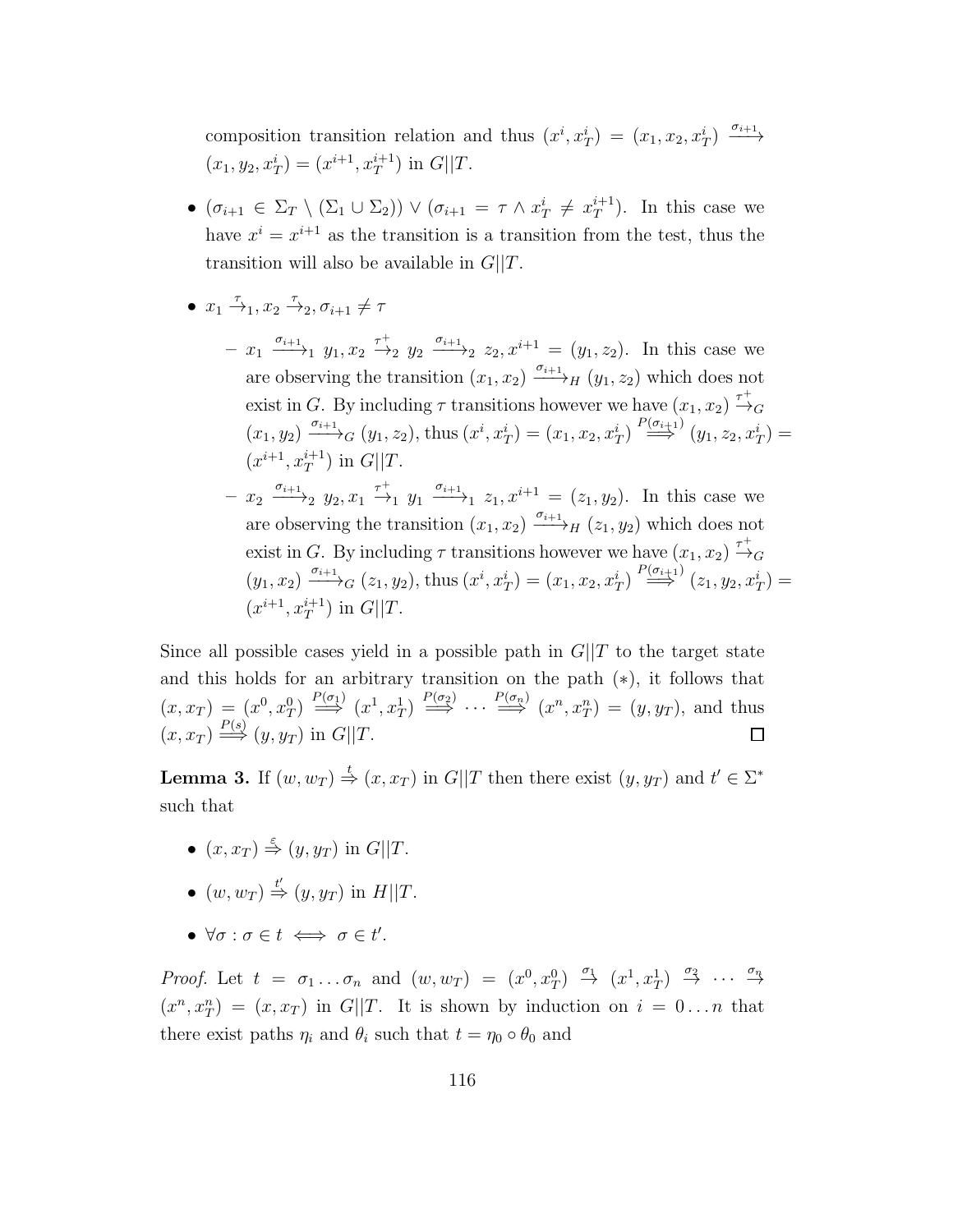- 1.  $\forall \sigma \in \Sigma : \sigma \in \eta_i \circ \theta_i \iff \sigma \in t$ .
- 2.  $\theta_i$  is a path in  $G||T$ .
- 3.  $\eta_i$  is a path in  $H||T$ .
- 4.  $(x, x_T) \stackrel{\epsilon}{\Rightarrow} (x', x_T')$  where  $(x', x_T')$  is the final state of  $\theta_i$  in  $G||T$ .
- 5.  $|\theta_i| \leq n i$ .

Base case  $i = 0$ , let  $\eta_0 = (x^0, x_T^0)$ ,  $\theta_0 = t$ . Clearly  $\eta_0 \circ \theta_0 = t$ .

- 1.  $\eta_0 \circ \theta_0 = t$  contains exactly all of the events of t.
- 2.  $\theta_0 = t$  is a path in  $G||T$  by assumption.
- 3.  $\eta_0 = (x^0, x_T^0)$  is a path in  $H||T$  as every state forms a path.
- 4.  $(x^{n'}, x_T^{n'}) = (x^n, x_T^n)$  in this instance and every state can reach itself silently.
- 5.  $|\theta_0| = |t| = n = n 0 = n i$ .

Assume this holds for *i*, now consider  $i + 1$ . Let  $x^i = (x_1^i, x_2^i)$ . The following cases arise when selecting  $\eta_{i+1}$  and  $\theta_{i+1}$ :

•  $\sigma_{i+1} \in \Sigma_1 \cup \Sigma_2 \vee (\sigma_{i+1} = \tau \wedge (x_1 \not\stackrel{\tau}{\rightarrow} \vee x_2 \not\stackrel{\tau}{\rightarrow})).$  These conditions make the transition fall into one of three categories for the transition relation in H. It could be the case that  $\sigma_{i+1} \in \Sigma_1 \cap \Sigma_2$ . If so then it cannot be the case that  $\sigma_{i+1} = \tau$  as that would lead to both  $x_1 \stackrel{\tau}{\to} \wedge x_2 \stackrel{\tau}{\to}$ , so the transition exists in H in this case. If  $\sigma_{i+1} = \tau$  it is also the case that at least one of  $x_1$  and  $x_2$  disable  $\tau$ , leading to the transition existing in H by the second or third rule. The only remaining case is that  $\sigma_{i+1} \in$  $\Sigma_1 \setminus \Sigma_2$  or  $\sigma_{i+1} \in \Sigma_2 \setminus \Sigma_1$ , both of which yield that the transition exists in  $H$  also by rules two or three. Since all possible cases lead to the same transition being in H, we can let  $\eta_{i+1} = \eta_i \circ (x^i, x_T^i) \xrightarrow{\sigma_{i+1}} (x^{i+1}, x_T^{i+1})$ and  $\theta = (x^{i+1}, x_T^{i+1}) \xrightarrow{\sigma_{i+2}} \cdots \xrightarrow{\sigma_n} (x^n, x_T^n)$ . This just shifts one event from  $\theta_i$  to  $\eta_i$ , so we have  $\eta_{i+1} \circ \theta_{i+1} = \eta_i \circ \theta_i$ .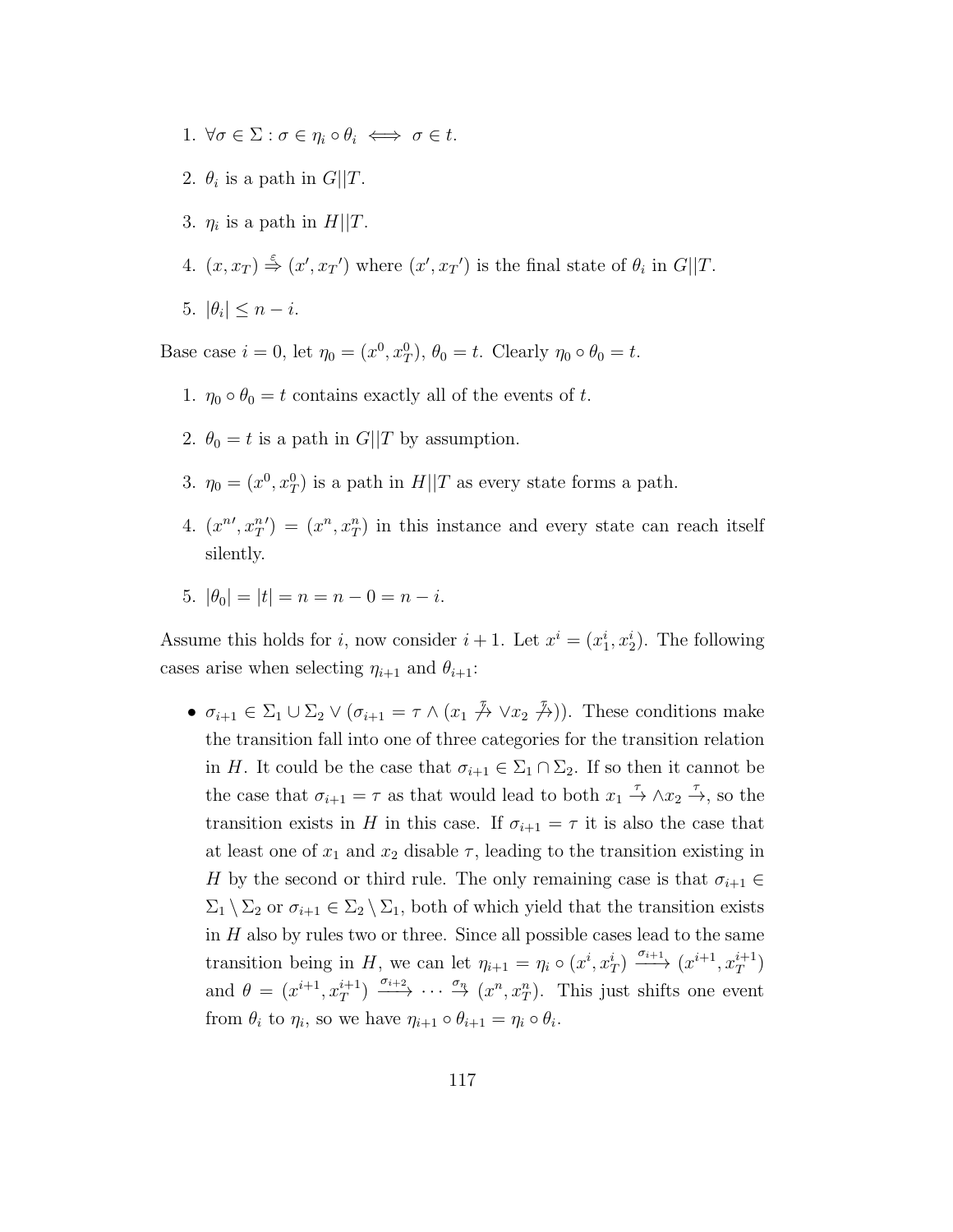- 1.  $\eta_{i+1} \circ \theta_{i+1} = \eta_i \circ \theta_i$  contains exactly all the events of t by inductive assumption.
- 2.  $\theta_{i+1}$  is a path in  $G||T$  as  $\theta_i$  is a path in  $G||T$  by assumption and  $\theta_{i+1}$  was obtained by simply removing one event from  $\theta_i$ .
- 3.  $\eta_{i+1}$  is a path in  $H||T$  as  $\eta_i$  is a path in  $H||T$  by inductive assumption and it has been shown that  $(x^i, x_T^i) \xrightarrow{\sigma_{i+1}} (x^{i+1}, x_T^{i+1})$  exists in  $H||T.$
- 4. The final state of  $\theta_{i+1}$  is the same as the final state of  $\theta_i$ , which is reachable silently from  $(x^n, x_T^n)$  by inductive assumption.

5. 
$$
|\theta_{i+1}| = |\theta_i| - 1 = n - i - 1 = n - (i + 1)
$$

- $\bullet$   $(\sigma_{i+1} \in \Sigma_T \setminus (\Sigma_1 \cup \Sigma_2)) \vee (\sigma_{i+1} = \tau \wedge x_T^i \neq x_T^{i+1})$  $t^{+1}_{T}$ ). In this case the transition belongs to the test T and as such will still exist in  $H||T$ , as such the choices for  $\eta_{i+1}$  and  $\theta_{i+1}$  are the same as above. Let  $\eta_{i+1} =$  $\eta_i \circ (x^i, x_T^i) \xrightarrow{\sigma_{i+1}} (x^{i+1}, x_T^{i+1})$  and  $\theta = (x^{i+1}, x_T^{i+1}) \xrightarrow{\sigma_{i+2}} \cdots \xrightarrow{\sigma_n} (x^n, x_T^n)$ .
	- 1.  $\eta_{i+1} \circ \theta_{i+1} = \eta_i \circ \theta_i$  contains exactly all the events of t by inductive assumption.
	- 2.  $\theta_{i+1}$  is a path in  $G||T$  as  $\theta_i$  is a path in  $G||T$  by assumption and  $\theta_{i+1}$  was achieved by simply removing one event from  $\theta_i$ .
	- 3.  $\eta_{i+1}$  is a path in  $H||T$  as  $\eta_i$  is a path in  $H||T$  by inductive assumption and it has been shown that  $(x^i, x_T^i) \xrightarrow{\sigma_{i+1}} (x^{i+1}, x_T^{i+1})$  exists in  $H||T.$
	- 4. The final state of  $\theta_{i+1}$  is the same as the final state of  $\theta_i$ , which is reachable silently from  $(x^n, x_T^n)$  by inductive assumption.
	- 5.  $|\theta_{i+1}| = |\theta_i| 1 = n i 1 = n (i + 1)$
- $x_1 \stackrel{\tau}{\rightarrow}$ ,  $x_2 \stackrel{\tau}{\rightarrow}$ ,  $\sigma_{i+1} = \tau$  and  $x_1^i \neq x_1^{i+1}$ . Let  $j > i$  be the smallest index such that  $j = n$  or  $\sigma_{j+1} \neq \tau$  or  $x_1^j = x_1^{j+1}$  $_1^{j+1}$ . Here we have one or more silent transitions from  $A_1$ , depending on the event that follows this sequence of  $\tau$  gives rise to the following cases: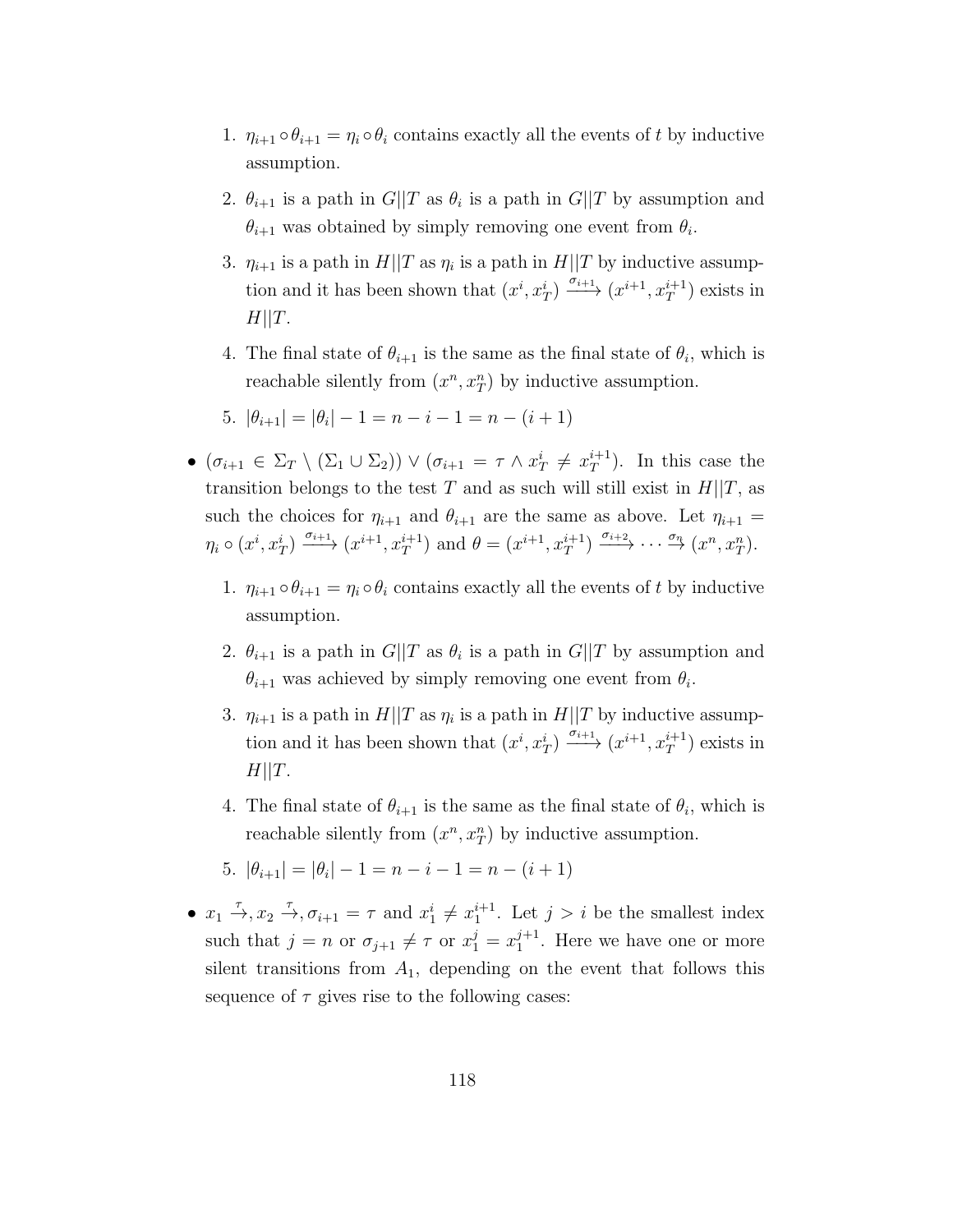- $\sigma_{j+1} \in \Sigma_1$ , then we have the path  $(x_1^i, x_2^i, x_T^i) \xrightarrow{\tau = \sigma_{i+1}} (x_1^{i+1}, x_2^{i+1}, x_T^i)$  $\xrightarrow{\tau=\sigma_{i+2}} \cdots \xrightarrow{\tau=\sigma_j} (x_1^j)$  $\frac{j}{1}, x_2^j$  $_{2}^{j},x_{2}^{j}$  $\frac{j}{T}$ )  $\xrightarrow{\sigma_{j+1}} (x_1^{j+1})$  $j+1, x_2^{j+1}$  $\mathcal{L}_2^{j+1}, \mathcal{L}_T^i$ ). Since  $\sigma_{j+1} \in$  $\Sigma_1$  and  $(x_1^j)$  $\frac{j}{1}, x_2^j$  $\frac{j}{2}, x_1^j$  $\frac{j}{T}$ )  $\xrightarrow{\sigma_{j+1}}$   $\left(x_1^{j+1}\right)$  $j+1, x_2^{j+1}$  $x_2^{j+1}, x_T^i$ ) this means that  $x_2^i \xrightarrow{\sigma_{j+1}}$  $x_2^{j+1}$  as the events from  $\Sigma_1$  that preceded  $\sigma_{j+1}$  do not affect  $x_2^i$ . We also have  $x_1^i$  $\stackrel{\tau^+}{\rightarrow} x_1^j$  $j \xrightarrow{\sigma_{j+1}} x_1^{j+1}$  $j+1$ , which means that  $(x^i, x_T^i) \xrightarrow{\sigma_{j+1}}$  $(x^{j+1}, x_T^{j+1})$  $T^{j+1}$ ) exists in  $H||T$  by rule 5. Now let  $\eta_{i+1} = \eta_i o(x^i, x^i) \xrightarrow{\sigma_{j+1}}$  $(x^{j+1}, x_T^{j+1})$  $\left( \frac{j+1}{T} \right)$  and  $\theta_{i+1} = (x^{j+1}, x_T^{j+1})$  $j+1$   $\longrightarrow$   $\longrightarrow$   $\cdots$   $\longrightarrow$   $\longrightarrow$   $(x^n, x_T^n)$ . This has removed all of the  $\tau$  transitions between  $\sigma_i$  and  $\sigma_{i+1}$ and has left the path otherwise unaltered.
	- 1.  $\eta_{i+1} \circ \theta_{i+1}$  contains exactly the events of  $\eta_i \circ \theta_i$ , minus the removed  $\tau$  events. Since  $\eta_i \circ \theta_i$  contained only the events of t by inductive assumption, it holds that  $\eta_{i+1} \circ \theta_{i+1}$  also does.
	- 2.  $\theta_{i+1}$  is a path in  $G||T$  as  $\theta_i$  is a path in  $G||T$  by assumption and  $\theta_{i+1}$  was achieved by just removing transitions from  $\theta_i$ .
	- 3.  $\eta_{i+1}$  is a path in  $H||T$  as  $\eta_i$  is a path in  $H||T$  by inductive assumption and it has been shown that  $(x^i, x_T^i) \xrightarrow{\sigma_{j+1}} (x^{j+1}, x_T^{j+1})$ T exists in  $H||T$ .
	- 4. The final state of  $\theta_{i+1}$  is the same as the final state of  $\theta_i$ , which is reachable silently from  $(x^n, x_T^n)$  by inductive assumption.
	- 5.  $|\theta_{i+1}| = |\theta_i| (j i) \leq n i (j i) = n j \leq n (i + 1)$ since  $i < j$  and  $0 < i < n$ .
- $(\sigma_{j+1} \in (\Sigma_2 \cup \Sigma_T) \setminus \Sigma_1) \vee (\sigma_{j+1} = \tau \wedge x_2^j)$  $x_T^j \neq x_T^{j+1}$  $T^{j+1}$ ). Here  $\sigma_{j+1}$  is either a normal event from  $A_2$ , a normal event from T, or a  $\tau$  transition from T. We can observe the fact that  $\sigma_{i+1}$  is independent of each  $\sigma_k$  with  $i < k \leq j$  and as such we have  $(x^k, x_T^k) \xrightarrow{\sigma_{j+1}} (y^k, y_T^k)$ and  $(y^k, y_T^k) \stackrel{\tau}{\rightarrow} (y^{k+1}, y_T^{k+1})$ . This means that path  $(x^i, x_T^i) \stackrel{\sigma_{j+1}}{\rightarrow}$  $(y^i, y_T^i) \xrightarrow{\sigma_{i+1}} \cdots \xrightarrow{\sigma_{j-1}} (y^{j-1}, y_T^{j-1})$  $j^{-1}$ )  $\xrightarrow{\sigma_j}$   $(x^{j+1}, x_T^{j+1})$  $\binom{J+1}{T}$  exists in both  $H||T$  and  $G||T$ , so let  $\eta_{i+1} = \eta_i \circ (x^i, x^i_T) \xrightarrow{\sigma_{j+1}} (y^i, y^i_T)$  and  $\theta_{i+1} = (y^i, y_T^i) \xrightarrow{\sigma_{i+1}} \cdots \xrightarrow{\sigma_{j-1}} (y^{j-1}, y_T^{j-1})$  $j^{-1}$   $\rightarrow$   $\alpha^{j+1}, x_T^{j+1}$  $j+1$ <sub>T</sub><sup> $\sigma_{j+2}$ </sup>  $\cdots \stackrel{\sigma_n}{\rightarrow} (x^n, x_T^n)$ . Here we have moved the independent  $\sigma_2$  transition to the beginning of the  $\theta_i$  path and transferred it to the end of the  $\eta_i$  path. The  $\theta_{i+1}$  path then consists of two parts, a path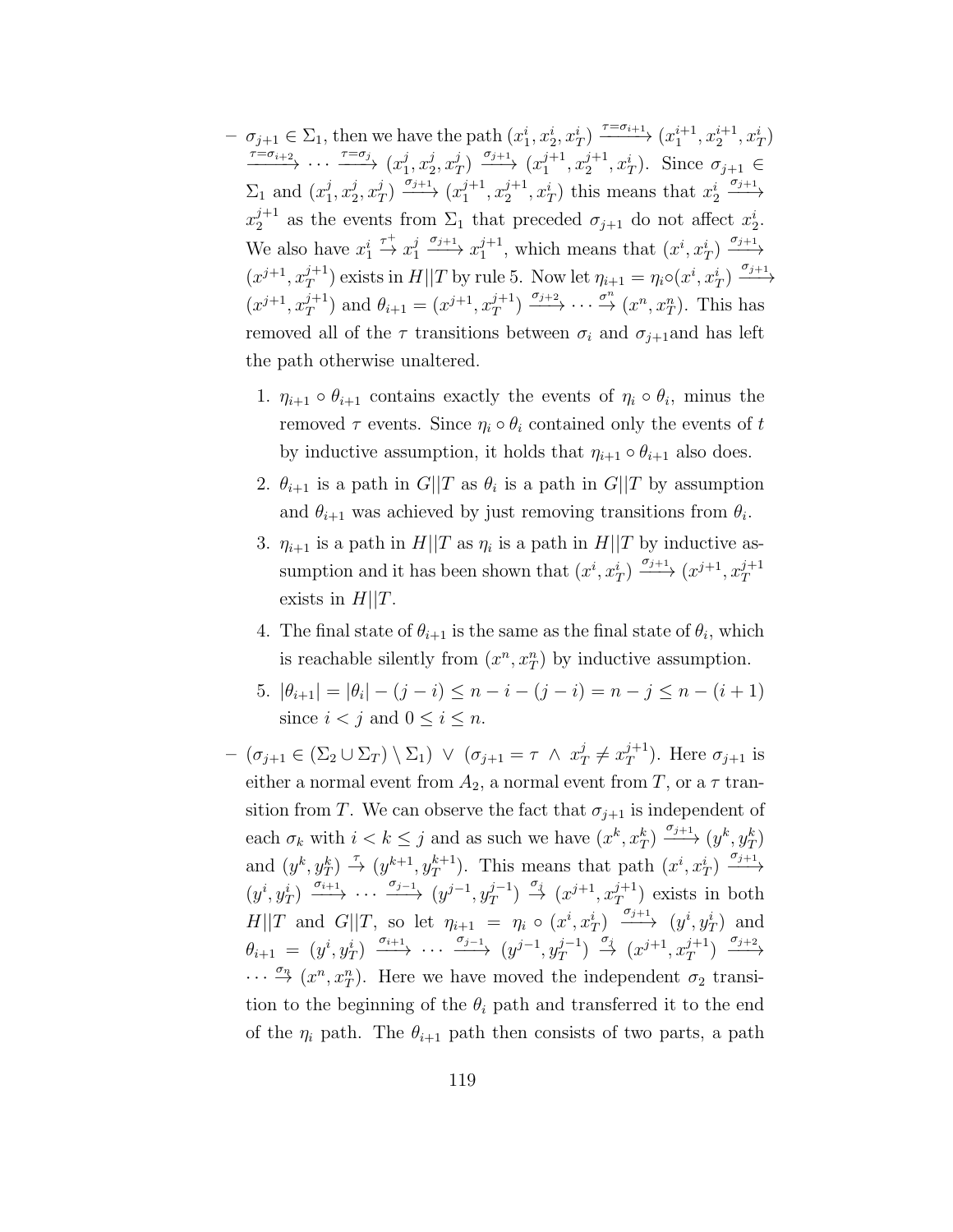j in length that is parallel to  $\theta_i$ , and the rest of  $\theta_i$  once the last event of the parallel path appears on  $\theta_i$ .

- 1.  $\eta_{i+1} \circ \theta_{i+1}$  contains exactly the events of  $\eta_i \circ \theta_i$  with just one event moved to slightly earlier in sequence. Since  $\eta_i \circ \theta_i$  contained only the events of  $t$  by inductive assumption, it holds that  $\eta_{i+1} \circ \theta_{i+1}$  also does.
- 2.  $\theta_{i+1}$  is a path in  $G||T$  as it has been shown that  $(y^i, y^i_T) \xrightarrow{\sigma_{i+1}}$  $\cdots \xrightarrow{\sigma_{k-2}} (y^{k-2}, x_T^{k-2}) \xrightarrow{\sigma_{k-1}} (x^{j+1}, x_T^{j+1})$  $T^{J+1}_{T}$ ) is a path in  $G||T$  and  $(x^{j+1}, x_T^{j+1})$  $\frac{j+1}{T}$   $\longrightarrow$   $\cdots$   $\stackrel{\sigma_n}{\longrightarrow}$   $(x^n, x_T^n)$  is a part of  $\theta_i$  which is a path in  $G||T$  by inductive assumption.
- 3.  $\eta_{i+1}$  is a path in  $H||T$  as  $\eta_i$  is a path in  $H||T$  by inductive assumption and it has been shown that  $(x^i, x_T^i) \xrightarrow{\sigma_{j+1}} (y^i, y_T^i)$ exists in  $H||T$ .
- 4. The final state of  $\theta_{i+1}$  is the same as the final state of  $\theta_i$ , which is reachable silently from  $(x^n, x_T^n)$  by inductive assumption.
- 5.  $|\theta_{i+1}| = |\theta_i| 1 \ge n i 1 = n (i + 1).$
- $\sigma_{j+1} = \tau \wedge x_2^j$  $x_2^j \neq x_2^{j+1}$  $2^{j+1}$ , then similar to the previous case,  $\sigma_{j+1}$ is independent of each  $\sigma_k$  with  $i \leq k \leq j$ . This means that  $(x_1^i, x_2^i, x_T^i) \xrightarrow{\tau = \sigma_{i+1}} (x_1^{i+1}, x_2^i, x_T^i) \xrightarrow{\tau = \sigma_{j+1}} (x_1^{i+1}, x_2^{j+1} x_T^i) \xrightarrow{\tau = \sigma_{i+2}}$  $(x_1^{i+2}, x_2^{j+1})$  $\overline{x}_1^{j+1}, x_T^i$   $\longrightarrow$   $\overline{f} = \sigma_{i+3}$   $\cdots$   $\overline{f} = \sigma_j$   $\overline{x}_1^{j+1}$  $j+1, x_2^{j+1}$  $x_2^{j+1}, x_T^i = x_T^{j+1}$  $j+1$ <sub>T</sub> =  $(x^{j+1}, x_T^{j+1})$  $\binom{J+1}{T}$ exists in  $G||T$ . Notice here that we have  $x_1^i \stackrel{\tau}{\to} x_1^{i+1}$  and  $x_2^i \stackrel{\tau}{\to} x_2^{j+1}$ 2 and as such using  $\rightarrow_H$  we have that  $(x^i, x_T^i) = (x_1^i, x_2^i, x_T^i) \rightarrow$  $(x_1^{i+1}, x_2^{j+1})$  $(y^{i+1}, y_T^{i+1})$  exists in  $H||T$ . Let  $\eta_{i+1} = \eta_i \circ$  $(x^i, x_T^i) \stackrel{\tau}{\rightarrow} (y^{i+1}, y_T^{i+1})$  and  $\theta_{i+1} = (y^{i+1}, y_T^{i+1}) \stackrel{\sigma_{i+2}}{\longrightarrow} \cdots \stackrel{\sigma_{j-1}}{\longrightarrow}$  $(y^{j-1}, y_T^{j-1})$  $j^{-1}_{T}$ )  $\stackrel{\sigma_j}{\rightarrow}$   $(x^{j+1}, x_T^{j+1})$  $\binom{J+1}{T}$

 $\longrightarrow^{\sigma_{j+2}} \cdots \longrightarrow^{\sigma_n} (x^n, x_T^n)$ . Here we have moved the  $\sigma_{j+1}$  transition to the beginning of the  $\theta_i$  path and used the fact that a  $\tau$  transition from  $\rightarrow_1$  and a  $\tau$  transition from  $\rightarrow_2$  in succession are combined into a single  $\tau$  transition in H to create the  $\tau$  transition at the end of  $\eta_{i+1}$ , where the  $\theta_{i+1}$  construction works in the same way as for the  $\sigma_{j+1} \in \Sigma_2$  case.

1.  $\eta_{i+1} \circ \theta_{i+1}$  contains exactly the events of  $\eta_i \circ \theta_i$  with just one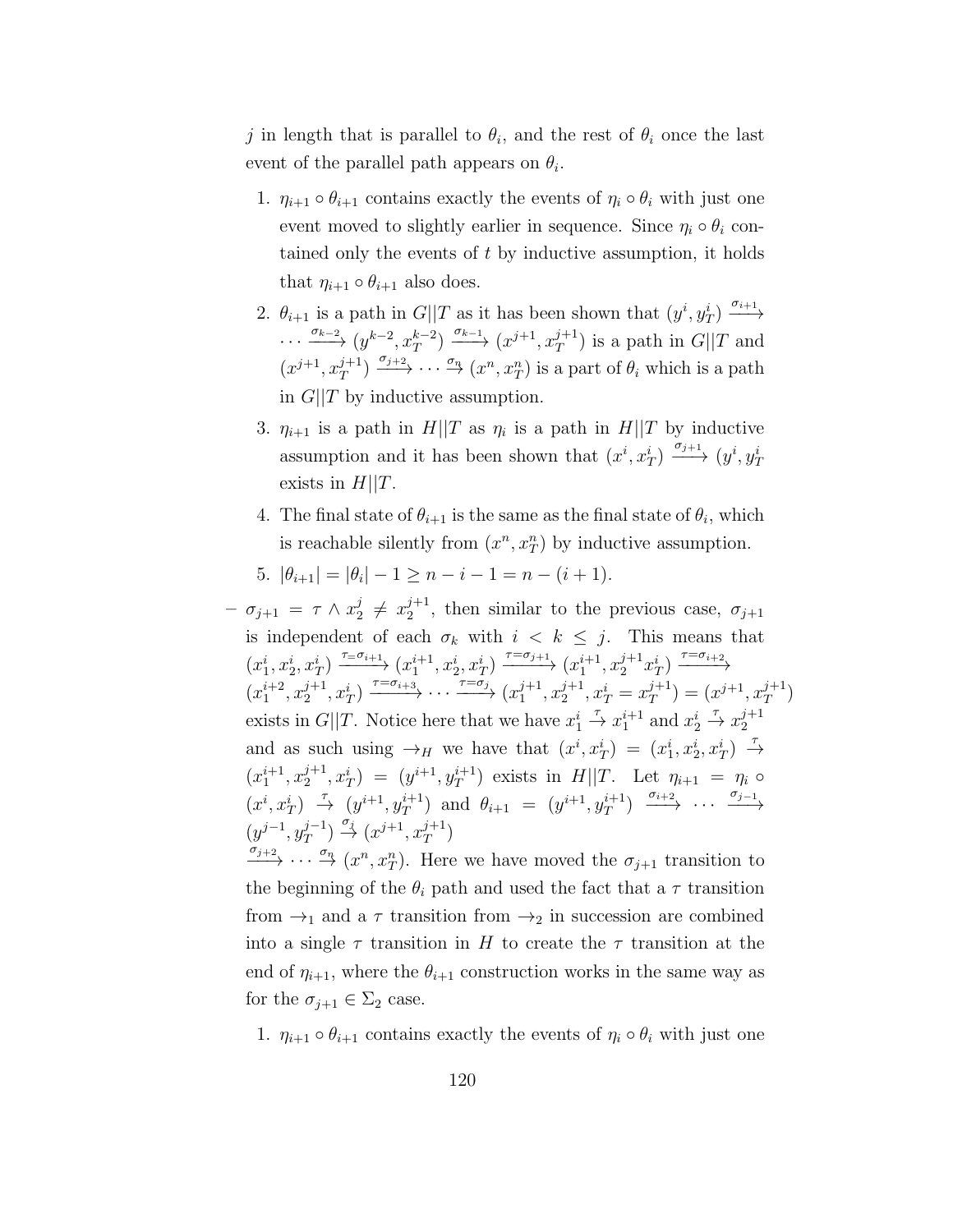less  $\tau$  event. Since  $\eta_i \circ \theta_i$  contained only the events of t by inductive assumption, it holds that  $\eta_{i+1} \circ \theta_{i+1}$  also does.

- 2.  $\theta_{i+1}$  is a path in  $G||T$  as it has been shown that  $(y^{i+1}, y_T^{i+1}) \xrightarrow{\sigma_{i+2}}$  $\cdots \stackrel{\sigma_k}{\rightarrow} (x^{j+1}, x_T^{j+1})$  $j+1$ ) is a path in  $G||T$  and  $(x^{j+1}, x_T^{j+1})$  $j+1$ <sub>7</sub>  $\xrightarrow{\sigma_{j+2}}$  $\cdots \stackrel{\sigma_n}{\rightarrow} (x^n, x_T^n)$  is a part of  $\theta_i$  which is a path in  $G||T$  by inductive assumption.
- 3.  $\eta_{i+1}$  is a path in  $H||T$  as  $\eta_i$  is a path in  $H||T$  by inductive assumption and it has been shown that  $(x^i, x_T^i) \stackrel{\tau}{\rightarrow} (y^{i+1}, y_T^{i+1})$ exists in  $H||T$ .
- 4. The final state of  $\theta_{i+1}$  is the same as the final state of  $\theta_i$ , which is reachable silently from  $(x^n, x_T^n)$  by inductive assumption.
- 5.  $|\theta_{i+1}| = |\theta_i| 2 \le n i 2 = n (i + 2) \le n (i + 1)$ .
- $j = n$ . Here all of the remaining transitions are silent transitions from  $A_1$ . Recall that  $x_1^i \stackrel{\tau}{\to}_1$  and  $x_2^i \stackrel{\tau}{\to}_2$ . Let  $x_2^i \stackrel{\tau}{\to}_2 x_2^i$ ′ , this means that the paths  $(x_1^i, x_2^i, x_T^i) \xrightarrow{\sigma_{i+1}} (x_1^{i+1}, x_2^i, x_T^i) \xrightarrow{\sigma_{i+2}}$  $\cdots \stackrel{\sigma_n}{\rightarrow} (x_1^n, x_2^i, x_T^i) \stackrel{\tau}{\rightarrow} (x_1^n, x_2^i)$  $(y^n, y_T^n) = (y^n, y_T^n)$  and  $(x_1^i, x_2^i, x_T^i) \rightarrow$  $(x_1^i, x_2^i)$  $(x_1^{i+1}, x_2^i) \xrightarrow{\sigma_{i+1}} (x_1^{i+1}, x_2^i)$  $\langle x_1^{i}, x_2^{i} \rangle \xrightarrow{\sigma_{i+2}} \cdots \xrightarrow{\sigma_{n-1}} (x_1^{n-1}, x_2^{i})$  $',x_T^i$ )  $\overset{\sigma_n}{\rightarrow}$  $(x_1^n, x_2^i)$  $(y^n, y_T^n) = (y^n, y_T^n)$  exist in  $G||T$ . Accordingly using  $\rightarrow_H$ we have that  $(x_1^i, x_2^i, x_T^i) \rightarrow (x_1^{i+1}, x_2^i)$  $(y^{i+1}, y_T^{i+1}) \xrightarrow{\sigma_{i+2}}$  $(y^{i+1}, y_T^{i+1}) \xrightarrow{\sigma_{i+3}} \cdots \xrightarrow{\sigma_n} (y^n, y_T^n)$  exists in  $H||T$ . Let  $\eta_{i+1} = \eta_i \circ$  $(x^{i}, x_{T}^{i}) \stackrel{\tau}{\to} (y^{i+1}, y_{T}^{i+1})$  and  $\theta_{i+1} = (y^{i+1}, y_{T}^{i+1}) \stackrel{\sigma_{i+2}}{\to} \cdots \stackrel{\sigma_{n}}{\to} (y^{n}, y_{T}^{n}).$ Here we have constructed a parallel path to a state that is reachable from  $(x^n, x_T^n)$  using a silent transition by using the fact that a  $\tau$  transition from  $\rightarrow_1$  and a  $\tau$  transition from  $\rightarrow_2$  in succession are combined into a single  $\tau$  transition in H.
	- 1.  $\eta_{i+1} \circ \theta_{i+1}$  contains exactly the events of  $\eta_i \circ \theta_i$  with just one less  $\tau$  event. Since  $\eta_i \circ \theta_i$  contained only the events of t by inductive assumption, it holds that  $\eta_{i+1} \circ \theta_{i+1}$  also does.
	- 2.  $\theta_{i+1}$  is a path in  $G||T$  as it has been shown that  $(y^{i+1}, y_T^{i+1}) \xrightarrow{\sigma_{i+2}}$  $\cdots \stackrel{\sigma_n}{\rightarrow} (y^n, y_T^n)$  is a path in  $G||T$ .
	- 3.  $\eta_{i+1}$  is a path in  $H||T$  as  $\eta_i$  is a path in  $H||T$  by inductive assumption and it has been shown that  $(x^i, x_T^i) \stackrel{\tau}{\rightarrow} (y^{i+1}, y_T^{i+1})$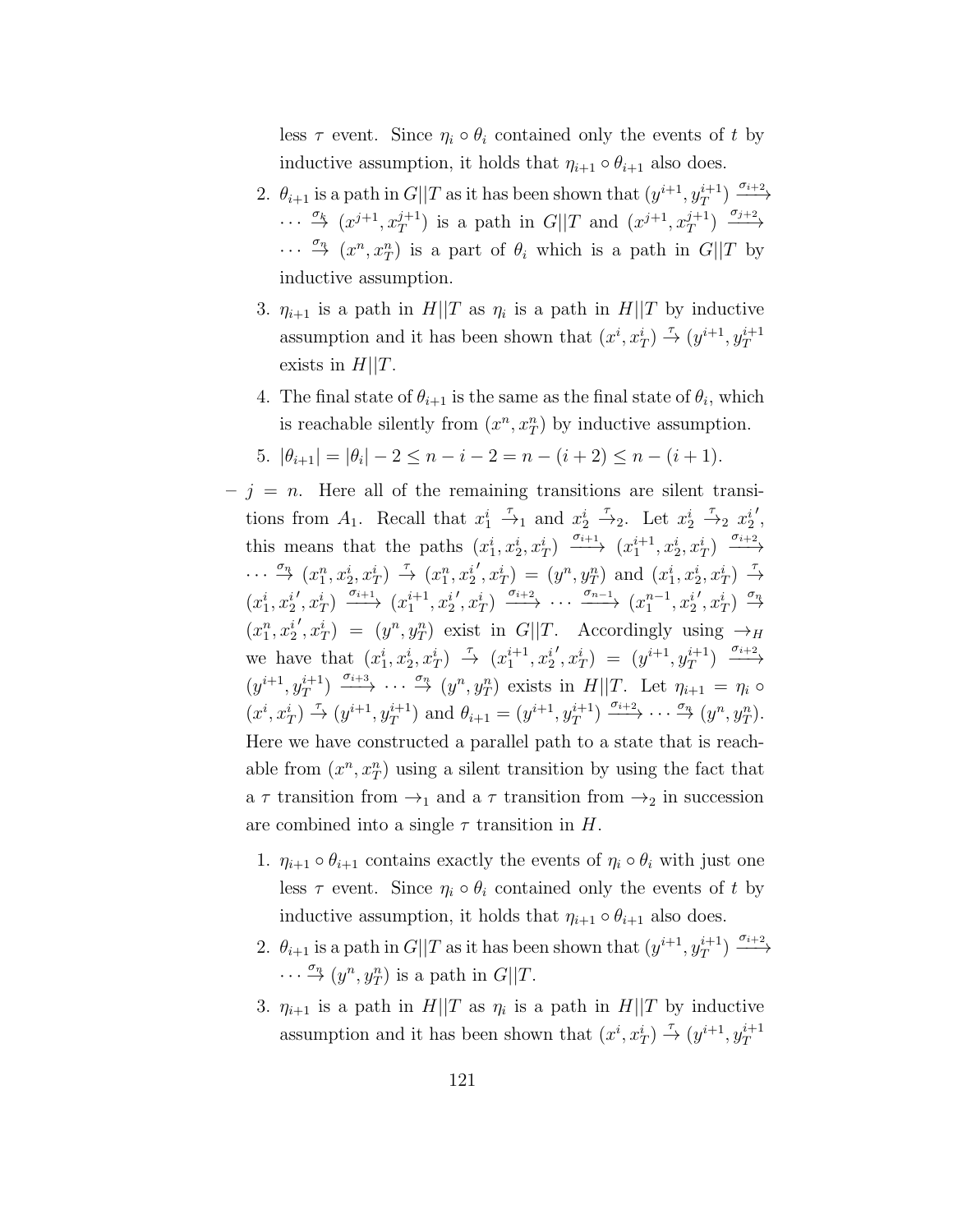exists in  $H||T$ .

4. The final state of  $\theta_{i+1}$  has been shown to be reachable silently from the final state of  $\theta_i$ , which is reachable silently from  $(x^n, x_T^n)$  by inductive assumption.

5. 
$$
|\theta_{i+1}| = |\theta_i| - 1 \leq n - i - 1 = n - (i + 1).
$$

Since every possible case yields a path which satisfy conditions  $1 \dots 5$ , when  $i = n$  we will have  $|\theta_i| = 0$  and  $|\eta_i| = |\eta_i \circ \theta_i|$ , meaning that  $\eta_i$  is the entire path. From condition 3 we know that this means the entire path is a path in  $H||T$ , and from condition 4 we know that this path ends in a state that is reachable silently from the original end state of  $t$ . With these conditions satisfied then, we have our result. □

#### Theorem 7.  $G \simeq_{conf} H$

*Proof.* The claim is equivalent to saying that for any test T, if  $G||T$  is nonblocking then so is  $H||T$  and vice versa.

First assume that  $G||T$  is nonblocking, we must show that  $\forall s, x, x_T$ :  $H||T \stackrel{s}{\Rightarrow} (x, x_T), \exists t : (x, x_T) \stackrel{t\omega}{\Rightarrow} in H||T.$  Assume  $H||T \stackrel{s}{\Rightarrow} (x, x_T),$  by Lemma 2 we then have  $G||T \stackrel{P_{\tau}(s)}{\Longrightarrow} (x, x_T)$ . It remains to be shown that  $\exists t : (x, x_T) \stackrel{t'\omega}{\Rightarrow}$  in  $H||T$ . Since we know that  $G||T$  is nonblocking, we know that  $\exists t : (x, x_T) \stackrel{t\omega}{\rightarrow}$ . Let  $t\omega = u$ . By Lemma 3 we know that there exists the path u' where  $(x, x_T) \stackrel{u'}{\Rightarrow}$  in  $H||T$  and  $\forall \sigma : \sigma \in u \iff \sigma \in u'$ . Since  $\omega \in u$ this implies that  $\omega \in u'$ . We now have  $H||T \stackrel{s}{\Rightarrow} (x, x_T) \stackrel{u'}{\Rightarrow}$ , and since  $\omega \in u'$ , it follows that  $H||T$  is nonblocking.

Now assume that  $H||T$  is nonblocking and  $G||T \stackrel{s}{\Rightarrow} (x, x_T)$ , we must show that  $(x, x_T) \stackrel{t\omega}{\Rightarrow}$  in  $G||T$ . By Lemma 3 we have  $H||T \stackrel{s'}{\Rightarrow} (y, y_T)$  with  $(x, x_T) \stackrel{\epsilon}{\Rightarrow} (y, y_T)$  in  $G||T$ . Since  $H||T$  is nonblocking we have  $(y, y_T) \stackrel{t\omega}{\Rightarrow}$  in  $H||T$ . We then have by Lemma 2 that  $(y, y_T) \stackrel{t\omega}{\Rightarrow}$  in  $G||T$ . Combined with the previous result we then have  $(x, x_T) \stackrel{\epsilon}{\Rightarrow} (y, y_T) \stackrel{t\omega}{\Rightarrow}$  in  $G||T$ , therefore  $G||T$ in nonblocking.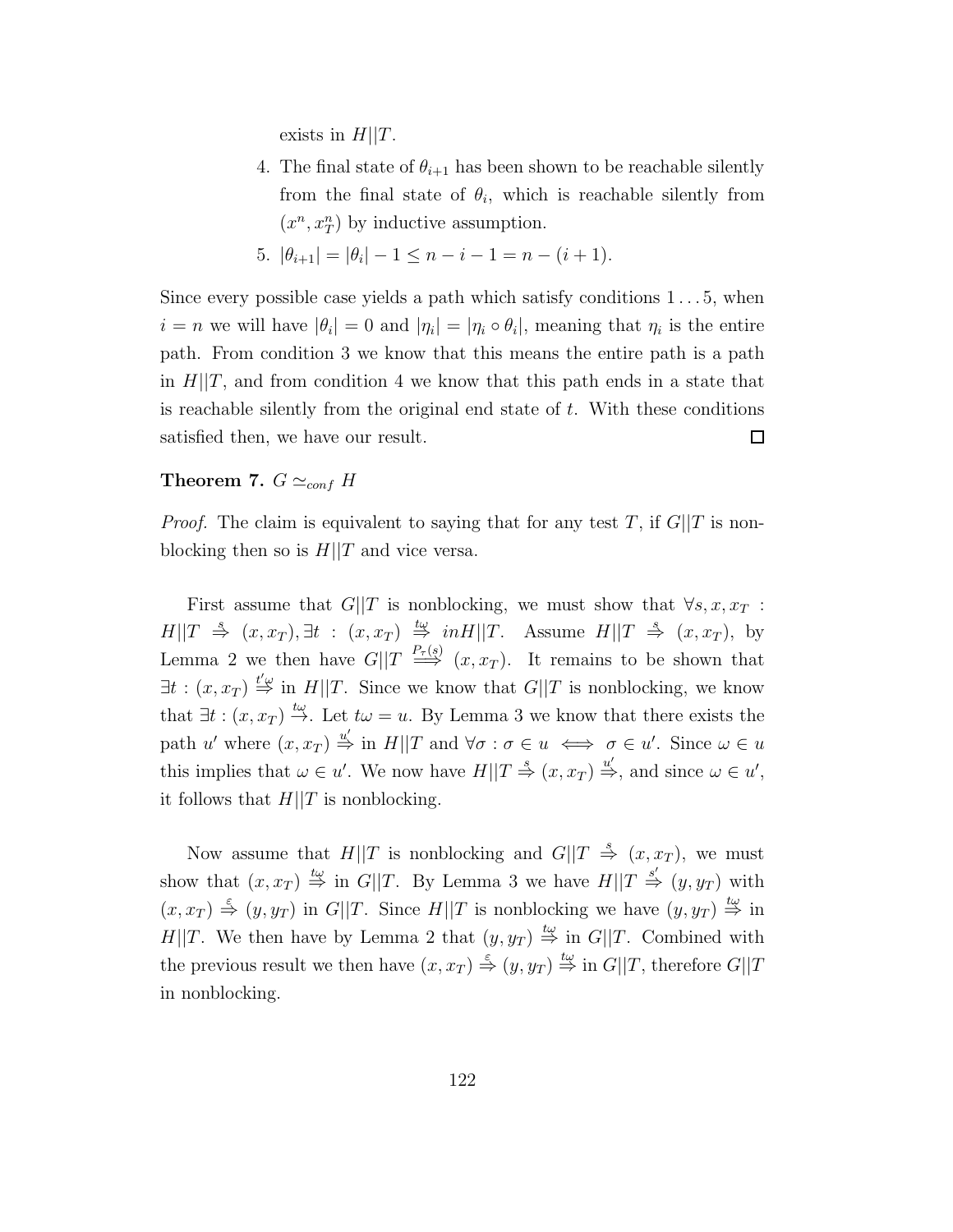Since we have  $G||T$  nonblocking  $\implies H||T$  nonblocking and  $H||T$  nonblocking  $\Rightarrow$  G||T nonblocking, we have our result that  $G \simeq_{conf} H$ .  $\Box$ 

### 4.3 Conclusions

At the time of writing this thesis a fully functional implementation of the algorithms described in this chapter has not yet been realised. As such we are unable to provide effective results with which to draw meaningful conclusions from. Instead in this section we will offer conclusions based on what is understood of the processes involved and how we would expect the developments outlined in this chapter to impact them.

Since the silent continuation with independence rule is based on the silent continuation rule, we should expect to see similar results from the two methods. The main difference with the new rule however is that it is performed as the synchronous product is being created, rather than identifying conflict equivalent states in the component automata. This should mean that using the silent continuation with independence rule allows for faster verification while achieving similar state-space reductions, as the time spent identifying the conflict equivalent states in the component automata can be avoided. There is obviously computational overhead involved in performing this process as the synchronous process is being created however. Since the only states of interest when performing this process are global states with several  $\tau$  enabled, and these states would be found during a regular synchronous product builder anyway, then no extra time is spent searching for these states. Finding the  $\tau$  successors does amount to additional comutation, but this can be compared to the time spent searching the component automata when using the original rule, while doing the search during the synchronous composition creation is effetively performing the search on all of the component automata at once.

It will be of great interest to see how the different abstractions compare, and how the abstraction introduced in this chapter interacts with the other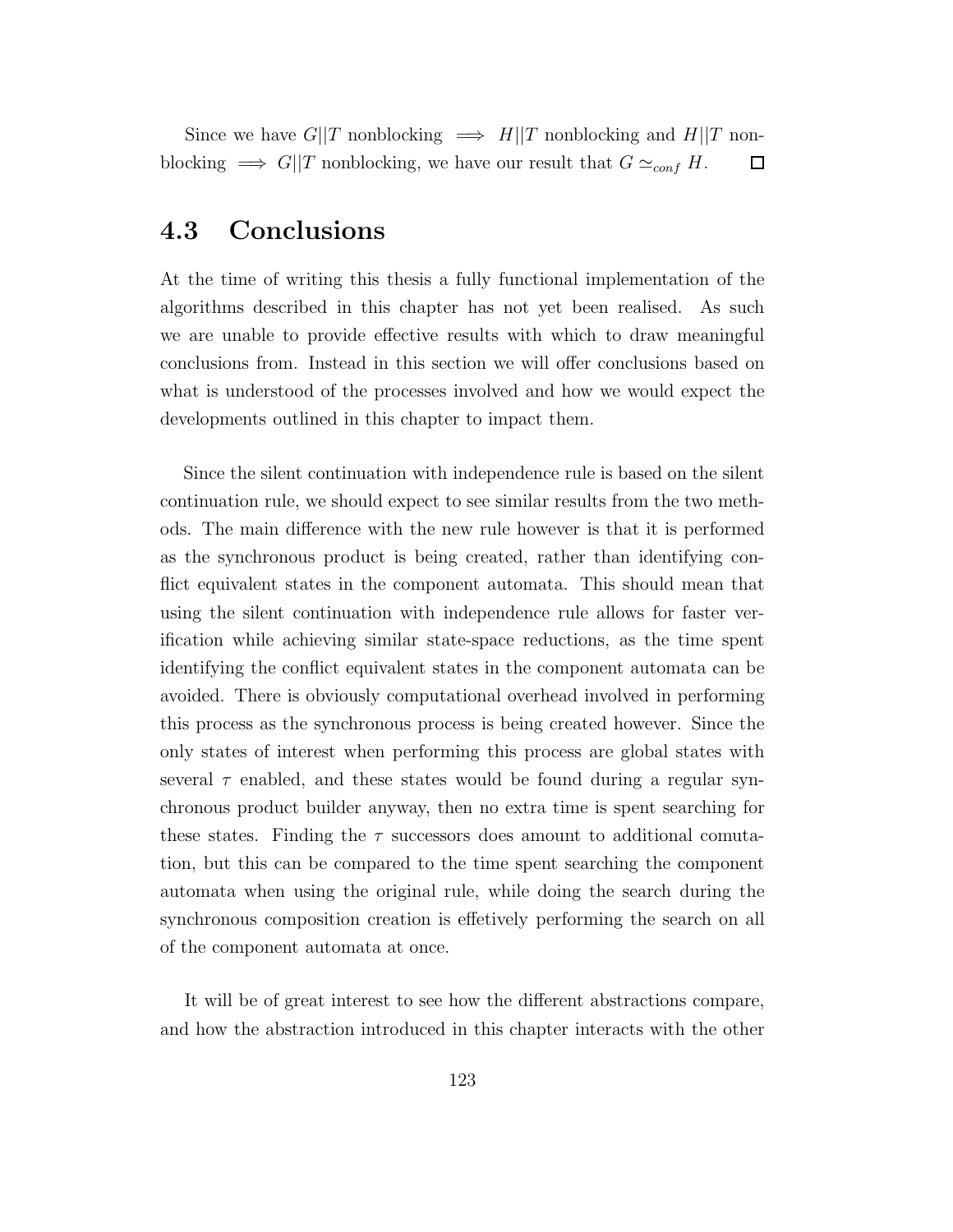reduction rules for compositional verification that were not explicitly mentioned.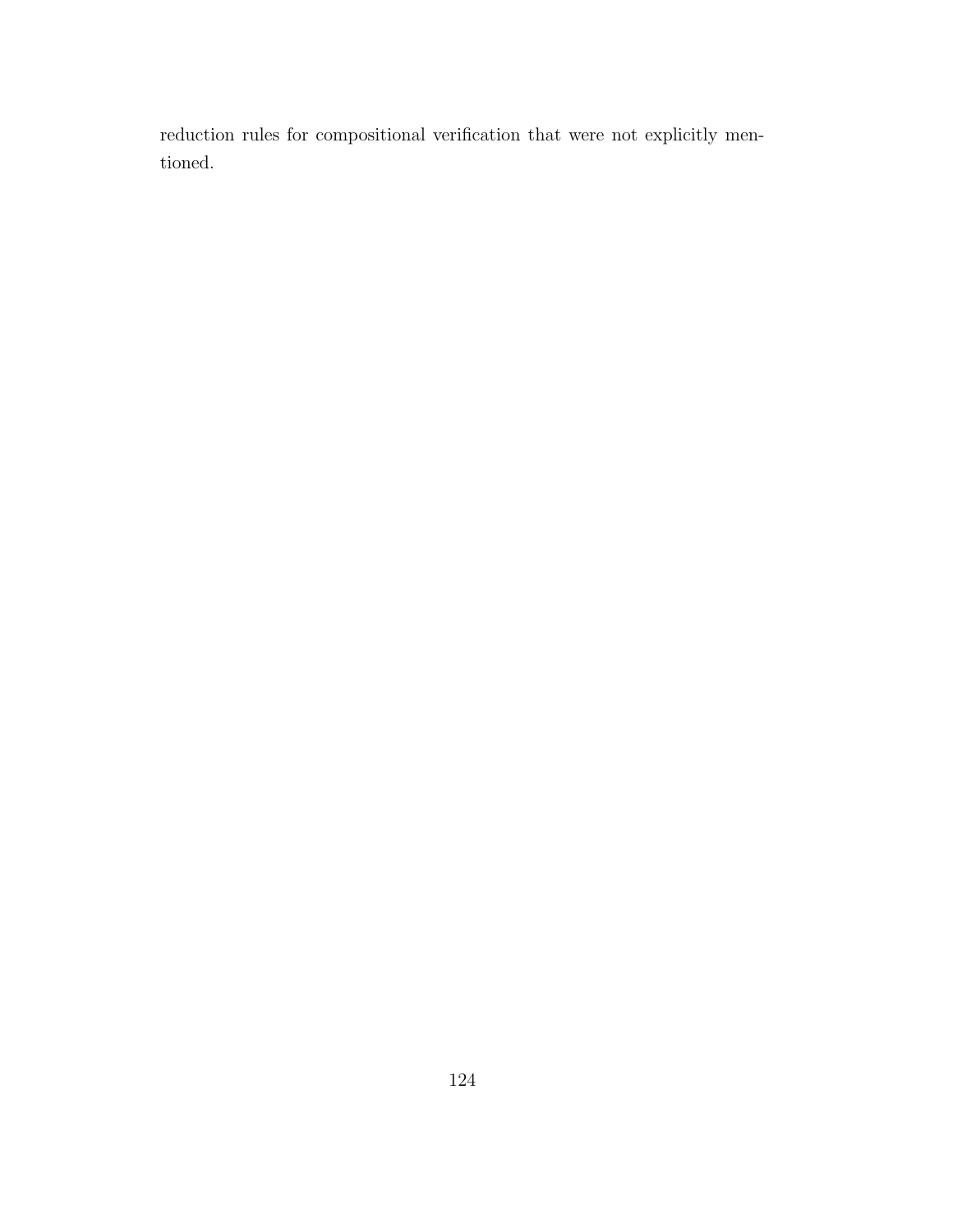# Chapter 5 Conclusions

New partial order reduction model verifiers for nonblocking and controllability that take advantage of several optimisations have been presented. It has been shown that these verifiers perform substantially better than the previous offering given in [17], with run times significantly lower particularly when verifying models with a large number of events. We have identified several key areas where the partial order reduction method excels and struggles, and this information should be able to be used to further optimise the process or develop different implementations.

A new abstraction rule for compositional verification has also been developed. While there are not yet any experimental results to verify how successful this abstraction will be, it has been shown that as the rule is applied during synchronous composition, it is in a position to take advantage of the information awarded by several component automata at once, which is not something that any other reduction rules are currently capable of.

Further work in these areas could include but are not limited to further investigating how to best compute ample sets by expermenting with different orderings of the events in the enabled event sets. Analysing specifically the models that perform particularly well or that struggle to achieve reduction where we might expect it, should give valuable insight into how to best organise these event sets. Another improvement could be to combine the two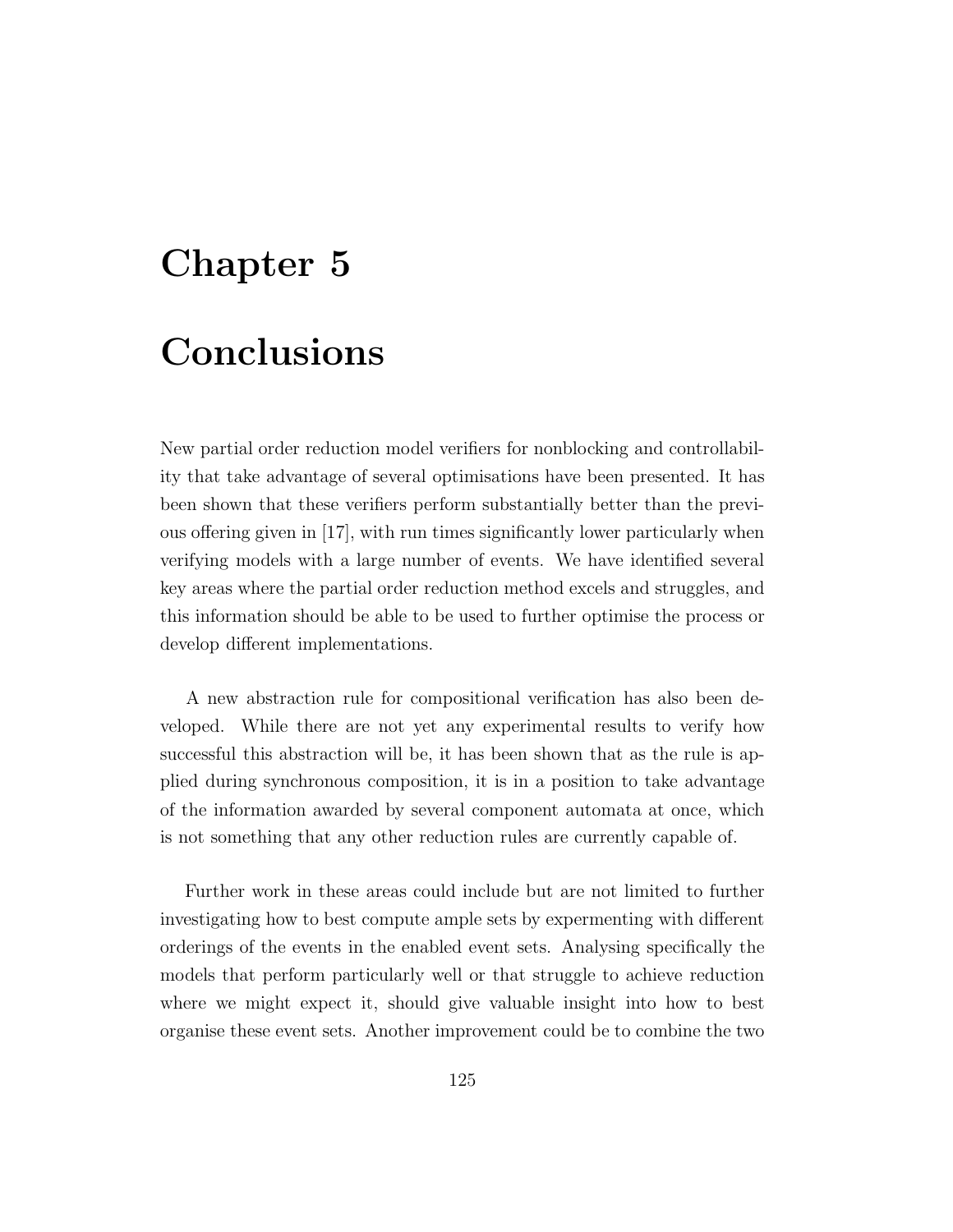methods discussed in this thesis, so that partial order reduction becomes a part of the compositional verification process. As well as that other reduction techniques could be used on combination with these methods such as using symbolic model checking [14] together with compositional or partial order reduction verification. Symbolic model checking with partial order reduction [2] would involve iterpreting the independence relation so that it could be expressed in OBDDs and then using that to determine a way to conduct a search of a symbolic state space while under some restrictions imposed by the independence relation.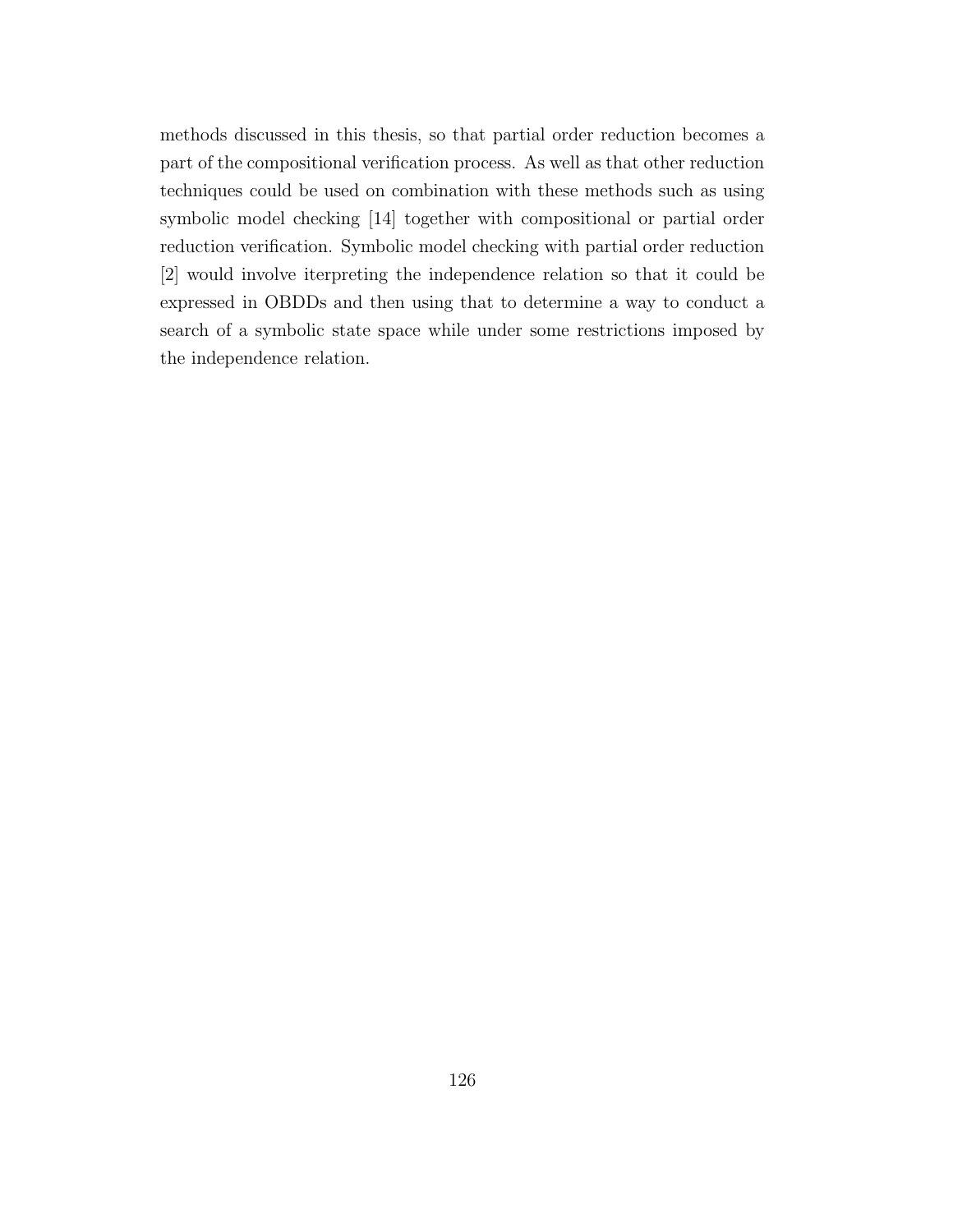## Chapter 6

# Bibliography

- [1] Knut Åkesson, Martin Fabian, Hugo Flordal, and Robi Malik. Supremica—an integrated environment for verification, synthesis and simulation of discrete event systems. In *Proceedings of the 8th Inter*national Workshop on Discrete Event Systems, WODES'06, pages 384– 385, Ann Arbor, MI, USA, July 2006.
- [2] R. Alur, R. K. Brayton, T. A. Henzinger, S. Qadeer, and S. K. Rajamani. Partial-order reduction in symbolic state space exploration. In Proceedings of 9th International Conference on Computer Aided Verifi*cation, CAV* '97, volume 1254 of *LNCS*, pages  $340-351$ . Springer, 1997.
- [3] Christel Baier and Joost-Pieter Katoen. Principles of Model Checking. MIT Press, 2008.
- [4] Bertil A. Brandin, Robi Malik, and Petra Malik. Incremental verification and synthesis of discrete-event systems guided by counter-examples. IEEE Transactions on Control Systems Technology, 12(3):387–401, May 2004.
- [5] C. G. Cassandras and S. Lafortune. Introduction to Discrete Event Systems. Kluwer Academic Publishers, September 1999.
- [6] Edmund M. Clarke, Jr., Orna Grumberg, and Doron A. Peled. Model Checking. MIT Press, 1999.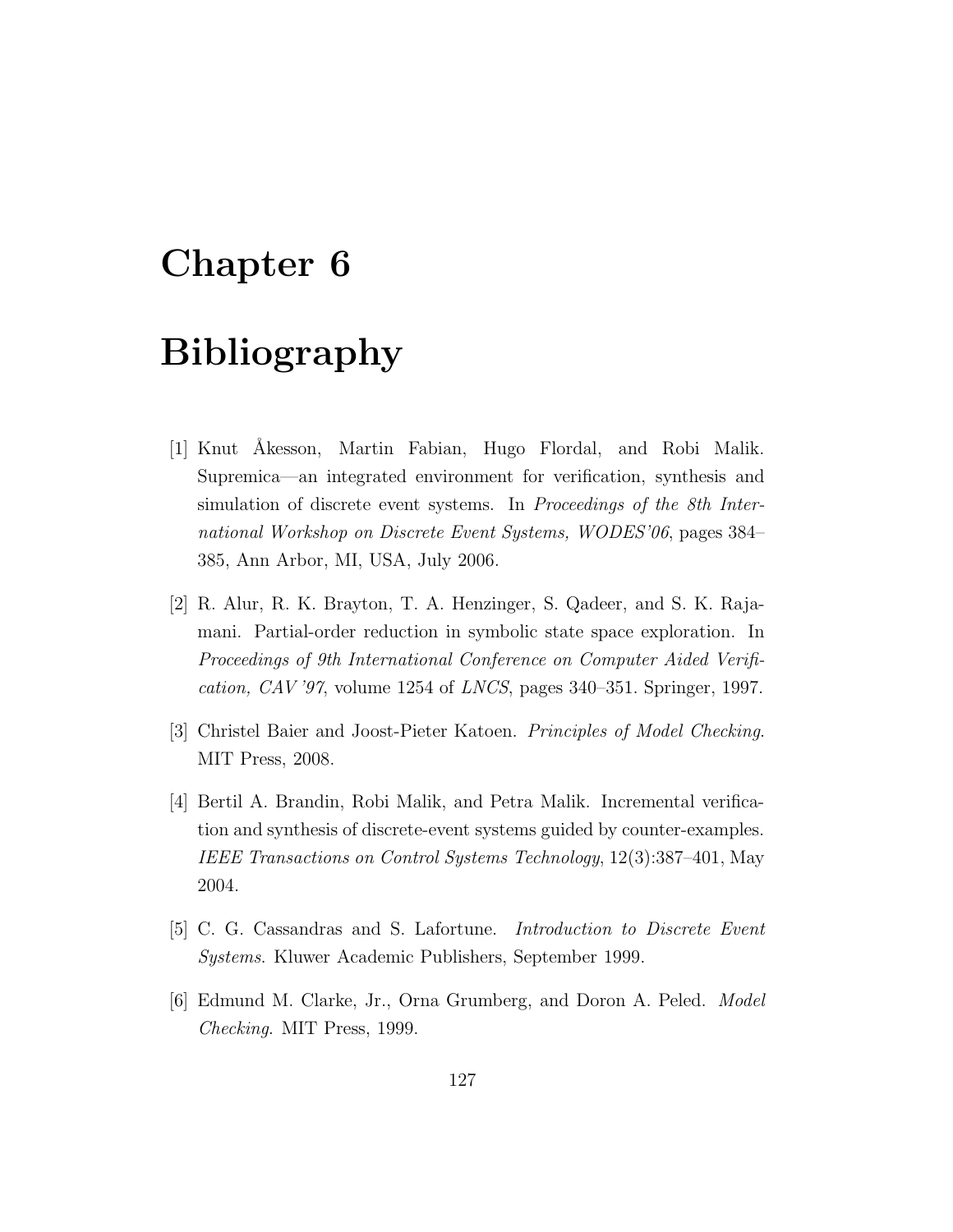- [7] Edsger W. Dijkstra. Hierarchical ordering of sequential processes. Acta Informatica, 1(2):115–138, 1971.
- [8] Hugo Flordal and Robi Malik. Compositional verification in supervisory control. SIAM Journal of Control and Optimization, 48(3):1914–1938, 2009.
- [9] Rachel Francis. An implementation of a compositional approach for verifying generalised nonblocking. Working Paper 04/2011, Department of Computer Science, University of Waikato, Hamilton, New Zealand, 2011.
- [10] Patrice Godefroid. Partial-Order Methods for the Verification of Concurrent Systems. PhD thesis, Université de Liège, Faculté des Sciences Appliqués, 1995.
- [11] C. A. R. Hoare. Communicating Sequential Processes. Prentice-Hall, 1985.
- $[12]$  R. Malik and R. Mühlfeld. A case study in verification of UML statecharts: the PROFIsafe protocol. Journal of Universal Computer Science, 9(2):138–151, February 2003.
- [13] Robi Malik and Reinhard Mühlfeld. Testing the PROFIsafe protocol using automatically generated test cases based on a formally verified model. Technical report, Siemens AG, Corporate Technology, Software and Engineering 1, Munich, Germany, 2002.
- [14] K. L. McMillan. Symbolic Model Checking. Kluwer Academic Publishers, 1993.
- [15] KorSys Project. http://www4.in.tum.de/proj/korsys/.
- [16] Peter J. G. Ramadge and W. Murray Wonham. The control of discrete event systems. Proceedings of the IEEE, 77(1):81–98, January 1989.